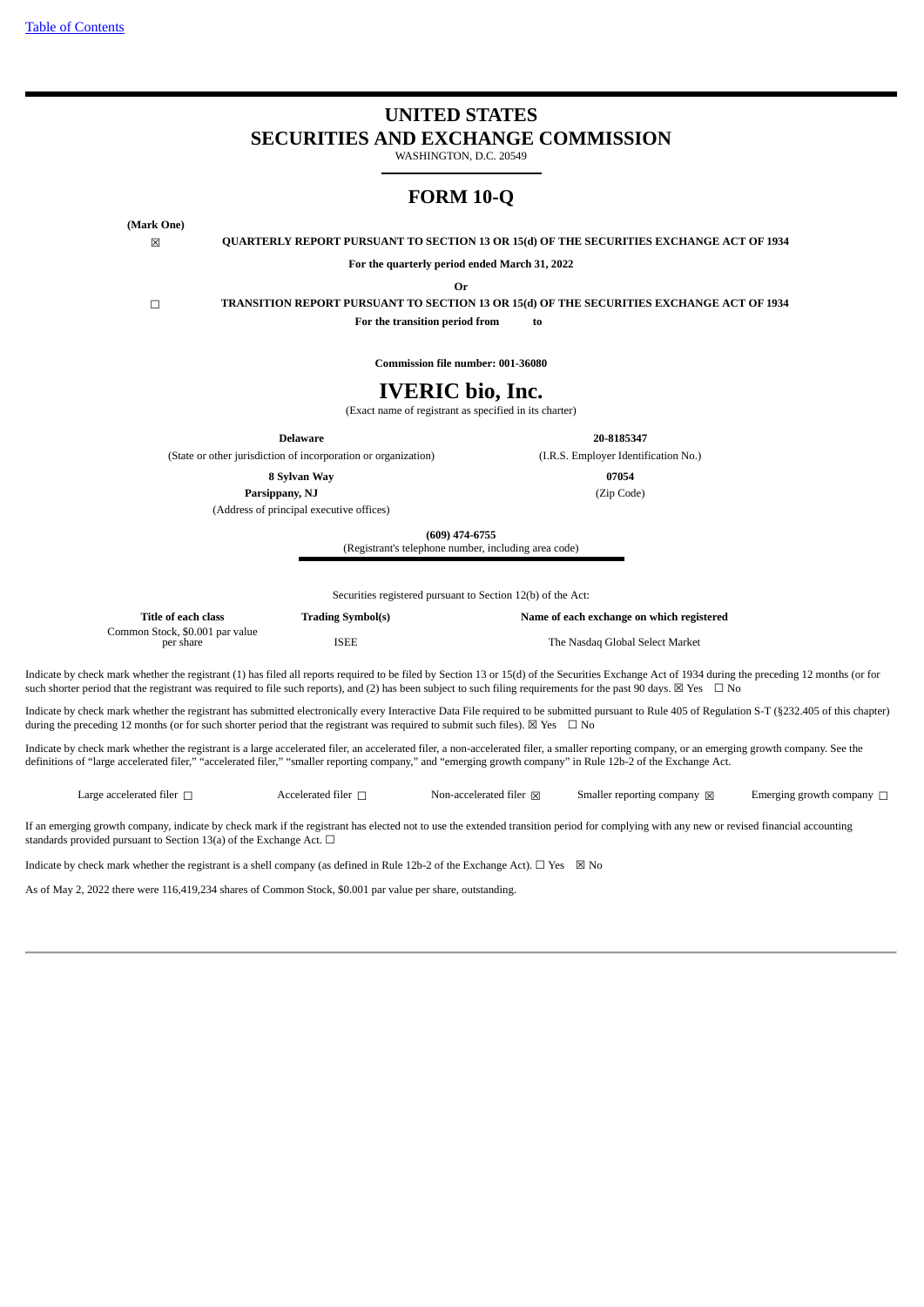# **TABLE OF CONTENTS**

# **PART I—FINANCIAL [INFORMATION](#page-5-0)**

| Item 1. | <b>Financial Statements</b>                                                                  |                 |
|---------|----------------------------------------------------------------------------------------------|-----------------|
|         | <b>Condensed Unaudited Consolidated Balance Sheets</b>                                       |                 |
|         | <b>Condensed Unaudited Consolidated Statements of Operations and Comprehensive Loss</b>      | 6               |
|         | <b>Condensed Unaudited Consolidated Statements of Stockholders' Equity</b>                   |                 |
|         | <b>Condensed Unaudited Consolidated Statements of Cash Flows</b>                             | 8               |
|         | Notes to Condensed Unaudited Consolidated Financial Statements                               | 9               |
| Item 2. | <b>Management's Discussion and Analysis of Financial Condition and Results of Operations</b> | 21              |
| Item 3. | <b>Quantitative and Qualitative Disclosures About Market Risk</b>                            | $\overline{36}$ |
| Item 4. | <b>Controls and Procedures</b>                                                               | 36              |
|         | <b>PART II-OTHER INFORMATION</b>                                                             |                 |

| Item 1.  | <b>Legal Proceedings</b>                                           |    |
|----------|--------------------------------------------------------------------|----|
| Item 1A. | <b>Risk Factors</b>                                                | 37 |
| Item 2.  | <b>Unregistered Sales of Equity Securities and Use of Proceeds</b> | 95 |
| Item 5.  | <b>Other Information</b>                                           | 95 |
| Item 6.  | <b>Exhibits</b>                                                    | 95 |
|          | <b>Signatures</b>                                                  | 97 |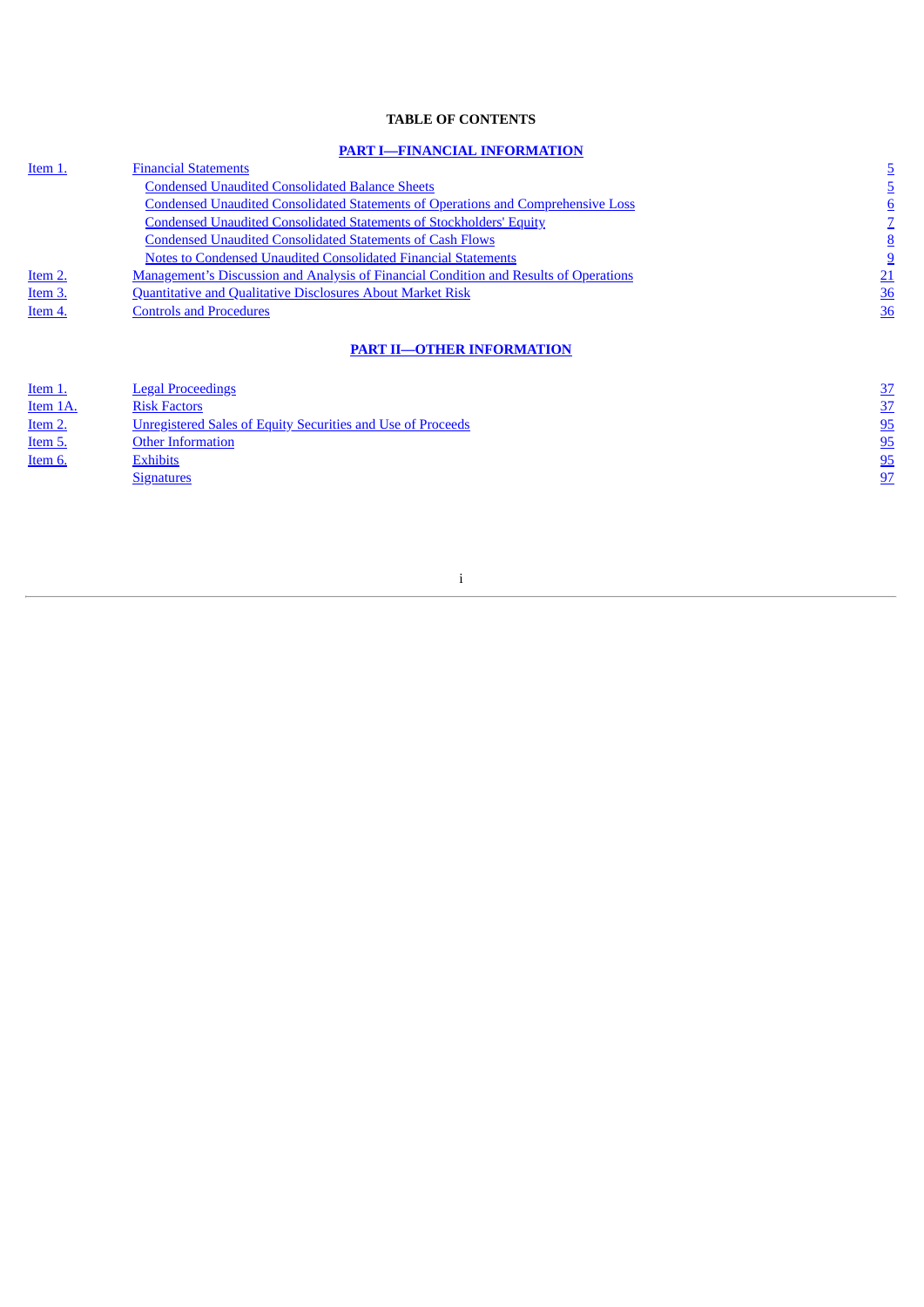## **FORWARD-LOOKING STATEMENTS**

This Quarterly Report on Form 10-Q contains forward-looking statements that involve substantial risks and uncertainties. All statements, other than statements of historical facts, contained in this Quarterly Report on Form 10-Q, including statements regarding our strategy, future operations, future financial position, future revenues, projected costs, prospects, plans and objectives of management, are forward-looking statements. The words "anticipate," "believe," "goals," "estimate," "expect," "intend", "may," "might," "plan," "predict," "project," "target," "potential," "will," "would," "could," "should," "continue" and similar expressions are intended to identify forward-looking statements, although not all forward-looking statements contain these identifying words.

The forward-looking statements in this Quarterly Report on Form 10-Q include, among other things, statements about:

- the potential benefits of our business plan and strategy, including our goal to deliver treatment options for various stages of age-related macular degeneration (AMD);
- our expectations regarding the impact of results from GATHER1, our completed Phase 3 clinical trial evaluating Zimura for the treatment of Geographic Atrophy (GA) secondary to AMD, on our business and regulatory strategy, including our plans to pursue development of Zimura in intermediate AMD, and our plans to evaluate, and the potential significance of, the cases of choroidal neovascularization (CNV) in this trial and other clinical trials of Zimura that we are conducting or may conduct;
- the timing, costs, conduct and outcome of GATHER2, our ongoing Phase 3 clinical trial evaluating Zimura for the treatment of GA secondary to AMD, including expectations regarding receipt of topline data from the trial and regarding patient retention, and expectations regarding the potential for Zimura to receive regulatory approval for the treatment of GA based on the clinical trial results we have received to date and the future results from the GATHER2 clinical trial and any other trials we or a potential collaborator may conduct;
- our plans and expectations for initiating a clinical trial evaluating Zimura for the treatment of intermediate AMD, and for evaluating, obtaining rights to and developing sustained release delivery technologies for Zimura;
- our plans and strategy for the potential commercialization of Zimura, including hiring of medical affairs and commercialization personnel, building a commercialization infrastructure, including sales, marketing and distribution capabilities, and our expectations regarding the market dynamics for treatments for GA and other commercial matters;
- our ability to establish and maintain arrangements and capabilities for the manufacture of Zimura and our other product candidates, including scale up and validation of the manufacturing process for Zimura drug substance and drug product, and securing the supply of Zimura drug product and the polyethylene glycol (PEG) starting material for our expected needs;
- the timing, costs, conduct and outcome of STAR, our ongoing Phase 2b screening trial evaluating Zimura for the treatment of autosomal recessive Stargardt disease, including expectations regarding the recruitment of additional patients for this trial;
- our plans and ability to consummate business development transactions, including potential collaboration opportunities for further development and potential commercialization of Zimura outside the United States and potential collaboration opportunities for further development of IC-100 and IC-200; and in-licenses or other opportunities to acquire rights to additional product candidates or technologies to treat retinal diseases, including sustained release delivery technologies for Zimura;
- the actual and expected effects of the COVID-19 pandemic, the ongoing military conflict between Russia and Ukraine and related response measures on our business and operations, including the timing, costs, conduct and outcome of our research and development programs, our supply chain, the work of our third-party vendors and collaborators, the work and well-being of our employees, and our financial position;
- our estimates regarding expenses, future revenues, capital requirements and needs for, and ability to obtain, additional financing;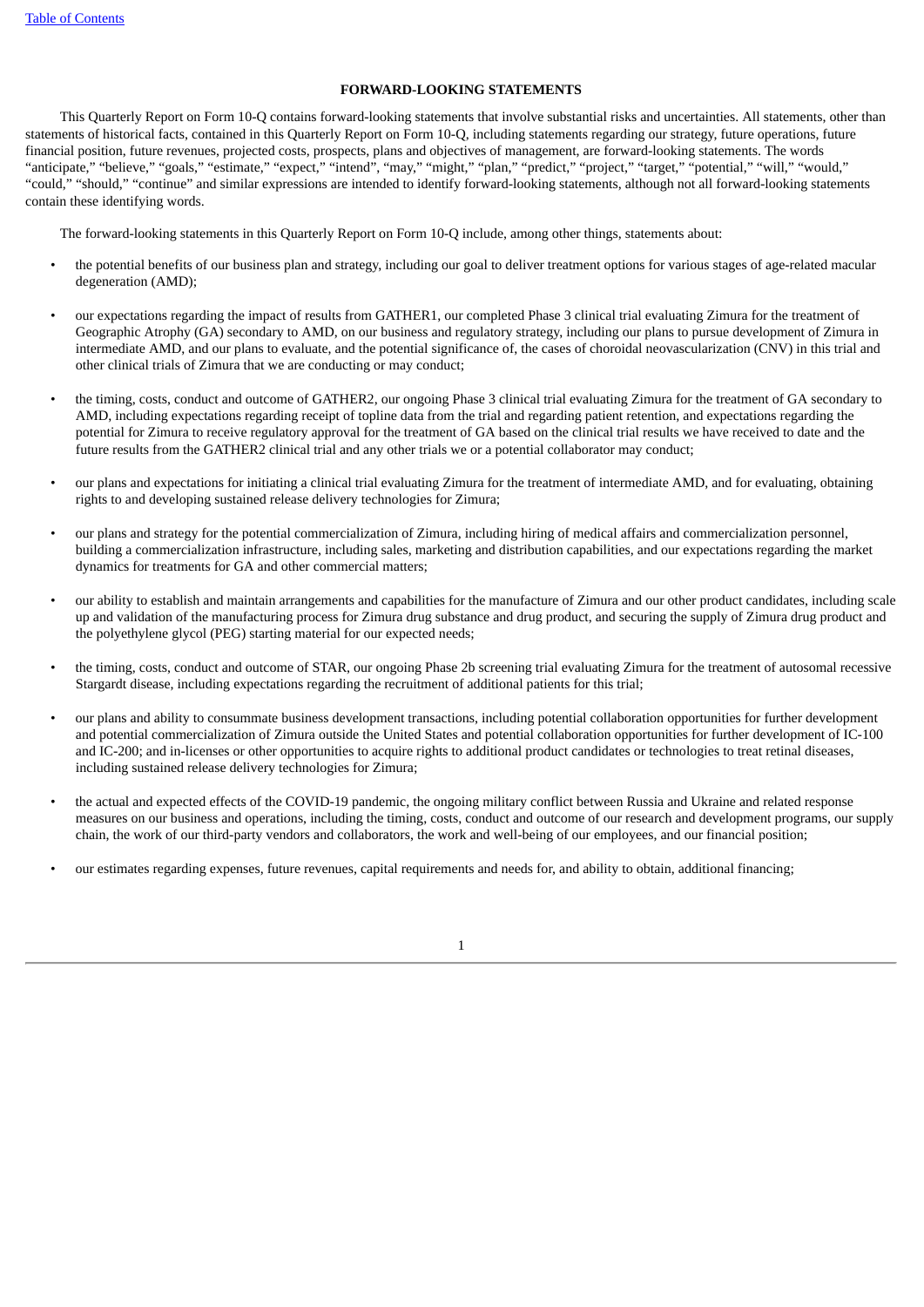- the timing, costs, conduct and outcome of our ongoing and planned clinical trials, including statements regarding the timing of the initiation and completion of, and the receipt of results from, such clinical trials, the costs to conduct such clinical trials, and the impact of the results of such clinical trials on our business strategy;
- the timing, costs, conduct and outcome of our ongoing and planned research and preclinical development activities, including statements regarding the timing of the initiation and completion of, and the receipt of results from, such activities, the costs to conduct such activities, and the impact of the results of such activities on our business strategy;
- the timing of and our ability to submit investigational new drug applications for, and to submit new drug applications or marketing authorization applications for and to obtain marketing approval of our product candidates, and the ability of our product candidates to meet existing or future regulatory standards;
- the potential advantages of our product candidates and other technologies that we are pursuing, including our hypotheses regarding complement factor C5 inhibition and HtrA1 inhibition as potentially relevant mechanisms of action to treat GA and other stages of AMD, and of gene therapy, including the use of minigenes;
- our estimates regarding the number of patients affected by the diseases our product candidates and development programs are intended to treat;
- our estimates regarding the potential market opportunity for our product candidates, including our ability to obtain coverage and reimbursement for those product candidates, if approved;
- the rate and degree of potential market acceptance and clinical utility of our product candidates, if approved;
- the potential receipt of revenues from future sales of our product candidates, if approved;
- our personnel and human capital resources;
- our intellectual property position;
- the impact of existing and new governmental laws and regulations; and
- our competitive position.

We may not actually achieve the plans, intentions or expectations disclosed in our forward-looking statements, and our stockholders should not place undue reliance on our forward-looking statements. Actual results or events could differ materially from the plans, intentions and expectations disclosed in the forward-looking statements we make. We have included important factors in the cautionary statements included in this Quarterly Report on Form 10-Q, particularly in the Summary of Principal Risk Factors" below and the risk factors detailed further in Item 1A, "Risk Factors", of Part II of this report, that could cause actual results or events to differ materially from the forward-looking statements that we make. Our forward-looking statements do not reflect the potential impact of any future acquisitions, mergers, licenses, dispositions, joint ventures or investments we may make.

You should read this Quarterly Report on Form 10-Q and the documents that we have filed as exhibits to this Quarterly Report on Form 10-Q and our other periodic reports, completely and with the understanding that our actual future results may be materially different from what we expect. The forwardlooking statements contained in this Quarterly Report on Form 10-Q are made as of the date of this Quarterly Report on Form 10-Q, and we do not assume any obligation to update any forward-looking statements, whether as a result of new information, future events or otherwise, except as required by applicable law.

This Quarterly Report on Form 10-Q includes statistical and other industry and market data that we obtained from industry publications and research, surveys and studies conducted by third parties. Industry publications and third-party research, surveys and studies generally indicate that their information has been obtained from sources believed to be reliable, although they do not guarantee the accuracy or completeness of such information.

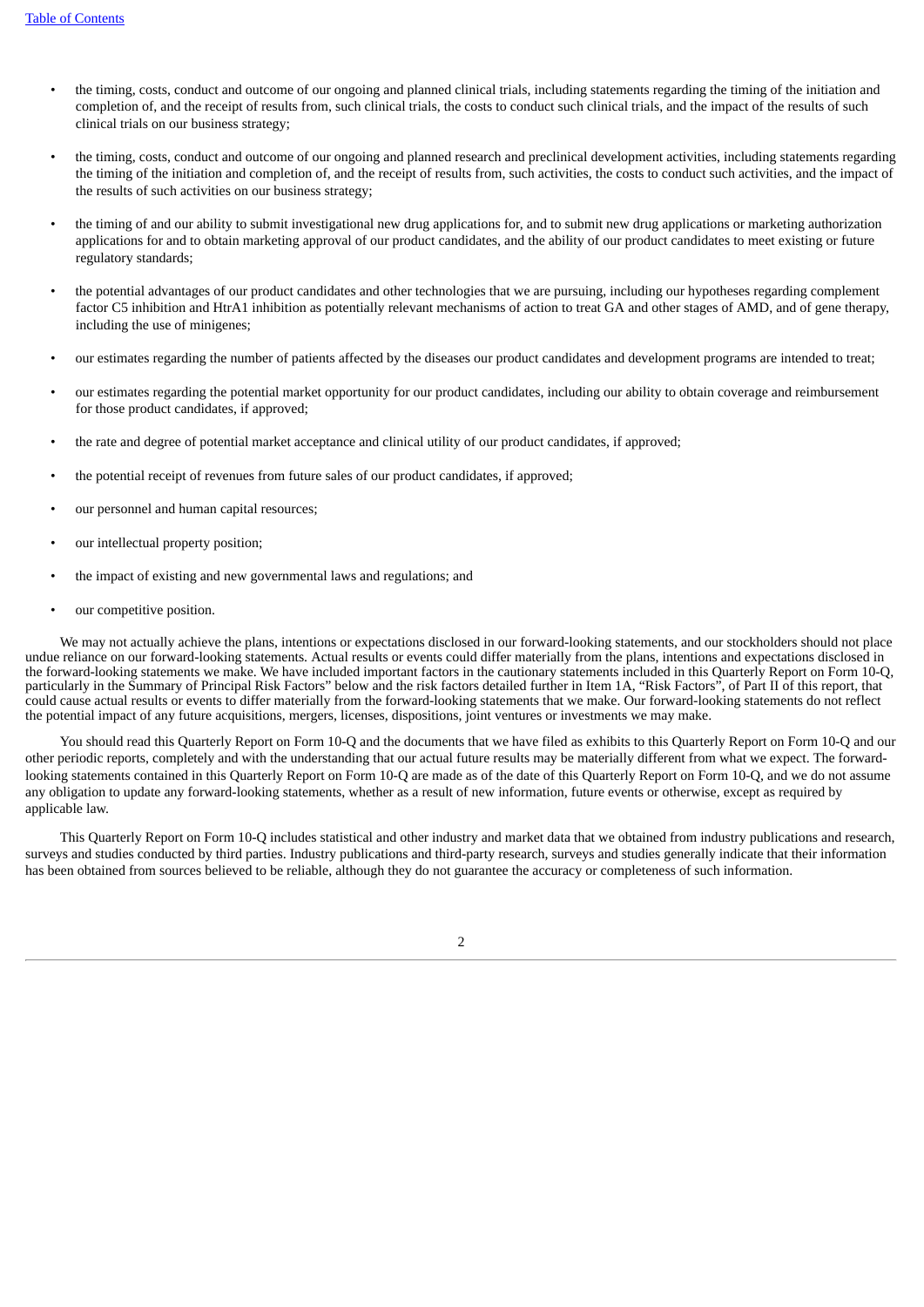## **Summary of Principal Risk Factors**

The following is a summary of the principal factors that make an investment in our company speculative or risky. This summary does not address all of the risks and uncertainties that we face. Additional risk and uncertainties not presently known to us or that we presently deem less significant may also impair our business operations. Additional discussion of the risks summarized in this summary, and other risks that we face, can be found in Part II, Item 1A. Risk *Factors section of this Quarterly Report on*

Form 10-O, and should be carefully considered, together with other information in this Ouarterly Report on Form 10-O and our other filings with the Securities Exchange Commission, before making an investment decision regarding our common stock. The forward-looking statements discussed above are qualified by these risk factors. If any of the following risks occur, our business, financial condition, results of operations and future growth prospects could be materially and adversely affected.

- 1. We are a development-stage company without any approved products. The value of your investment is highly dependent on the success of Zimura and our other research and development programs, which carry numerous risks. We are working to transition to being a company capable of commercializing a pharmaceutical product, if approved, and may not be successful in this transition.
- 2. We have had a history of operating at significant losses and expect to continue to do so until we can successfully commercialize one or more of our product candidates, if ever. We may never achieve profitability.
- 3. We may need additional financing in order to finish developing and start commercializing one or more of our product candidates, if approved. Securing financing may be challenging and/or dilutive to our shareholders, and if we are unable to secure financing when needed, we may need to curtail our development programs or planned commercialization activities.
- 4. The COVID-19 pandemic has adversely affected our business, for example, by impacting the initiation and conduct of our clinical trials, the work of our contract manufacturing organizations, contract research organizations and other vendors, and aspects of our supply chain. Because of the ongoing and fluid nature of the pandemic, it will continue to affect our business.
- 5. We may not be successful in obtaining rights to and developing a sustained release delivery technology for Zimura.
- 6. Drug development is inherently risky with numerous scientific, technical, regulatory and other challenges. A promising drug candidate can fail at any time and for any number of reasons.
- 7. We are pursuing the development of our product candidates using novel mechanisms of action targeting indications for which there are no approved products. These include, for example, complement inhibition and inhibition of High temperature requirement A serine peptidase 1 protein for GA, and complement inhibition for intermediate AMD and autosomal recessive Stargardt disease. These approaches carry numerous scientific, regulatory and other risks.
- 8. The results of the GATHER2 trial may not replicate the results of the GATHER1 trial. We may discover safety issues with our product candidates due to known and currently unknown factors, which could hamper their further development.
- 9. Regulatory authorities, including the U.S. Food and Drug Administration, or FDA, and the European Medicines Agency, or EMA, may disagree with the design of or our analyses or conclusions from our clinical trials of Zimura in GA or our planned development pathway for Zimura in intermediate AMD. Since receipt of the 12-month results from GATHER1, we have not had any formal interactions with the EMA regarding our planned regulatory pathway for Zimura in GA and the EMA and other regulatory authorities may disagree with the requirements of the FDA. We may need to conduct additional clinical trials or nonclinical studies for Zimura in order to obtain marketing approval.
- 10. Manufacturing our product candidates is technically complex, expensive and time consuming. We may face issues with scaling up and validating the manufacturing process for Zimura. We may not be able to secure adequate supply of Zimura drug product and the PEG starting material for our future needs, including potential commercial launch. Issues with manufacturing can derail the further development or commercialization of our product candidates.
- 11. We face substantial competition from large pharmaceutical companies, smaller biotech companies and others.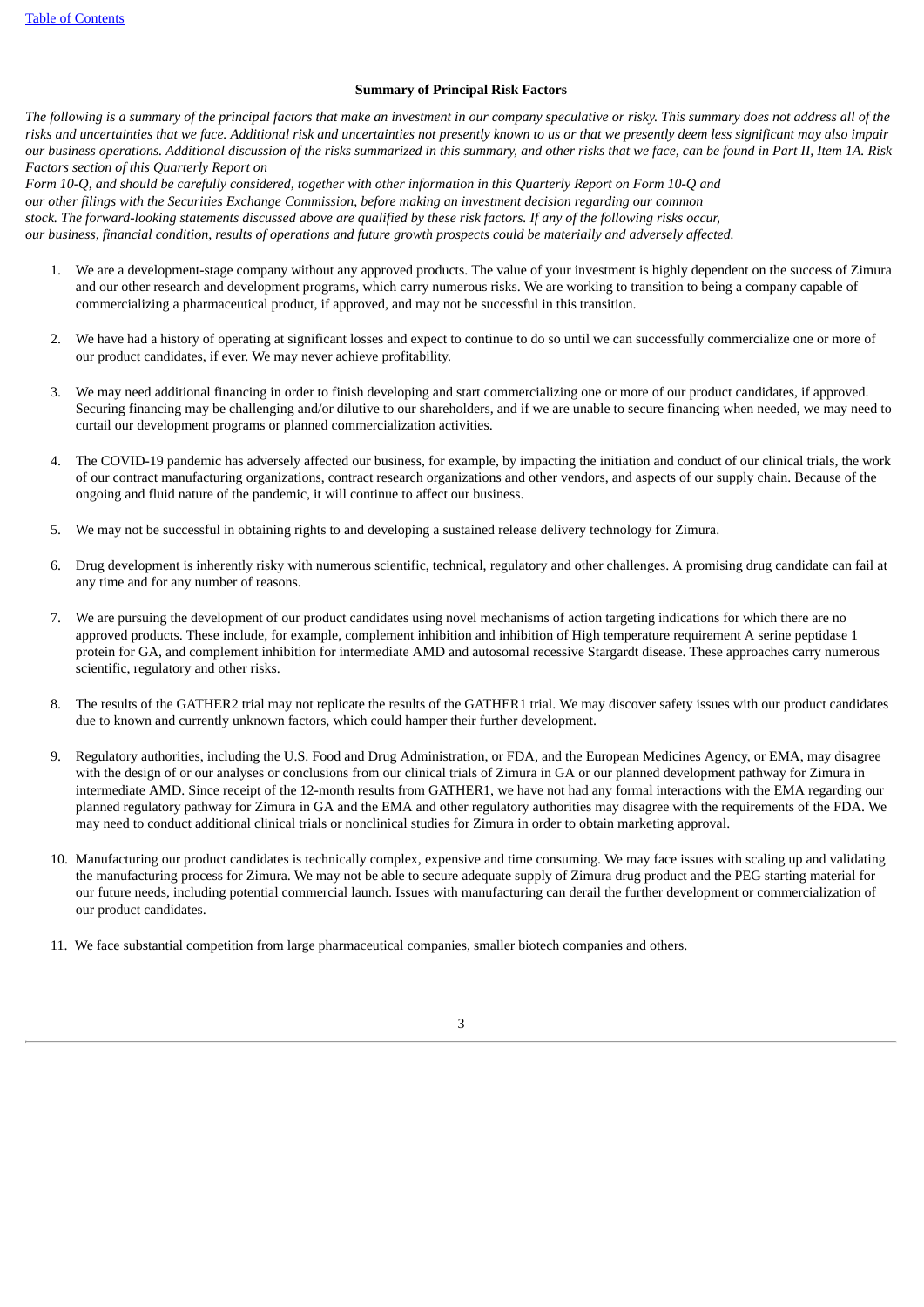- 12. To commercialize any of our product candidates, if approved, we will need to set up a sales and marketing infrastructure. We have only recently hired commercialization personnel and will need to continue building our commercial infrastructure. The success of our commercialization efforts will depend in part on the degree of acceptance of our product candidates by patients, the medical community and payors.
- 13. We do not have any internal manufacturing facilities and rely heavily on our third-party contract manufacturers. They may have different business priorities than we do and may fail to meet our expectations or follow regulatory requirements, including current good manufacturing practices requirements. We may need to engage alternative manufacturers or suppliers sooner than we currently expect.
- 14. We rely heavily on our third-party contract research organizations as well as our clinical trial sites and academic collaborators. They may have different priorities than we do and may fail to follow regulatory requirements, including good laboratory practice, good clinical practice and other data integrity requirements.
- 15. We may pursue a collaboration for the further development and potential commercialization of Zimura in one or more territories outside the United States, and plan to pursue a collaboration for the further development and potential commercialization of IC-100 and IC-200. For any of these, we may not be able to enter into a collaboration or out-license on favorable terms, or at all. Even if we are able to do so, the collaboration or out-license may not be successful.
- 16. We rely on patents to protect our proprietary position. We may not obtain the patent rights that we seek and/or we may not be able to exclude our competitors from relevant markets. We may be subject to litigation involving our patents or those of third parties.
- 17. We are highly dependent on our information security systems and those of third parties we work with. A cybersecurity incident may cause interruptions to the progress of our development programs and operations, financial or regulatory penalties and/or harm to our reputation.
- 18. We rely on a limited number of employees to conduct our operations, including supervising our outside vendors. The skills needed to advance our research and development programs and plan for commercialization of our product candidates are highly specialized. We plan to hire additional qualified personnel, including commercialization and medical affairs personnel, to support the growth of our business. Hiring these personnel and retaining existing employees may be challenging.
- 19. We need to satisfy numerous regulatory requirements in order to secure marketing approval and reimbursement approval, if applicable, for any of our product candidates. These requirements differ across jurisdictions. Failure to satisfy and maintain those requirements can preclude us from commercializing our products.
- 20. We and any commercialization partners are subject to numerous healthcare laws and regulations governing our relationships with patients, healthcare professionals and third-party payors. Failure to comply with these requirements may adversely affect our business, including as we prepare for potential commercialization of Zimura.
- 21. The reimbursement and payment regime for pharmaceutical products in the United States remains in flux, including as a result of the implementation of and litigation involving the Affordable Care Act. There are ongoing, and often bipartisan, efforts to reduce the prices of pharmaceutical products.

## **USE OF TRADEMARKS**

<span id="page-5-0"></span>The trademarks, trade names and service marks appearing in this Quarterly Report on Form 10-Q are the property of their respective owners. We have omitted the ® and ™ designations, as applicable, for the trademarks named in this Quarterly Report on Form 10-Q after their first reference in this Quarterly Report on Form 10-Q.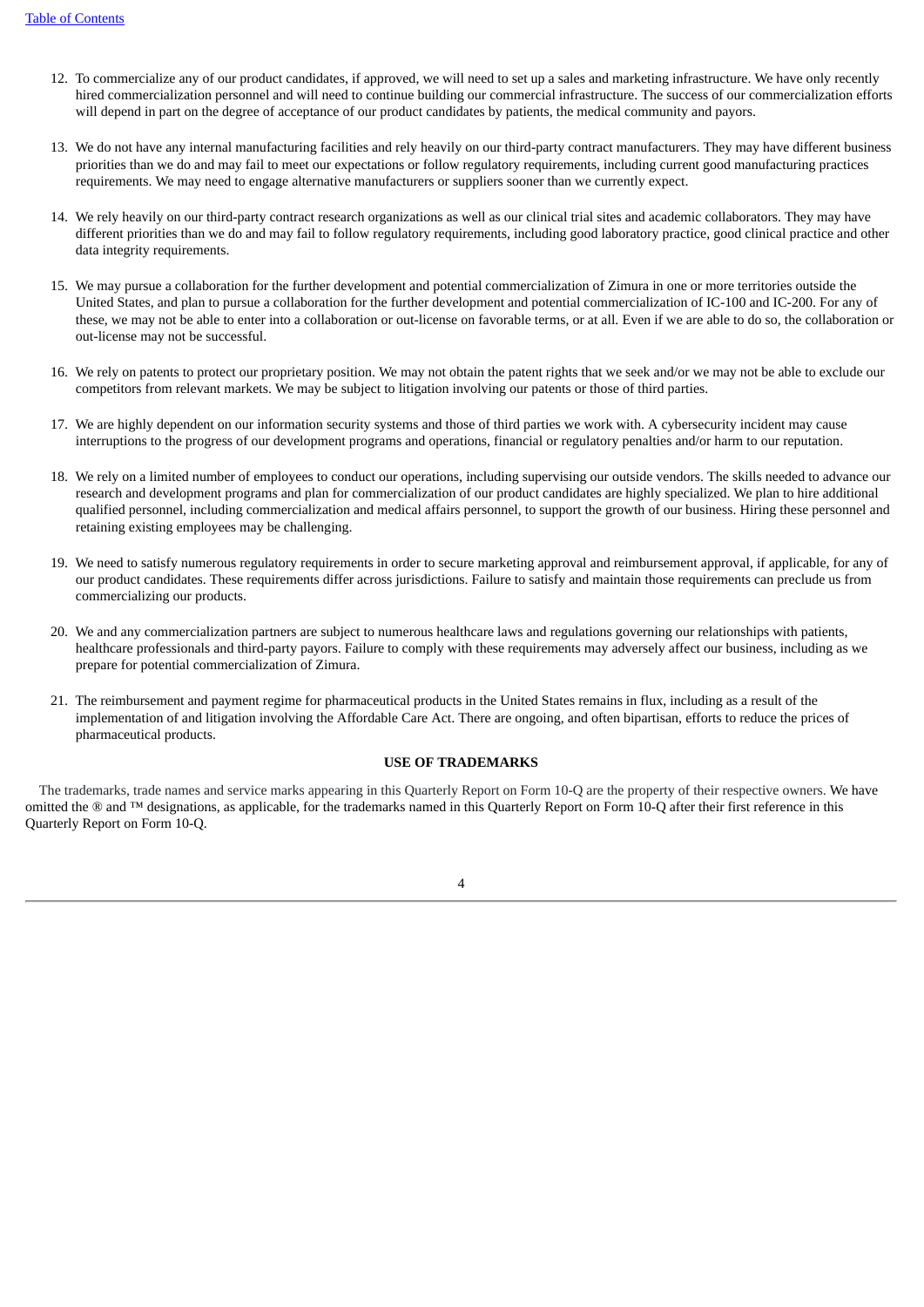# **PART I—FINANCIAL INFORMATION**

# <span id="page-6-1"></span><span id="page-6-0"></span>**Item 1. Financial Statements**

## **IVERIC bio, Inc. Condensed Unaudited Consolidated Balance Sheets (in thousands, except share and per share data)**

|                                                                                                                                                                                   | March 31, 2022 |     | <b>December 31, 2021</b> |
|-----------------------------------------------------------------------------------------------------------------------------------------------------------------------------------|----------------|-----|--------------------------|
| <b>Assets</b>                                                                                                                                                                     |                |     |                          |
| Current assets                                                                                                                                                                    |                |     |                          |
| Cash and cash equivalents                                                                                                                                                         | \$<br>191,867  | -\$ | 261,447                  |
| Available for sale securities                                                                                                                                                     | 153,796        |     | 120,302                  |
| Prepaid expenses and other current assets                                                                                                                                         | 5,304          |     | 5,739                    |
| Income tax receivable                                                                                                                                                             |                |     |                          |
| Total current assets                                                                                                                                                              | 350,967        |     | 387,488                  |
| Property and equipment, net                                                                                                                                                       | 443            |     | 348                      |
| Right-of-use asset, net                                                                                                                                                           | 1,295          |     | 1,522                    |
| Other assets                                                                                                                                                                      |                |     |                          |
| <b>Total assets</b>                                                                                                                                                               | \$<br>352,705  | \$  | 389,358                  |
| <b>Liabilities and Stockholders' Equity</b>                                                                                                                                       |                |     |                          |
| <b>Current liabilities</b>                                                                                                                                                        |                |     |                          |
| Accrued research and development expenses                                                                                                                                         | \$<br>12,917   | \$  | 14,403                   |
| Accounts payable and accrued expenses                                                                                                                                             | 5,294          |     | 12,856                   |
| Lease liability                                                                                                                                                                   | 955            |     | 952                      |
| Total current liabilities                                                                                                                                                         | 19,166         |     | 28,211                   |
| Lease liability, non-current                                                                                                                                                      | 385            |     | 619                      |
| <b>Total liabilities</b>                                                                                                                                                          | 19,551         |     | 28,830                   |
| Stockholders' equity                                                                                                                                                              |                |     |                          |
| Preferred stock—\$0.001 par value, 5,000,000 shares authorized, no shares issued or outstanding                                                                                   |                |     |                          |
| Common stock-\$0.001 par value, 200,000,000 shares authorized, 115,973,952 and 115,277,012 shares<br>issued and outstanding at March 31, 2022 and December 31, 2021, respectively | 116            |     | 115                      |
| Additional paid-in capital                                                                                                                                                        | 1,047,563      |     | 1,040,098                |
| Accumulated deficit                                                                                                                                                               | (714, 131)     |     | (679, 595)               |
| Accumulated other comprehensive income                                                                                                                                            | (394)          |     | (90)                     |
| Total stockholders' equity                                                                                                                                                        | 333,154        |     | 360,528                  |
| Total liabilities and stockholders' equity                                                                                                                                        | \$<br>352,705  | \$  | 389,358                  |

<span id="page-6-2"></span>The accompanying unaudited notes are an integral part of these financial statements.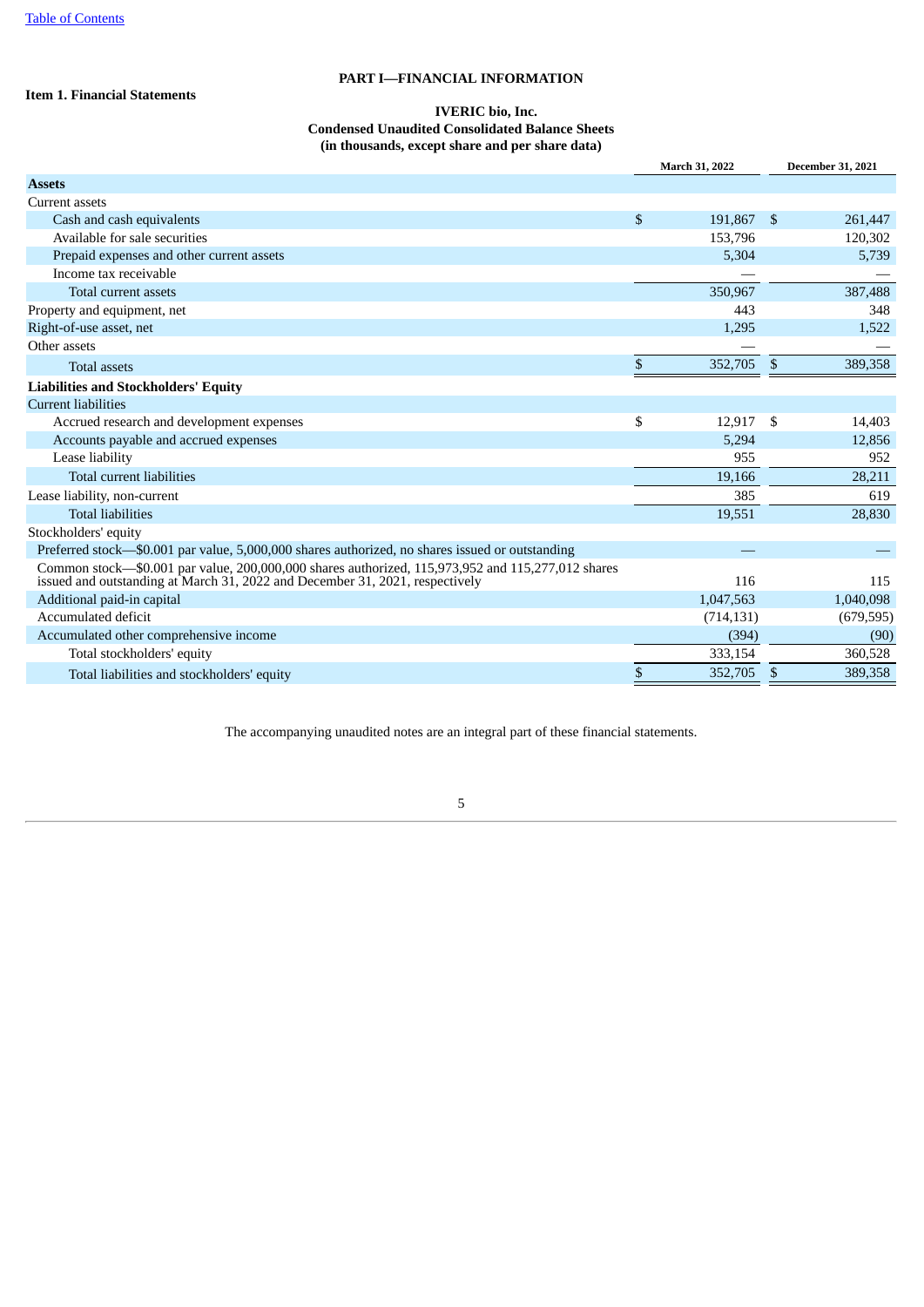## **IVERIC bio, Inc. Condensed Unaudited Consolidated Statements of Operations and Comprehensive Loss (in thousands, except per share data)**

|                                             | Three Months Ended March 31, |     |           |  |
|---------------------------------------------|------------------------------|-----|-----------|--|
|                                             | 2022                         |     | 2021      |  |
| Operating expenses:                         |                              |     |           |  |
| Research and development                    | \$<br>22,557                 | -\$ | 18,549    |  |
| General and administrative                  | 12,113                       |     | 8,322     |  |
| Total operating expenses                    | 34,670                       |     | 26,871    |  |
| Loss from operations                        | (34,670)                     |     | (26, 871) |  |
| Interest income                             | 133                          |     | 77        |  |
| Other expense, net                          |                              |     | (1)       |  |
| Loss before income tax benefit              | (34, 536)                    |     | (26,795)  |  |
| Income tax benefit                          |                              |     |           |  |
| Net loss                                    | \$<br>(34, 536)              | \$  | (26, 795) |  |
| Comprehensive loss                          | \$<br>(34, 840)              |     | (26,796)  |  |
| Net loss per common share:                  |                              |     |           |  |
| Basic and diluted                           | \$<br>$(0.29)$ \$            |     | (0.29)    |  |
| Weighted average common shares outstanding: |                              |     |           |  |
| Basic and diluted                           | 118,755                      |     | 93,311    |  |

<span id="page-7-0"></span>The accompanying unaudited notes are an integral part of these financial statements.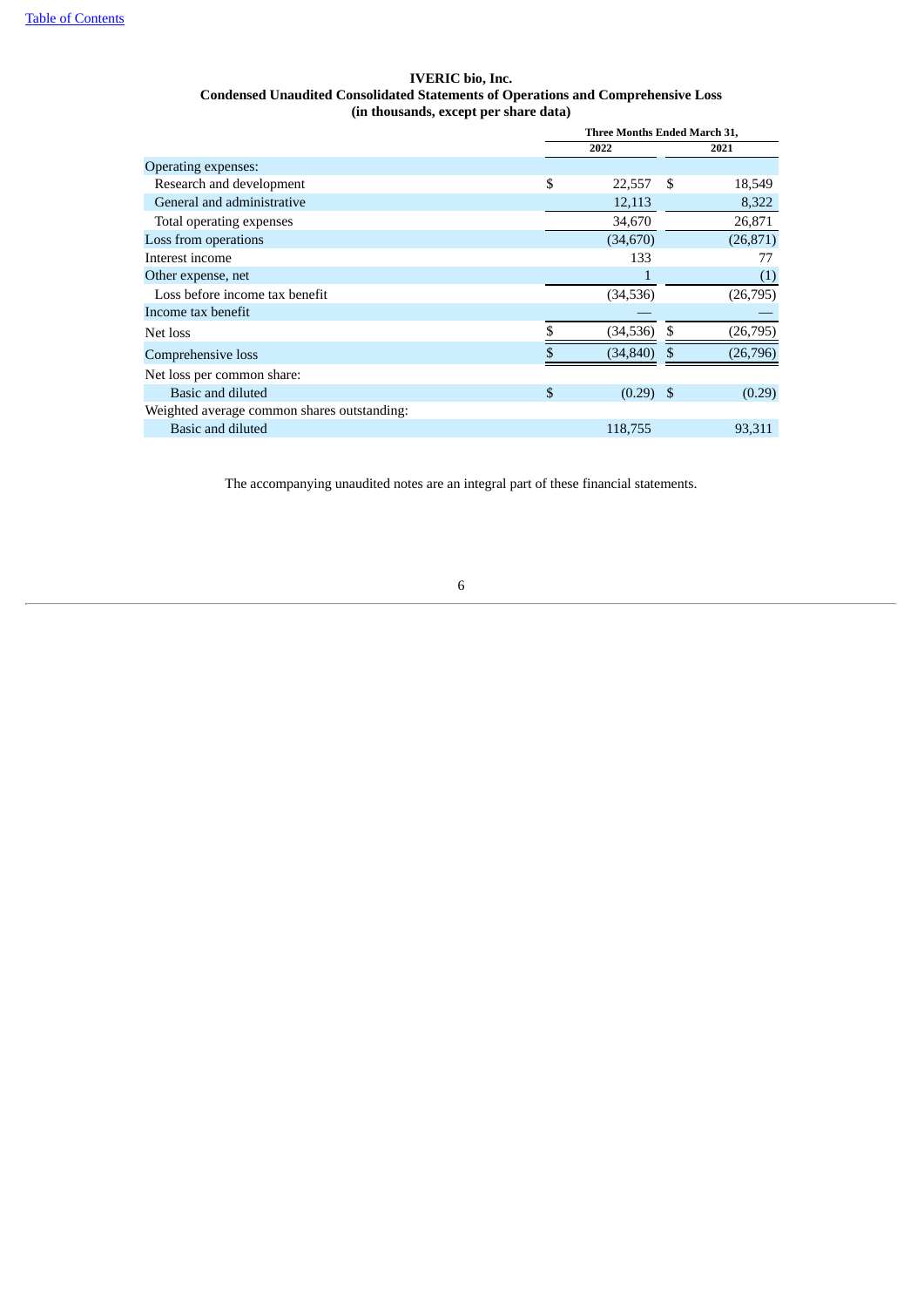## **IVERIC bio, Inc.**

## **Condensed Unaudited Consolidated Statements of Stockholders' Equity**

# **(in thousands)**

|                                                                  |               | <b>Preferred Stock</b>           |               | <b>Common Stock</b>                  |                    |                                         |      | <b>Additional</b>      |                                                               |                        | Accumulated<br>Other                  |           |  |       |
|------------------------------------------------------------------|---------------|----------------------------------|---------------|--------------------------------------|--------------------|-----------------------------------------|------|------------------------|---------------------------------------------------------------|------------------------|---------------------------------------|-----------|--|-------|
|                                                                  | <b>Shares</b> | Amount                           | <b>Shares</b> | Amount                               |                    | paid-in<br>capital                      |      |                        |                                                               | Accumulated<br>Deficit | Comprehensive<br><b>Income (Loss)</b> |           |  | Total |
| <b>Balance at December 31, 2021</b>                              |               |                                  | 115,277       | 115                                  | -8                 | 1,040,098                               | - \$ | (679, 595)             | - 55                                                          | (90)                   | - \$                                  | 360,528   |  |       |
| Issuance of common stock under employee stock compensation plans |               |                                  | 697           |                                      |                    | 2,079                                   |      |                        |                                                               | _                      |                                       | 2,080     |  |       |
| Share-based compensation                                         |               |                                  |               |                                      |                    | 5,386                                   |      | –                      |                                                               | —                      |                                       | 5,386     |  |       |
| Net loss                                                         |               |                                  |               |                                      |                    |                                         |      | (34, 536)              |                                                               | –                      |                                       | (34, 536) |  |       |
| Unrealized loss on available for sale securities, net of tax     |               |                                  |               |                                      |                    |                                         |      | –                      |                                                               | (304)                  |                                       | (304)     |  |       |
| Balance at March 31, 2022                                        | --            | -                                | 115,974       | 116                                  |                    | 1,047,563                               |      | (714, 131)             |                                                               | (394)                  |                                       | 333,154   |  |       |
|                                                                  | <b>Shares</b> | <b>Preferred Stock</b><br>Amount | <b>Shares</b> | <b>Common Stock</b><br><b>Amount</b> |                    | <b>Additional</b><br>paid-in<br>capital |      | Accumulated<br>Deficit | <b>Accumulated</b><br>Other<br>Comprehensive<br>Income (Loss) |                        |                                       | Total     |  |       |
| <b>Balance at December 31, 2020</b>                              | —             |                                  | 90,121        | 90                                   | $\mathbf{\hat{s}}$ | 756,543                                 | -\$  | (565,073)              |                                                               | 3                      | -\$                                   | 191,563   |  |       |
| Issuance of common stock under employee stock compensation plans |               |                                  | 49            | $\overline{\phantom{a}}$             |                    | 129                                     |      | _                      |                                                               | _                      |                                       | 129       |  |       |
| Share-based compensation                                         |               |                                  |               | $\overline{\phantom{a}}$             |                    | 2,292                                   |      |                        |                                                               | _                      |                                       | 2,292     |  |       |

The accompanying unaudited notes are an integral part of these financial statements.

<span id="page-8-0"></span>**Balance at March 31, 2021** — \$ — 90,170 \$ 90 \$ 758,964 \$ (591,868) \$ 2 \$ 167,188

Net loss — — — — — (26,795) — (26,795) Unrealized loss on available for sale securities, net of tax — — — — — — (1) (1)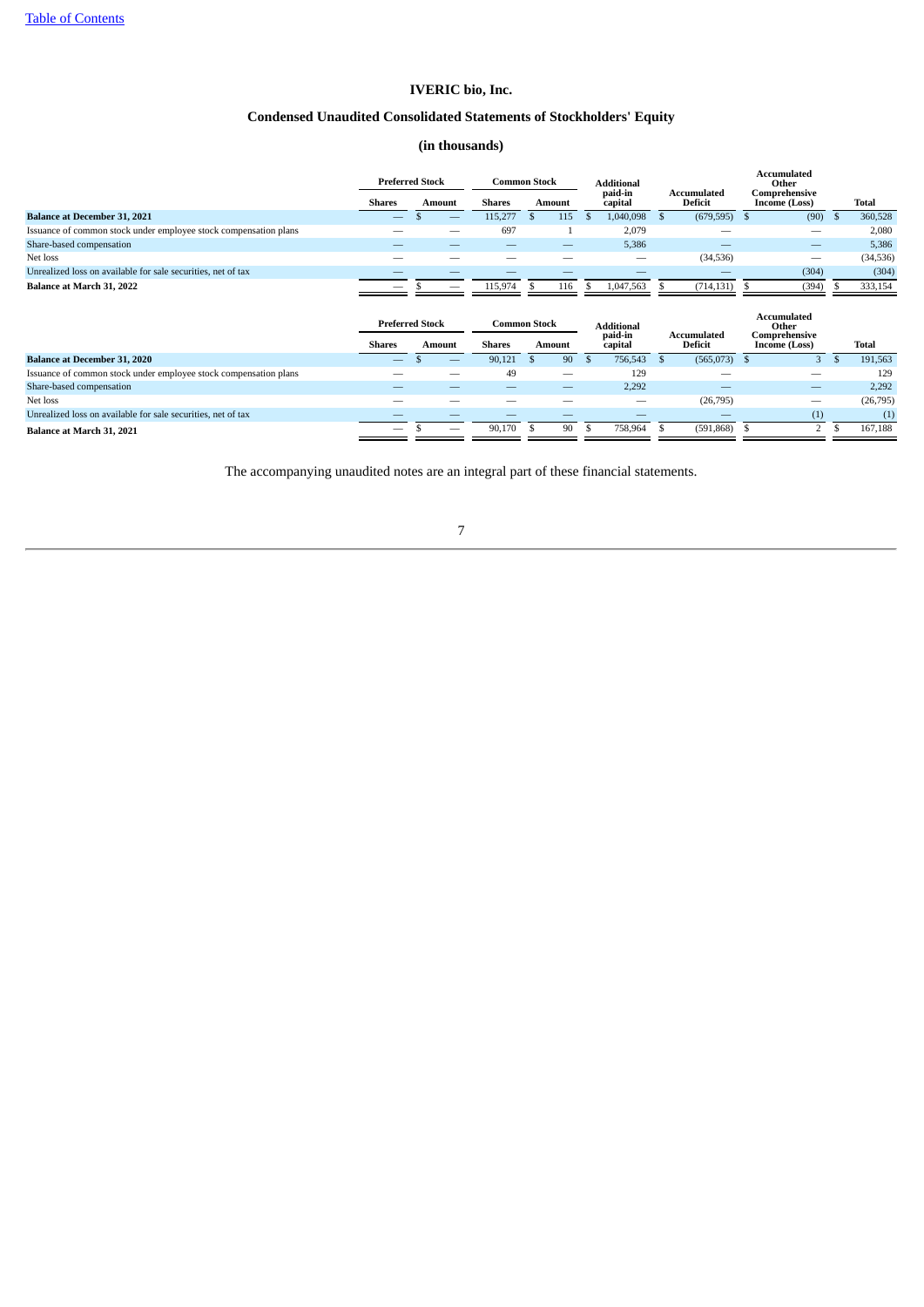# **IVERIC bio, Inc.**

# **Condensed Unaudited Consolidated Statements of Cash Flows**

# **(in thousands)**

|                                                                            | <b>Three Months Ended March 31,</b> |    |           |
|----------------------------------------------------------------------------|-------------------------------------|----|-----------|
|                                                                            | 2022                                |    | 2021      |
| <b>Operating Activities</b>                                                |                                     |    |           |
| Net loss                                                                   | \$<br>$(34,536)$ \$                 |    | (26,795)  |
| Adjustments to reconcile net loss to net cash used in operating activities |                                     |    |           |
| Depreciation and other expense                                             | 21                                  |    | 13        |
| Amortization of premium and discounts on investment securities             | 300                                 |    | 395       |
| Share-based compensation                                                   | 5,386                               |    | 2,292     |
| Changes in operating assets and liabilities:                               |                                     |    |           |
| Prepaid expense and other assets                                           | 435                                 |    | (516)     |
| Accrued interest receivable                                                | (66)                                |    | 122       |
| Accrued research and development expenses                                  | (1,486)                             |    | 848       |
| Accounts payable and accrued expenses                                      | (7, 562)                            |    | (5,816)   |
| Change in working capital                                                  | (4)                                 |    |           |
| Net cash used in operating activities                                      | (37, 512)                           |    | (29, 457) |
| <b>Investing Activities</b>                                                |                                     |    |           |
| Purchase of marketable securities                                          | (48, 897)                           |    | (26,710)  |
| Purchase of property and equipment                                         | (116)                               |    |           |
| Maturities of marketable securities                                        | 14,865                              |    | 19,000    |
| Net cash used in investing activities                                      | (34, 148)                           |    | (7,710)   |
| <b>Financing Activities</b>                                                |                                     |    |           |
| Proceeds from employee stock plan purchases                                | 2,080                               |    | 129       |
| Net cash provided by financing activities                                  | 2,080                               |    | 129       |
| Net increase (decrease) in cash and cash equivalents                       | (69, 580)                           |    | (37,038)  |
| <b>Cash and cash equivalents</b>                                           |                                     |    |           |
| Beginning of period                                                        | 261,447                             |    | 66,373    |
| End of period                                                              | \$<br>191,867                       | \$ | 29,335    |

<span id="page-9-0"></span>The accompanying unaudited notes are an integral part of these financial statements.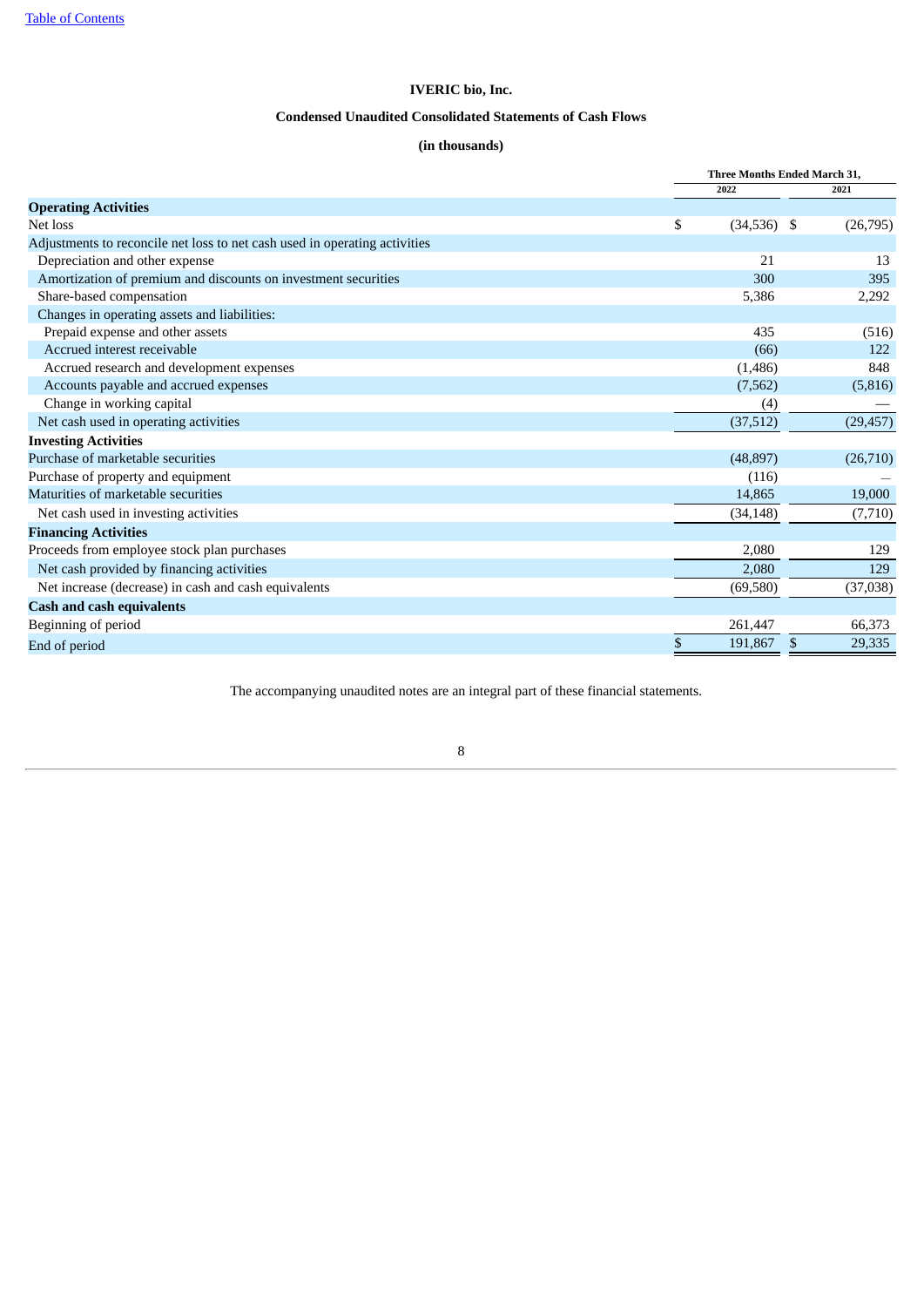## **IVERIC bio, Inc. Notes to Condensed Unaudited Consolidated Financial Statements (in thousands, except per share data)**

## **1. Business**

## **Description of Business and Organization**

IVERIC bio, Inc. ("the Company" or "IVERIC") is a science-driven biopharmaceutical company focused on the discovery and development of novel treatments for retinal diseases with significant unmet medical needs. The Company is committed to having a positive impact on patients' lives by delivering high-quality, safe and effective treatments designed to address debilitating retina diseases, including earlier stages of age-related macular degeneration ("AMD").

The Company's lead asset is its clinical stage product candidate Zimura® (avacincaptad pegol), a complement C5 inhibitor. It is currently targeting the following diseases with Zimura:

- Geographic Atrophy ("GA"), which is the advanced stage of AMD, and is characterized by marked thinning or atrophy of retinal tissue, leading to irreversible loss of vision;
- intermediate AMD, which is an earlier stage of AMD that precedes GA; and
- autosomal recessive Stargardt disease ("STGD1"), which is an orphan inherited condition characterized by progressive damage to the central portion of the retina (the "macula") and other retinal tissue, leading to loss of vision.

In July 2021, the Company completed patient enrollment for GATHER2, its Phase 3 clinical trial evaluating the safety and efficacy of Zimura for the treatment of GA secondary to AMD. The Company has also received a written agreement from the U.S. Food and Drug Administration ("FDA") under a Special Protocol Assessment for the overall design of GATHER2. The Company expects topline data from the GATHER2 trial to become available during the third quarter of 2022, approximately one year after the enrollment of the last patient plus the time needed for database lock and analysis.

In addition to Zimura, the Company is developing its preclinical product candidate IC-500, a High temperature requirement A serine peptidase 1 protein ("HtrA1") inhibitor, for GA secondary to AMD and potentially other age-related retinal diseases. Based on current timelines, the Company expects to submit an investigational new drug application for IC-500 to the FDA in mid-2023.

The Company's portfolio also includes two preclinical stage gene therapy product candidates (IC-100 and IC-200) and several ongoing gene therapy research programs, each of which uses adeno-associated virus ("AAV") for gene delivery. These AAV mediated gene therapy programs are targeting the following orphan inherited retinal diseases ("IRDs"):

- rhodopsin-mediated autosomal dominant retinitis pigmentosa ("RHO-adRP"), which is characterized by progressive and severe bilateral loss of vision leading to blindness;
- IRDs associated with mutations in the BEST1 gene, including Best vitelliform macular dystrophy ("Best disease");
- Leber Congenital Amaurosis type 10 ("LCA10"), which is characterized by severe bilateral loss of vision at or soon after birth;
- STGD1; and
- IRDs associated with mutations in the USH2A gene, which include Usher syndrome type 2A, and USH2A-associated non-syndromic autosomal recessive retinitis pigmentosa.

As the Company focuses its efforts on and prioritizes the development and potential commercialization of Zimura, it has been considering its development options for IC-100 and IC-200, which the Company has been developing for RHO-adRP and BEST1-related IRDs, respectively. It currently plans to seek a collaborator for the future development and potential commercialization of these product candidates.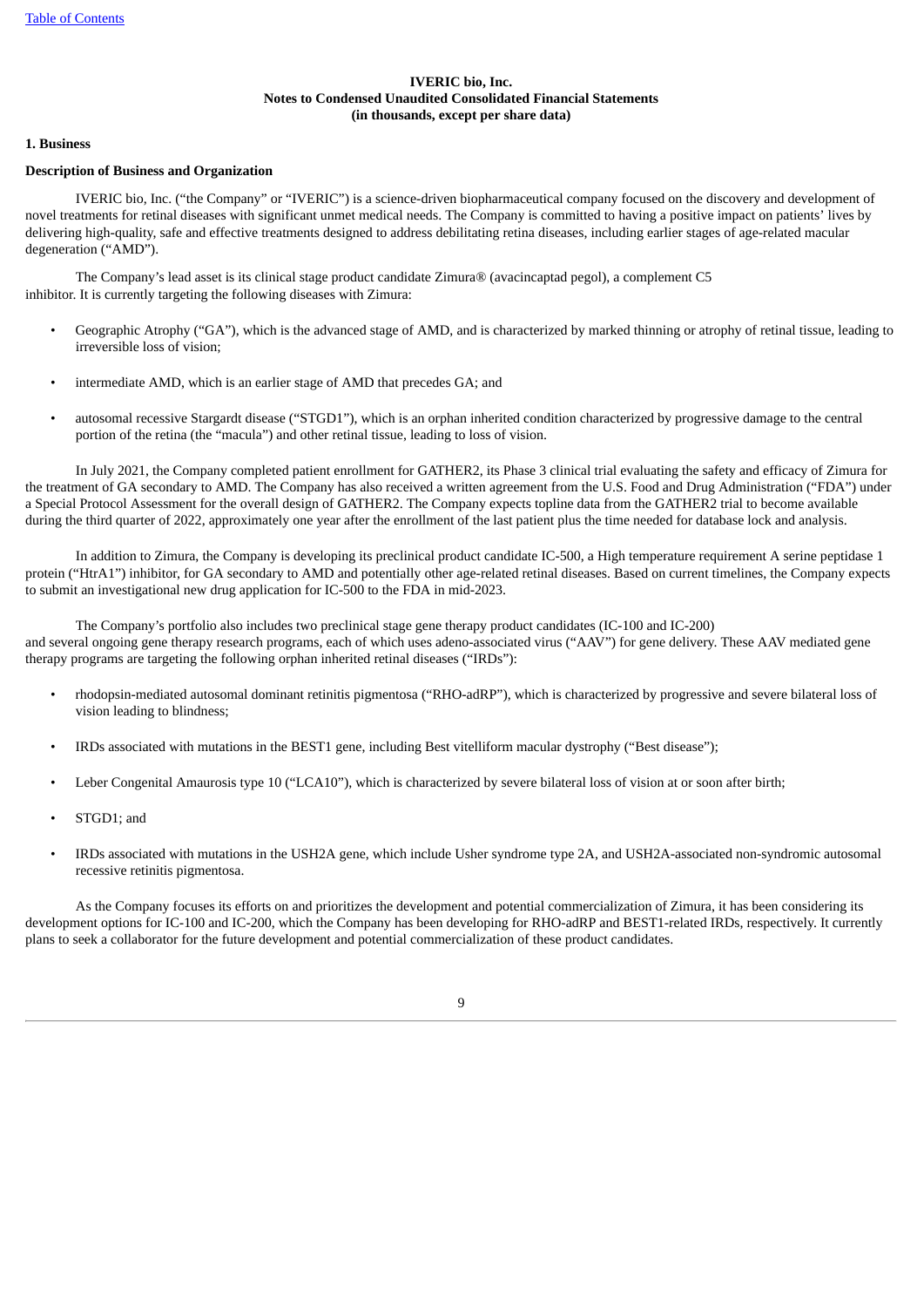# **2. Summary of Significant Accounting Policies**

The Company's significant accounting policies are described in Note 2, "Summary of Significant Accounting Policies," in the notes to the audited consolidated financial statements included in the Company's Annual Report on Form 10-K ("Annual Report") for the year ended December 31, 2021 filed with the Securities and Exchange Commission ("SEC") on February 24, 2022.

# **Basis of Presentation and Consolidation**

In the opinion of management, the Company's condensed consolidated financial statements include all adjustments, consisting of normal recurring accruals, necessary for a fair statement of the Company's financial statements for interim periods in accordance with accounting principles generally accepted in the United States ("U.S. GAAP"). The consolidated financial statements include the accounts of the Company and its subsidiaries. All intercompany balances and transactions have been eliminated in consolidation. The information included in this quarterly report on Form 10-Q should be read in conjunction with the Company's audited consolidated financial statements and the accompanying notes included in the Annual Report.

The year-end condensed consolidated balance sheet data presented for comparative purposes was derived from the Company's audited financial statements but does not include all disclosures required by U.S. GAAP. The results of operations for the three months ended March 31, 2022 are not necessarily indicative of the operating results for the full year or for any other subsequent interim period.

# **Segment and Geographic Information**

Operating segments are defined as components of an enterprise about which separate discrete information is available for evaluation by the chief operating decision maker, or decision-making group, in deciding how to allocate resources and in assessing performance. The Company views its operations and manages its business in one operating and reportable segment.

## **Use of Estimates**

The preparation of financial statements and related disclosures in conformity with U.S. GAAP requires management to make estimates and judgments that affect the amounts reported in the financial statements and accompanying notes. The Company bases its estimates and judgments on historical experience and on various other assumptions that it believes are reasonable under the circumstances. The amounts of assets and liabilities reported in the Company's Condensed Unaudited Consolidated Balance Sheets and the amount of expenses reported for each of the periods presented are affected by estimates and assumptions, which are used for, but not limited to, accounting for research and development costs, accounting for share-based compensation and accounting for income taxes. Actual results could differ from those estimates.

## **Cash and Cash Equivalents**

The Company considers all highly liquid investments with an original maturity of 90 days or less when purchased to be cash equivalents. The carrying amounts reported in the Condensed Unaudited Consolidated Balance Sheets for cash and cash equivalents are valued at cost, which approximates their fair value.

## **Available for Sale Securities**

The Company considers debt securities with original maturities of greater than 90 days to be available for sale securities. Available for sale securities with original maturities of greater than one year are recorded as non-current assets. Available for sale securities are recorded at fair value and unrealized gains and losses are recorded within other comprehensive income.

On a quarterly basis, the Company reviews the status of each security in an unrealized loss position, to evaluate the existence of potential credit losses. The Company first considers whether it intends to sell, or if it is more likely than not that the Company will be required to sell the security before recovery of its amortized cost basis. If either of the criteria regarding intent or requirement to sell is met, the security's amortized cost basis is written down to fair value through income. For securities that do not meet this criteria, the Company considers a number of factors to determine if the decline in fair value has resulted from credit losses or other factors, including but not limited to: (1) the extent of the decline; (2) changes to the rating of the security by a rating agency; (3) any adverse conditions specific to the security; and (4) other market conditions that may affect the fair value of the security. If this assessment indicates that a credit loss exists and the present value of cash flows expected to be collected is less than the amortized cost basis, an allowance for credit losses is required for the credit loss. Any impairment that has not been recorded through an allowance for credit losses is recognized in other comprehensive income.

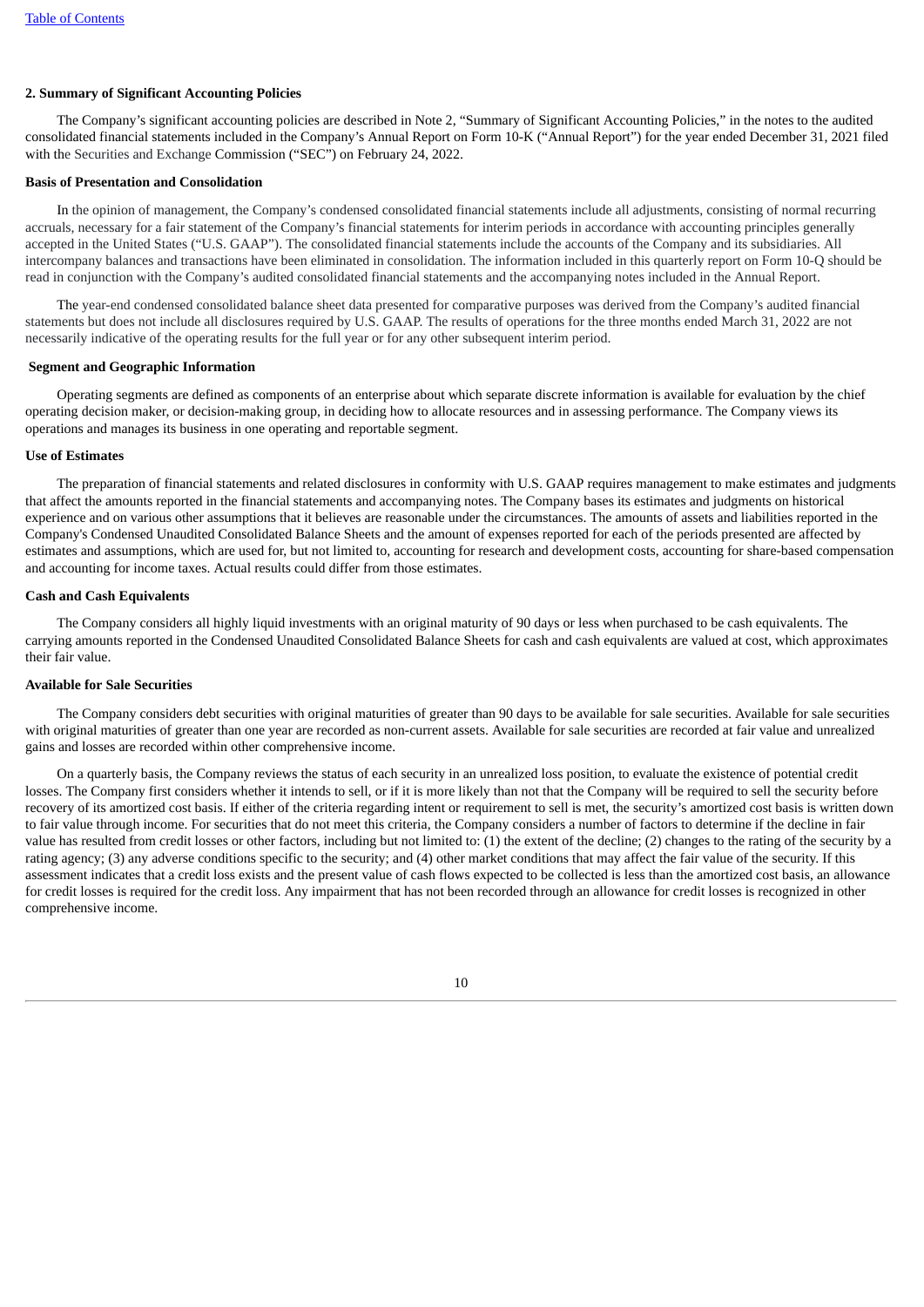## **Financial Instruments**

Cash equivalents and available for sale securities are reflected in the accompanying financial statements at fair value. The carrying amount of accounts payable and accrued expenses, including accrued research and development expenses, approximates fair value due to the short-term nature of those instruments.

Accounting Standards Codification, or ASC 820, *Fair Value Measurements and Disclosures,* defines fair value as the price that would be received to sell an asset, or paid to transfer a liability, in the principal or most advantageous market in an orderly transaction between market participants on the measurement date. The fair value standard also establishes a three-level hierarchy, which requires an entity to maximize the use of observable inputs and minimize the use of unobservable inputs when measuring fair value.

The Company reviews investments on a periodic basis for other than temporary impairments. This review is subjective as it requires management to evaluate whether an event or change in circumstances has occurred in the period that may have a significant adverse effect on the fair value of the investment. The Company uses the market approach to measure fair value for its financial assets. The market approach uses prices and other relevant information generated by market transactions involving identical or comparable assets. The Company classifies its corporate debt securities within the fair value hierarchy as Level 2 assets, as it primarily utilizes quoted market prices or rates for similar instruments to value these securities.

The valuation hierarchy is based upon the transparency of inputs to the valuation of an asset or liability on the measurement date. The three levels are defined as follows:

- Level 1—inputs to the valuation methodology are quoted prices (unadjusted) for an identical asset or liability in an active market. The Company's Level 1 assets consist of investments in money market funds and U.S. Treasury securities.
- Level 2—inputs to the valuation methodology include quoted prices for a similar asset or liability in an active market or model-derived valuations in which all significant inputs are observable for substantially the full term of the asset or liability. The Company's Level 2 assets consist of investments in investment-grade corporate debt securities.
- Level 3—inputs to the valuation methodology are unobservable and significant to the fair value measurement of the asset or liability. The Company does not hold any assets that are measured using Level 3 inputs.

## **Concentration of Credit Risk**

The Company's financial instruments that are exposed to concentration of credit risk consist primarily of cash, cash equivalents and available for sale securities. The Company maintains its cash in bank accounts, the balances of which generally exceed federally insured limits. The Company maintains its cash equivalents and available for sale securities in investments in money market funds, in U.S. Treasury securities, asset-backed securities and investmentgrade corporate debt securities with original maturities of 90 days or less.

The Company believes it is not exposed to significant credit risk on its cash, cash equivalents and available for sale securities.

## **Concentration of Suppliers**

The Company historically relied upon a single third-party manufacturer to provide the drug substance for Zimura on a purchase order basis. The Company also historically relied upon a single third-party manufacturer to provide fill/finish services for clinical supplies of Zimura. The Company has engaged one additional third-party manufacturer to provide drug substance for Zimura and one additional third-party manufacturer to provide fill/finish services for clinical supplies of Zimura. In addition, the Company currently relies upon a single third-party supplier to supply on a purchase order basis the polyethylene glycol starting material used to manufacture Zimura. Furthermore, the Company and its contract manufacturers currently rely upon solesource suppliers of certain raw materials and other specialized components of production used in the manufacture and fill/finish of Zimura. The Company currently relies exclusively upon a single third-party contract manufacturer for IC-100 and IC-200 and also relies on sole-source suppliers for certain starting materials used in the manufacture of such product candidates. The Company currently relies upon a single third-party contract manufacturer to conduct process development, scale-up and GMP manufacture of the drug substance for IC-500 for preclinical toxicology studies and early-stage clinical trials and a single third-party contract manufacturer to conduct fill/finish services for IC-500. If the Company's third-party manufacturers or fill/finish service providers should become unavailable to the Company for any reason, including as a result of capacity constraints, different business objectives, financial difficulties, insolvency or the COVID-19 pandemic, the Company believes that there are a limited number of potential replacement manufacturers, and the Company likely would incur added costs and delays in identifying or qualifying such replacements.

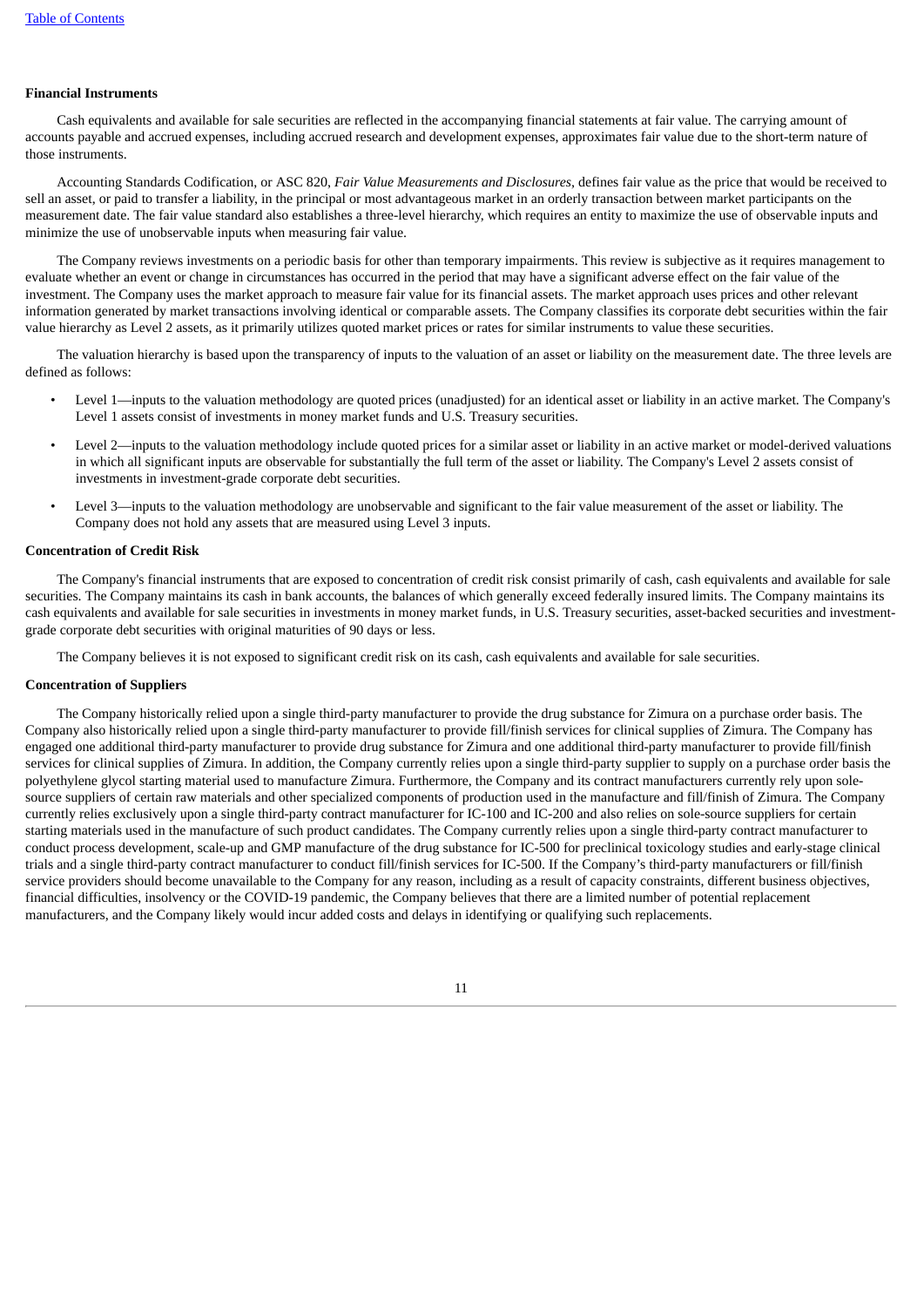## **Leases**

The Company determines if an arrangement contains a lease at inception. For arrangements where the Company is the lessee, it recognizes a right-ofuse ("ROU") asset and operating lease liability on the Company's Condensed Unaudited Consolidated Balance Sheet. ROU lease assets represent the Company's right to use the underlying asset for the lease term and the lease obligation represents the Company's commitment to make the lease payments arising from the lease. Right-of-use lease assets and obligations are recognized at the commencement date based on the present value of remaining lease payments over the lease term. As the Company's leases do not provide an implicit discount rate, the Company has used an estimated incremental borrowing rate based on the information available at the commencement date in determining the present value of lease payments. ROU lease asset includes any lease payments made prior to commencement and excludes any lease incentives. The lease term may include options to extend or terminate the lease when it is reasonably certain that the Company will exercise that option. Operating lease expense is recognized on a straight-line basis over the lease term, subject to any changes in the lease or expectations regarding the terms. Variable lease costs such as common area costs and property taxes are expensed as incurred. For all office lease agreements the Company combines lease and nonlease components. Leases with an initial term of 12 months or less are not recorded on the Company's Condensed Unaudited Consolidated Balance Sheet.

## **Property and Equipment**

Property and equipment, which consists mainly of clinical and laboratory equipment, computers, software, other office equipment, and leasehold improvements, are carried at cost less accumulated depreciation. Depreciation is computed over the estimated useful lives of the respective assets, generally three to ten years, using the straight-line method. Amortization of leasehold improvements is recorded over the shorter of the lease term or estimated useful life of the related asset.

## **Research and Development**

The Company's research and development expenses primarily consist of costs associated with the manufacturing, development and preclinical and clinical testing of the Company's product candidates and costs associated with its gene therapy research programs. The Company's research and development expenses consist of:

- external research and development expenses incurred under arrangements with third parties, such as academic research collaborators, contract research organizations ("CROs") and contract development and manufacturing organizations ("CDMOs") and other vendors for the production and analysis of drug substance and drug product; and
- employee-related expenses for employees dedicated to research and development activities, including salaries, benefits and share-based compensation expense.

Research and development expenses also include costs of acquired product licenses, in-process research and development, and related technology rights where there is no alternative future use, costs of prototypes used in research and development, consultant fees and amounts paid to collaborators.

All research and development expenses are charged to operations as incurred in accordance with ASC 730, *Research and Development*. The Company accounts for non-refundable advance payments for goods and services that will be used in future research and development activities as expenses when the service has been performed or when the goods have been received, rather than when the payment is made.

### **Income Taxes**

The Company utilizes the liability method of accounting for deferred income taxes, as set forth in ASC 740, *Income Taxes*. Under this method, deferred tax assets and liabilities are recognized for the expected future tax consequences of temporary differences between the carrying amounts and the tax basis of assets and liabilities. A valuation allowance is established against deferred tax assets when, based on the weight of available evidence, it is more likely than not that some or all of the deferred tax assets will not be realized. The Company's policy is to record interest and penalties on uncertain tax positions as income tax expense.

### **Share-Based Compensation**

The Company follows the provisions of ASC 718, *Compensation—Stock Compensation*, which requires the measurement and recognition of compensation expense for all share-based payment awards made to employees, non-employees and non-employee directors, including employee stock options, restricted stock units ("RSUs") and options granted to employees to purchase shares under the 2016 Employee Stock Purchase Plan (the "ESPP"). Share-based compensation expense is based on the grant date fair value estimated in accordance with the provisions of ASC 718 and is generally recognized as an expense over the requisite service period, net of estimated forfeitures. For grants containing performance-based vesting provisions, expense is recognized over the estimated achievement period only when the performance-based milestone is deemed probable of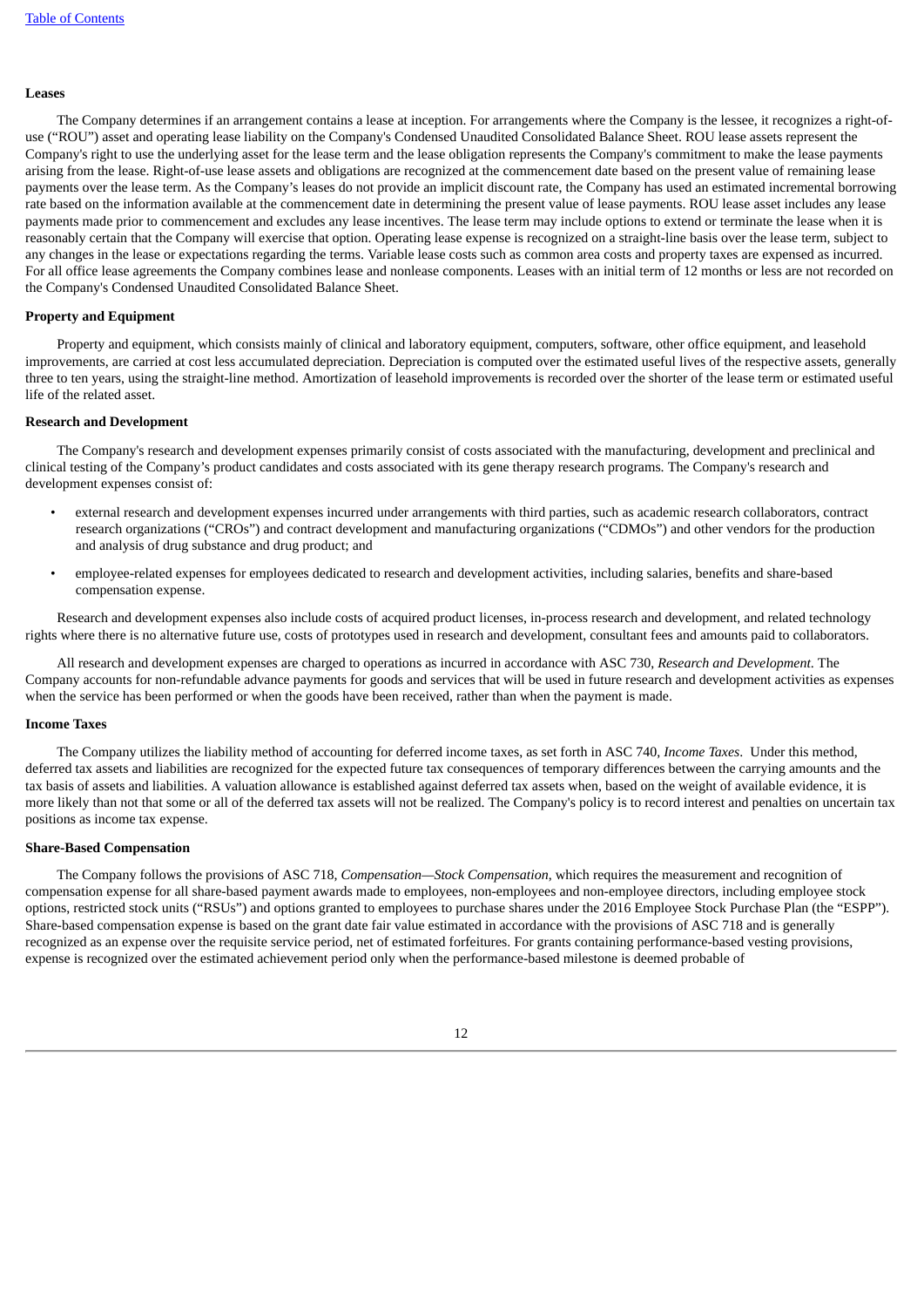achievement. If performance-based milestones are later determined not to be probable of achievement, then all previously recorded stock-based compensation expense associated with such options will be reversed during the period in which the Company makes this determination.

The Company estimates forfeitures at the time of grant and revises those estimates in subsequent periods if actual forfeitures differ from its estimates. The Company uses historical data to estimate pre-vesting forfeitures and record share-based compensation expense only for those awards that are expected to vest. To the extent that actual forfeitures differ from the Company's estimates, the difference is recorded as a cumulative adjustment in the period the estimates were revised.

#### *Stock Options*

The Company estimates the fair value of stock options granted to employees, non-employee directors and consultants on the date of grant using the Black-Scholes option-pricing model. The Company's computation of stock-price volatility is based on daily historical volatility during the time period that corresponds to the expected option term. The Company's computation of expected term is determined using the expected term of stock option grants to employees based on an analysis of actual option exercises. The Company utilizes a dividend yield of zero based on the fact that the Company has never paid cash dividends to stockholders and has no current intentions to pay cash dividends. The risk-free interest rate is based on the zero-coupon U.S. Treasury yield at the date of grant for a term equivalent to the expected term of the option.

The weighted-average assumptions used to estimate grant date fair value of stock options using the Black-Scholes option pricing model were as follows for the three month periods ended March 31, 2022 and 2021:

|                                        | Three Months Ended March 31, |                   |  |
|----------------------------------------|------------------------------|-------------------|--|
|                                        | 2022                         | 2021              |  |
| Expected common stock price volatility | 101\%                        | 113%              |  |
| Risk-free interest rate                | 1.38%-1.63%                  | $0.39\% - 0.96\%$ |  |
| Expected term of options (years)       | 5.2                          | 5.3               |  |
| Expected dividend yield                |                              |                   |  |

#### *RSUs*

The Company estimates the fair value of RSUs granted to employees using the closing market price of the Company's common stock on the date of grant.

#### *ESPP*

In April 2016, the Company's board of directors adopted the ESPP pursuant to which the Company may sell up to an aggregate of 1,000,000 shares of its common stock. The ESPP was approved by the Company's stockholders in June 2016. The ESPP is considered compensatory and the fair value of the discount and look back provision are estimated using the Black-Scholes option-pricing model and recognized over the six month withholding period prior to purchase.

## **Recent Accounting Pronouncements**

The Company has evaluated recent accounting pronouncements through the date the financial statements were issued and filed with the SEC and believes that there are none that will have a material impact on the Company's financial statements.

## **3. Net Loss Per Common Share**

Basic and diluted net loss per common share is determined by dividing net loss by the weighted average common shares and pre-funded warrants outstanding during the period. Basic and diluted shares outstanding includes the weighted average effect of the Company's outstanding pre-funded warrants as the exercise of such pre-funded warrants requires nominal consideration to be given for the delivery of the corresponding shares of common stock. As of March 31, 2022 and 2021, the Company had 3,164,280 pre-funded warrants outstanding, which if exercised, would increase the number of shares of common stock issued and outstanding. For the periods when there is a net loss, shares underlying stock options and RSUs have been excluded from the calculation of diluted net loss per common share because the effect of including such shares would be anti-dilutive. Therefore, the weighted average common shares used to calculate both basic and diluted net loss per common share would be the same.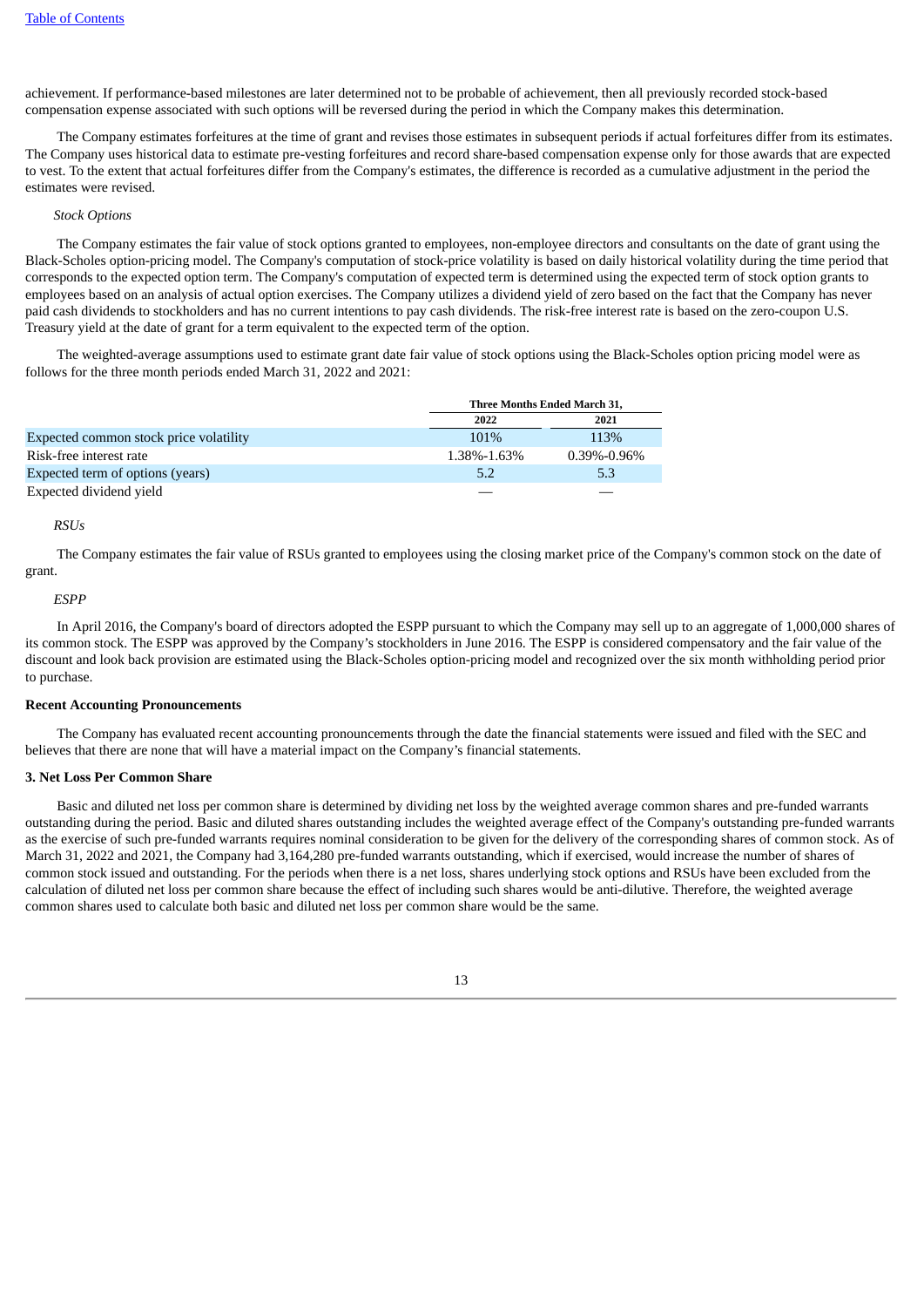The following table sets forth the computation of basic and diluted net loss per common share for the periods indicated:

|                                                                 | Three Months Ended March 31, |          |  |          |  |
|-----------------------------------------------------------------|------------------------------|----------|--|----------|--|
|                                                                 | 2022                         |          |  | 2021     |  |
| Basic and diluted net loss per common share calculation:        |                              |          |  |          |  |
| Net loss                                                        |                              | (34,536) |  | (26,795) |  |
| Weighted average common shares outstanding - basic and dilutive |                              | 118,755  |  | 93,311   |  |
| Net loss per share of common stock - basic and diluted          |                              | (0.29)   |  | (0.29)   |  |

The following potentially dilutive securities have been excluded from the computations of diluted weighted average common shares outstanding for the periods presented, as the effect of including such shares would be anti-dilutive:

|                           |        | Three Months Ended March 31, |  |  |
|---------------------------|--------|------------------------------|--|--|
|                           | 2022   | 2021                         |  |  |
| Stock options outstanding | 10.470 | 9,178                        |  |  |
| Restricted stock units    | 2.200  | 2,038                        |  |  |
| Total                     | 12.670 |                              |  |  |

#### **4. Cash, Cash Equivalents and Available for Sale Securities**

The Company considers all highly liquid investments purchased with original maturities of 90 days or less at the date of purchase to be cash equivalents. As of March 31, 2022 and December 31, 2021, the Company had cash and cash equivalents of approximately \$191.9 million and \$261.4 million, respectively. Cash and cash equivalents included cash of \$9.9 million at March 31, 2022 and \$9.9 million at December 31, 2021. Cash and cash equivalents at March 31, 2022 and December 31, 2021 included \$181.9 million and \$251.5 million, respectively, of investments in money market funds.

The Company considers debt securities with original maturities of greater than 90 days at the date of purchase to be available for sale securities. As of March 31, 2022 and December 31, 2021, the Company held available for sale securities of \$153.8 million and \$120.3 million, respectively, all of which have maturities of less than one year.

The Company evaluates securities with unrealized losses, if any, to determine whether the decline in fair value has resulted from credit loss or other factors. The Company has determined that there were no credit losses in fair value of its investments as of March 31, 2022. Factors considered in determining whether a loss resulted from a credit loss or other factors included the length of time and extent to which the investment's fair value has been less than the cost basis, the financial condition and near-term prospects of the investee, the extent of the loss related to credit of the issuer, the expected cash flows from the security, the Company's intent to sell the security, and whether or not the Company will be required to sell the security before the recovery of its amortized cost.

The Company classifies these securities as available for sale. However, the Company has not sold and does not currently intend to sell its investments and the Company believes it is more likely than not that the Company will recover the carrying value of these investments.

The Company believes that its existing cash, cash equivalents and available for sale securities as of March 31, 2022 will be sufficient to fund its currently planned capital expenditure requirements and operating expenses for at least the next 12 months from the filing of this Quarterly Report on Form 10-Q.

Available for sale securities, including carrying value and estimated fair values, are summarized as follows:

|                           | As of March 31, 2022  |             |                                 |                                |  |                   |  |  |
|---------------------------|-----------------------|-------------|---------------------------------|--------------------------------|--|-------------------|--|--|
|                           | <b>Amortized Cost</b> |             | <b>Gross Unrealized Gains</b>   | <b>Gross Unrealized Losses</b> |  | <b>Fair Value</b> |  |  |
| U.S. Treasury securities  |                       | $36,194$ \$ | $\hspace{0.1mm}-\hspace{0.1mm}$ | $(164)$ \$                     |  | 36,030            |  |  |
| Corporate debt securities | 100,383               |             |                                 | (173)                          |  | 100,210           |  |  |
| Asset-backed securities   | 13,567                |             |                                 | (52)                           |  | 13,515            |  |  |
| Supranational securities  |                       | 4.046       |                                 | (5)                            |  | 4.041             |  |  |
| <b>Total</b>              | 154,190               |             |                                 | (394)                          |  | 153,796           |  |  |

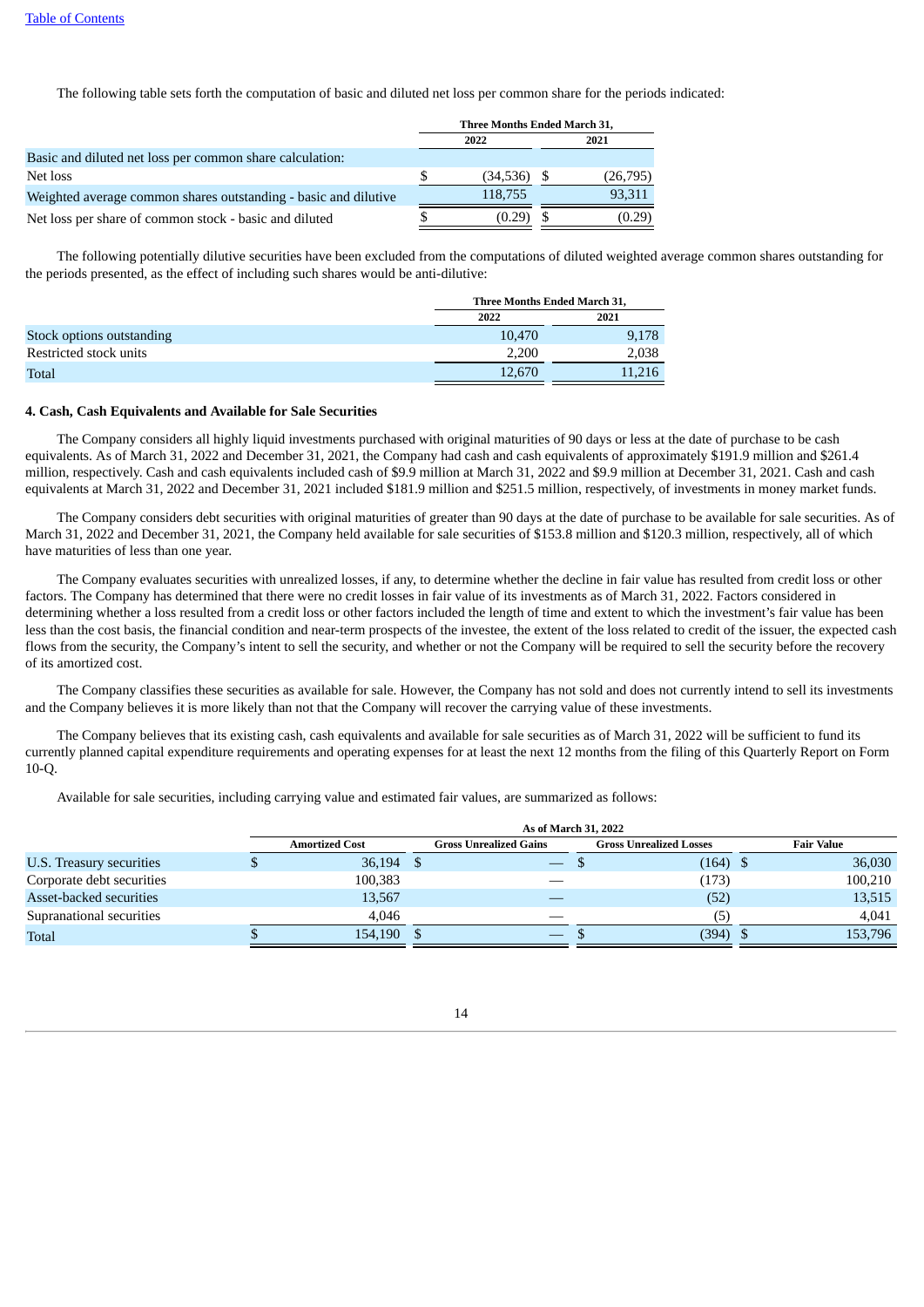|                           | As of December 31, 2021 |                       |  |                                |  |                                |  |                   |
|---------------------------|-------------------------|-----------------------|--|--------------------------------|--|--------------------------------|--|-------------------|
|                           |                         | <b>Amortized Cost</b> |  | <b>Gross Unrealized Gains</b>  |  | <b>Gross Unrealized Losses</b> |  | <b>Fair Value</b> |
| U.S. Treasury securities  |                         | $18,201$ \$           |  | $\qquad \qquad \longleftarrow$ |  | $(16)$ \$                      |  | 18,185            |
| Corporate debt securities |                         | 82,138                |  |                                |  | (57)                           |  | 82,081            |
| Asset-backed securities   |                         | 16,009                |  |                                |  | (14)                           |  | 15,995            |
| Supranational securities  |                         | 4.044                 |  | __                             |  | (3)                            |  | 4.041             |
| <b>Total</b>              |                         | 120,392               |  |                                |  | (90)                           |  | 120,302           |

The Company's available for sale securities are reported at fair value on the Company's balance sheet. Unrealized gains (losses) are reported within other comprehensive income in the statements of comprehensive loss. The cost of securities sold and any realized gains/losses from the sale of available for sale securities are based on the specific identification method. The changes in accumulated other comprehensive income associated with the unrealized gain on available for sale securities during the three months ended March 31, 2022 and 2021, respectively, were as follows:

|                                                                                 | Three months ended March 31, |      |  |  |  |  |
|---------------------------------------------------------------------------------|------------------------------|------|--|--|--|--|
|                                                                                 | 2022                         | 2021 |  |  |  |  |
| <b>Beginning balance</b>                                                        | $(90)$ \$                    |      |  |  |  |  |
| Current period changes in fair value before reclassifications,<br>net of tax    | (304)                        |      |  |  |  |  |
| Amounts reclassified from accumulated other comprehensive<br>income, net of tax |                              |      |  |  |  |  |
| Total other comprehensive loss                                                  | (304)                        |      |  |  |  |  |
| <b>Ending balance</b>                                                           | (394)                        |      |  |  |  |  |
|                                                                                 |                              |      |  |  |  |  |

## **5. Fair Value Measurements**

ASC 820, *Fair Value Measurements and Disclosures*, defines fair value as the price that would be received to sell an asset, or paid to transfer a liability, in the principal or most advantageous market in an orderly transaction between market participants on the measurement date. The fair value standard also establishes a three-level hierarchy, which requires an entity to maximize the use of observable inputs and minimize the use of unobservable inputs when measuring fair value.

The following table presents, for each of the fair value hierarchy levels required under ASC 820, the Company's assets and liabilities that are measured at fair value on a recurring basis as of March 31, 2022:

|                                          | <b>Fair Value Measurement Using</b> |                                                                         |     |                                                            |    |                                                           |
|------------------------------------------|-------------------------------------|-------------------------------------------------------------------------|-----|------------------------------------------------------------|----|-----------------------------------------------------------|
|                                          |                                     | Quoted prices in<br>active markets for<br>identical assets<br>(Level 1) |     | <b>Significant other</b><br>observable inputs<br>(Level 2) |    | <b>Significant</b><br>unobservable<br>inputs<br>(Level 3) |
| <b>Assets</b>                            |                                     |                                                                         |     |                                                            |    |                                                           |
| Investments in money market funds*       |                                     | 181,948                                                                 | - S | $\qquad \qquad -$                                          |    |                                                           |
| Investments in U.S. Treasury securities  | S                                   | 36,030                                                                  | - S | $\overline{\phantom{a}}$                                   | -S |                                                           |
| Investments in corporate debt securities |                                     |                                                                         |     | 100.210 \$                                                 |    |                                                           |
| Investments in asset-backed securities   | S                                   |                                                                         |     | 13,515 \$                                                  |    |                                                           |
| Investments in supranational securities  |                                     |                                                                         |     | 4.041                                                      |    |                                                           |

\* Investments in money market funds are reflected in cash and cash equivalents in the accompanying Condensed Unaudited Consolidated Balance Sheets.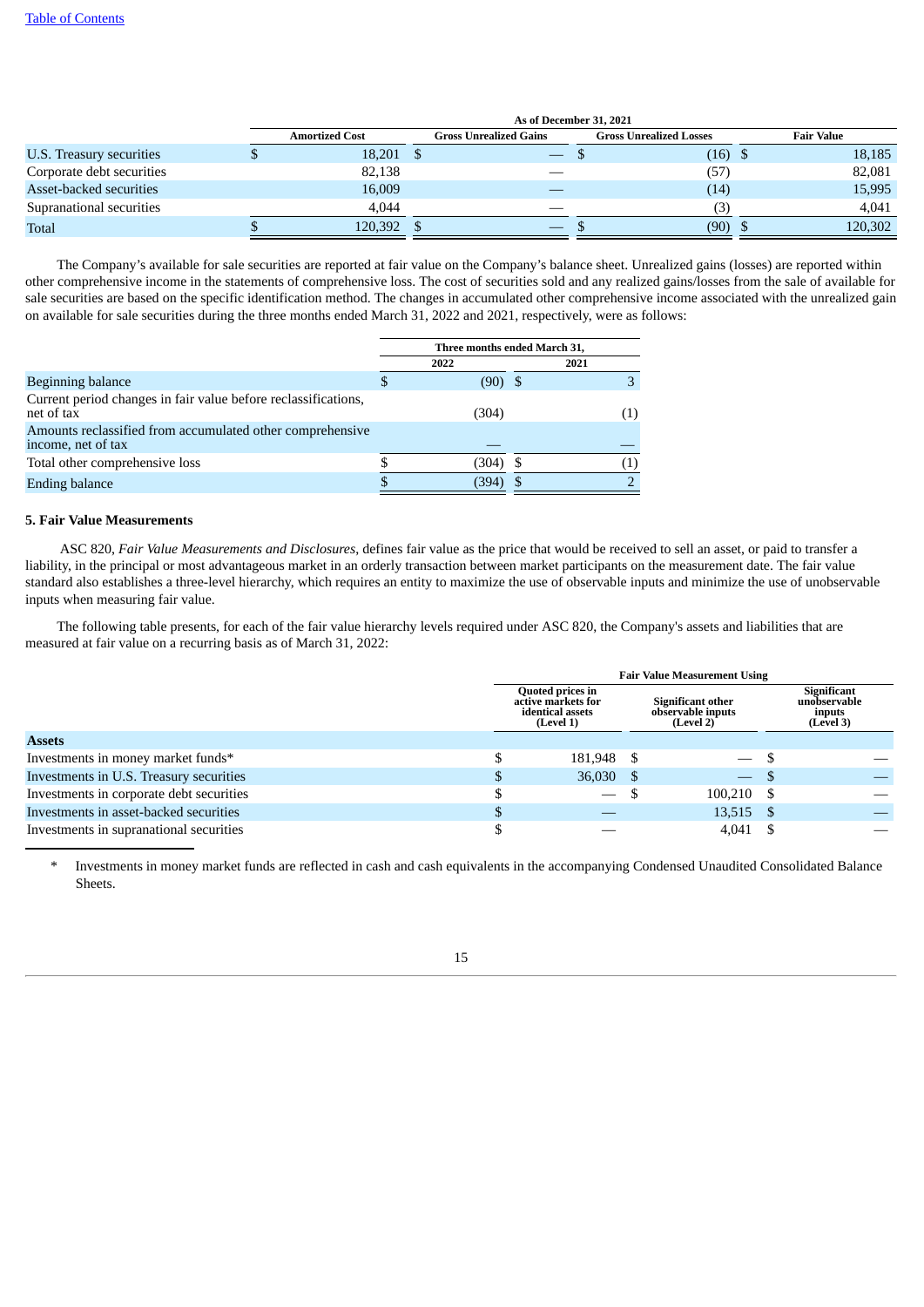The following table presents, for each of the fair value hierarchy levels required under ASC 820, the Company's assets and liabilities that are measured at fair value on a recurring basis as of December 31, 2021:

|                                          | <b>Fair Value Measurement Using</b>                                                                              |                               |                   |                               |                                                    |  |
|------------------------------------------|------------------------------------------------------------------------------------------------------------------|-------------------------------|-------------------|-------------------------------|----------------------------------------------------|--|
|                                          | Quoted prices in<br><b>Significant other</b><br>active markets for<br>identical assets<br>(Level 2)<br>(Level 1) |                               | observable inputs |                               | Significant<br>unobservable<br>inputs<br>(Level 3) |  |
| <b>Assets</b>                            |                                                                                                                  |                               |                   |                               |                                                    |  |
| Investments in money market funds*       |                                                                                                                  | 251,488                       | - \$              | $\overbrace{\phantom{13333}}$ | S                                                  |  |
| Investments in U.S. Treasury securities  | S                                                                                                                | 18,185                        | - S               |                               | മ                                                  |  |
| Investments in corporate debt securities |                                                                                                                  | $\overbrace{\phantom{13333}}$ |                   | 82,081 \$                     |                                                    |  |
| Investments in asset-backed securities   |                                                                                                                  | $\overline{\phantom{0}}$      | -S                | 15,995 \$                     |                                                    |  |
| Investments in supranational securities  |                                                                                                                  | $\overbrace{\phantom{13333}}$ |                   | $4,041 \quad$ \$              |                                                    |  |

\* Investments in money market funds are reflected in cash and cash equivalents in the accompanying Condensed Unaudited Consolidated Balance Sheets.

No transfer of assets between Level 1 and Level 2 of the fair value measurement hierarchy occurred during the three months ended March 31, 2022.

## **6. Share-Based Compensation**

Pursuant to the evergreen provisions of the Company's 2013 stock incentive plan (the "2013 Plan"), annual increases have resulted in the addition of an aggregate of approximately 15,624,000 additional shares to the 2013 Plan, including for 2022, an increase of approximately 2,542,000 shares. As of March 31, 2022, the Company had approximately 3,717,000 shares available for grant under the 2013 Plan.

In October 2019, the Company's board of directors adopted its 2019 Inducement Stock Incentive Plan (the "2019 Inducement Plan") to reserve initially 1,000,000 shares of its common stock to be used exclusively for grants of awards to individuals who were not previously employees or directors of the Company as a material inducement to such individuals' entry into employment with the Company within Rule 5635(c)(4) of the Nasdaq Listing Rules. The terms and conditions of the 2019 Inducement Plan are substantially similar to those of the 2013 Plan. In March 2020, the Company's board of directors amended the 2019 Inducement Plan to reserve an additional 1,000,000 shares of its common stock for issuance under the plan, and in February 2021, September 2021 and December 2021, the Company's board of directors further amended the 2019 Inducement Plan to reserve an additional 600,000 shares, an additional 1,000,000 shares and an additional 1,000,000 shares, respectively, of its common stock for issuance under the plan. As of March 31, 2022, the Company had approximately 1,121,000 shares available for grant under the 2019 Inducement Plan.

Share-based compensation expense, net of estimated forfeitures, includes expenses related to stock options and RSUs granted to employees, nonemployee directors and consultants, as well as options granted to employees to purchase shares under the ESPP. Stock-based compensation by award type was as follows:

|                              | Three Months Ended March 31, |       |  |       |
|------------------------------|------------------------------|-------|--|-------|
|                              | 2022                         |       |  | 2021  |
| <b>Stock options</b>         |                              | 3,323 |  | 1,469 |
| Restricted stock units       |                              | 2,005 |  | 792   |
| Employee stock purchase plan |                              | 58    |  | 31    |
| Total                        |                              | 5,386 |  | 2.292 |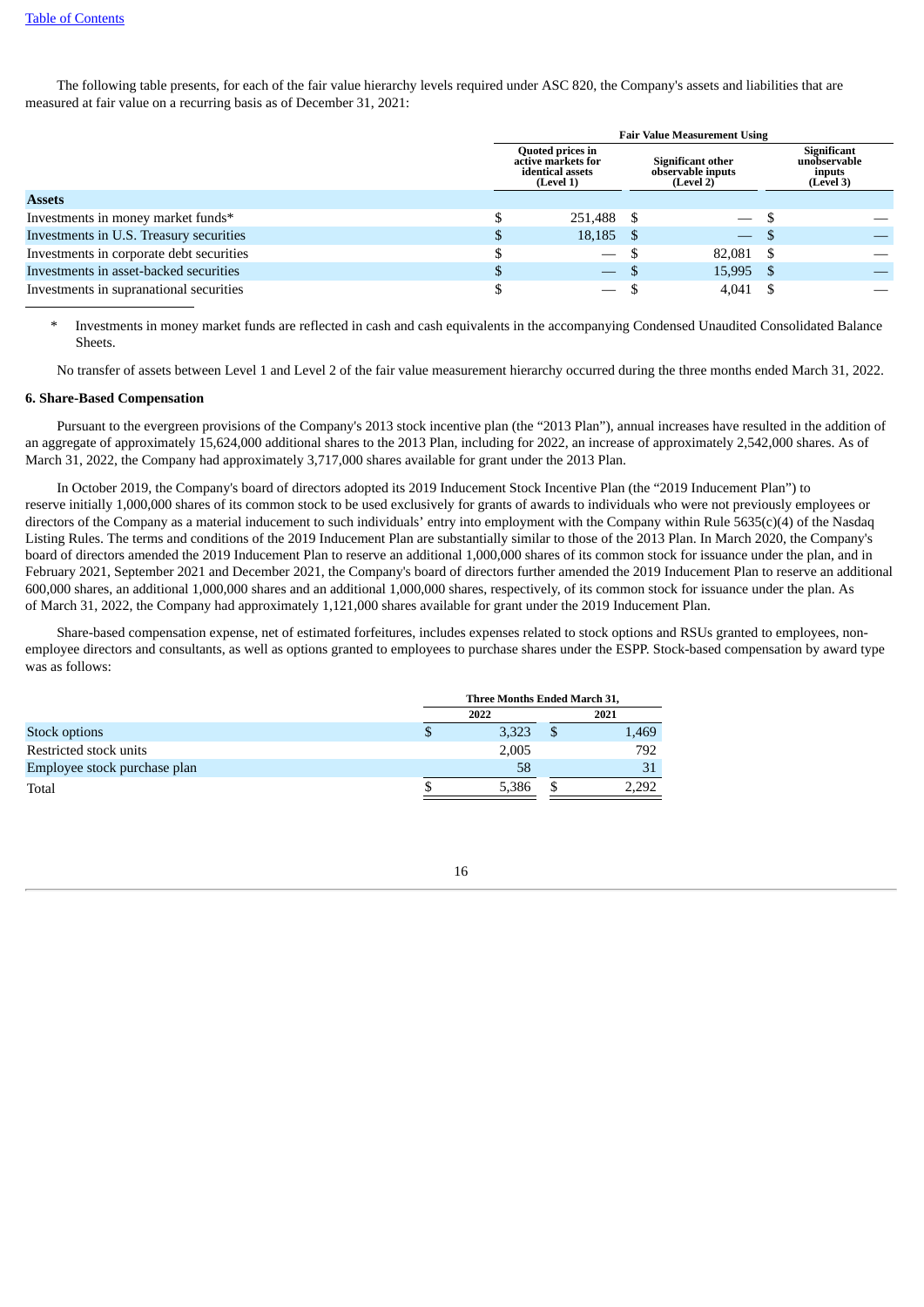The Company allocated stock-based compensation expense in the Company's Consolidated Statements of Operations and Comprehensive Loss as follows:

|                            | Three Months Ended March 31, |      |       |  |
|----------------------------|------------------------------|------|-------|--|
|                            | 2022                         | 2021 |       |  |
| Research and development   | 2.661                        |      | 1,343 |  |
| General and administrative | 2.725                        |      | 949   |  |
| <b>Total</b>               | 5,386                        |      | :.292 |  |

### *Stock Options*

A summary of the stock option activity, weighted average exercise prices, options outstanding, exercisable and expected to vest as of March 31, 2022 is as follows (in thousands except weighted average exercise price):

|                                             | Number of<br><b>Shares Underlying</b><br><b>Options</b> |    | Weighted<br>Average<br>Exercise<br>Price |
|---------------------------------------------|---------------------------------------------------------|----|------------------------------------------|
| Outstanding, December 31, 2021              | 10,861                                                  | S  | 10.94                                    |
| Granted                                     | 352                                                     |    | 16.13                                    |
| Exercised                                   | (651)                                                   | \$ | 2.85                                     |
| Forfeited                                   | (92)                                                    | S  | 9.58                                     |
| Outstanding, March 31, 2022                 | 10,470                                                  | \$ | 11.63                                    |
| Vested and exercisable, March 31, 2022      | 5,248                                                   | S  | 12.43                                    |
| Vested and expected to vest, March 31, 2022 | 10,052                                                  | S  | 11.67                                    |

As of March 31, 2022, there were approximately \$38.0 million of unrecognized compensation costs, net of estimated forfeitures, related to stock option awards grants, which are expected to be recognized over a remaining weighted average period of 3.2 years.

### *RSUs*

The following table presents a summary of the Company's outstanding RSU awards granted as of March 31, 2022 (in thousands except weighted average grant-date fair value):

|                                | <b>Restricted</b><br><b>Stock</b><br><b>Units</b> |      | <b>Weighted Average</b><br><b>Grant-Date</b><br><b>Fair Value</b> |
|--------------------------------|---------------------------------------------------|------|-------------------------------------------------------------------|
| Outstanding, December 31, 2021 | 2,246                                             |      | 9.82                                                              |
| Awarded                        | 22                                                | - \$ | 15.02                                                             |
| <b>Vested</b>                  | $(31)$ \$                                         |      | 6.33                                                              |
| Forfeited                      | $(37)$ \$                                         |      | 10.52                                                             |
| Outstanding, March 31, 2022    | 2,200                                             | -\$  | 9.91                                                              |
| Outstanding, expected to vest  | 2,024                                             |      | 9.91                                                              |

As of March 31, 2022, there were approximately \$16.9 million of unrecognized compensation costs, net of estimated forfeitures, related to RSUs grants, which are expected to be recognized over a remaining weighted average period of 3.0 years.

## *ESPP*

As of March 31, 2022, there were 738,315 shares available for future purchases under the ESPP. There were 15,095 and 24,422 shares issued under the ESPP during the three months ended March 31, 2022 and 2021, respectively. Cash proceeds from ESPP purchases were \$184 thousand and \$121 thousand during the three months ended March 31, 2022 and 2021, respectively.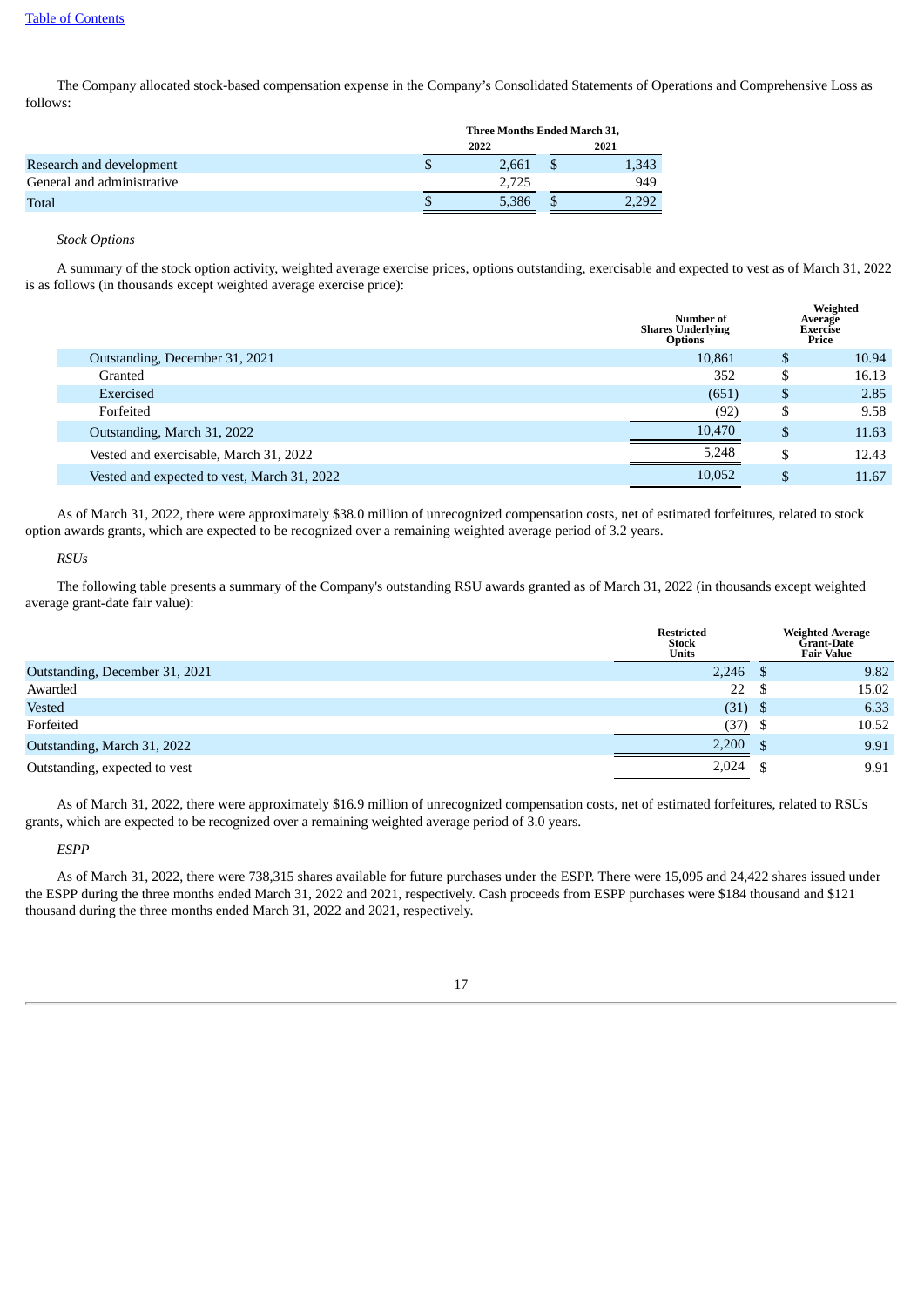# **7. Commitments and Contingencies**

## *Zimura - Archemix Corp.*

The Company is party to an agreement with Archemix Corp. ("Archemix") under which the Company in-licensed rights in certain patents, patent applications and other intellectual property related to Zimura and pursuant to which the Company may be required to pay sublicense fees and make milestone payments (the "C5 License Agreement"). Under the C5 License Agreement, for each anti-C5 aptamer product that the Company may develop under the agreement, including Zimura, the Company is obligated to make additional payments to Archemix of up to an aggregate of \$50.5 million if the Company achieves specified development, clinical and regulatory milestones, with \$24.5 million of such payments relating to a first indication, \$23.5 million of such payments relating to second and third indications and \$2.5 million of such payments relating to sustained delivery applications. Under the C5 License Agreement, the Company is also obligated to make additional payments to Archemix of up to an aggregate of \$22.5 million if the Company achieves specified commercial milestones based on net product sales of all anti-C5 products licensed under the agreement. The Company is also obligated to pay Archemix a double-digit percentage of specified non-royalty payments the Company may receive from any sublicensee of its rights under the C5 License Agreement. The Company is not obligated to pay Archemix a running royalty based on net product sales in connection with the C5 License Agreement.

## *IC-100 - University of Florida and the University of Pennsylvania*

Under its exclusive license agreement with the University of Florida Research Foundation, Incorporated ("UFRF") and the University of Pennsylvania ("Penn") for rights to IC-100, the Company is obligated to make payments to UFRF, for the benefit of Penn and UFRF (together, the "Licensors"), of up to an aggregate of \$23.5 million if the Company achieves specified clinical, marketing approval and reimbursement approval milestones with respect to a licensed product and up to an aggregate of an additional \$70.0 million if the Company achieves specified commercial sales milestones with respect to a licensed product. The Company is also obligated to pay UFRF, for the benefit of the Licensors, a low single-digit percentage of net sales of licensed products. The Company is also obligated to pay UFRF, for the benefit of the Licensors, a double-digit percentage of specified nonroyalty payments the Company may receive from any third-party sublicensee of the licensed patent rights. Further, if the Company receives a rare pediatric disease priority review voucher from the FDA in connection with obtaining marketing approval for a licensed product and the Company subsequently uses such priority review voucher in connection with a different product candidate, the Company will be obligated to pay UFRF, for the benefit of the Licensors, aggregate payments in the low double-digit millions of dollars based on certain approval and commercial sales milestones with respect to such other product candidate. In addition, if the Company sells such a priority review voucher to a third party, the Company will be obligated to pay UFRF, for the benefit of the Licensors, a low double-digit percentage of any consideration received from such third party in connection with such sale.

## *IC-200 - University of Pennsylvania and the University of Florida*

Under its exclusive license agreement with Penn and UFRF for rights to IC-200, the Company is obligated to make payments to Penn, for the benefit of the Licensors, of up to an aggregate of \$15.7 million if the Company achieves specified clinical, marketing approval and reimbursement approval milestones with respect to one licensed product and up to an aggregate of an additional \$3.1 million if the Company achieves these same milestones with respect to a different licensed product. In addition, the Company is obligated to make payments to Penn, for the benefit of the Licensors, of up to an aggregate of \$48.0 million if the Company achieves specified commercial sales milestones with respect to one licensed product and up to an aggregate of an additional \$9.6 million if the Company achieves these same milestones with respect to a different licensed product. The Company is also obligated to pay Penn, for the benefit of the Licensors, a low single-digit percentage of net sales of licensed products. The Company is also obligated to pay Penn, for the benefit of the Licensors, a high single-digit to a mid-teen percentage of specified non-royalty payments the Company may receive from any third-party sublicensee of the licensed patent rights, with the applicable percentage based upon the stage of development of the sublicensed product at the time the Company enters into the sublicense. Further, if the Company receives a rare pediatric disease priority review voucher from the FDA in connection with obtaining marketing approval for a licensed product and the Company subsequently uses such priority review voucher in connection with a different product candidate outside the scope of the agreement, the Company will be obligated to pay Penn, for the benefit of the Licensors, aggregate payments in the low double-digit millions of dollars based on certain approval and commercial sales milestones with respect to such other product candidate. In addition, if the Company sells such a priority review voucher to a third party, the Company will be obligated to pay Penn, for the benefit of the Licensors, a high single-digit percentage of any consideration received from such third party in connection with such sale.

## *miniCEP290 Program - University of Massachusetts*

Under its exclusive license agreement with the University of Massachusetts ("UMass") for its miniCEP290 program, which targets LCA10, which is associated with mutations in the *CEP290* gene, the Company is obligated to pay UMass up to

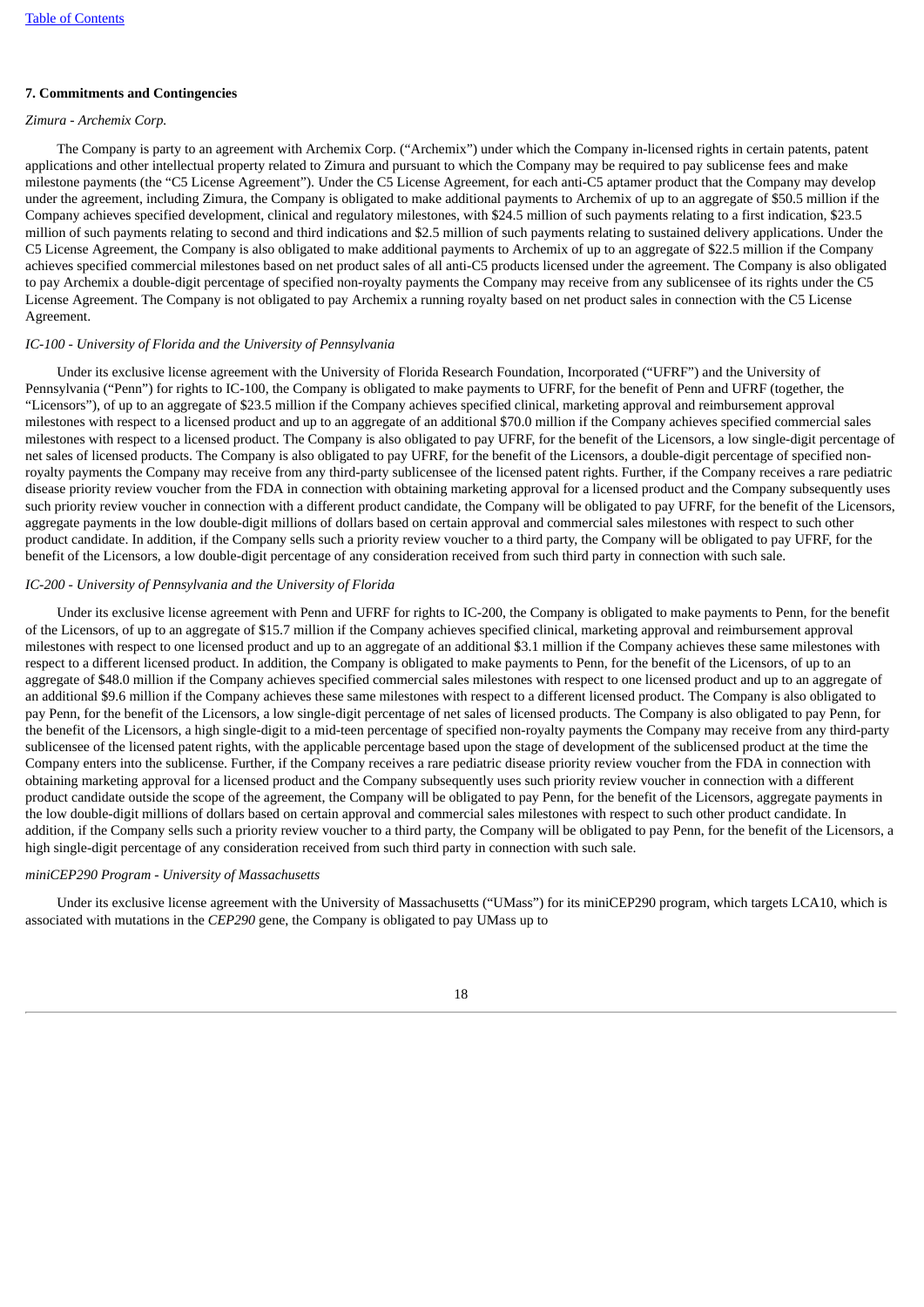an aggregate of \$14.75 million in cash and issue up to 75,000 shares of common stock of the Company if the Company achieves specified clinical and regulatory milestones with respect to a licensed product. In addition, the Company is obligated to pay UMass up to an aggregate of \$48.0 million if the Company achieves specified commercial sales milestones with respect to a licensed product. The Company is also obligated to pay UMass royalties at a low single-digit percentage of net sales of licensed products. If the Company or any of its affiliates sublicenses any of the licensed patent rights or knowhow to a third party, the Company will be obligated to pay UMass a high single-digit to a mid-tens percentage of the consideration received in exchange for such sublicense, with the applicable percentage based upon the stage of development of the licensed products at the time the Company or the applicable affiliate enters into the sublicense. If the Company receives a priority review voucher from the FDA in connection with obtaining marketing approval for a licensed product, and the Company subsequently uses such priority review voucher in connection with a different product candidate outside the scope of the agreement, the Company will be obligated to pay UMass a low-tens percentage of the fair market value of the priority review voucher at the time of approval of such product candidate and a low-twenties percentage of the fair market value of the priority review voucher at the time of achievement of a specified commercial sales milestone for such product candidate. In addition, if the Company sells such a priority review voucher to a third party, the Company will be obligated to pay UMass a low-thirties percentage of any consideration received from such third party in connection with such sale.

### *IC-500 - Former Equityholders of Inception 4*

Under the agreement and plan of merger between the Company and Inception 4, Inc. ("Inception 4"), pursuant to which the Company acquired IC-500 and its other HtrA1 inhibitors (the "Inception 4 Merger Agreement"), the Company is obligated to make payments to the former equityholders of Inception 4 of up to an aggregate of \$105 million, subject to the terms and conditions of the Inception 4 Merger Agreement, if the Company achieves certain specified clinical and regulatory milestones with respect to IC-500 or any other product candidate from its HtrA1 inhibitor program, with \$45 million of such potential payments relating to GA and \$60 million of such potential payments relating to wet AMD. Under the Inception 4 Merger Agreement, the Company does not owe any commercial milestones or royalties based on net sales. The future milestone payments will be payable in the form of shares of the Company's common stock, calculated based on the price of its common stock over a five-trading day period preceding the achievement of the relevant milestone, unless and until the issuance of such shares would, together with all other shares issued in connection with the acquisition, exceed an overall maximum limit of approximately 7.2 million shares, which is equal to 19.9% of the number of issued and outstanding shares of the Company's common stock as of the close of business on the business day prior to the closing date of the Inception 4 acquisition, and will be payable in cash thereafter. The Inception 4 Merger Agreement also includes customary indemnification obligations to the former equityholders of Inception 4, including for breaches of the representations and warranties, covenants and agreements of the Company and its subsidiaries (other than Inception 4) in the Inception 4 Merger Agreement.

#### *Employment Contracts*

The Company also has letter agreements with certain employees that require the funding of a specific level of payments if certain events, such as a termination of employment in connection with a change in control or termination of employment by the employee for good reason or by the Company without cause, occur.

#### *Contract Service Providers*

In addition, in the course of normal business operations, the Company has agreements with contract service providers to assist in the performance of the Company's research and development and manufacturing activities. Expenditures to CROs and CDMOs represent significant costs in preclinical and clinical development. Subject to required notice periods and the Company's obligations under binding purchase orders and any cancellation fees that the Company may be obligated to pay, the Company can elect to discontinue the work under these agreements at any time.

## *Legal Proceedings*

On January 11, 2017, a putative class action lawsuit was filed against the Company and certain of its current and former executive officers in the United States District Court for the Southern District of New York, captioned Frank Micholle v. IVERIC bio, Inc., et al., No. 1:17-cv-00210. On March 9, 2017, a related putative class action lawsuit was filed against the Company and the same group of its current and former executive officers in the United States District Court for the Southern District of New York, captioned Wasson v. IVERIC bio, Inc., et al., No. 1:17-cv-01758. These cases were consolidated on March 13, 2018. On June 4, 2018, the lead plaintiff filed a consolidated amended complaint (the "CAC"). The CAC purports to be brought on behalf of shareholders who purchased the Company's common stock between March 2, 2015 and December 12, 2016. The CAC generally alleges that the Company and certain of its officers violated Sections 10(b) and/or 20(a) of the Securities Exchange Act of 1934 and Rule 10b-5 promulgated thereunder by making allegedly false and/or misleading statements concerning the results of the Company's Phase 2b trial and the prospects of the Company's Phase 3 trials for Fovista in combination with anti-VEGF agents for the treatment of wet AMD. The CAC seeks unspecified damages, attorneys' fees, and other costs. The Company and individual defendants filed a motion to dismiss the CAC on July 27, 2018. On September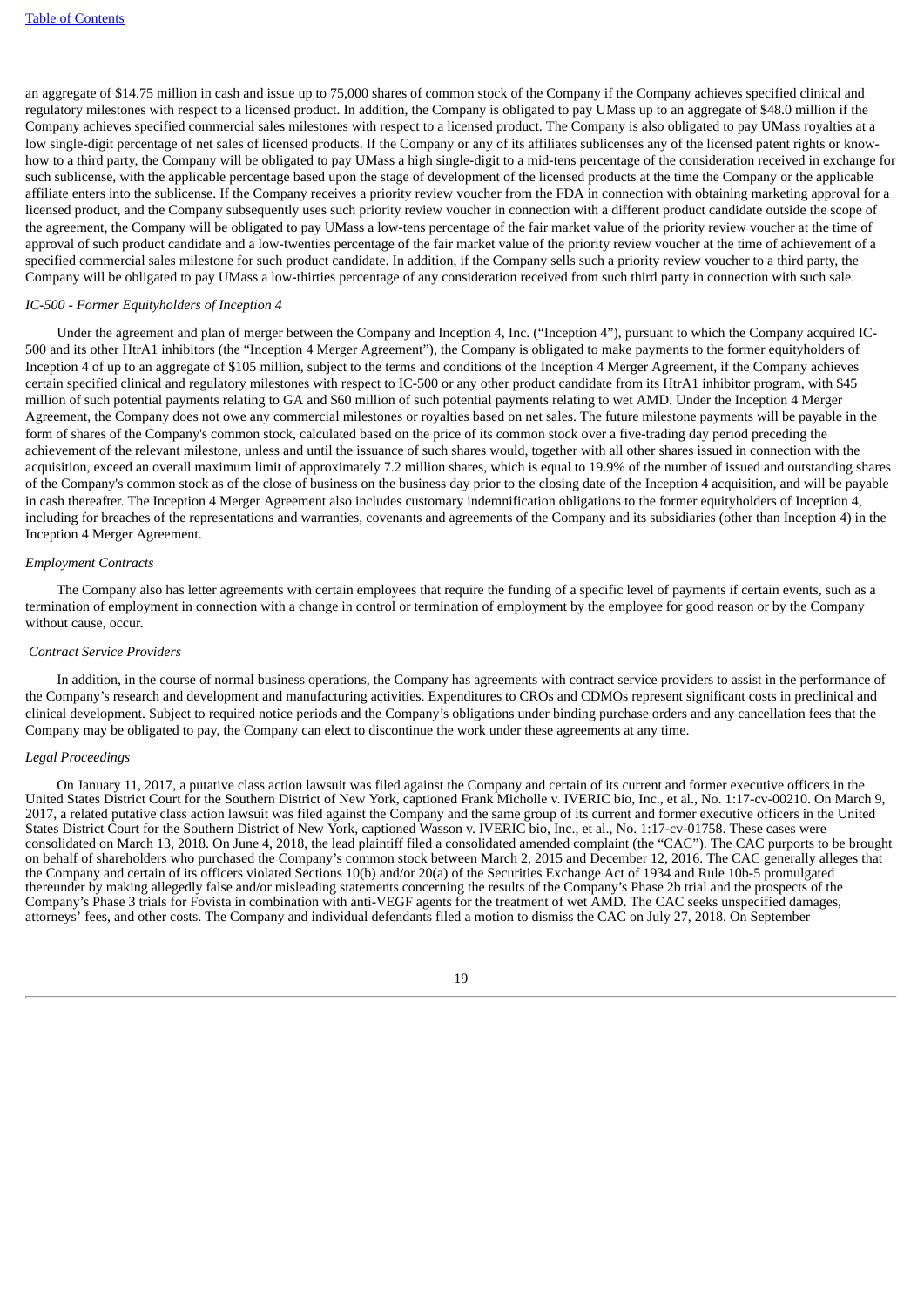18, 2019, the court issued an order dismissing some, but not all, of the allegations in the CAC. On November 18, 2019, the Company and the individual defendants filed an answer to the complaint. On June 12, 2020, the lead plaintiff filed a motion for class certification. On August 11, 2020, the defendants filed a notice of non-opposition to lead plaintiff's motion for class certification. On April 23, 2021, the court issued an order staying the action until July 1, 2021, 10 days after a mediation scheduled for June 21, 2021. On July 1, 2021, following the June 21, 2021 mediation, the parties notified the court that they had reached an agreement in principle to settle the class action. On September 8, 2021, the parties executed a settlement agreement and submitted the agreement to the court for approval. Under the terms of the settlement agreement, the Company agreed to pay \$29 million, which includes the attorneys' fees and costs and expenses for the plaintiffs' counsel. On March 17, 2022, the court provided a preliminary approval of the settlement. In April 2022, the Company's insurance carriers paid the full amount of the settlement directly to the plaintiffs' escrow account. The Company does not expect this settlement, if granted final approval in its current form, to have a material impact on its financial condition.

On August 31, 2018, a shareholder derivative action was filed against current and former members of the Company's Board of Directors and certain current and former officers of the Company in the United States District Court for the Southern District of New York, captioned Luis Pacheco v. David R. Guyer, et al., Case No. 1:18-cv-07999. The complaint, which is based substantially on the facts alleged in the CAC, alleges that the defendants breached their fiduciary duties to the Company and wasted the Company's corporate assets by failing to oversee the Company's business, and also alleges that the defendants were unjustly enriched as a result of the alleged conduct, including through receipt of bonuses, stock options and similar compensation from the Company, and through sales of the Company's stock between March 2, 2015 and December 12, 2016. The complaint purports to seek unspecified damages on the Company's behalf, attorneys' fees, and other costs, as well as an order directing the Company to reform and improve its corporate governance and internal procedures to comply with applicable laws, including submitting certain proposed amendments to the Company's corporate charter, bylaws and corporate governance policies for vote by the Company's stockholders. On December 14, 2018, the Company filed a motion to dismiss the complaint. On September 19, 2019, the court denied its motion to dismiss this complaint. This matter was subsequently referred to a special litigation committee ("SLC") of the Company's board of directors. On February 18, 2020, the Company filed an answer to the complaint. The Company and the plaintiff agreed to stay this litigation while the SLC conducts its investigation. On May 4, 2020, the court approved the stipulation and stayed the litigation through November 1, 2020. By agreement of the parties, the court has since extended the stay through June 26, 2021. The Company also entered into tolling agreements with the defendant directors to December 2022. On October 18, 2021, the parties notified the court overseeing the Pacheco matter that they had reached an agreement in principle to settle the action. On January 27, 2022, the parties executed a settlement agreement, which has been submitted to the court for approval.

On October 16, 2018, the Company's board of directors received a shareholder demand to investigate and commence legal proceedings against certain members of the Company's board of directors. The demand alleges facts that are substantially similar to the facts alleged in the CAC and the Pacheco complaint and asserts claims that are substantially similar to the claims asserted in the Pacheco complaint. On January 30, 2019, the Company's board of directors received a second shareholder demand from a different shareholder to investigate and commence legal proceedings against certain current and former members of the Company's board of directors based on allegations that are substantially similar to the allegations contained in the first demand letter. These shareholder demands were referred to a demand review committee of the Company's board of directors. On May 6, 2021, the shareholders who served the October 16, 2018 demand filed a shareholder derivative action against current and former members of the Company's Board of Directors and certain current and former officers of the Company in the New York Supreme Court, captioned Brian Ferber et al., derivatively on behalf of Ophthotech Corporation v. Axel Bolte et al., Index No. 154462/2021. The complaint asserts the same claims as those asserted in the Pacheco complaint and is based on factual allegations that are materially similar to the allegations in the Pacheco complaint. On June 22, 2021, the parties filed a stipulation staying the Ferber action until 60 days after the SLC concludes its investigation. The Company has entered into tolling agreements with the directors named in the demands to December 2022. On January 27, 2022, the parties executed a settlement agreement.

<span id="page-21-0"></span>The Company denies any and all allegations of wrongdoing and intends to vigorously defend against these lawsuits. The Company is unable, however, to predict the outcome of these matters, including that of the settlement agreement discussions, at this time. Moreover, any conclusion of these matters in a manner adverse to the Company and for which it incurs substantial costs or damages not covered by the Company's directors' and officers' liability insurance would have a material adverse effect on its financial condition and business. In addition, the litigation could adversely impact the Company's reputation and divert management's attention and resources from other priorities, including the execution of its business plan and strategies that are important to the Company's ability to grow its business, any of which could have a material adverse effect on the Company's business.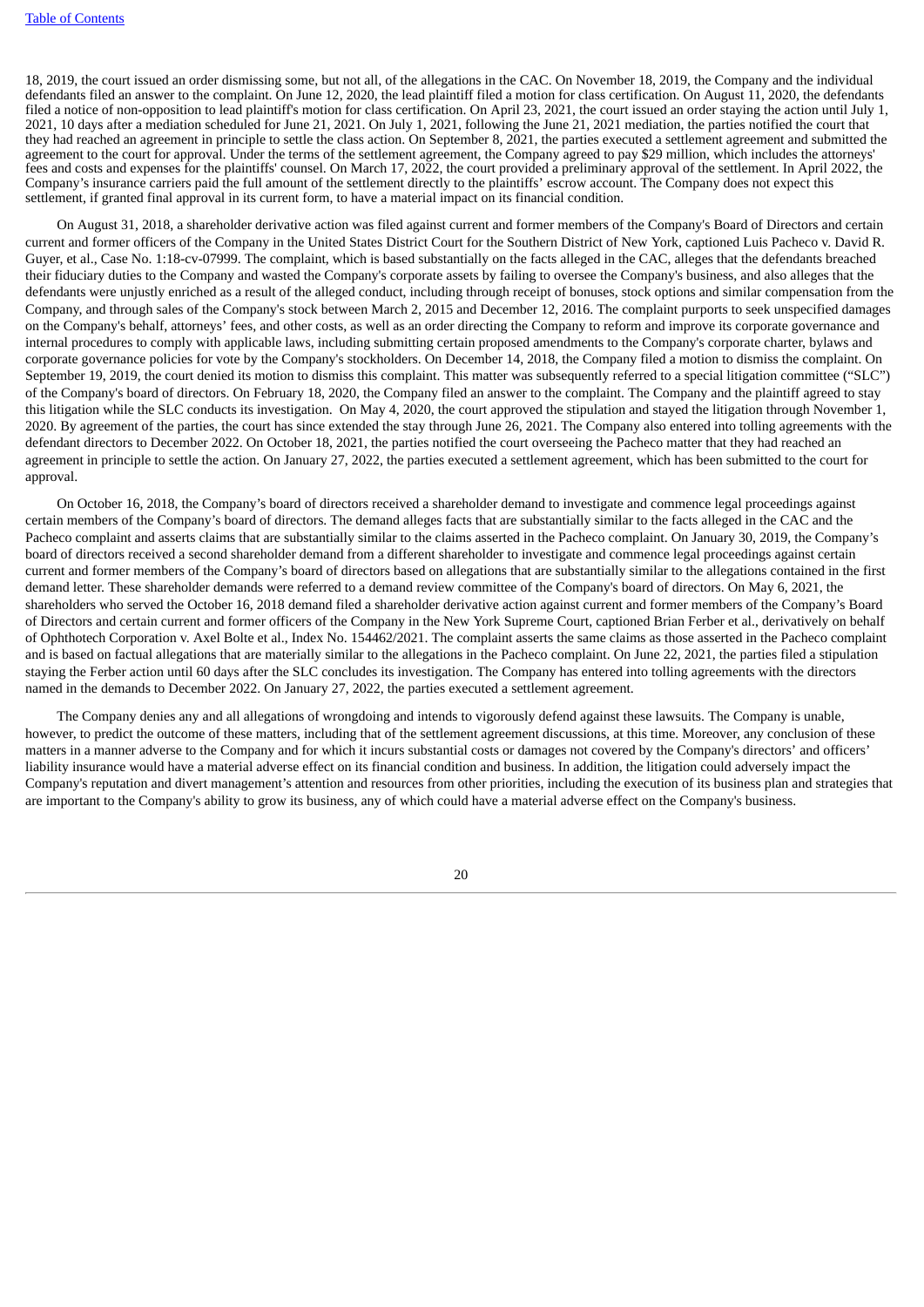# **Item 2. Management's Discussion and Analysis of Financial Condition and Results of Operations**

The following discussion and analysis is meant to provide material information relevant to an assessment of the financial condition and results of operations of our company, including an evaluation of the amounts and certainty of cash flows from operations and from outside sources, so as to allow investors to better view our company from management's perspective. This discussion and analysis should be read together with our financial statements and related notes appearing elsewhere in this Quarterly Report on Form 10-Q and the audited financial statements and related notes and management's discussion and analysis of financial condition and results of operations for the year ended December 31, 2021 included in our Annual Report on Form 10-K filed with the Securities and Exchange Commission on February 24, 2022. Some of the information contained in this discussion and analysis or set forth elsewhere in this Quarterly Report on Form 10-Q, including information with respect to our plans and strategy for our business and related financing, includes forward-looking statements that involve risks and uncertainties and should be read together with the "Risk Factors" section of this Quarterly Report on Form 10-Q for a discussion of important factors that could cause actual results to differ materially from the results described in or implied by *the forward-looking statements contained in the following discussion and analysis.*

## **Overview**

We are a science-driven biopharmaceutical company focused on the discovery and development of novel treatments for retinal diseases with significant unmet medical needs. We are committed to having a positive impact on patients' lives by delivering high-quality, safe and effective treatments designed to address debilitating retinal diseases, including earlier stages of age-related macular degeneration, or AMD.

Our lead asset is our clinical stage product candidate Zimura® (avacincaptad pegol), a complement C5 inhibitor. We are currently targeting the following diseases with Zimura:

- Geographic Atrophy, or GA, which is the advanced stage of AMD and is characterized by marked thinning or atrophy of retinal tissue, leading to irreversible loss of vision;
- intermediate AMD, which is an earlier stage of AMD that precedes GA; and
- autosomal recessive Stargardt disease, or STGD1, which is an orphan inherited condition characterized by progressive damage to the central portion of the retina, or the macula, and other retinal tissue, leading to loss of vision.

In July 2021, we completed patient enrollment for GATHER2, our Phase 3 clinical trial evaluating the safety and efficacy of Zimura for the treatment of GA secondary to AMD. We also received a written agreement from the U.S. Food and Drug Administration, or the FDA, under a Special Protocol Assessment, or SPA, for the overall design of GATHER2. We expect topline data from the GATHER2 trial to become available during the third quarter of 2022, approximately one year after the enrollment of the last patient plus the time needed for database lock and analysis.

In addition to Zimura, we are developing our preclinical product candidate IC-500, a High temperature requirement A serine peptidase 1 protein, or HtrA1, inhibitor, for GA and potentially other age-related retinal diseases. Based on current timelines, we expect to submit an investigational new drug application, or IND, to the FDA for IC-500 in mid-2023.

Our portfolio also includes two preclinical stage gene therapy product candidates (IC-100 and IC-200) and several ongoing gene therapy research programs, each of which uses adeno-associated virus, or AAV, for gene delivery. These AAV mediated gene therapy programs are targeting the following orphan inherited retinal diseases, or IRDs:

- rhodopsin-mediated autosomal dominant retinitis pigmentosa, or RHO-adRP, which is characterized by progressive and severe bilateral loss of vision leading to blindness;
- IRDs associated with mutations in the BEST1 gene, including Best vitelliform macular dystrophy, or Best disease;
- Leber Congenital Amaurosis type 10, or LCA10, which is characterized by severe bilateral loss of vision at or soon after birth;
- STGD1; and
- IRDs associated with mutations in the USH2A gene, which include Usher syndrome type 2A, or Usher 2A, and USH2A-associated non-syndromic autosomal recessive retinitis pigmentosa.

As we focus our efforts on and prioritize the development and potential commercialization of Zimura, we have been considering our development options for IC-100 and IC-200, which we have been developing for RHO-adRP and BEST1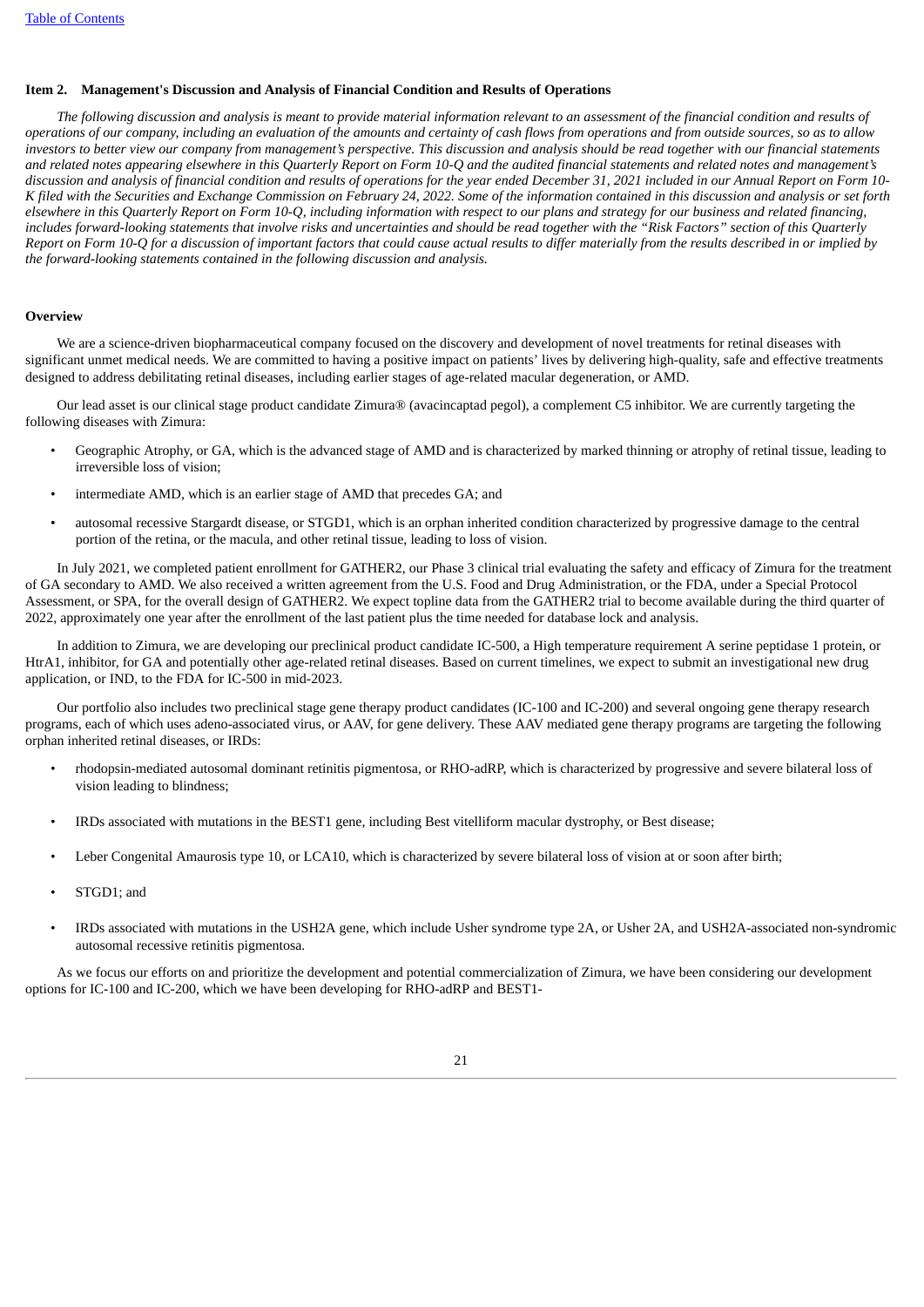related IRDs, respectively. We currently plan to seek a collaborator for the future development and potential commercialization of these product candidates.

## *Research and Development Pipeline*

We have summarized the current status of our ongoing research and development programs in the table below.



\*We have an option to exclusively in-license intellectual property resulting from these research programs.

#### *Therapeutic Development Programs*

#### *Zimura*

Zimura, our complement C5 inhibitor, is a chemically-synthesized, pegylated RNA aptamer. Aptamers are short molecules made up of a single stranded nucleic acid sequence or amino acid sequence that binds molecular targets with high selectivity and specificity. The following are brief descriptions of our clinical development programs for Zimura, our manufacturing activities for Zimura and our lifecycle management initiatives for Zimura.

## *GATHER2 (GA secondary to AMD - Ongoing)*

### *Trial Design*

GATHER2 is an international, randomized, double-masked, sham controlled, multi-center Phase 3 clinical trial evaluating the safety and efficacy of Zimura for the treatment of GA secondary to AMD. In this trial, we enrolled 448 patients who were randomized to receive either monthly administration of Zimura 2 mg or sham during the first 12 months of the trial, at which time we plan to analyze the primary efficacy endpoint of the mean rate of growth (slope) estimated based on GA area, as measured by fundus autofluorescence, or FAF, based on readings at three time points: baseline, month 6 and month 12. At month 12, patients in the Zimura 2 mg arm are re-randomized to receive either monthly or every other month administration of Zimura 2 mg and patients receiving monthly administrations of sham will continue to receive monthly administrations of sham. The final evaluation for patients will take place at month 24.

### *Trial Progress*

In July 2021, we completed patient enrollment in GATHER2, four months ahead of our original schedule. We expect 12-month top-line data from this trial to become available during the third quarter of 2022, approximately one year after the enrollment of the last patient plus the time needed for database lock and analysis. If the 12-month results are positive, we plan to submit a new drug application to the FDA and a marketing authorization application to the EMA for marketing approval of Zimura for GA.

We are focusing on patient retention and continue to closely monitor the COVID-19 pandemic and its potential effect on the trial. We are targeting and remain on track for patient retention for the trial, as measured by the injection fidelity rate through month 12, of greater than 90%. The 12-month injection fidelity rate for our previously completed GATHER1 trial was 87%. The injection fidelity rate is calculated by dividing the total number of actual injections for all patients by the total number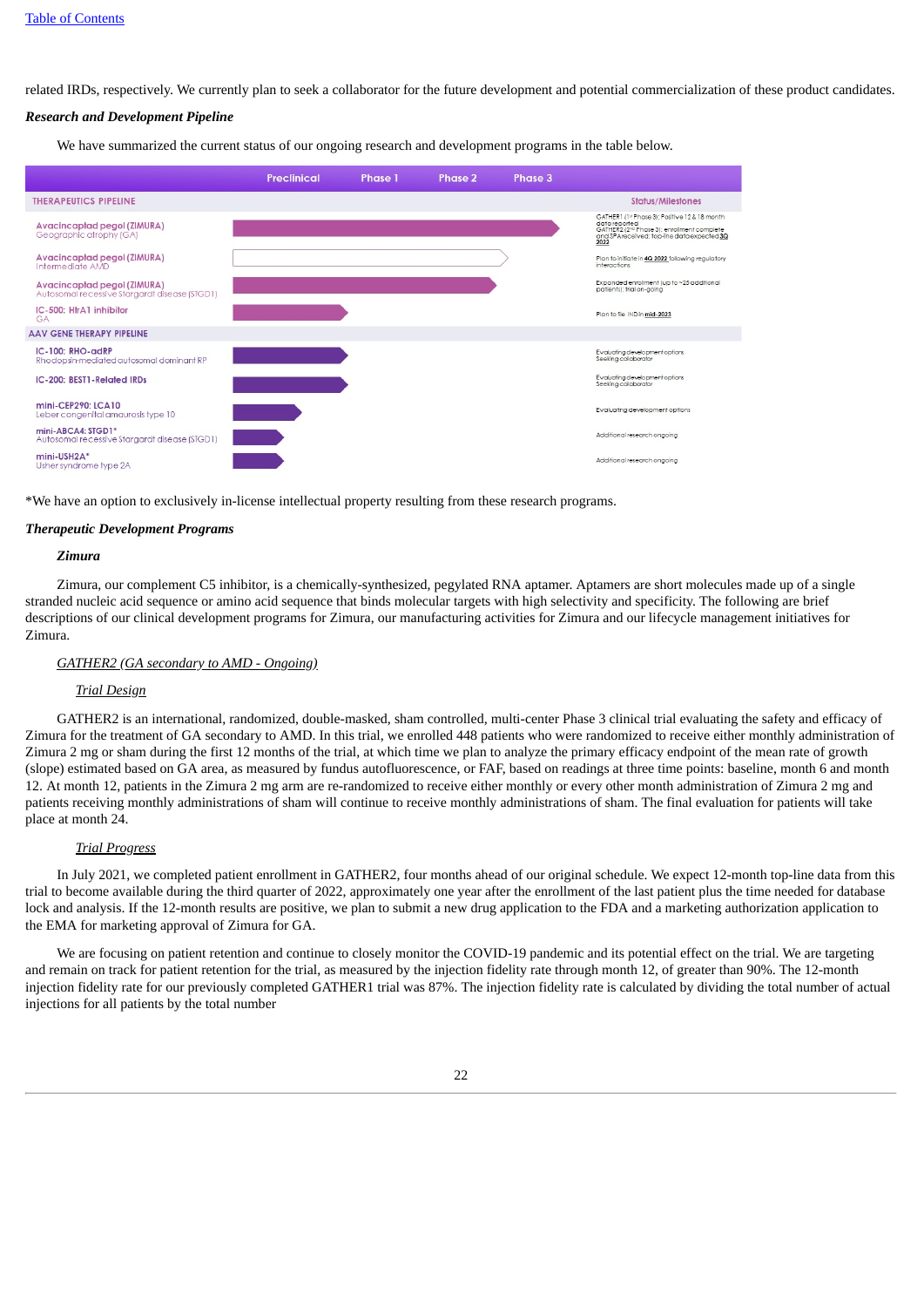of expected injections based on the total number of patients enrolled in the trial. In addition, more than 94% of the scheduled first-year visits in the GATHER2 trial, which consists of all study visits up to and including the timepoint for assessing the primary efficacy endpoint, have been completed or elapsed.

## *Special Protocol Assessment*

In July 2021, we received a written agreement from the FDA under a SPA for the overall design of GATHER2. The SPA is a procedure by which the FDA provides a clinical trial sponsor with an official evaluation and written guidance on the design of a proposed protocol intended to form the basis for an NDA. In connection with our SPA, the FDA recommended, and we accepted, modifying the primary efficacy endpoint for the GATHER2 trial from the mean rate of change in GA area over 12 months measured by FAF at three timepoints: baseline, month 6 and month 12, to the mean rate of growth (slope) estimated based on GA area measured by FAF in at least three timepoints: baseline, month 6 and month 12.

### Retrospective Review of Cases of Choroidal Neovascularization in the GATHER1 Trial: Exudative MNV vs. non-Exudative MNV

In collaboration with an independent reading center, we recently completed a retrospective review of the cases of choroidal neovascularization, or CNV, in the Zimura 2 mg group (n=67) from our completed GATHER1 trial. As previously reported, the incidence of investigator reported CNV in the study eye in the Zimura 2 mg group in the GATHER1 clinical trial was six (6) patients (9.0%) at 12 months and eight (8) patients (11.9%) at 18 months.

The retrospective review was performed by the Center for Ocular Research and Evaluation (CORE) at Cole Eye Institute of the Cleveland Clinic, or the Reading Center. As part of the retrospective review, the Reading Center read optical coherence tomography, or OCT, images for the eight (8) patients in the Zimura 2 mg group who developed CNV in the study eye. OCT is an ultra-high resolution imaging technology commonly used to visualize the retinal tissue. OCT is capable of rendering images in multiple dimensions and from multiple perspectives, including a cross-sectional view of the retina showing clearly defined layers of retinal tissue. OCT is the dominant imaging modality used by retinal specialists in the United States to diagnose, treat and follow patients with CNV.

OCT images were read to determine the number of CNV cases that were (1) macular neovascularization, or MNV, (versus peripapillary neovascularization, where the neovascularization is located around the optic nerve and not encroaching on the macula) and (2) exudative MNV (versus non-exudative MNV). The Reading Center classifies cases of MNV as exudative or non-exudative based on the following OCT criteria:

- Exudative MNV, or eMNV, is MNV that presents with new onset fluid in either the subretinal space or the intraretinal space. The subretinal space is the area on OCT between the retinal pigment epithelium, or RPE, and photoreceptor cells. The intraretinal space is the area on OCT containing the photoreceptors and other neurosensory cells of the retina.
- Non-exudative MNV, or neMNV, is neovascularization located in the macula but which does not present with new onset fluid in the subretinal or intraretinal spaces. In some cases, isolated fluid may be present in the sub-RPE space, which is the area between the RPE and Bruch's membrane, a layer of tissue directly beneath the RPE separating the RPE from the choroid. A case is also considered to be neMNV when the MNV may not be visible but both a double-layer sign and sub-RPE fluid are present. A double-layer sign is characterized by a shallow elevation of the RPE typically caused by the accumulation of fluid or debris in the sub-RPE space.

The table below summarizes the cases of eMNV and neMNV among GATHER1 patients with CNV in the Zimura 2 mg group at the 12-month and 18-month timepoints:

### **CNV cases among the Zimura 2 mg group (n=67) in the GATHER1 trial**

| Timepoint $(%)$ | eMNV | (%) | neMNV                 | <b>CNV</b> | Total |
|-----------------|------|-----|-----------------------|------------|-------|
| Month 12 (6.0%) | 4    |     | $2(3.0\%)$ $(9.0\%)$  |            | h     |
| Month 18 (9.0%) | n    |     | $2(3.0\%)$ $(11.9\%)$ |            |       |

The Reading Center also reviewed the baseline OCT images for all eight (8) patients looking for the presence of a double-layer sign at baseline. A study published in 2019 in the peer-reviewed journal *Ophthalmology Retina* found that the presence of a double-layer sign is correlated with the presence or development of neMNV in eyes with AMD, and clinical experience has shown that this type of neMNV often progresses to eMNV. Based on scientific literature and clinical understanding among the retinal community, we believe the presence of a double-layer sign on OCT may be a useful biomarker to predict the future onset of cases of eMNV.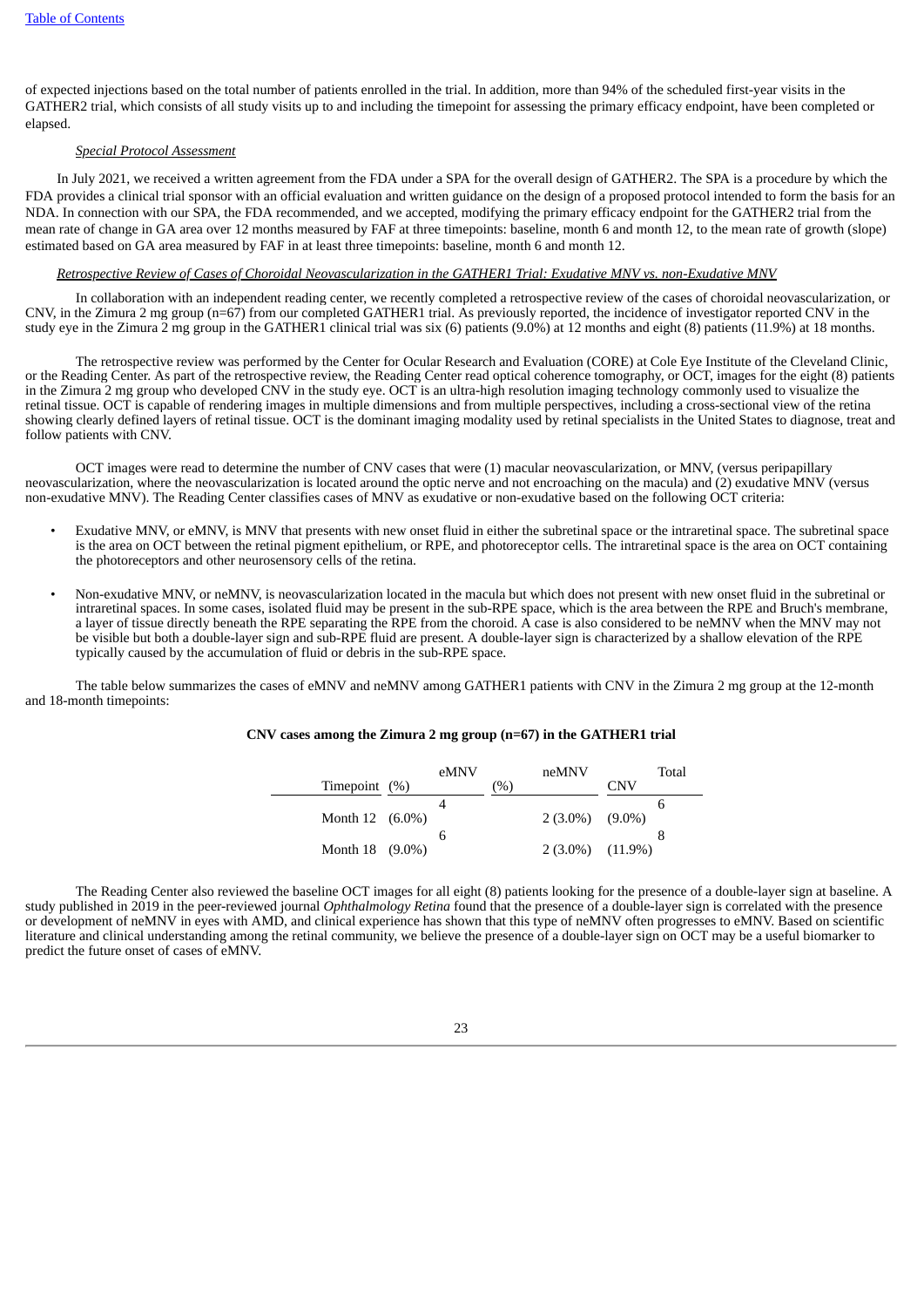In this retrospective review, the Reading Center found that among the six (6) GATHER1 patients who developed eMNV over 18 months, five (5) of those patients had a double-layer sign at baseline. The Reading Center also found that neither of the two GATHER1 patients who had neMNV at the 12 month and 18-month timepoints had a double-layer sign at baseline.

For this retrospective review, OCT images were graded at the Reading Center by two masked, independent readers, with the gradings confirmed by two additional masked, independent senior readers. All OCT gradings for these patients were consistent among all readers. All of the readers remained masked to treatment condition throughout the review.

#### *Planned Development of Zimura for Intermediate AMD*

#### *Previous Post-Hoc Analyses on GATHER1 Data*

We conducted post-hoc analyses on the GATHER1 data, in which we evaluated the progression of incomplete Retinal Pigment Epithelial and Outer Retinal Atrophy, or iRORA, to complete Retinal Pigment Epithelial and Outer Retinal Atrophy, or cRORA, and the progression of drusen to iRORA or cRORA, in patients treated with Zimura 2 mg as compared to patients in the corresponding sham group. Drusen, iRORA and cRORA represent progressive stages of AMD.

The post-hoc analysis data show a 19.6% absolute reduction in the rate of progression from drusen to iRORA or cRORA, for the Zimura 2 mg group as compared to sham at 18 months, representing a relative risk reduction of 72%. The data also show a 21.8% absolute reduction in the rate of progression from iRORA to cRORA for the Zimura 2 mg group as compared to sham at 18 months, representing a relative risk of reduction of 52%.

## *Planned Phase 3 Clinical Trial in Intermediate AMD*

We have been encouraged by the post-hoc analyses data and currently plan to initiate a Phase 3 clinical trial studying Zimura in patients with intermediate AMD. Intermediate AMD is an earlier stage of AMD that precedes GA.

We expect the intermediate AMD trial will be an international, randomized, double-masked, sham-controlled, multi-center trial with approximately 200 patients per treatment group. We expect to treat and follow patients for 24 months. We are currently evaluating other aspects of the design of this trial, including patient inclusion criteria and primary efficacy endpoints. Before initiating this trial, we plan to obtain feedback from the FDA and other regulatory authorities on our plans for this trial and our development strategy in this indication. Based on current timelines and subject to regulatory review, we expect to initiate this trial during the fourth quarter of 2022.

### *STAR (STGD1 - Ongoing)*

STAR is an international, randomized, double-masked, sham controlled, multi-center clinical trial evaluating the safety and efficacy of Zimura for the treatment of STGD1. STAR, similar to GATHER1, was designed to be a Phase 2b screening trial, with the potential to demonstrate statistically significant results depending on the magnitude of the potential benefit observed. If the results are positive and statistically significant, we believe this trial could potentially serve as a clinical trial that can support an application for marketing approval. We initially enrolled 95 patients in the STAR trial, none of whom have any remaining study visits.

In July 2020, we reopened enrollment in this trial in the United States. We continue to enroll new patients and plan to enroll approximately 25 additional patients, with the goal of enrolling a total of approximately 120 patients. As we continue to enroll new patients, we continue to monitor the COVID-19 pandemic closely and may need to slow down or stop patient enrollment in certain geographies depending on the local situation. Newly enrolled patients are randomized on a 1:1 basis to be treated with either Zimura 4 mg or sham for 18 months. We have been and plan to remain masked to the treatment group of all patients in the trial. In addition, we have not reviewed and do not plan to review or analyze efficacy data for any patients in the trial, until the 18-month data has been collected and analyzed for all patients enrolled in the trial. We expect results from this trial to be available after the 12-month top-line data from the GATHER2 trial.

## *Zimura Manufacturing*

In early 2017, we completed the small scale manufacture of multiple batches of Zimura drug substance that we are using to support clinical drug supply for the GATHER2 trial and the expanded STAR trial. We are working with our historical contract manufacturer for Zimura drug substance, Agilent Technologies, Inc., or Agilent, to scale up and potentially validate the manufacturing process for Zimura drug substance. In parallel, we are working with a new contract manufacturer with the goal of assessing whether this manufacturer can produce Zimura drug substance at an adequate scale for potential commercial use. We have experienced issues during technology transfer of the existing manufacturing process to this manufacturer, which has resulted in delays to our timelines with this manufacturer. Subject to successful completion of scale up and validation activities, we currently plan to use Agilent as the primary source of supply of Zimura drug substance upon launch, if approved, and the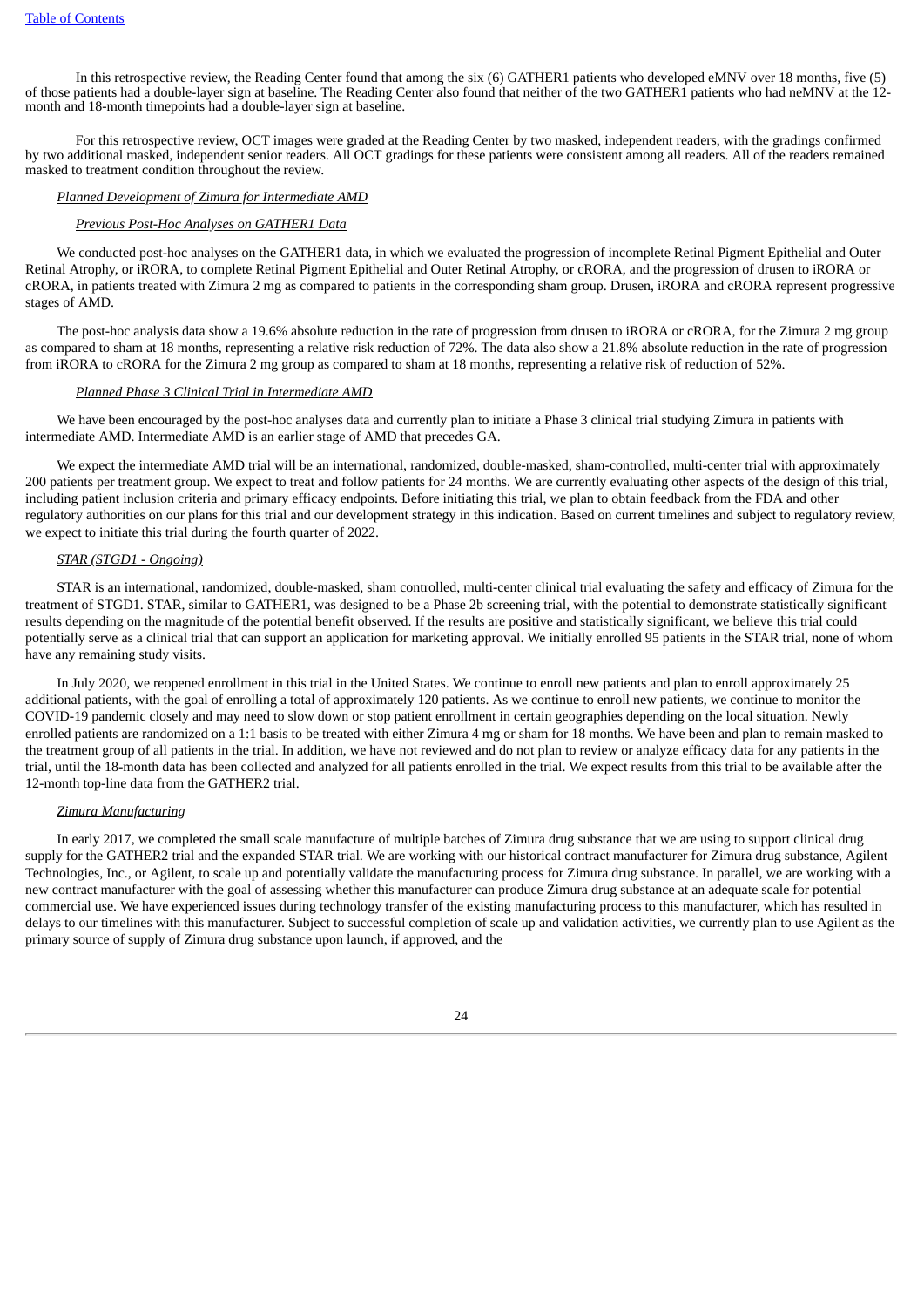new manufacturer as a second source of supply of Zimura drug substance. Validation requires that we demonstrate that the drug substance produced through the scaled up process can be produced consistently, delivering quality product within a range of acceptable specifications. We are continuing analytical method development and qualification with our contract manufacturers and laboratories.

Starting in 2020, we have worked with a contract manufacturer to provide us with additional supply of finished Zimura drug product to support our needs for the GATHER2 trial and the expanded STAR trial. We believe we have sufficient finished Zimura drug product for these two clinical trials. In addition, we are working with our historical fill/finish manufacturer, Ajinomoto Bio-Pharma Services, or Ajinomoto, on fill/finish of Zimura drug product with a new vial, which we believe will allow us to support a more efficient and robust fill/finish operation at a commercial scale. Ajinomoto has produced finished Zimura drug product using the new vial, which we plan to use for a portion of the second-year study visits for patients in the GATHER2 trial. We believe Ajinomoto has the capacity to supply us with finished Zimura drug product with the new vial for our expected commercial supply needs upon launch, if approved.

We order the polyethylene glycol, or PEG, starting material used to make Zimura drug substance from a sole source third-party manufacturer outside the United States. We currently procure the supply on a purchase order basis and are continuing discussions regarding a long-term supply agreement with this manufacturer for the PEG starting material. We believe this supplier has the capacity to supply us with the PEG at the scale that we will need for commercial manufacturing.

## *Zimura Lifecycle Initiatives*

We continue to pursue various lifecycle management initiatives for Zimura. We are exploring multiple sustained release delivery technologies for Zimura, including analyzing and evaluating the resulting formulations of the technologies with Zimura. If any of the resulting formulations are promising, we may pursue long-term development collaborations with the selected technologies.

We continue to prosecute patents and patent applications for Zimura in the United States and various other jurisdictions across the world. In March 2022, the United States Patent and Trademark Office issued a patent with claims covering methods of using Zimura to treat GA. Subject to any patent term adjustments or extensions that we may obtain, we expect this patent to expire in 2034.

#### *IC-500: HtrA1 Inhibitor*

We are pursuing the preclinical development of IC-500 for the treatment of GA and potentially other age-related retinal diseases. We have selected IC-500 as the lead compound from our HtrA1 inhibitor program, which includes a number of small molecule compounds that show high affinity and specificity for HtrA1 when tested in vitro.

We are continuing the preclinical development of IC-500. In 2021, we initiated a number of preclinical tolerability and pharmacokinetic studies for IC-500, and we are planning for IND-enabling GLP toxicology studies. We have developed a formulation that we believe will be safe and effective for intravitreal administration into the eye, and are conducting current Good Manufacturing Practices, or cGMP, manufacturing activities for IC-500. Based on current timelines and subject to successful preclinical development and cGMP manufacturing, we expect to submit an IND to the FDA for IC-500 in mid-2023.

#### *Gene Therapy Research and Development Programs*

## *IC-100: Product Candidate for RHO-adRP*

We have been conducting the preclinical development of IC-100, our novel AAV gene therapy product candidate for the treatment of RHO-adRP. We worked with a gene therapy contract development and manufacturing organization, or CDMO, for preclinical and early-stage clinical supply of IC-100. This CDMO produced, and we released, a cGMP batch of IC-100. In addition, we and the University of Pennsylvania, or Penn, conducted a number of preclinical studies of IC-100 and a natural history study of RHO-adRP patients, including a preclinical toxicology and efficacy study of IC-100 in the naturally occurring canine model of RHO-adRP. We have been considering our development options for this product candidate. We currently plan to seek a collaborator for the future development and potential commercialization of IC-100.

#### *IC-200: Product Candidate for BEST1-Related IRDs*

We have been conducting the preclinical development of IC-200, our novel AAV gene therapy product candidate for the treatment of *BEST1*-related IRDs. We worked with a gene therapy CDMO for preclinical and early-stage clinical supply of IC-200. This CDMO produced, and we released, a cGMP batch of IC-200. In addition, we and Penn conducted a number of preclinical studies of IC-200 and natural history studies of patients with *BEST1*-related IRDs, including a preclinical toxicology and efficacy study of IC-200 in the naturally occurring canine model of Best disease. We have been considering our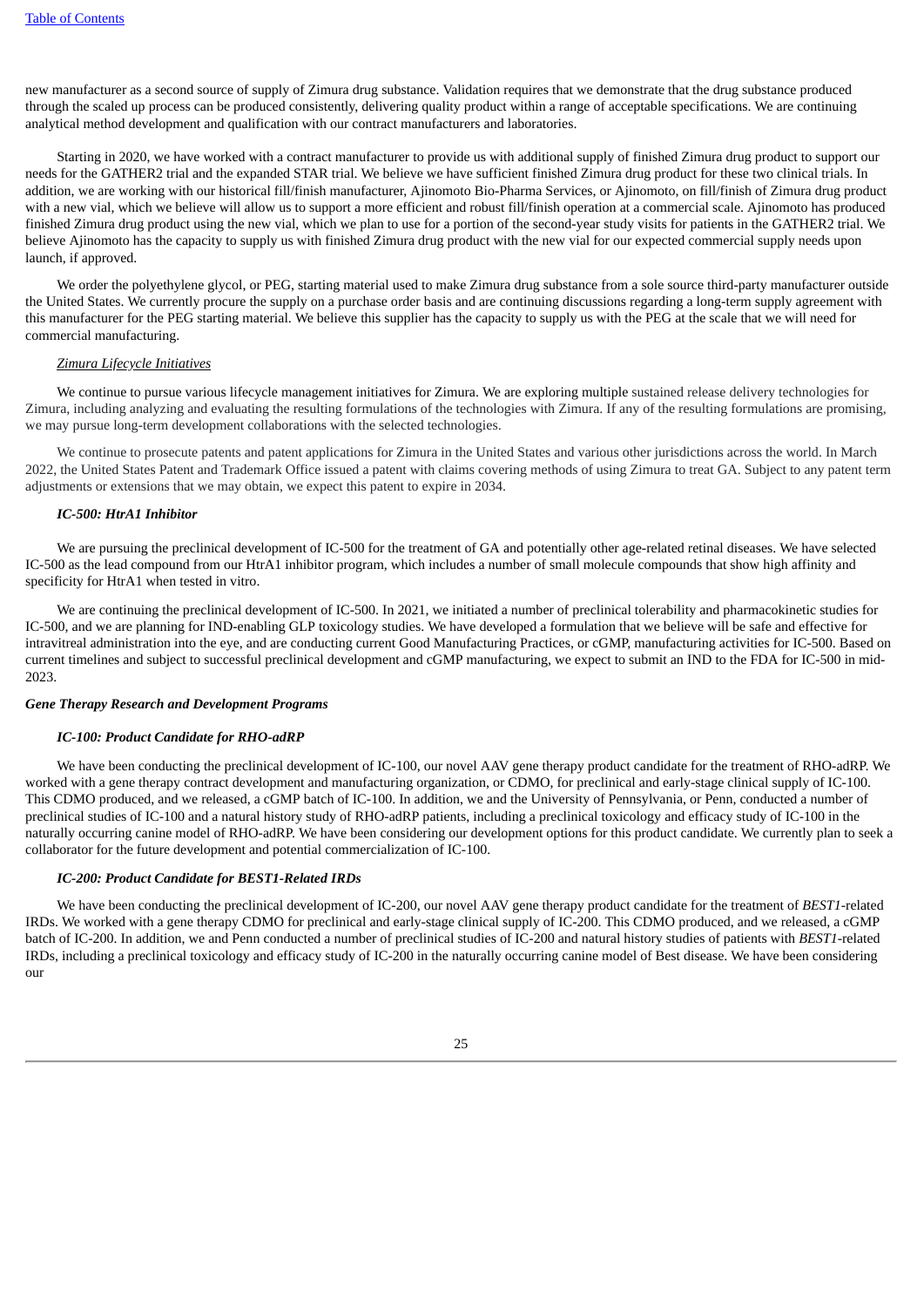development options for this product candidate. We currently plan to seek a collaborator for the future development and potential commercialization of IC-200.

### *Minigene Programs*

AAV vectors are generally limited as a delivery vehicle by the size of their genetic cargo, which is restricted to approximately 4,700 base pairs of genetic code. The use of minigenes seeks to deliver a smaller but still functional form of a larger gene packaged into a standard-size AAV delivery vector. The goal of minigene therapy is to deliver a gene expressing a protein that, although smaller than the naturally occurring protein, is nonetheless functional for purposes of treating the associated disease.

Starting in 2018, we funded several sponsored research programs at the University of Massachusetts Medical School, or UMMS, seeking to use a minigene approach to develop new gene therapies for several orphan IRDs. These programs (miniCEP290, miniABCA4 and miniUSH2A) are described below. In July 2021, we hired four individuals who were previously at UMMS and working on these sponsored research programs, including the principal investigator for these programs. We have transitioned the preclinical research activities for these programs from UMMS to us and we have established a laboratory for these employees to continue working on these programs and other preclinical ocular research and development activities.

The following is a summary of these minigene programs and their status:

- **miniCEP290 (LCA10):** This program, which we refer to as the miniCEP290 program, is targeting LCA10, which is associated with mutations in the *CEP290* gene. In July 2019, we entered into a license agreement with the University of Massachusetts, or UMass, for exclusive development and commercialization rights to this program. The sponsored research yielded a number of minigene constructs that show encouraging results when tested in a mouse model. UMMS conducted additional experiments to optimize constructs, which were delayed during 2020 because of restrictions placed by UMMS on animal research activities as a result of the COVID-19 pandemic. We have identified a lead construct from this program and are considering preclinical development options.
- **miniABCA4 (STGD1):** This program, which we refer to as the miniABCA4 program, is targeting STGD1, which is associated with mutations in the *ABCA4* gene. UMMS granted us an option to obtain an exclusive license to certain patent applications for this program. UMMS generated and evaluated several *ABCA4* minigene constructs in both *in vitro* and *in vivo* experiments, which yielded what we believe to be encouraging results. We are conducting additional experiments to optimize the constructs and assess their efficacy in the mouse model.
- **miniUSH2A (***USH2A***-related IRDs):** This program, which we refer to as the miniUSH2A program, is targeting IRDs associated with mutations in the *USH2A* gene, including Usher 2A and *USH2A*-associated non-syndromic autosomal recessive retinitis pigmentosa. UMMS granted us an option to obtain an exclusive license to certain patent applications for this program. Some of the activities in this program were delayed during 2020 as a result of the closure of UMMS animal research laboratories due to the COVID-19 pandemic. UMMS generated and evaluated several *USH2A* minigene constructs in *in vitro* experiments and we are planning to evaluate their efficacy in animals. The animal experiments have been delayed as a result of transitioning the work from UMMS to us.

## *Recent Impact of COVID-19 and the Ongoing Military Conflict in Ukraine*

The COVID-19 pandemic and other recent macro-economic events, such as the military action taken by Russia against Ukraine, and governmental responses to those events have affected the world economy in various ways, including causing delays and challenges to the global supply chain and the work and operations of many manufacturers and service providers. We rely heavily on third-party contract manufacturing organizations, contract research organizations and other vendors to support our clinical trials, manufacturing activities and other business operations. We describe below some of the recent impacts of these macro-economic events on our business and operations.

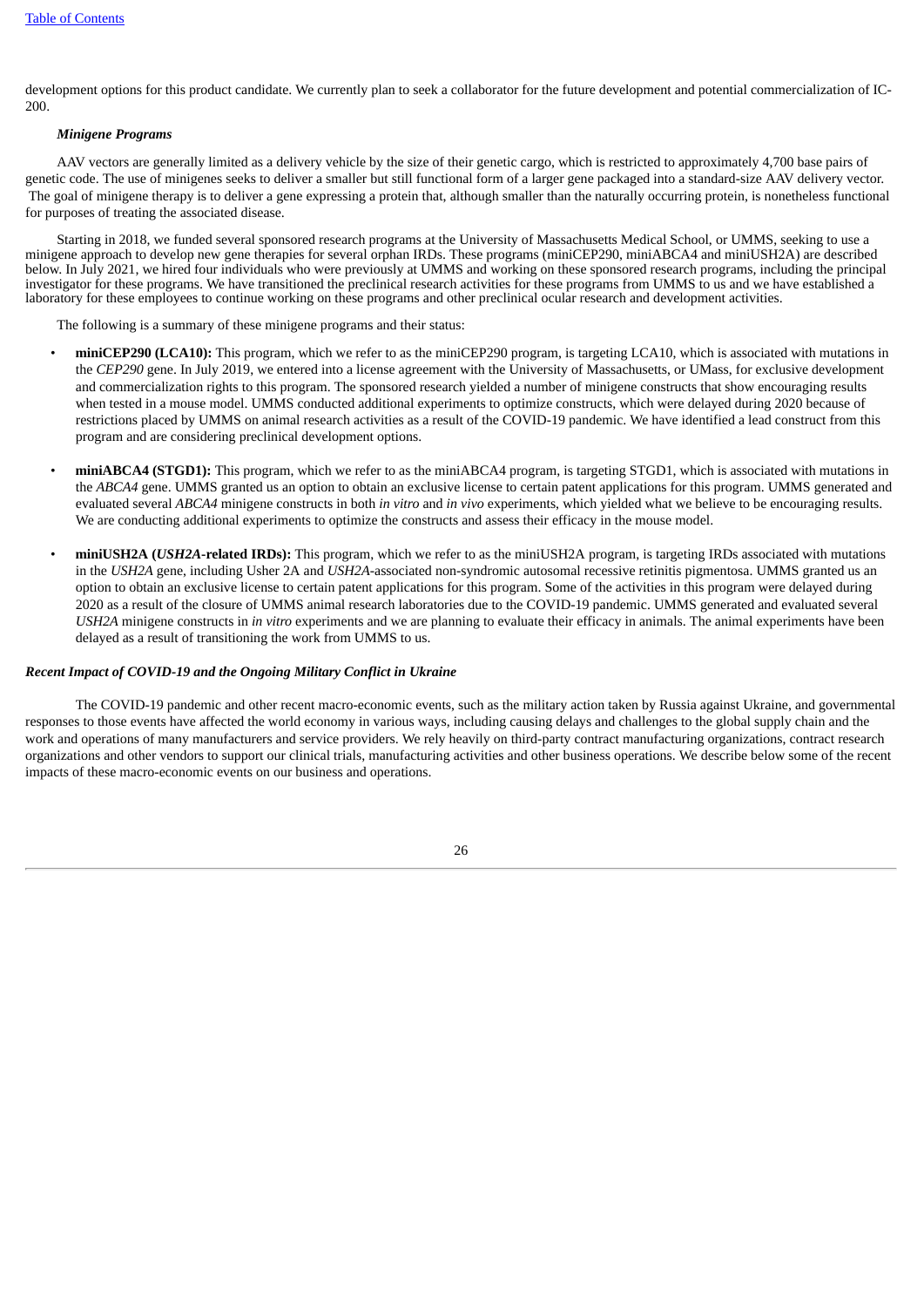## *Recent Impact of COVID-19*

Over the past year, the pharmaceutical industry and the contract manufacturing organizations and suppliers supporting the industry as a whole have been impacted by the global supply chain disruptions in wake of the COVID-19 pandemic. Over the past few months, several of our vendors also experienced high levels of absenteeism in their workforce as a result of the Omicron variant and scaled back their operations. We recently learned that several of our contract manufacturing organizations have been experiencing difficulty with procuring certain consumable materials as a result of the ongoing COVID-19 pandemic and the Omicron variant, which has caused a slight delay to our planned manufacturing timelines for Zimura. To date, we have not experienced any drug product supply issues impacting our GATHER2 and STAR clinical trials and we do not believe our overall timelines for Zimura have been materially impacted as a result of supply chain issues affecting our contract manufacturers. The impact of the COVID-19 pandemic and future variants on our operations remain uncertain and we are continuing to monitor the situation closely.

We do not believe that the COVID-19 pandemic, and our actions in response and the costs of those actions, have had a material impact on our financial position, results of operations, or cash flows for the three months ended March 31, 2022. For further information on actual and potential impacts to us as a result of the COVID-19 pandemic, see the other sections of this Management's Discussion and Analysis of Results of Operations and Financial Position and the Risk Factors contained in this Quarterly Report on Form 10-Q.

## *Impact of Russia's Military Action in Ukraine*

The military conflict in Ukraine, which began in February 2022 and is ongoing, has affected the world economy, including global supply chains, prices for materials and the financial markets. To date, we do not believe the military conflict and governmental actions in response, including sanctions imposed by the United States and other governments, have had a material impact on our financial position or results of operations. Although we have no clinical trial sites or other operations in Ukraine, we have a number of clinical trial sites for our GATHER2 trial located in several other countries in Eastern Europe. To date, the military conflict in Ukraine has not had any material impact on patient retention in our clinical trials. We also believe we have adequate supply of drug product for our clinical trial sites in Eastern Europe for our expected needs. We continue to monitor the situation closely.

#### *Business Development and Financing Activities*

As we continue the development of our product candidates and programs, prepare for the potential commercialization of Zimura and evaluate our overall strategic priorities, we will continue to pursue selective business development and financing opportunities that advance us toward our strategic goals. We plan to continue to evaluate, on a selective and targeted basis, opportunities to potentially obtain rights to additional product candidates and technologies for retinal diseases, with a focus on sustained release delivery technologies for Zimura. In addition, we continue to explore potential collaboration and out-licensing opportunities for the future development and potential commercialization of our product candidates, including potential collaboration opportunities for the future development and potential commercialization of Zimura in one or more territories outside the United States and collaboration opportunities for the future development and potential commercialization of IC-100 and IC-200.

For information about our follow-on public offerings that we completed in July 2021 and October 2021, please see the Liquidity and Capital Resources section of Management' s Discussion and Analysis of Financial Condition and Results of Operations. We expect to continue to pursue capital raising transactions when they are available on terms favorable to us and if the opportunity advances our strategic goals. However, we do not currently plan to offer equity or equity-linked securities for capital-raising purposes in advance of topline data for the GATHER2 trial becoming available.

## *Financial Matters*

As of March 31, 2022, we had cash, cash equivalents and available-for-sale securities of \$345.7 million. We estimate that our year-end 2022 cash, cash equivalents and available-for-sale securities will range between \$215 million and \$225 million. We also estimate that our cash, cash equivalents and available-for-sale securities will be sufficient to fund our planned capital expenditure requirements and operating expenses through at least mid-2024. These estimates are based on our current business plan, which includes the continuation of our ongoing clinical development programs for Zimura in GA and STGD1 and the initiation of an intermediate AMD clinical trial, preparation and potential filing of an NDA and a MAA for Zimura in GA, continuing preparations for a potential commercial launch of Zimura in GA, investing in sustained release delivery technologies for Zimura, and the advancement of our IC-500 development program. Excluded from these estimates are any potential approval or sales milestones payable to Archemix or any potential expenses for actual commercial launch of Zimura, such as sales force expenses, any additional expenditures related to potentially studying Zimura in indications outside of GA, STGD1 and intermediate AMD, or resulting from the potential in-licensing or acquisition of additional product candidates or

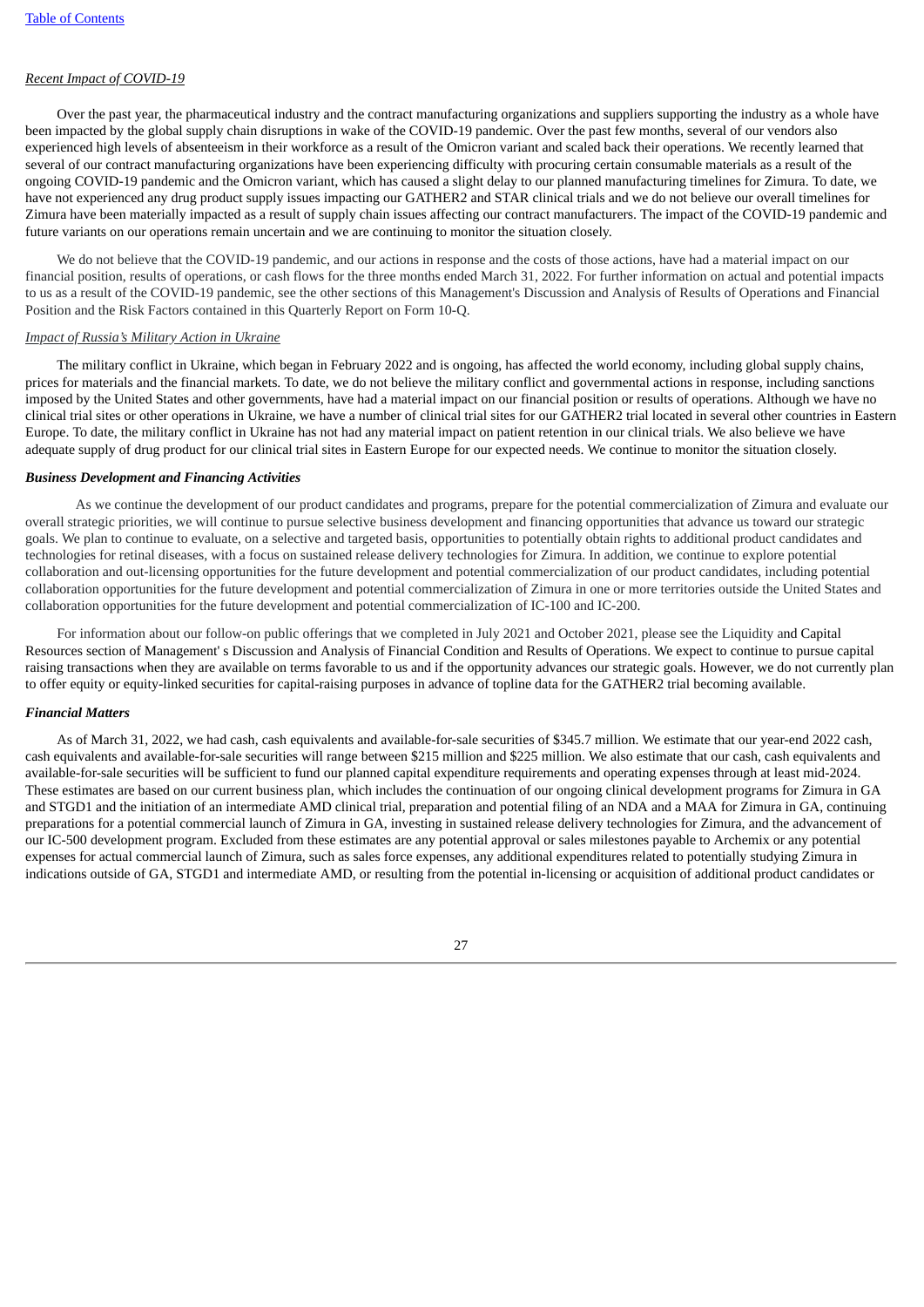technologies, or any associated development we may pursue. We have based these estimates on assumptions that may prove to be wrong, and we could use our available capital resources sooner than we currently expect.

### **Financial Operations Overview**

## *Revenue*

As we have no products approved for sale, we do not expect to receive any revenue related to our product candidates until we obtain regulatory approval for and commercialize such products, or until we potentially enter into agreements with third parties for the development and commercialization of our product candidates. If our development efforts for any of our product candidates result in regulatory approval or if we enter into collaboration agreements with third parties, we may generate revenue from product sales or from such third parties.

Our ability to become and remain profitable depends on our ability to generate revenues in excess of our expenses. Our ability to generate revenues from product sales is dependent on our obtaining marketing approval for and commercializing our product candidates or any product candidates we may inlicense or acquire. We may be unsuccessful in our efforts to develop and commercialize product candidates or in our efforts to in-license or acquire additional product candidates. Even if we succeed in developing and commercializing one or more of our product candidates, we may never achieve sufficient sales revenue to achieve or maintain profitability.

## *Research and Development Expenses*

Our research and development expenses primarily consist of costs associated with the manufacturing, development, and preclinical and clinical testing of our product candidates and costs associated with our gene therapy research programs. Our research and development expenses consist of:

- external research and development expenses incurred under arrangements with third parties, such as academic research collaborators, contract research organizations, or CROs, CDMOs and other vendors for the production and analysis of drug substance and drug product; and
- employee-related expenses for employees dedicated to research and development activities, including salaries, benefits and share-based compensation expense.

Research and development expenses also include costs of acquired product licenses, in-process research and development, and related technology rights where there is no alternative future use, costs of prototypes used in research and development, consultant fees and amounts paid to collaborative partners.

All research and development expenses are charged to operations as incurred in accordance with Financial Accounting Standards Board, or FASB, Accounting Standards Codification, or ASC, 730, *Research and Development*, or ASC 730*.* We account for non-refundable advance payments for goods and services that will be used in future research and development activities as expenses when the service has been performed or when the goods have been received, rather than when the payment is made. We do not currently utilize a formal time allocation system to capture expenses on a project-by-project basis because we record expenses by functional department. Accordingly, we do not allocate expenses to individual projects or product candidates, although we do allocate some portion of our research and development expenses by project area or product candidate, as shown below.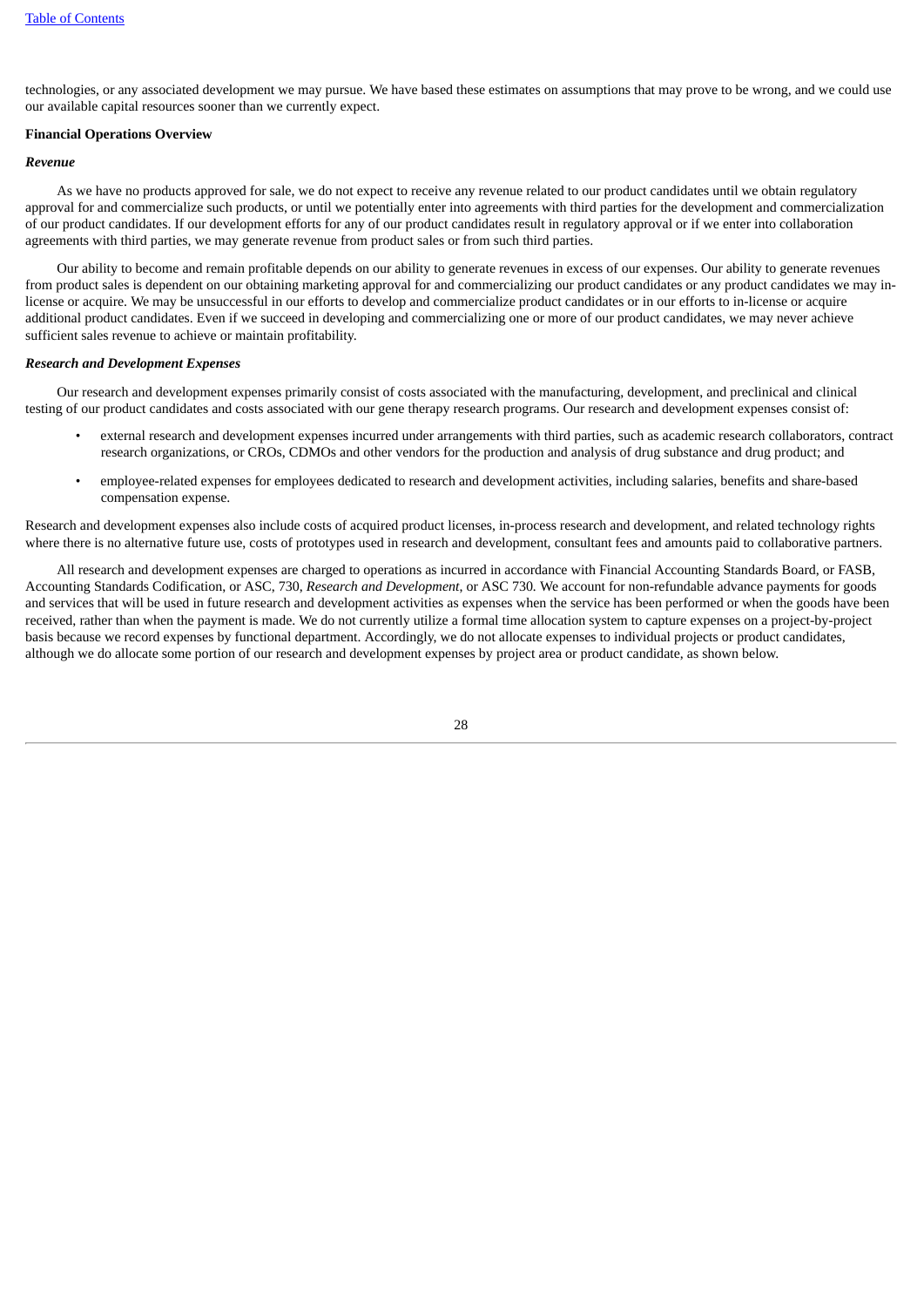The following table summarizes our research and development expenses for the three months ended March 31, 2022 and March 31, 2021:

|                          | Three Months Ended March 31, |      |        |
|--------------------------|------------------------------|------|--------|
|                          | 2022                         |      | 2021   |
|                          | (in thousands)               |      |        |
| Zimura                   | \$<br>14,169                 | - \$ | 10,702 |
| IC-500: HtrA1            | 695                          |      | 387    |
| IC-100: RHO-adRP         | (320)                        |      | 553    |
| IC-200: BEST1            | (298)                        |      | 1,311  |
| Other gene therapy       | 40                           |      | 10     |
| Personnel-related        | 5,512                        |      | 4,096  |
| Share-based compensation | 2,661                        |      | 1,343  |
| Other                    | 98                           |      | 147    |
| <b>Total</b>             | 22,557                       |      | 18,549 |

As we continue our ongoing clinical trials, plan for and initiate clinical development of Zimura in intermediate AMD and continue our ongoing and planned manufacturing activities for Zimura, we expect our research and development expenses for Zimura to increase. We expect our research and development expenses for IC-500 to increase as we continue preclinical development. We expect our research and development expenses for IC-100 and IC-200 to be de minimis for the foreseeable near future. We expect our research and development expenses for our minigene research programs to remain largely unchanged as we continue those programs as currently planned. Our research and development expenses may increase if we in-license or acquire any new product candidates or technologies or if we commence any new development programs.

We expect the development of our product candidates will continue for at least the next several years. At this time, we cannot reasonably estimate that the total remaining costs necessary to complete development, to complete process development and manufacturing scale-up and validation activities, and to potentially seek marketing approval for Zimura for indications outside of GA or for any of our other product candidates.

The successful development of our product candidates is subject to numerous risks and uncertainties associated with developing drugs, including the uncertainty of:

- the scope, rate of progress and costs of our research and development activities, including manufacturing activities;
- the potential benefits of our product candidates over other therapies;
- preclinical development results and clinical trial results;
- the terms and timing of regulatory approvals;
- our ability to market, commercialize and achieve market acceptance for any of our product candidates; and
- our ability to successfully file, prosecute, defend and enforce patent claims and other intellectual property rights, together with associated expenses.

A change in the outcome of any of these variables with respect to the development of our product candidates could mean a significant change in the costs and timing associated with the development of that product candidate. For example, we are conducting the GATHER2 trial, which is a Phase 3 clinical trial evaluating Zimura for GA, with the expectation that data collected from this trial, if positive, together with other available data, will be sufficient to seek marketing approval for this indication in the United States and the European Union. We may subsequently decide to, or be required by regulatory authorities to, enroll additional patients in the GATHER2 trial, conduct additional clinical trials for Zimura in GA or conduct additional nonclinical studies of Zimura in order to seek or maintain regulatory approval or qualify for reimbursement approval. As a result of any of the above, we could be required to expend significant additional financial resources and time on the completion of development of Zimura in GA. For example, based on our assessment of the data we have collected for Zimura to date and the requirements of regulatory authorities, we are conducting a pharmacokinetic substudy involving a portion of the patients enrolled in the GATHER2 trial and an additional nonclinical study of Zimura, which has increased the research and development expenses for Zimura.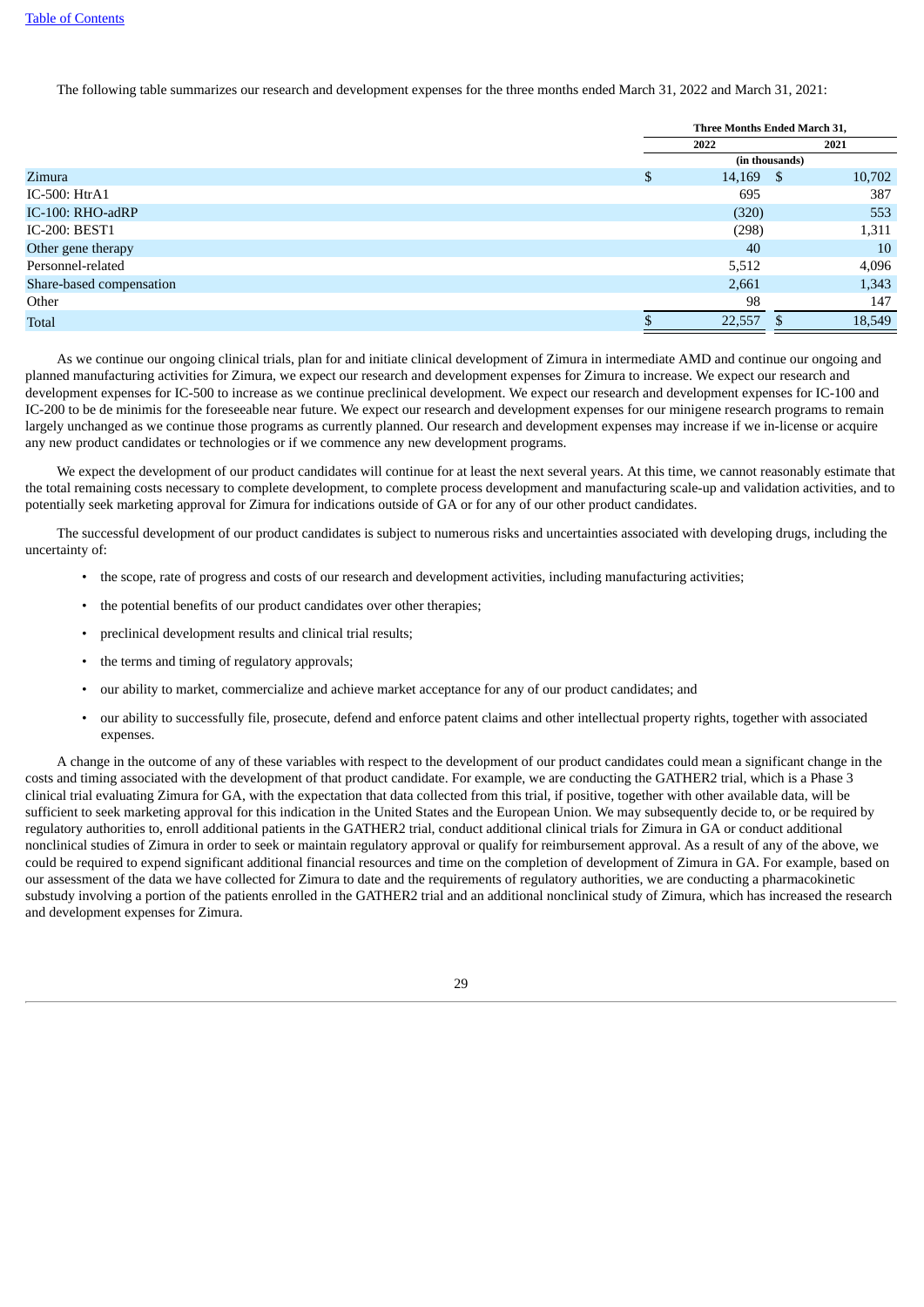See the "Liquidity and Capital Resources" section of this Quarterly Report on Form 10-Q for more information regarding our current and future financial resources and our expectations regarding our research and development expenses and funding requirements.

### *General and Administrative Expenses*

General and administrative expenses consist primarily of salaries and related costs for personnel, including share-based compensation expense, in our executive, legal, finance, business development, commercial operations, human resources, investor relations and information technology functions. Other general and administrative expenses include facility costs and professional fees for legal, including patent-related, services and expenses, consulting and accounting services, and travel expenses.

We expect to incur additional general and administrative expenses as we continue preparing for the potential commercialization of Zimura.

#### *Interest Income*

We currently have invested our cash, cash equivalents and available for sale securities in money market funds, U.S. Treasury securities, investmentgrade corporate debt securities, asset-backed securities, and debt instruments issued by foreign governments, which generate a nominal amount of interest income.

## **Critical Accounting Policies and Significant Judgments and Estimates**

Our management's discussion and analysis of our financial condition and results of operations is based on our financial statements, which we have prepared in accordance with U.S. generally accepted accounting principles, or GAAP. The preparation of these financial statements requires us to make estimates and judgments that affect the reported amounts of assets, liabilities and expenses and the disclosure of contingent assets and liabilities in our financial statements. On an ongoing basis, we evaluate our estimates and judgments, including those related to accrued research and development expenses, share-based compensation and income taxes described in greater detail below. We base our estimates on our limited historical experience, known trends and events and various other factors that we believe are reasonable under the circumstances, the results of which form the basis for making judgments about the carrying values of assets and liabilities that are not readily apparent from other sources. Actual results may differ from these estimates under different assumptions or conditions.

Our significant accounting policies are described in more detail in the notes to our financial statements appearing elsewhere in this Quarterly Report on Form 10-Q. Of those policies, we believe that the following accounting policies are the most critical to aid our stockholders in fully understanding and evaluating our financial condition and results of operations.

## *Accrued Research and Development Expenses*

As part of the process of preparing our financial statements, we are required to estimate our accrued expenses. This process involves reviewing quotations and contracts, identifying services that have been performed on our behalf and estimating the level of service performed and the associated cost incurred for the service when we have not yet been invoiced or otherwise notified of the actual cost. The majority of our service providers invoice us monthly in arrears for services performed or when contractual milestones are met. We make estimates of our accrued expenses as of each balance sheet date in our financial statements based on facts and circumstances known to us at that time. We periodically confirm the accuracy of our estimates with the service providers and make adjustments if necessary. The significant estimates in our accrued research and development expenses are related to expenses related to our academic research collaborators, CROs, CDMOs and other vendors in connection with research and development and manufacturing activities.

We base our expenses related to academic research collaborators, CROs and CDMOs on our estimates of the services received and efforts expended pursuant to quotations and contracts with such vendors that conduct research and development and manufacturing activities on our behalf. The financial terms of these agreements are subject to negotiation, vary from contract to contract and may result in uneven payment flows. There may be instances in which payments made to our vendors will exceed the level of services provided and result in a prepayment of the applicable research and development or manufacturing expense. In accruing service fees, we estimate the time period over which services will be performed and the level of effort to be expended in each period. If the actual timing of the performance of services or the level of effort varies from our estimate, we adjust the accrual or prepaid expense accordingly. Although we do not expect our estimates to be materially different from amounts actually incurred, our understanding of the status and timing of services performed relative to the actual status and timing of services performed may vary and could result in us reporting amounts that are too high or too low in any particular period. There have been no material changes in estimates for the periods presented in this Quarterly Report on Form 10-Q.

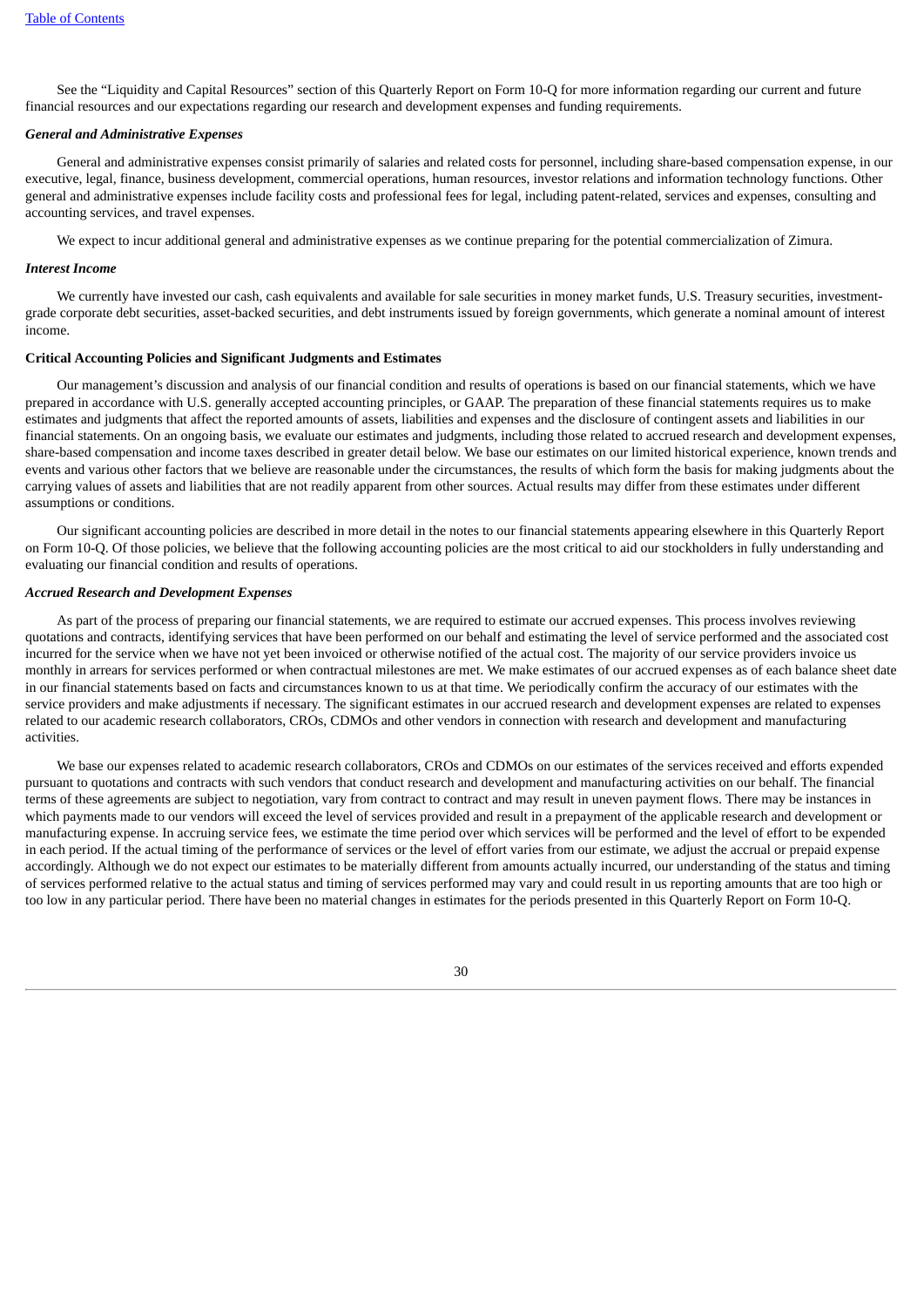## **Results of Operations**

## *Comparison of Three Month Periods Ended March 31, 2022 and 2021*

|                                       | Three months ended March 31, |                |   |                        |  |
|---------------------------------------|------------------------------|----------------|---|------------------------|--|
|                                       | 2022                         | 2021           |   | Increase<br>(Decrease) |  |
|                                       |                              | (in thousands) |   |                        |  |
| <b>Statements of Operations Data:</b> |                              |                |   |                        |  |
| Operating expenses:                   |                              |                |   |                        |  |
| Research and development              | \$<br>$22,557$ \$            | 18,549 \$      |   | 4,008                  |  |
| General and administrative            | 12,113                       | 8,322          |   | 3,791                  |  |
| Total operating expenses              | 34,670                       | 26,871         |   | 7,799                  |  |
| Loss from operations                  | (34, 670)                    | (26, 871)      |   | 7,799                  |  |
| Interest income                       | 133                          | 77             |   | 56                     |  |
| Other expense, net                    |                              | (1)            |   | (2)                    |  |
| Loss before income tax benefit        | (34, 536)                    | (26,795)       |   | 7,741                  |  |
| Income tax benefit                    |                              |                |   |                        |  |
| Net loss                              | (34, 536)                    | (26, 795)      | S | 7,741                  |  |
|                                       |                              |                |   |                        |  |

### *Research and Development Expenses*

Our research and development expenses were \$22.6 million for the three months ended March 31, 2022, an increase of \$4.0 million compared to \$18.5 million for the three months ended March 31, 2021. The increase in research and development expenses for the three months ended March 31, 2022 was primarily due to a \$3.5 million increase in costs associated with Zimura and a \$2.7 million increase in personnel costs, including share-based compensation associated with additional research and development staffing. The increased costs for Zimura were primarily due to the ongoing progress and the commencement of patient recruitment activities for our GATHER2 trial and increased manufacturing activities. The increase in research and development expenses was partially offset by a \$0.9 million decrease in costs associated with IC-100 and a \$1.6 million decrease in costs associated with IC-200. The decreased costs for IC-100 and IC-200 primarily reflect decreased manufacturing and preclinical development activities.

### *General and Administrative Expenses*

Our general and administrative expenses were \$12.1 million for the three months ended March 31, 2022, an increase of \$3.8 million compared to \$8.3 million for the three months ended March 31, 2021. The increase in general and administration expenses for the three months ended March 31, 2022 was primarily due to increases in personnel costs, including share-based compensation associated with preparations for potential commercial launch of Zimura in GA.

### *Interest Income*

Interest income for the three months ended March 31, 2022 was \$133 thousand compared to interest income of \$77 thousand for the three months ended March 31, 2021. The increase in interest income for the three months ended March 31, 2022 was primarily due to an increase in our cash, cash equivalents and marketable securities average balances.

## **Liquidity and Capital Resources**

## *Sources of Liquidity*

Since inception, we have financed our operations primarily through private placements of our common stock and preferred stock, venture debt borrowings, funds received under the Novo Holdings A/S Agreement, our initial public offering, which we closed in September 2013, funds we received under a prior agreement with Novartis Pharma AG related to the licensing and commercialization of Fovista, funds we received in connection with our acquisition of Inception 4, Inc., or Inception 4, in October 2018 and our follow-on public offerings, which we closed in February 2014, December 2019, June 2020, July 2021 and October 2021, including the sale of pre-funded warrants in December 2019 and June 2020. We do not have any committed external source of funds.

We currently have an effective universal shelf registration statement on Form S-3, or the March 2021 Shelf Registration, on file with the SEC registering for sale from time to time up to \$300.0 million of common stock, preferred stock, debt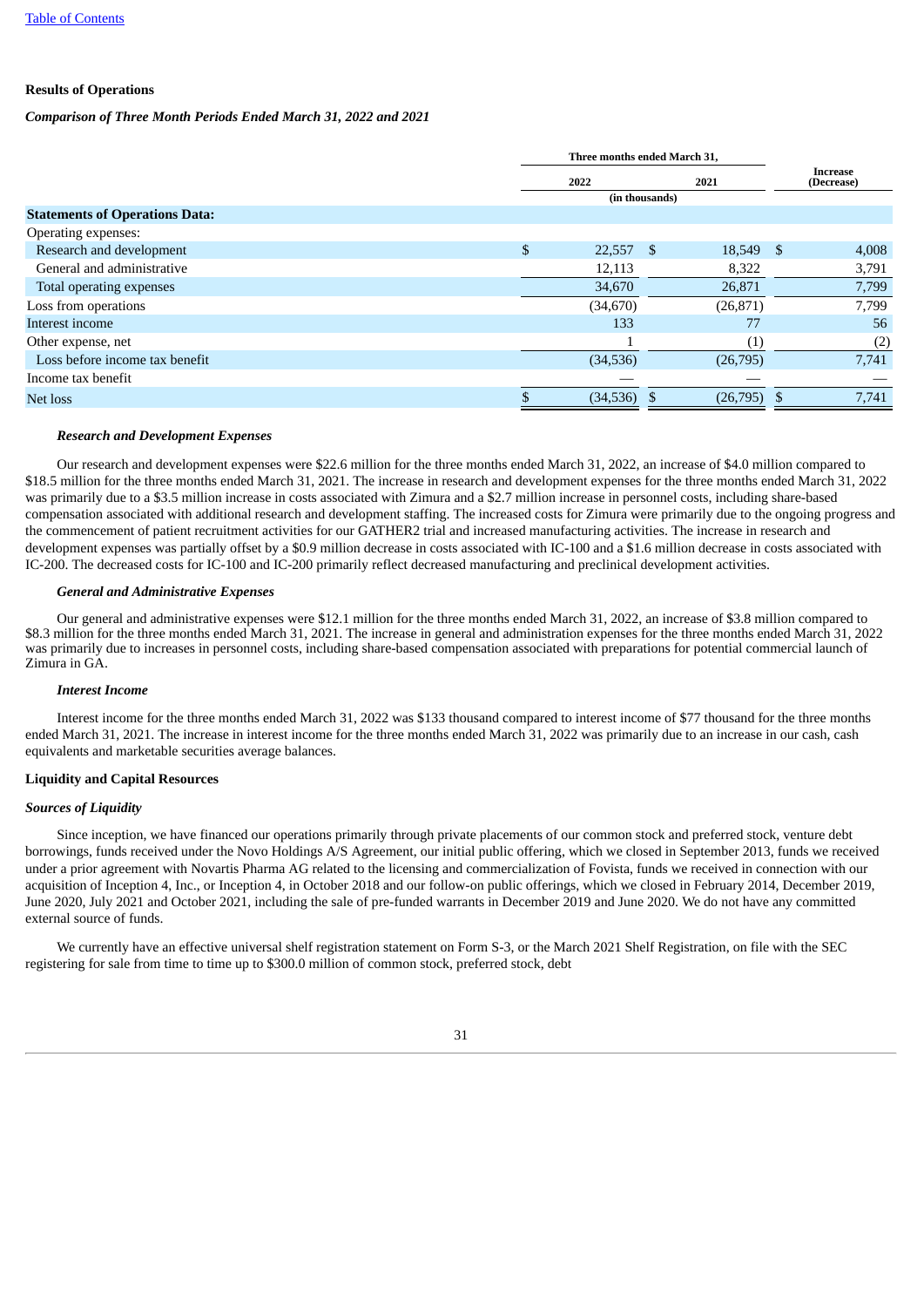securities, depositary shares, subscription rights, warrants and/or units in one or more registered offerings, of which \$100.0 million may be offered, issued and sold under an "at-the-market" Sales Agreement, or the ATM Agreement, with Cowen and Company, LLC. We also have an automatically effective shelf registration statement on Form S-3, or the October 2021 Shelf Registration, pursuant to which we may offer and sell an indeterminate amount of shares of common stock, preferred stock, debt securities, depositary shares, subscription rights, warrants and/or units in one or more registered offerings.

In July 2021, we closed an underwritten public offering in which we sold 13,397,500 shares of our common stock under the March 2021 Shelf Registration, which included the exercise in full of the underwriters' option to purchase an additional 1,747,500 shares of our common stock, at a price to the public of \$8.60 per share and at a price to the underwriters of \$8.084 per share. The net proceeds from the public offering, after deducting underwriting discounts and commissions and other offering expenses payable by us totaling approximately \$7.4 million, was approximately \$107.8 million.

In October 2021, we closed an underwritten public offering in which we sold 10,350,000 shares of our common stock, under the October 2021 Shelf Registration, which included the exercise in full of the underwriters' option to purchase an additional 1,350,000 shares of our common stock, at a price to the public of \$16.750 per share and at a price to the underwriters of \$15.745 per share. The net proceeds from the public offering, after deducting underwriting discounts and commissions and other offering expenses payable by us totaling approximately \$10.8 million, was approximately \$162.6 million.

We have not yet issued and sold any shares of our common stock under the ATM Agreement.

#### *Cash Flows*

As of March 31, 2022, we had cash, cash equivalents and available for sale securities totaling \$345.6 million and no debt. We currently have invested our cash, cash equivalents and available for sale securities in money market funds, U.S. Treasury securities, certain asset-backed securities and certain investment-grade corporate debt securities.

The following table shows a summary of our cash flows for the three months ended March 31, 2022 and 2021:

|                                         |   | Three months ended March 31, |           |  |  |
|-----------------------------------------|---|------------------------------|-----------|--|--|
|                                         |   | 2022                         | 2021      |  |  |
|                                         |   | (in thousands)               |           |  |  |
| Net cash (used in) provided by:         |   |                              |           |  |  |
| <b>Operating Activities</b>             | J | $(37,512)$ \$                | (29, 457) |  |  |
| <b>Investing Activities</b>             |   | (34, 148)                    | (7,710)   |  |  |
| <b>Financing Activities</b>             |   | 2,080                        | 129       |  |  |
| Net change in cash and cash equivalents |   | $(69,580)$ \$                | (37,038)  |  |  |

#### *Cash Flows from Operating Activities*

Net cash used in operating activities in the three months ended March 31, 2022 and 2021 related primarily to net cash used to fund our Zimura clinical trials and manufacturing activities, our preclinical development of IC-500, IC-100 and IC-200, our gene therapy research programs and to support our general and administrative operations.

See "—Funding Requirements" below for a description of how we expect to use our cash for operating activities in future periods.

### *Cash Flows from Investing Activities*

Net cash used in investing activities for the three months ended March 31, 2022 was \$34.1 million, and \$7.7 million for the three months ended March 31, 2021, which related to the purchases and maturities of marketable securities.

### *Cash Flows from Financing Activities*

Net cash provided by financing activities was \$2.1 million for the three months ended March 31, 2022 and \$0.1 million for the three months ended March 31, 2021. Net cash provided by financing activities for the three months ended March 31, 2022 and 2021 consisted primarily of proceeds related to stock option exercises and purchases made under our employee stock purchase plan.

#### *Funding Requirements*

Zimura is in clinical development, IC-500 is in preclinical development, and we are advancing multiple gene therapy research programs. We expect our research and development expenses to increase as we pursue these programs as currently

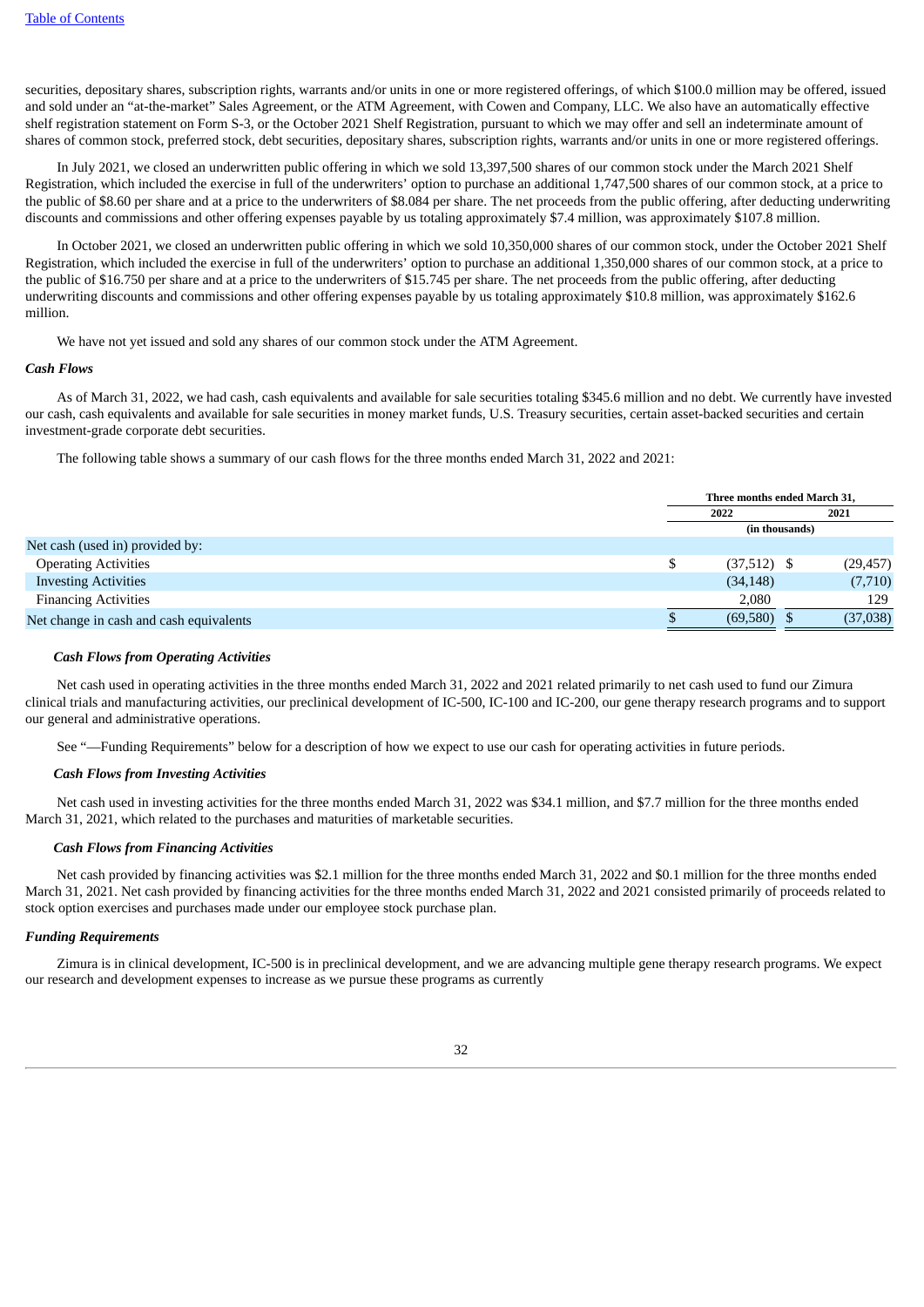planned. We could incur additional research and development expenses if we modify or further expand the scope of our clinical trials, our preclinical development programs or our gene therapy research programs, or if we in-license or acquire, and undertake development of, additional product candidates and technologies, including sustained release delivery technologies for Zimura and any promising product candidates that emerge from our gene therapy research programs. We plan to find a collaborator for the future development and potential commercialization of IC-100 and IC-200; if we are not successful in finding a collaborator, we may need to continue the development of one or both of those product candidates by ourselves, which would increase our research and development expenses. We could also incur additional research and development expenses if, for example, we are required by the FDA, the EMA or regulatory authorities in other jurisdictions, or if we otherwise decide, to perform clinical trials and/or nonclinical or other studies in addition to those we currently expect to conduct. If we experience delays or disruptions to our research and development programs, including delays in patient enrollment or issues with patient retention or patients missing scheduled visits and treatments, if we experience issues with our preclinical development programs, such as unfavorable toxicology or other preclinical data, if we experience issues with the manufacture and supply of product candidates for our development programs, including issues with process development or manufacturing scale-up activities, whether such delays or disruptions are due to the COVID-19 pandemic or other reasons, we could incur additional and unexpected expenses as a result of such delays or disruptions and our business and financial results may be materially impacted. Furthermore, if we successfully develop and expect to obtain marketing approval for any of our product candidates, we expect to incur significant commercialization expenses related to product sales, marketing, distribution and manufacturing. We expect to start incurring these expenses as we prepare for the potential commercialization of Zimura. We are party to agreements with Archemix with respect to Zimura, the former equityholders of Inception 4 with respect to IC-500, the University of Florida Research Foundation, Incorporated, or UFRF, and Penn, with respect to IC-100 and IC-200, and UMass with respect to any potential product candidates from our miniCEP290 program, in each case, that impose significant milestone payment obligations on us if we or a potential collaborator achieves specified clinical, regulatory and commercial milestones with respect to these product candidates, as well as certain royalties on net sales with respect to IC-100, IC-200 and any product candidates we choose to develop from our miniCEP290 program. It is likely that any future in-licensing or acquisition agreements that we enter into with respect to additional product candidates or technologies would include similar obligations.

We expect that we will continue to incur significant expenses as we:

- continue the development of Zimura in GA and STGD1 and initiate development of Zimura in intermediate AMD and potentially other indications;
- expand our outsourced manufacturing capabilities for Zimura and IC-500 and begin to establish commercial operations and sales, marketing and distribution capabilities for Zimura;
- prepare an NDA and an MAA for Zimura and seek marketing approval for any product candidates that successfully complete clinical trials;
- in-license or acquire the rights to, and pursue the development of, other product candidates or technologies for retinal diseases, such as sustained release delivery technologies for Zimura;
- continue the development of IC-500 and pursue our gene therapy research programs;
- maintain, expand and protect our intellectual property portfolio;
- hire additional clinical, commercial, medical affairs, regulatory, pharmacovigilance, manufacturing, quality control, quality assurance and scientific personnel; and
- expand our general and administrative functions to support our future growth.

As of March 31, 2022, we had cash, cash equivalents and available-for-sale securities of \$345.7 million. We estimate that our year-end 2022 cash, cash equivalents and available-for-sale securities will range between \$215 million and \$225 million. We also estimate that our cash, cash equivalents and available-for-sale securities will be sufficient to fund our planned capital expenditure requirements and operating expenses through at least mid-2024. These estimates are based on our current business plan, which includes the continuation of our ongoing clinical development programs for Zimura in GA and STGD1 and the initiation of an intermediate AMD clinical trial, preparation and potential filing of an NDA and a MAA for Zimura in GA, continuing preparations for a potential commercial launch of Zimura in GA, investing in sustained release delivery technologies for Zimura, and the advancement of our IC-500 development program. Excluded from these estimates are any potential approval or sales milestones payable to Archemix or any potential expenses for actual commercial launch of Zimura, such as sales force expenses, any additional expenditures related to potentially studying Zimura in indications outside of GA, STGD1 and intermediate AMD, or resulting from the potential in-licensing or acquisition of additional product candidates or technologies, or any associated development we may pursue. We have based these estimates on assumptions that may prove to be wrong, and we could use our available capital resources sooner than we currently expect.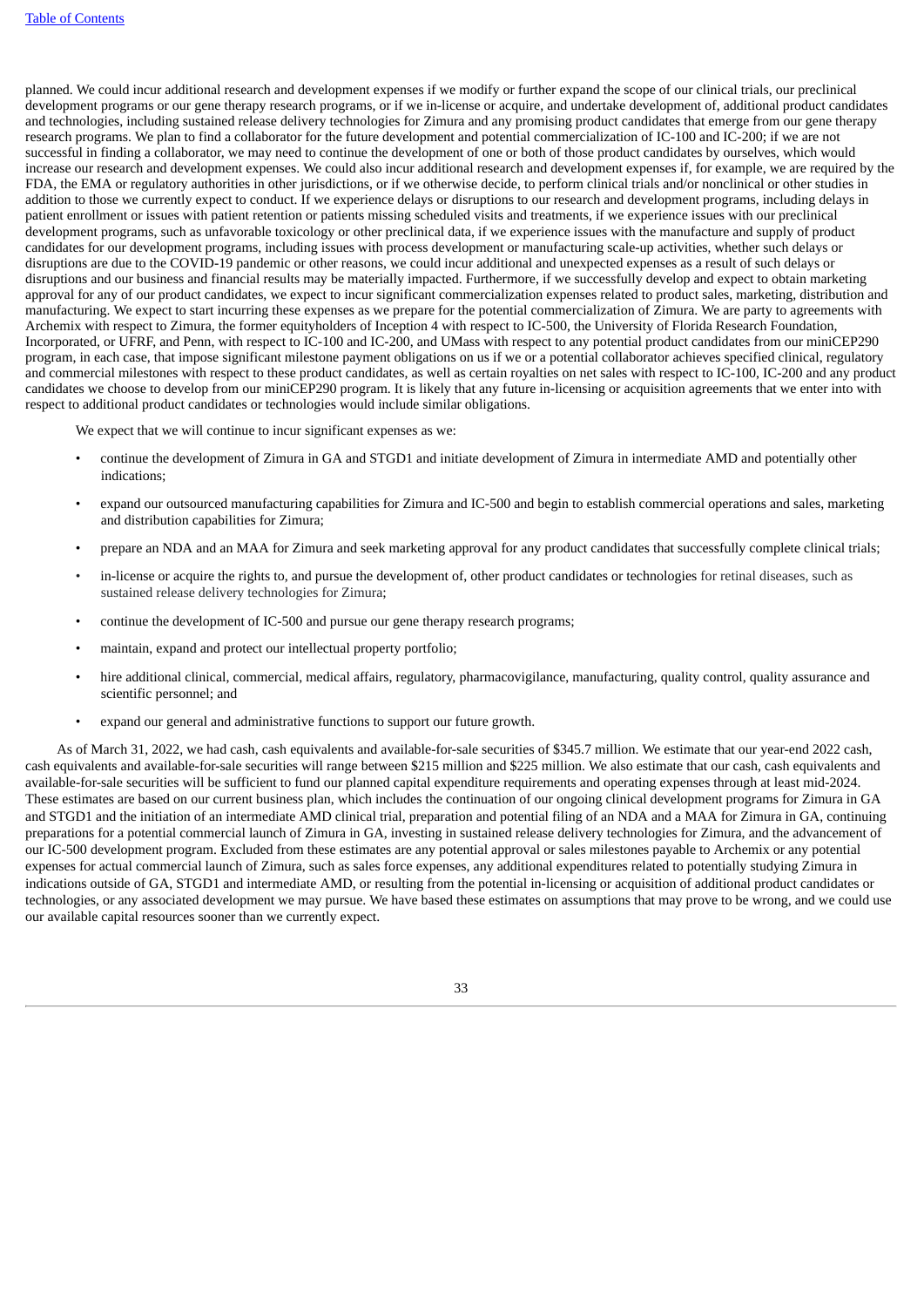We expect the development of our product candidates will continue for at least the next several years. Although we believe we have sufficient financial resources for the activities necessary to complete development of, including manufacturing scale-up and validation activities, and potentially seek marketing approval of Zimura in GA, we expect we will require additional funding in order to launch and commercialize Zimura in GA, if approved. We also expect we will require substantial, additional funding in order to complete the activities necessary to develop and commercialize Zimura for other indications or any of our other product candidates. At this time, we cannot reasonably estimate the total remaining costs necessary to complete development, to complete process development and manufacturing scale-up and validation activities and to potentially seek marketing approval for Zimura for any other indication or for any of our other product candidates.

Our future capital requirements will depend on many factors, including:

- the scope, progress, costs and results of our current and future Zimura clinical programs and any further development we may undertake to enable us to file an NDA and an MAA for Zimura in one or more indications;
- the scope, progress, costs and results of process development, manufacturing scale-up and validation activities, analytical method development and qualification, and stability studies associated with Zimura and our other product candidates;
- the timing, scope and costs of establishing a commercial infrastructure for potential commercialization of Zimura and for any other product candidates for which we receive, or expect to receive, marketing approval;
- the costs, timing and outcome of regulatory filings and reviews of our product candidates, including the potential submission and regulatory review of an NDA and an MAA for Zimura in GA;
- our ability to establish collaborations on favorable terms, if at all, if we choose to do so, including a potential collaboration for the further development and potential commercialization of Zimura in one or more territories outside the United States and a collaboration for the further development and potential commercialization of IC-100 and IC-200;
- the extent to which we in-license or acquire rights to, and undertake research or development of, additional product candidates or technologies, including sustained release delivery technologies for Zimura;
- the scope, progress, costs and results of our efforts to develop IC-500, including activities to establish manufacturing capabilities and other preclinical development activities to enable us to file an IND for this product candidate;
- the scope, progress, costs and results from our gene therapy research programs, including costs related to the in-license and future development of any promising product candidates and technologies that emerge from these programs;
- the timing and extent of delays or disruptions to our research and development programs as a result of the COVID-19 pandemic;
- the costs of preparing, filing and prosecuting patent applications, maintaining and protecting our intellectual property rights and defending intellectual property-related claims; and
- subject to receipt of marketing approval, net revenue received from commercial sales of any of our product candidates, after milestone payments and royalty payments that we would be obligated to make.

We may require additional funding beyond what we currently expect due to unforeseen or other reasons. Our costs may exceed our expectations if we experience an issue in our clinical trials, such as issues with patient enrollment, the retention of enrolled patients, enrolled patients maintaining scheduled visits and receiving scheduled treatments, or the availability of drug supply, if we experience an issue with manufacturing, such as issues with process development, scale-up and validation, or establishing and qualifying second source suppliers and ensuring adequate inventory for our expected needs, if we experience an issue in our preclinical development programs, such as unfavorable toxicology or other preclinical data, or if we modify or further expand the scope of our clinical trials, preclinical development programs or gene therapy research programs. Our costs may also exceed our expectations for other reasons, for example, if we are required by the FDA, the EMA, or regulatory authorities in other jurisdictions to perform clinical trials or nonclinical or other studies in addition to those we currently expect to conduct. For example, we are conducting the GATHER2 trial with the expectation that data collected from such trial, if it is positive, together with other available data, will be sufficient to support an application for marketing approval in the United States and the European Union and we may subsequently decide to, or be required by regulatory authorities to, enroll additional patients in the GATHER2 trial, or conduct additional clinical trials or nonclinical studies of Zimura in order to seek or maintain marketing approval or qualify for reimbursement approval. In addition, the COVID-19 pandemic may result in disruptions to

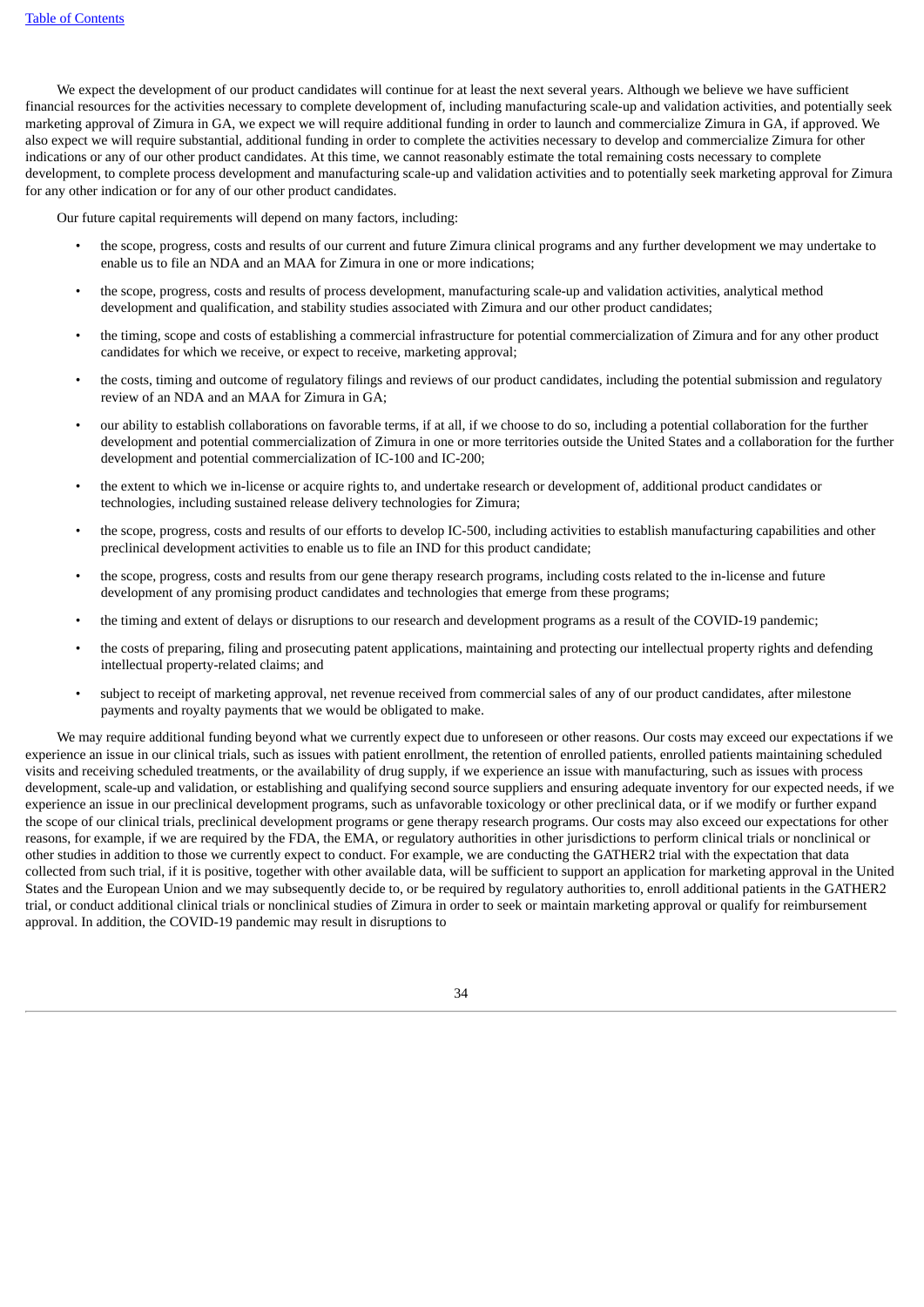the progress of the GATHER2 or STAR trials, including slowing patient enrollment in STAR or causing enrolled patients in either trial to miss their scheduled visits or drop out in greater numbers than we expect, or disruptions to our other research and development programs, which could cause us to continue to expend our cash resources while not progressing our research and development programs as expeditiously as we would have had the pandemic not occurred or persisted. As a result of any of the above, we may need or may seek to obtain additional funding for our continuing operations sooner or in greater amounts than expected.

We do not have any committed external source of funds. Our ability to raise adequate additional financing when needed, and on terms acceptable to us, will depend on many factors. These factors include investors' perceptions of the potential success of our ongoing business, including the development of our product candidates and other programs, and the potential future growth of our business. Additionally, these factors include general market conditions that also affect other companies. For example, the COVID-19 pandemic and other macro-economic events, such as the ongoing military conflict in Ukraine, and governmental responses to those events have caused volatility and uncertainty in the financial markets as well as additional volatility in the price of our stock, which may result in prospective investors being less likely to invest new capital. These factors may make raising capital difficult, and may result in us accepting terms that are unfavorable to us, especially if we are in need of financing at the particular time. Although we were successful in raising approximately \$162.6 million in net proceeds in an underwritten public offering of our common stock in October 2021, we may not be able to successfully raise additional capital in the future. The size of our company and our status as a company listed on The Nasdaq Global Select Market, or Nasdaq, may also limit our ability to raise financing. For example, our ability to raise adequate financing through a public offering may be limited by market conditions and SEC rules based on our current market capitalization. Nasdaq listing rules also generally limit the number of shares we may issue in a private placement to a number less than 20% of the number of shares of our common stock outstanding immediately prior to the transaction, unless we issue such shares at a premium, which investors may be unwilling to accept, or unless we obtain shareholder approval, which can be expensive and timeconsuming and can add risk to our ability to complete the financing transaction. If we are unable to raise additional funds when needed, we may be required to delay, limit, reduce or terminate the development of one or more of our product candidates, our gene therapy research programs, or our future commercialization efforts.

Until such time, if ever, when we can generate substantial product revenues, we may need or may seek to finance our operations through a combination of equity offerings, debt financings, collaborations, strategic alliances and marketing, distribution or licensing arrangements. In addition, we may seek additional capital due to favorable market conditions or strategic considerations, even if we believe that we have sufficient funds for our current or future operating plans. To the extent that we raise additional capital through the sale of equity or convertible debt securities, our existing stockholders' ownership interests would be diluted, and the terms of these new securities may include liquidation or other preferences that adversely affect our existing stockholders' rights as common stockholders. The dilutive effect of future equity issuances may be substantial, depending on the price of our common stock at the time of such capital raise, with a lower stock price translating to greater dilution for existing stockholders. Debt financing and preferred equity financing, if available, may involve agreements that include covenants limiting or restricting our ability to take specific actions, such as incurring additional debt, making capital expenditures, declaring dividends or entering into certain investments or transactions. In addition, we have issued, and may in the future issue additional, equity securities as consideration for business development transactions, which may also dilute our existing stockholders' ownership interests.

If we raise additional funds through collaborations, royalty transactions, strategic alliances or marketing, distribution or licensing arrangements with third parties, we may have to relinquish valuable rights to our technologies, future revenue streams, products or product candidates or grant licenses on terms that may not be favorable to us. If we choose to pursue a collaboration for any of our product candidates, we may be required to relinquish certain valuable rights depending on the terms of such a transaction. If we are unable to raise additional funds through equity or debt financings when needed, we may be required to grant rights to develop and market products or product candidates that we would otherwise prefer to develop and market ourselves.

Our need for additional financing may continue even if we are able to successfully develop one or more of our product candidates. Our future commercial revenues, if any, will be derived from sales of such product candidates, which may not be available for at least several years following completion of successful product development, if at all. In addition, if approved, our product candidates may not achieve commercial success. Even if those products are successful and we do achieve profitability, we may not be able to sustain or increase profitability on a quarterly or annual basis. Under most, if not all, of the foregoing circumstances, we may need to obtain substantial additional financing to achieve our business objectives.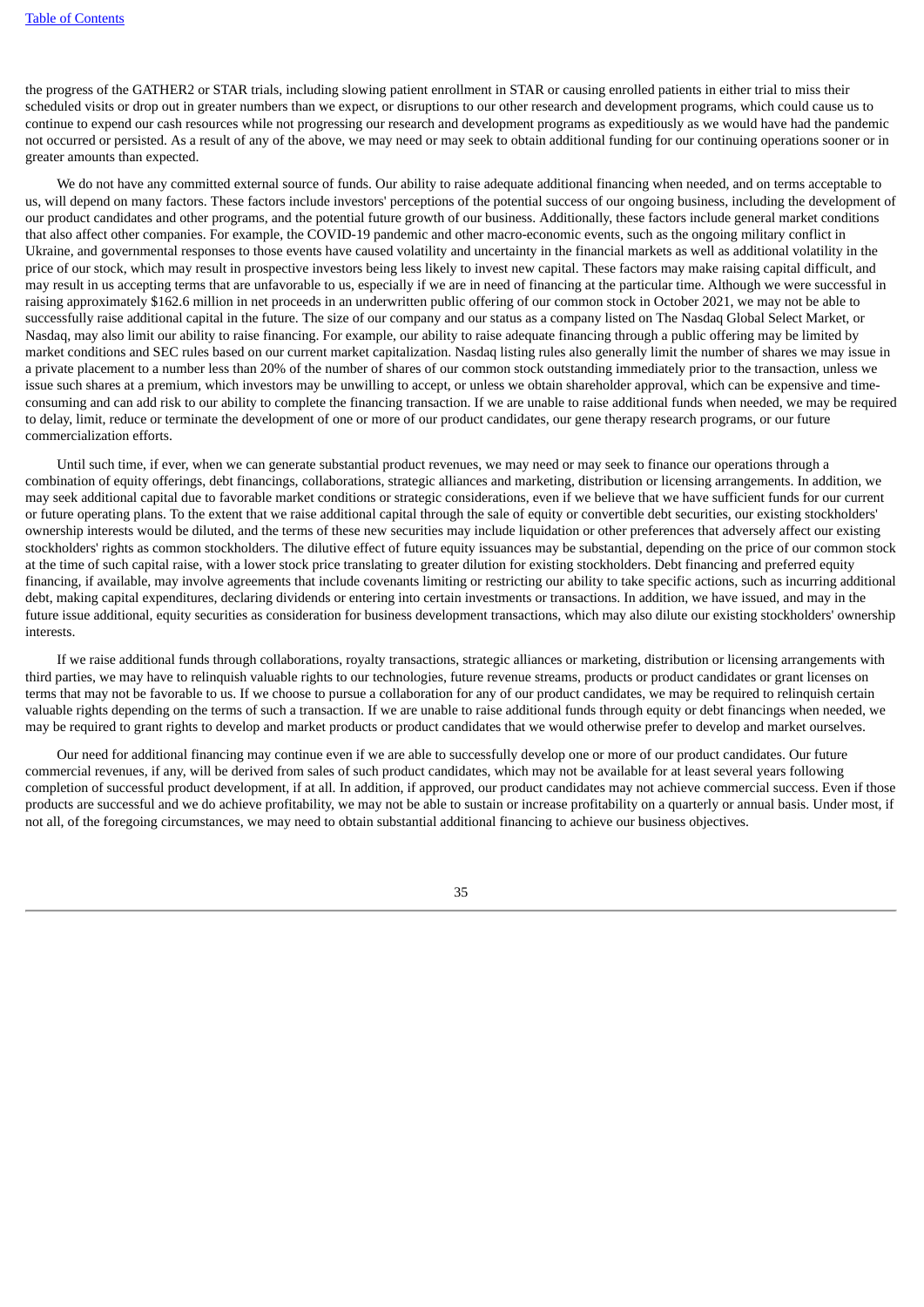# **Contractual Obligations and Commitments**

As disclosed in "Note 7 — Commitments and Contingencies" in the notes to the financial statements filed with this Quarterly Report on Form 10-Q, we have exposure for certain commitments and contingencies.

We also have letter agreements with certain employees that require the funding of a specific level of payments if certain events, such as a termination of employment in connection with a change in control or termination of employment by the employee for good reason or by us without cause, occur. For a description of these obligations, see our definitive proxy statement on Schedule 14A for our 2022 annual meeting of stockholders, as filed with the SEC on March 30, 2022.

In addition, in the course of normal business operations, we have agreements with contract service providers to assist in the performance of our research and development and manufacturing activities. Expenditures to CROs and CDMOs represent significant costs in preclinical and clinical development. Subject to required notice periods and our obligations under binding purchase orders and any cancellation fees that we may be obligated to pay, we can elect to discontinue the work under these agreements at any time. We may also enter into additional collaborative research and development, contract research, manufacturing, and supplier agreements in the future, which may require upfront payments and long-term commitments of cash.

# **Item 3. Quantitative and Qualitative Disclosures About Market Risk.**

We are exposed to market risk related to changes in interest rates. We had cash, cash equivalents and available for sale securities of \$345.6 million as of March 31, 2022, consisting of cash and investments in money market funds, U. S. Treasury securities, corporate debt securities and asset-backed securities. Our primary exposure to market risk is interest rate sensitivity, which is affected by changes in the general level of U.S. interest rates, particularly because a significant portion of our investments are in short-term securities. Due to the low risk profile of our investments, an immediate 100 basis point change in interest rates would not have a material effect on the fair market value of our portfolio.

We contract with CDMOs, CROs and certain other vendors to perform services outside of the United States. We may be subject to fluctuations in foreign currency rates in connection with certain of these agreements. Transactions denominated in currencies other than the U.S. dollar are recorded based on exchange rates at the time such transactions arise. As of March 31, 2022, substantially all of our total liabilities were denominated in the U.S. dollar.

# **Item 4. Controls and Procedures**

### **Evaluation of Disclosure Controls and Procedures**

Our management, with the participation of our chief executive officer and chief financial officer, evaluated the effectiveness of our disclosure controls and procedures as of March 31, 2022. The term "disclosure controls and procedures," as defined in Rules 13a-15(e) and 15d-15(e) under the Securities Exchange Act of 1934, as amended, or the Exchange Act, means controls and other procedures of a company that are designed to ensure that information required to be disclosed by a company in the reports that it files or submits under the Exchange Act is recorded, processed, summarized and reported, within the time periods specified in the Securities and Exchange Commission's rules and forms. Disclosure controls and procedures include, without limitation, controls and procedures designed to ensure that information required to be disclosed by a company in the reports that it files or submits under the Exchange Act is accumulated and communicated to the company's management, including its principal executive and principal financial officers, as appropriate to allow timely decisions regarding required disclosure. Management recognizes that any controls and procedures, no matter how well designed and operated, can provide only reasonable assurance of achieving their objectives and management necessarily applies its judgment in evaluating the costbenefit relationship of possible controls and procedures.

Based on the evaluation of our disclosure controls and procedures as of March 31, 2022, our chief executive officer and chief financial officer concluded that, as of such date, our disclosure controls and procedures were effective at the reasonable assurance level.

### **Changes in Internal Control Over Financial Reporting**

No changes in our internal control over financial reporting (as defined in Rules 13a-15(d) and 15d-15(d) under the Exchange Act) occurred during the quarter ended March 31, 2022 that have materially affected, or are reasonably likely to materially affect, our internal control over financial reporting.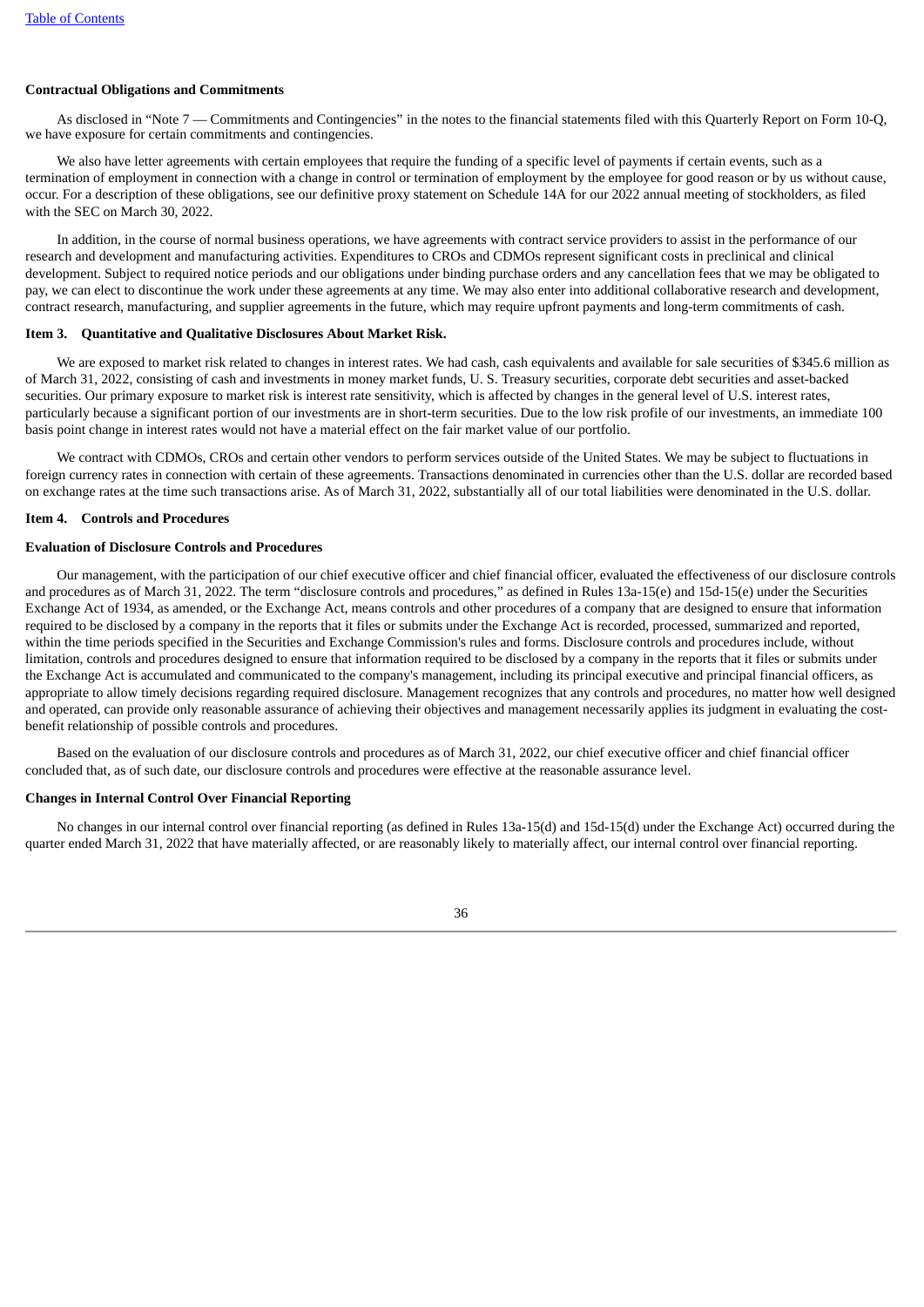#### **PART II**

#### **Item 1. Legal Proceedings**

Descriptions of legal proceedings are set forth in "Note 7-Commitments and Contingencies" in the notes to the financial statements filed with this Quarterly Report on Form 10-Q.

# **Item 1A. Risk Factors**

The following risk factors and other information included in this Quarterly Report on Form 10-Q should be carefully considered. The risks and uncertainties described below are not the only risks and uncertainties we face. Additional risks and uncertainties not presently known to us or that we presently deem less significant may also impair our business operations. Please see page 1 of this Quarterly Report on Form 10-O for a discussion of some of the forward-looking statements that are qualified by these risk factors. If any of the following risks occur, our business, financial condition, results of *operations and future growth prospects could be materially and adversely affected.*

#### **Risks Related to Our Business Plan, Financial Position and Need for Additional Capital**

We are a development-stage company without any commercial products. The value of our company, therefore, is highly dependent on the success of Zimura and our other research and development efforts and the amount of our available cash. Our research and development programs, which are focused on novel therapies and technologies, carry significant scientific and other risks. If any of these programs are not successful, the value of your *investment may decline.*

We are a development-stage company without any approved products. Our growth prospects and the future value of our company are highly dependent on the progress of our research and development programs, including our ongoing and any future clinical trials for Zimura, our preclinical development program for IC-500, and our gene therapy research programs. In particular, we are highly dependent on the success of Zimura, and any delays or issues with its further development, its potential marketing approval, or its potential commercialization will likely cause the value of your investment to decline significantly. Drug development is a highly uncertain undertaking and carries significant scientific and other risks.

We may encounter unforeseen difficulties, complications, delays, expenses and other known and unknown factors. We may never be successful in developing or commercializing any of our product candidates or other programs. There is a high rate of failure in pharmaceutical research and development. Even if we have promising preclinical or clinical candidates, their development could fail at any time. Our failure could be due to unexpected scientific, safety or efficacy issues with our product candidates and other programs, invalid hypotheses regarding the molecular targets and mechanisms of action we choose to pursue or unexpected delays in our research and development programs resulting from applying the wrong criteria or experimental systems and procedures to our programs or lack of experience or other factors, including disruptions resulting from the COVID-19 pandemic, with the possible result that none of our product candidates or other programs result in the development of marketable products. We have not yet demonstrated our ability to successfully complete the development of a pharmaceutical product, including completion of large-scale, pivotal clinical trials with safety and efficacy data sufficient to obtain marketing approval or activities necessary to apply for and obtain marketing approval, including the qualification of a commercial manufacturer through a pre-approval inspection with regulatory authorities. If successful in developing and obtaining marketing approval of one of our product candidates, we would need to transition from a company having a product development focus to a company capable of commercializing pharmaceutical products. At this time, we are beginning to hire commercialization personnel and build a commercial infrastructure for the potential commercialization of Zimura, if approved. We may not be successful in such a transition, as our company has never conducted the sales, marketing, manufacturing and distribution activities necessary for successful product commercialization.

Because the value of our company is largely based on the prospects for our research and development programs and their potential to result in therapies capable of achieving marketing approval and generating future revenues, any failure, delay or setback for these programs will likely have a negative impact on the value of your investment. In addition, even if we are successful in advancing the development of IC-500, which is currently in preclinical development, the value of our common stock may not rise in a meaningful way. As we continue to invest in our research and development programs to generate data to support further development or applications to obtain marketing approval for commercialization, the amount of our available cash will continue to decline until we raise additional finances.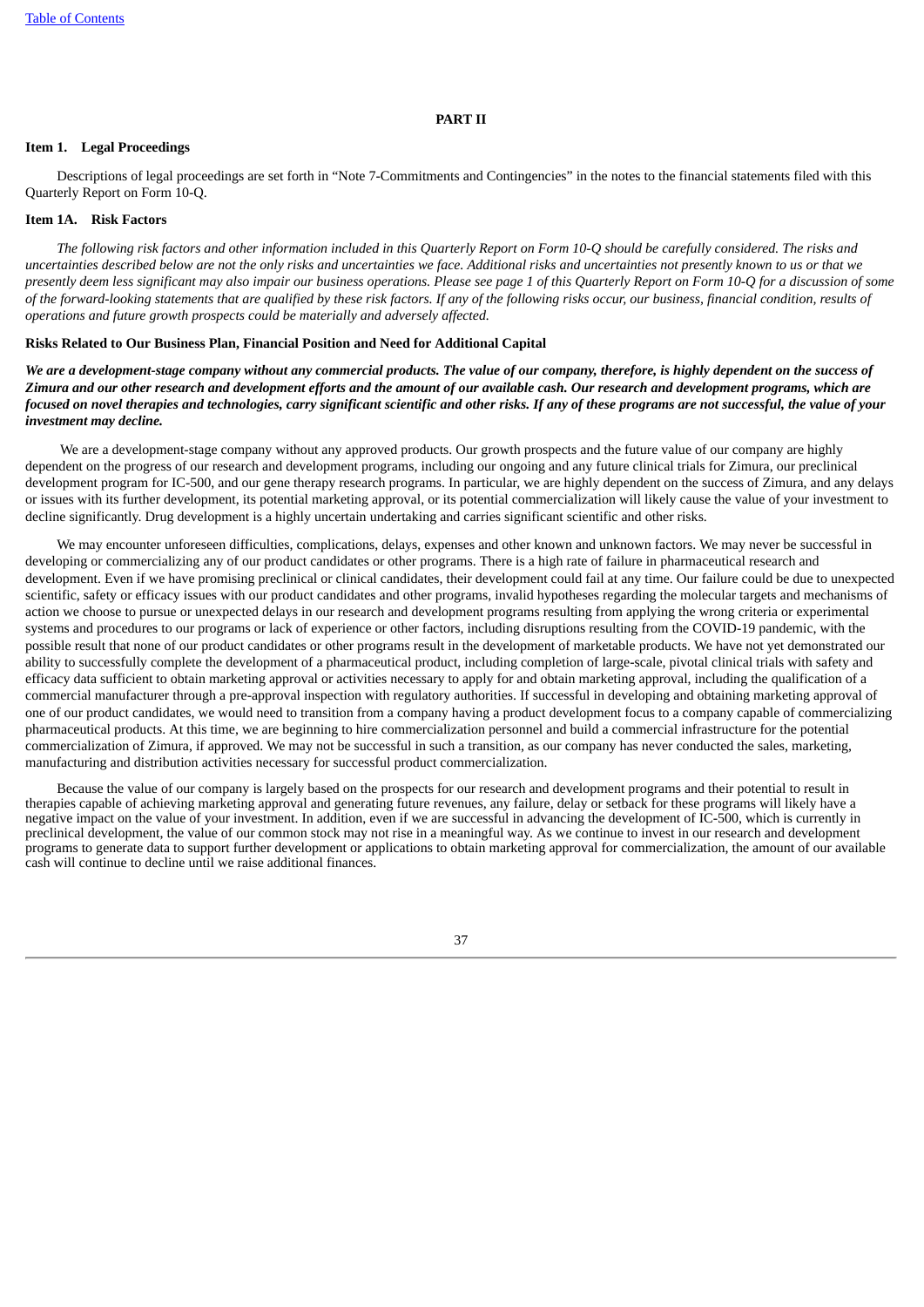# We have a history of significant operating losses. We expect to continue to incur losses until such time, if ever, that we successfully commercialize our *product candidates and may never achieve or maintain profitability.*

Since inception, we have experienced significant cash outflows in funding our operations. To date, we have not generated any revenues from commercial product sales and have financed our operations primarily through private placements of our common stock and preferred stock, venture debt borrowings, funds received under our prior Fovista royalty purchase and sale agreement with Novo Holdings A/S, our initial public offering, which we closed in September 2013, funds we received under our prior Fovista licensing and commercialization agreement with Novartis Pharma AG, funds we received in connection with our acquisition of Inception 4 in October 2018, and our follow-on public offerings, which we closed in February 2014, December 2019, June 2020, July 2021 and October 2021. As of March 31, 2022, we had an accumulated deficit of \$714.1 million. Our net loss was \$34.8 million for the three months ended March 31, 2022 and we expect to continue to incur significant operating losses for the foreseeable future.

Zimura is in clinical development, IC-500 is in preclinical development, and we are advancing multiple gene therapy research programs. We expect our research and development expenses to increase as we pursue these programs as currently planned. We could incur additional research and development expenses if we modify or further expand the scope of our clinical trials, our preclinical development programs or our gene therapy research programs, or if we in-license or acquire, and undertake development of, additional product candidates and technologies, including sustained release delivery technologies for Zimura and any promising product candidates that emerge from our gene therapy research programs. We plan to find a collaborator for the future development and potential commercialization of IC-100 and IC-200; if we are not successful in finding a collaborator, we may need to continue the development of one or both of those product candidates by ourselves, which would increase our research and development expenses. We could also incur additional research and development expenses if, for example, we are required by the FDA, the EMA or regulatory authorities in other jurisdictions, or if we otherwise decide, to perform clinical trials and/or nonclinical or other studies in addition to those we currently expect to conduct. If we experience delays or disruptions to our research and development programs, including delays in patient enrollment or issues with patient retention or patients missing scheduled visits and treatments, if we experience issues with our preclinical development programs, such as unfavorable toxicology or other preclinical data, if we experience issues with the manufacture and supply of product candidates for our development programs, including issues with process development or manufacturing scale-up activities, whether such delays or disruptions are due to the COVID-19 pandemic or other reasons, we could incur additional and unexpected expenses as a result of such delays or disruptions and our business and financial results may be materially impacted. Furthermore, if we successfully develop and expect to obtain marketing approval for any of our product candidates, we expect to incur significant commercialization expenses related to product sales, marketing, distribution and manufacturing. We expect to start incurring these expenses as we prepare for the potential commercialization of Zimura. We are party to agreements with Archemix with respect to Zimura, the former equityholders of Inception 4 with respect to IC-500, the University of Florida Research Foundation, Incorporated, or UFRF, and Penn, with respect to IC-100 and IC-200, and UMass with respect to any potential product candidates from our miniCEP290 program, in each case, that impose significant milestone payment obligations on us if we or a potential collaborator achieves specified clinical, regulatory and commercial milestones with respect to these product candidates, as well as certain royalties on net sales with respect to IC-100, IC-200 and any product candidates we choose to develop from our miniCEP290 program. It is likely that any future in-licensing or acquisition agreements that we enter into with respect to additional product candidates or technologies would include similar obligations.

We expect that we will continue to incur significant expenses as we:

- continue the development of Zimura in GA and STGD1 and initiate development of Zimura in intermediate AMD and potentially other indications;
- expand our outsourced manufacturing capabilities for Zimura and IC-500 and begin to establish commercial operations and sales, marketing and distribution capabilities for Zimura;
- prepare an NDA and an MAA for Zimura and seek marketing approval for any product candidates that successfully complete clinical trials;
- in-license or acquire the rights to, and pursue the development of, other product candidates or technologies for retinal diseases, such as sustained release delivery technologies for Zimura;
- continue the development of IC-500 and pursue our gene therapy research programs;
- maintain, expand and protect our intellectual property portfolio;
- hire additional clinical, commercial, medical affairs, regulatory, pharmacovigilance, manufacturing, quality control, quality assurance and scientific personnel; and

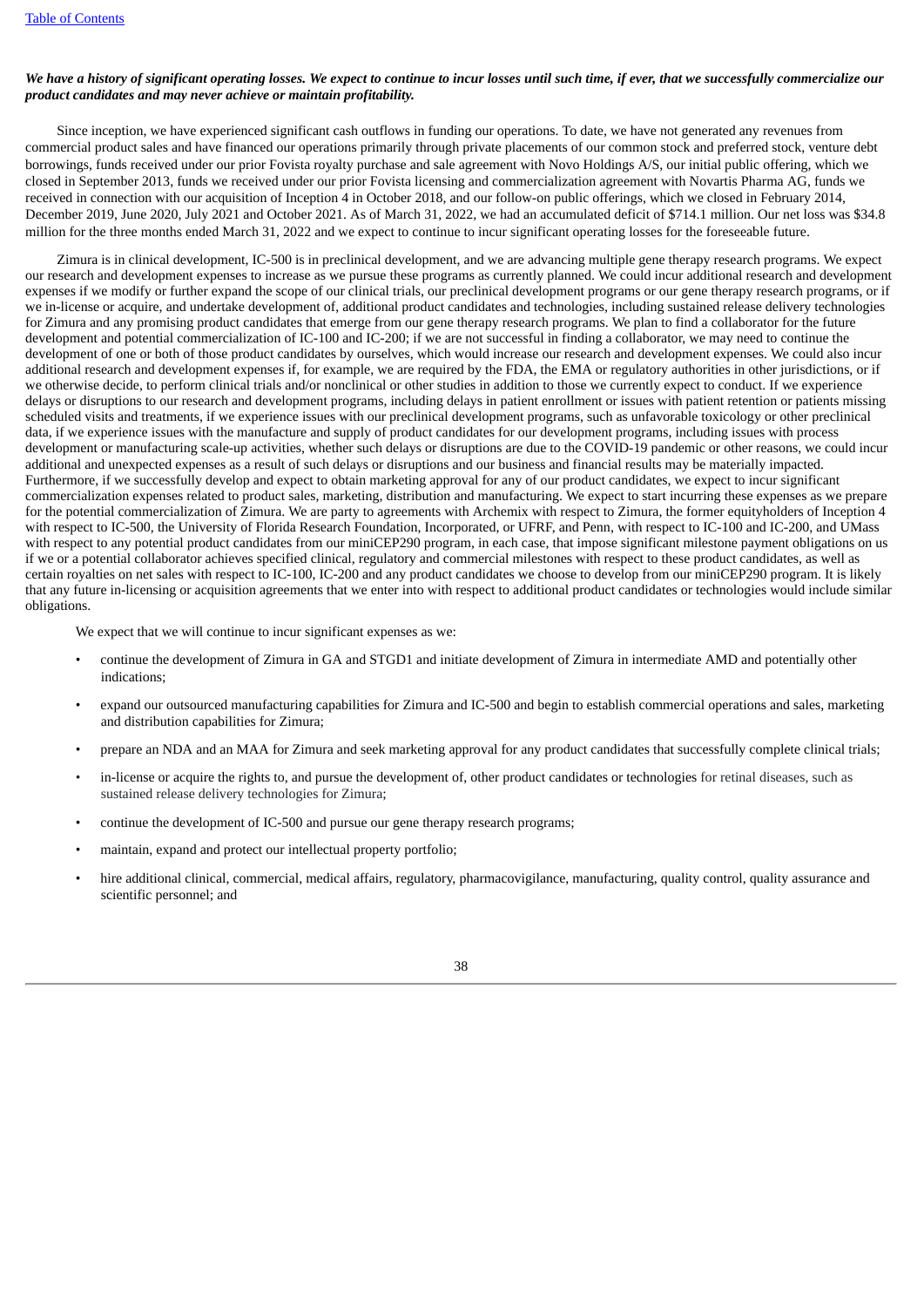expand our general and administrative functions to support our future growth.

Our ability to become and remain profitable depends on our ability to generate revenues in excess of our expenses. Our ability to generate revenues from product sales is dependent on our obtaining marketing approval for and commercializing our product candidates or any product candidates we may inlicense or acquire. We may be unsuccessful in our efforts to develop and commercialize product candidates or in our efforts to in-license or acquire additional product candidates. Even if we succeed in developing and commercializing one or more of our product candidates, we may never achieve sufficient sales revenue to achieve or maintain profitability. See "-Risks Related to Product Development and Commercialization" for a further discussion of the risks we face in successfully developing and commercializing our product candidates and achieving profitability.

### We expect we will require substantial, additional funding in order to complete the activities necessary to develop and commercialize Zimura or any of our other product candidates. If we are unable to raise capital when needed, we could be forced to delay, reduce or eliminate one or more of our product development programs or commercialization efforts. We may require additional funding beyond what we currently expect or sooner than we *currently expect.*

As of March 31, 2022, we had cash, cash equivalents and available-for-sale securities of \$345.7 million. We estimate that our year-end 2022 cash, cash equivalents and available-for-sale securities will range between \$215 million and \$225 million. We also estimate that our cash, cash equivalents and available-for-sale securities will be sufficient to fund our planned capital expenditure requirements and operating expenses through at least mid-2024. These estimates are based on our current business plan, which includes the continuation of our ongoing clinical development programs for Zimura in GA and STGD1 and the initiation of an intermediate AMD clinical trial, preparation and potential filing of an NDA and a MAA for Zimura in GA, continuing preparations for a potential commercial launch of Zimura in GA, investing in sustained release delivery technologies for Zimura, and the advancement of our IC-500 development program. Excluded from these estimates are any potential approval or sales milestones payable to Archemix or any potential expenses for actual commercial launch of Zimura, such as sales force expenses, any additional expenditures related to potentially studying Zimura in indications outside of GA, STGD1 and intermediate AMD, or resulting from the potential in-licensing or acquisition of additional product candidates or technologies, or any associated development we may pursue. We have based these estimates on assumptions that may prove to be wrong, and we could use our available capital resources sooner than we currently expect.

We expect the development of our product candidates will continue for at least the next several years. Although we believe we have sufficient financial resources for the activities necessary to complete development of, including manufacturing scale-up and validation activities, and potentially seek marketing approval of Zimura in GA, we expect we will require additional funding in order to launch and commercialize Zimura in GA, if approved. We also expect we will require substantial, additional funding in order to complete the activities necessary to develop and commercialize Zimura for other indications or any of our other product candidates. At this time, we cannot reasonably estimate the total remaining costs necessary to complete development, to complete process development and manufacturing scale-up and validation activities and to potentially seek marketing approval for Zimura for any other indication or for any of our other product candidates.

Our future capital requirements will depend on many factors, including:

- the scope, progress, costs and results of our current and future Zimura clinical programs and any further development we may undertake to enable us to file an NDA and an MAA for Zimura in one or more indications;
- the scope, progress, costs and results of process development, manufacturing scale-up and validation activities, analytical method development and qualification, and stability studies associated with Zimura and our other product candidates;
- the timing, scope and costs of establishing a commercial infrastructure for potential commercialization of Zimura and for any other product candidates for which we receive, or expect to receive, marketing approval;
- the costs, timing and outcome of regulatory filings and reviews of our product candidates, including the potential submission and regulatory review of an NDA and an MAA for Zimura in GA;
- our ability to establish collaborations on favorable terms, if at all, if we choose to do so, including a potential collaboration for the further development and potential commercialization of Zimura in one or more territories outside the United States and a collaboration for the further development and potential commercialization of IC-100 and IC-200;
- the extent to which we in-license or acquire rights to, and undertake research or development of, additional product candidates or technologies, including sustained release delivery technologies for Zimura;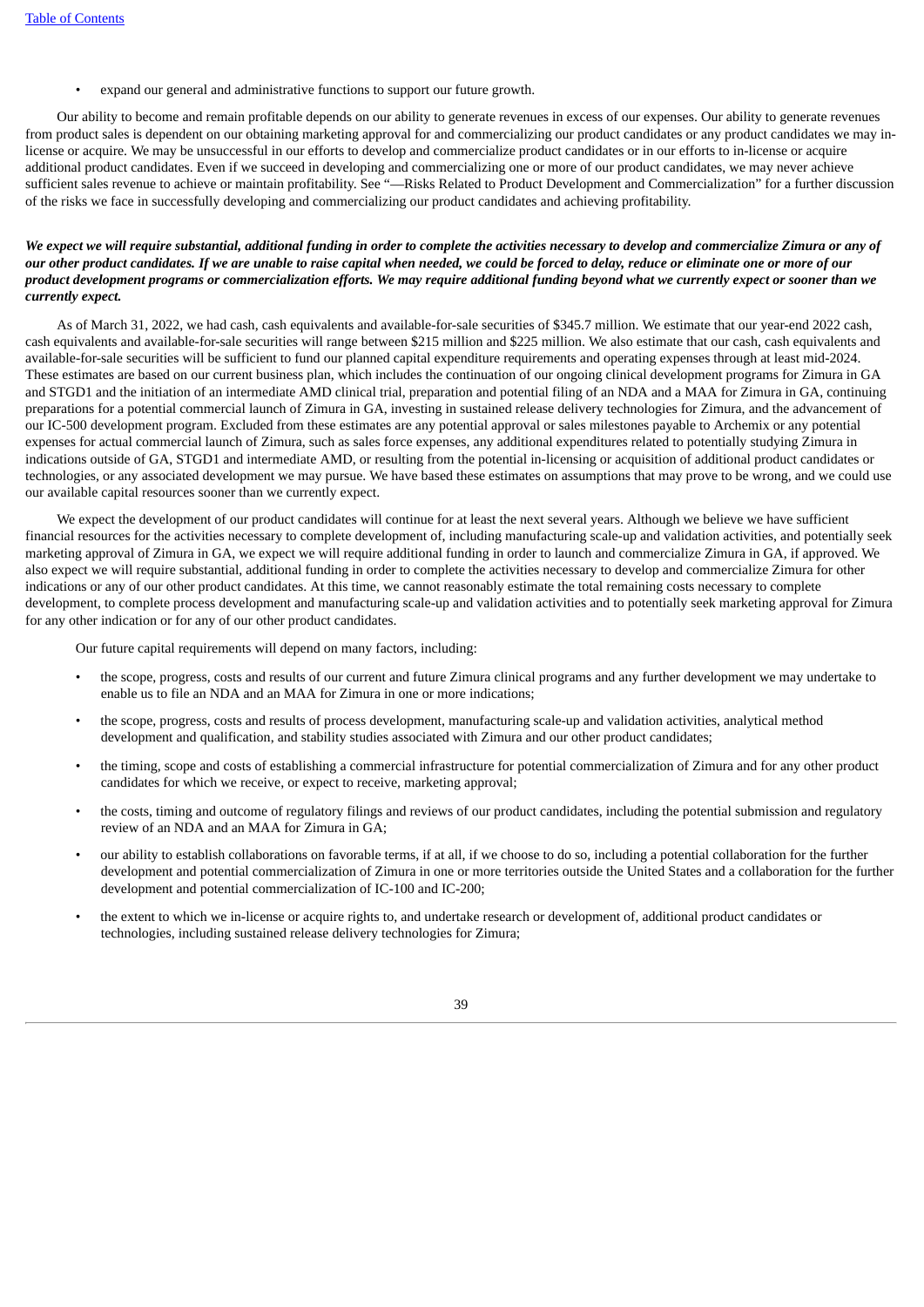- the scope, progress, costs and results of our efforts to develop IC-500, including activities to establish manufacturing capabilities and other preclinical development activities to enable us to file an IND for this product candidate;
- the scope, progress, costs and results from our gene therapy research programs, including costs related to the in-license and future development of any promising product candidates and technologies that emerge from these programs;
- the timing and extent of delays or disruptions to our research and development programs as a result of the COVID-19 pandemic;
- the costs of preparing, filing and prosecuting patent applications, maintaining and protecting our intellectual property rights and defending intellectual property-related claims; and
- subject to receipt of marketing approval, net revenue received from commercial sales of any of our product candidates, after milestone payments and royalty payments that we would be obligated to make.

We do not have any committed external source of funds. Our ability to raise adequate additional financing when needed, and on terms acceptable to us, will depend on many factors. These factors include investors' perceptions of the potential success of our ongoing business, including the development of our product candidates and other programs, and the potential future growth of our business. Additionally, these factors include general market conditions that also affect other companies. For example, the COVID-19 pandemic and other macro-economic events, such as the ongoing military conflict in Ukraine, and governmental responses to those events have caused volatility and uncertainty in the financial markets as well as additional volatility in the price of our stock, which may result in prospective investors being less likely to invest new capital. These factors may make raising capital difficult, and may result in us accepting terms that are unfavorable to us, especially if we are in need of financing at the particular time. Although we were successful in raising approximately \$162.6 million in net proceeds in an underwritten public offering of our common stock in October 2021, we may not be able to successfully raise additional capital in the future. The size of our company and our status as a company listed on The Nasdaq Global Select Market, or Nasdaq, may also limit our ability to raise financing. For example, our ability to raise adequate financing through a public offering may be limited by market conditions and SEC rules based on our current market capitalization. Nasdaq listing rules also generally limit the number of shares we may issue in a private placement to a number less than 20% of the number of shares of our common stock outstanding immediately prior to the transaction, unless we issue such shares at a premium, which investors may be unwilling to accept, or unless we obtain shareholder approval, which can be expensive and timeconsuming and can add risk to our ability to complete the financing transaction. If we are unable to raise additional funds when needed, we may be required to delay, limit, reduce or terminate the development of one or more of our product candidates, our gene therapy research programs, or our future commercialization efforts.

We may require additional funding beyond what we currently expect due to unforeseen or other reasons. Our costs may exceed our expectations if we experience an issue in our clinical trials, such as issues with patient enrollment, the retention of enrolled patients, enrolled patients maintaining scheduled visits and receiving scheduled treatments, or the availability of drug supply, if we experience an issue with manufacturing, such as issues with process development, scale-up and validation, or establishing and qualifying second source suppliers and ensuring adequate inventory for our expected needs, if we experience an issue in our preclinical development programs, such as unfavorable toxicology or other preclinical data, or if we modify or further expand the scope of our clinical trials, preclinical development programs or gene therapy research programs. Our costs may also exceed our expectations for other reasons, for example, if we are required by the FDA, the EMA, or regulatory authorities in other jurisdictions to perform clinical trials or nonclinical or other studies in addition to those we currently expect to conduct. For example, we are conducting the GATHER2 trial with the expectation that data collected from such trial, if it is positive, together with other available data, will be sufficient to support an application for marketing approval in the United States and the European Union and we may subsequently decide to, or be required by regulatory authorities to, enroll additional patients in the GATHER2 trial, or conduct additional clinical trials or nonclinical studies of Zimura in order to seek or maintain marketing approval or qualify for reimbursement approval. In addition, the COVID-19 pandemic may result in disruptions to the progress of the GATHER2 or STAR trials, including slowing patient enrollment in STAR or causing enrolled patients in either trial to miss their scheduled visits or drop out in greater numbers than we expect, or disruptions to our other research and development programs, which could cause us to continue to expend our cash resources while not progressing our research and development programs as expeditiously as we would have had the pandemic not occurred or persisted. As a result of any of the above, we may need or may seek to obtain additional funding for our continuing operations sooner or in greater amounts than expected.

Our need for additional financing may continue even if we are able to successfully develop one or more of our product candidates. Our future commercial revenues, if any, will be derived from sales of such product candidates, which may not be available for at least several years following completion of successful product development, if at all. In addition, if approved,

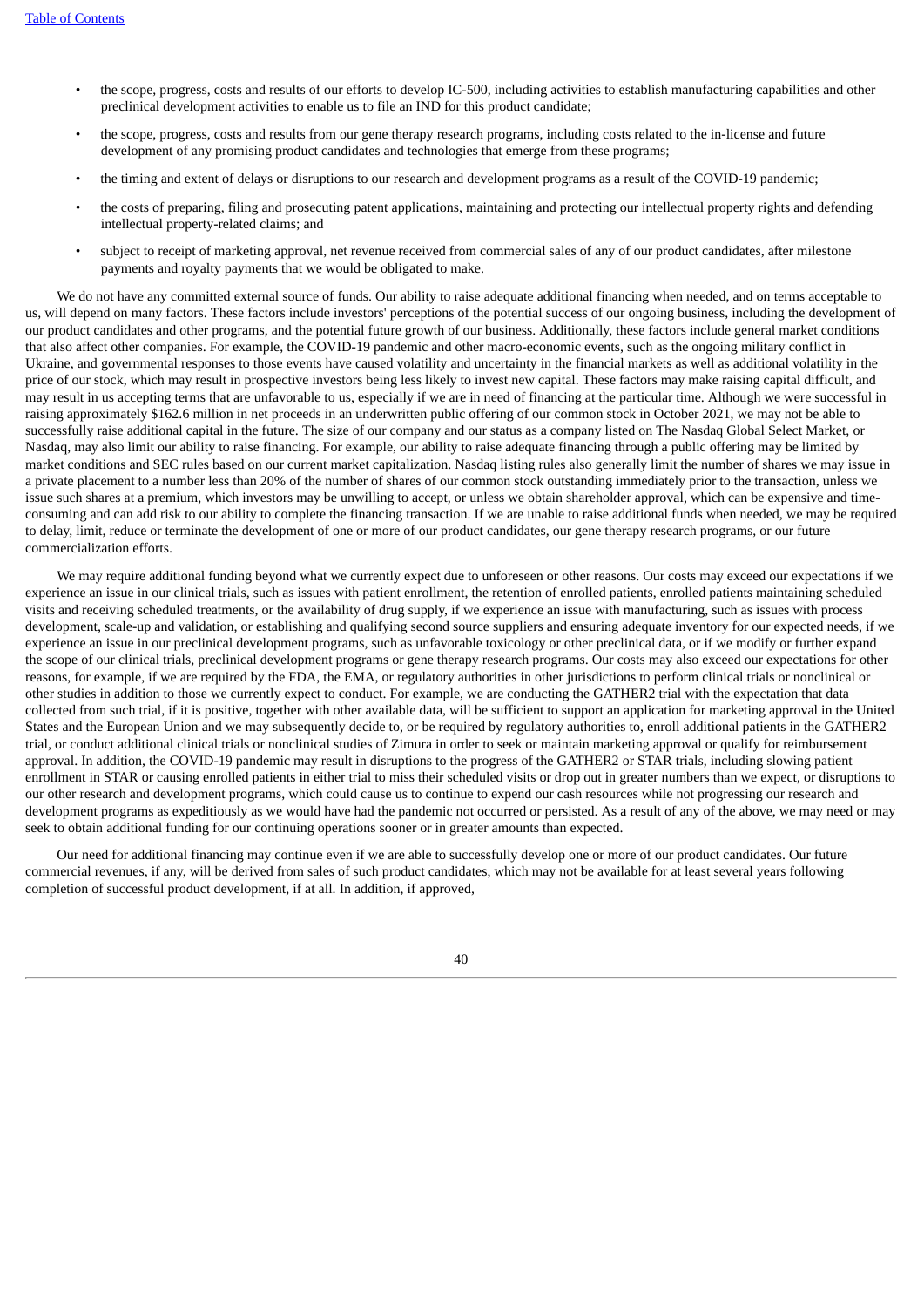our product candidates may not achieve commercial success. Even if those products are successful and we do achieve profitability, we may not be able to sustain or increase profitability on a quarterly or annual basis. Under most, if not all, of the foregoing circumstances, we may need to obtain substantial additional financing to achieve our business objectives.

#### Raising additional capital may cause dilution to our stockholders, restrict our operations or require us to relinquish rights to our technologies or *product candidates.*

Until such time, if ever, when we can generate substantial product revenues, we may need or may seek to finance our operations through a combination of equity offerings, debt financings, collaborations, strategic alliances and marketing, distribution or licensing arrangements. In addition, we may seek additional capital due to favorable market conditions or strategic considerations, even if we believe that we have sufficient funds for our current or future operating plans. To the extent that we raise additional capital through the sale of equity or convertible debt securities, our existing stockholders' ownership interests would be diluted, and the terms of these new securities may include liquidation or other preferences that adversely affect our existing stockholders' rights as common stockholders. The dilutive effect of future equity issuances may be substantial, depending on the price of our common stock at the time of such capital raise, with a lower stock price translating to greater dilution for existing stockholders. Debt financing and preferred equity financing, if available, may involve agreements that include covenants limiting or restricting our ability to take specific actions, such as incurring additional debt, making capital expenditures, declaring dividends or entering into certain investments or transactions.

In addition, we have issued, and may in the future issue additional, equity securities as consideration for business development transactions, which may also dilute our existing stockholders' ownership interests. For example, under the agreement and plan of merger pursuant to which we acquired Inception 4, or the Inception 4 Merger Agreement, we issued an aggregate of 5,174,727 shares of our common stock as up-front consideration to the former equityholders of Inception 4. The Inception 4 Merger Agreement also requires us to make payments to the former equityholders of Inception 4 upon the achievement of certain clinical and regulatory milestones, subject to the terms and conditions set forth in the Inception 4 Merger Agreement. Those milestone payments will be in the form of shares of our common stock, calculated based on the price of our common stock over a five-trading day period preceding the achievement of the relevant milestone, unless and until the issuance of such shares would, together with all other shares issued under the Inception 4 Merger Agreement, exceed an overall maximum limit of approximately 7.2 million shares, which is equal to 19.9% of the number of issued and outstanding shares of our common stock as of the close of business on the business day prior to the closing date of our acquisition of Inception 4, and will be payable in cash thereafter. In July 2019, we also issued 75,000 shares of our common stock to UMass as partial upfront consideration for the in-license of our miniCEP290 program, and are obligated to issue up to 75,000 additional shares to UMass upon the achievement of a development milestone.

In March 2021, we filed a shelf registration statement on Form S-3, or the March 2021 Shelf Registration, pursuant to which we may offer and sell shares of common stock, debt securities and other securities for aggregate gross sale proceeds of up to \$300.0 million, of which we may offer and sell up to \$100.0 million from time to time pursuant to an "at-the-market" sales agreement, or the ATM Agreement, we entered into in March 2021 with Cowen and Company, LLC, or Cowen, as agent, subject to the terms and conditions described in the ATM Agreement and SEC rules and regulations. In July 2021, we issued and sold 13,397,500 shares of our common stock in an underwritten public offering under the March 2021 Shelf Registration. We have not yet issued and sold any shares of common stock under our "at-the-market" offering program. In addition, in October 2021, we filed an automatically effective shelf registration statement, or the October 2021 Shelf Registration, under which we may issue an indeterminate amount of shares of common stock, debt securities and other securities. In October 2021, we issued and sold 10,350,000 shares of our common stock in an underwritten public offering under the October 2021 Shelf Registration. If we make further sales under the March 2021 Shelf Registration or the October 2021 Shelf Registration or if we make sales under our "at-the-market" offering program, the sales could dilute our stockholders, reduce the trading price of our common stock or impede our ability to raise future capital.

If we raise additional funds through collaborations, royalty transactions, strategic alliances or marketing, distribution or licensing arrangements with third parties, we may have to relinquish valuable rights to our technologies, future revenue streams, products or product candidates or grant licenses on terms that may not be favorable to us. If we choose to pursue a collaboration for any of our product candidates, we may be required to relinquish certain valuable rights depending on the terms of such a transaction. If we are unable to raise additional funds through equity or debt financings when needed, we may be required to grant rights to develop and market products or product candidates that we would otherwise prefer to develop and market ourselves.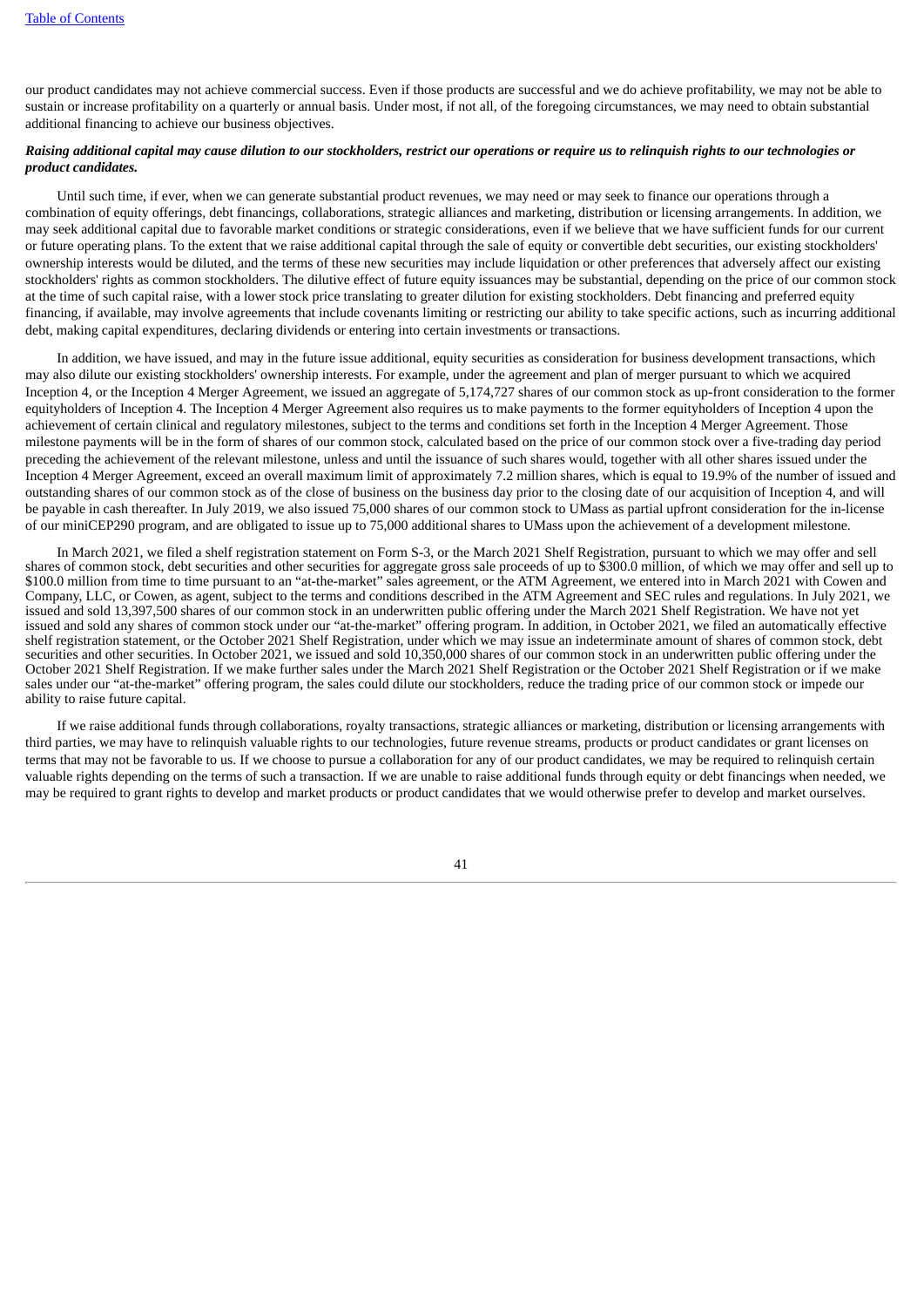#### The COVID-19 pandemic, which is a fluid and evolving situation, has adversely affected and may continue to negatively affect our business and operations in a number of ways, and its long-term effects are uncertain. In addition, the pandemic has caused substantial disruptions in the financial *markets and economies, which could adversely affect our business and operations.*

The COVID-19 pandemic, which began in December 2019, has spread worldwide. A majority of the world's population has been affected by government efforts to slow the spread of the outbreak through stay-at-home and social distancing orders, shutdowns of businesses and public places, heightened border security, travel restrictions, quarantines and other measures. The COVID-19 pandemic and government measures taken in response have had a significant impact, both direct and indirect, on businesses and commerce, as a substantial number of people have been required to stay and work from home; worker shortages have occurred; supply chains have been disrupted; facilities and production have been suspended; and demand for certain goods and services, such as medical services and supplies, has spiked, while demand for other goods and services, such as travel and conferences, has fallen.

Beginning in March 2020, the COVID-19 pandemic and measures taken to contain it have affected our business and operations in a number of ways. These include, but are not limited to, the following:

• Clinical Trial Operations. In March 2020, we decided to delay the initiation of patient enrollment in our GATHER2 trial. As we initiated patient enrollment in June 2020, we and our clinical trial sites implemented new health and safety practices to mitigate the effects of the COVID-19 pandemic and to support patients and site staff. In addition, we added more than 30 new sites to the GATHER2 trial to help with patient recruitment. Although we have since completed patient enrollment in GATHER2, we may face difficulties in retaining patients or maintaining scheduled visits to the extent patients are affected by the virus or lockdown measures or are fearful of visiting or traveling to our clinical trial sites because of the pandemic. We are aware that a number of patients initially enrolled in the STAR trial missed consecutive visits during the early months of the pandemic, and that a number of patients in our Latin America sites for GATHER2 missed visits because of the COVID-19 pandemic. We do not yet know whether the number of missed visits will increase or decrease in the GATHER2 or STAR trials, or what the impact of missed visits may be on patient retention in those trials or the trial results, especially because we are masked to the treatment of patients during the conduct of the trials. We have been and continue to monitor the situation closely. For a more detailed discussion of the impact of the COVID-19 pandemic on our clinical trial operations, please see the Risk Factor titled, "*The COVID-19 pandemic has affected and may continue to affect* the initiation and conduct of our clinical trials, including the retention of patients for our GATHER2 clinical trial and patient recruitment and retention for our STAR clinical trial. It may have long-lasting effects on the conduct of clinical trials, which can make our ongoing and any future *trials more difficult, costly or time consuming*".

*•* Third-Party Collaborators and Vendors. Many of our third-party contract manufacturers, academic research collaborators and contract research organizations limited their operations and staff during the COVID-19 pandemic, which resulted in delays to some of our manufacturing and research and development activities and limited our ability to be on site to oversee these activities. For example, the closure of animal research laboratories at UMMS for several months during 2020 caused delays to the progress of, and to our timelines for receipt of data from, our minigene research programs. Over the past year, several of our vendors have been facing backlogs due to work and demands from other clients, including those who are developing vaccines or medicines for the COVID-19 pandemic, which has limited their availability to perform work for us. In addition, over the past few months, several of our vendors experienced high levels of absenteeism of their workforce due to the Omicron variant and as a result scaled back their operations. For example, many CROs have limited slots available for preclinical studies and experienced increased absenteeism of staff in wake of the Omicron variant; these factors resulted in us securing a start date for our IND-enabling toxicology studies for IC-500 that is later than what we had originally planned. These operational and staffing limitations may cause further delays for our development and manufacturing activities. At this time, we do not know whether there will be further impact on the work of our third-party vendors and collaborators due to the COVID-19 pandemic.

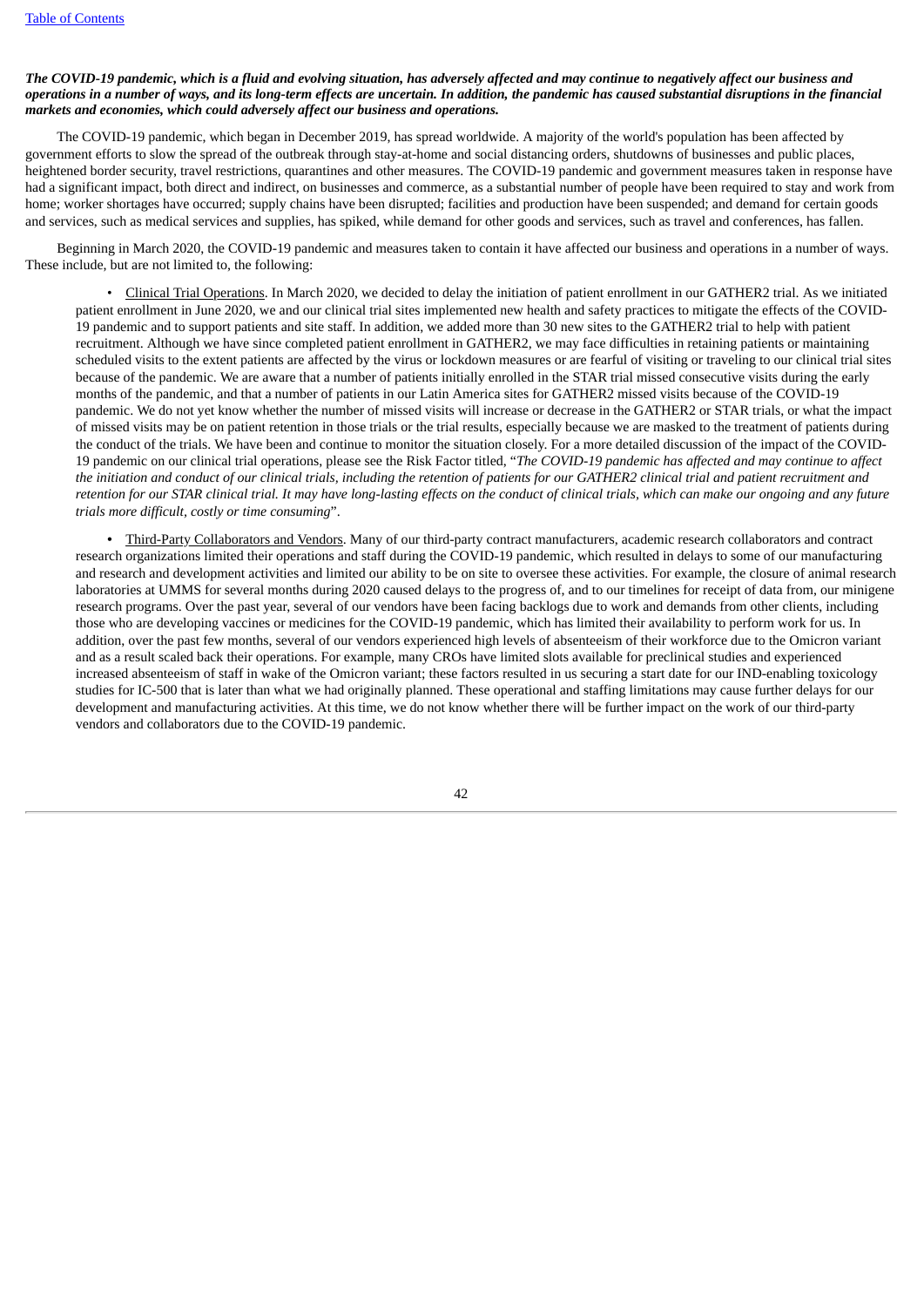• Supply Chain and Materials. Shortages, delays and governmental restrictions arising from the COVID-19 pandemic have disrupted and may continue to disrupt the ability of our contract manufacturers to procure items, such as raw materials, that are essential for the manufacture of our product candidates. For example, during 2020, our contract manufacturer for IC-500 drug substance experienced a shortage in obtaining one of the raw materials that was sourced from China, which was caused by the shutdown of local suppliers and the slowdown in trade due to the COVID-19 pandemic. This shortage delayed our process development activities for the drug substance for IC-500 by a number of months. In addition, since 2020, there have been shortages of various animals used in research studies, such as several types of non-human primates, which are typically sourced from China, due to the COVID-19 pandemic and disruptions to the global supply chain. Although our development programs have not yet been affected by these shortages, we are continuing to monitor the situation. Furthermore, in October 2021 we learned that the new manufacturer we are working with for second source supply of Zimura drug substance was experiencing issues with procuring an important raw material common to many manufacturing processes, which occurred due to supply chain interruptions and caused a slight delay to our manufacturing timelines with this contract manufacturer. We also recently learned that several of our contract manufacturing organizations were experiencing difficulty with procuring certain consumable materials as a result of the ongoing COVID-19 pandemic and the Omicron variant, which has caused a slight delay to our planned manufacturing timelines for Zimura. To date, we have not experienced any drug product supply issues impacting our GATHER2 and STAR clinical trials and we do not believe our overall timelines for Zimura have been materially impacted as a result of supply chain issues affecting our contract manufacturers.

• Remote Working. We instituted company-wide remote working starting in March 2020. In 2021, we began permitting employees to return to our offices on a voluntary basis in compliance with new health and safety policies we implemented, including a vaccination policy for employees working in our offices. We expect to operate under a hybrid (partially remote and partially in office) working model for the foreseeable near future. We are continuing to monitor and support the health and well-being of our employees and their productivity as remote working continues.

The progression of the COVID-19 pandemic remains fluid and its impact on our business and operations remains uncertain. Throughout the course of the pandemic thus far, many countries and regions, including many states in the United States, have experienced surges in the number of new cases, including as a result of new variants to the SARS-COV-2 virus, such as the Omicron variant and BA.2 subvariant, which have caused public health authorities to reimpose restrictive measures. In addition, although the FDA has fully approved three vaccines as well as vaccine booster shots for certain individuals, there continue to be challenges with increasing the percentage of vaccinated individuals among the general population, and the long-term safety and efficacy and ability of these vaccines to slow transmission, including against new variants of the virus, are largely unknown. In the United States and some other countries, vaccine mandates remain controversial and the reluctance of many individuals to get COVID-19 vaccines may affect the work of our vendors and other third parties providing services for us. As a result, governments may continue to deploy measures to contain the pandemic for a prolonged period of time. The full extent to which the COVID-19 pandemic will directly or indirectly impact our business, results of operations and financial condition will depend on developments that are highly uncertain and cannot be accurately predicted, including new information that may emerge concerning COVID-19 and new variants of the virus, the actions taken to contain it or lessen its impact, including the availability, effectiveness and administration of vaccines, and the economic impact on local, regional, national and international markets. If the delays and other disruptions due to the pandemic become prolonged or more extensive, then we may experience further delays or disruptions to our research and development programs and our financial position, results of operations or cash flows for future periods may be materially affected.

In addition, many companies have been using force majeure clauses in their contracts to excuse or delay performing under their contracts. Our contract manufacturers, academic research collaborators, contract research organizations and other third parties on whom we rely for goods or services may make similar claims. If any such force majeure claims were successful, then not only would our timelines be delayed but also our right to recover for any economic damages due to the delay would be limited. Because we rely on many single-source suppliers, any such claims from them are likely to result in a delay to our timelines or otherwise adversely affect our operations or financial position.

We cannot foresee if and when the COVID-19 pandemic will be effectively contained, nor can we predict the severity and duration of the impact of the pandemic on our financial condition or operations. We may experience additional disruptions to our clinical trials or supply chains, and closures of facilities, such as clinical trial sites, academic research centers and suppliers, including single source suppliers, and delays in interactions with regulatory agencies or obtaining approvals for our product candidates. In addition, the effects of COVID-19 on the financial markets could hamper our ability to raise additional finances. Additional public health crises and natural disasters, such as future epidemics or pandemics or those resulting from the effects of climate change, may arise in the future. Any of these events may materially and adversely affect our business operations and financial condition.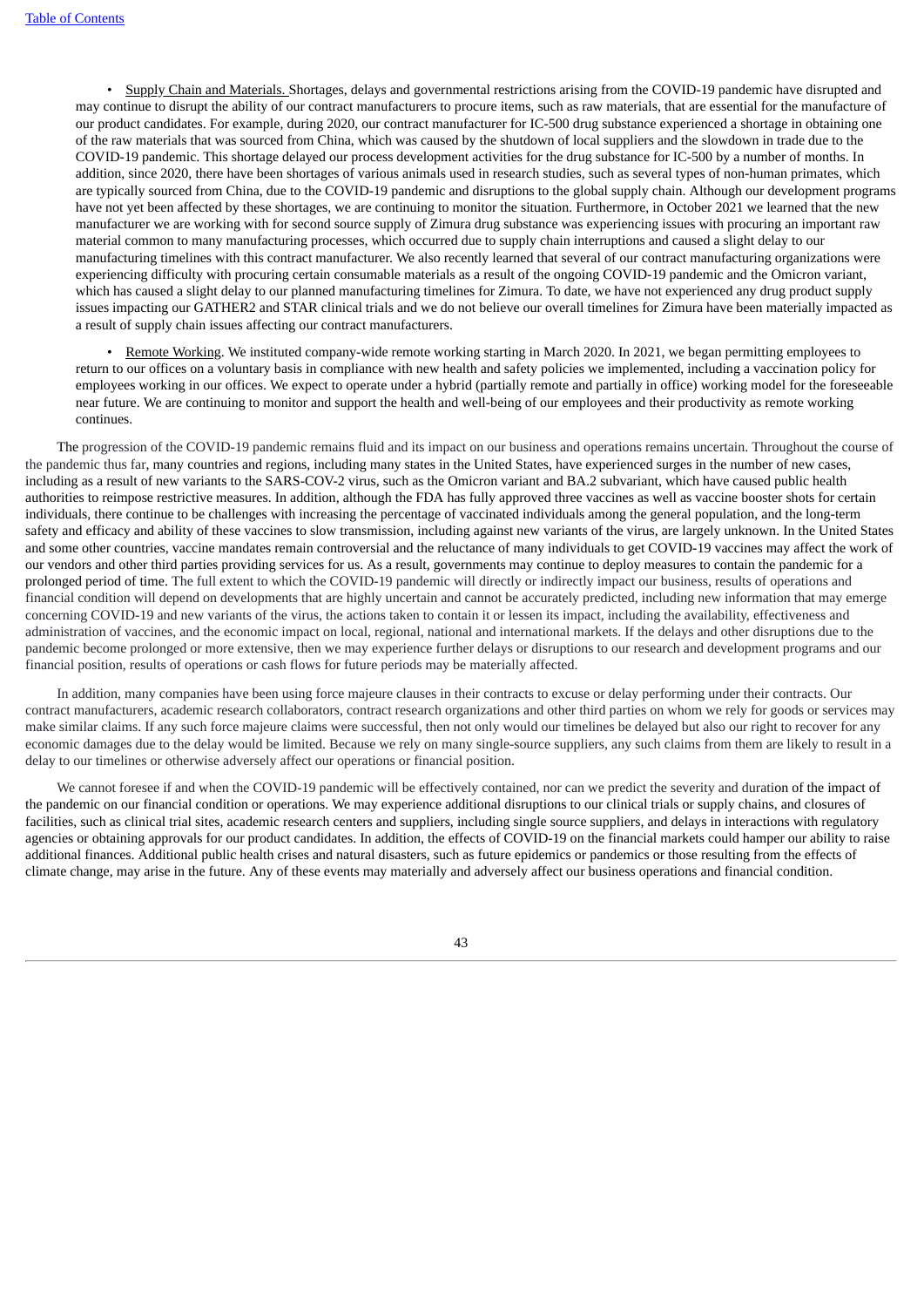### Our strategy of obtaining additional rights to products, product candidates or technologies for the treatment of retinal diseases may not be successful. We may not be successful in obtaining rights to and developing a sustained release delivery technology for Zimura. We may not be successful in finding *a collaborator for IC-100 and/or IC-200.*

An element of our strategy over the past few years has been to expand our pipeline through in-licensing or acquiring the rights to products, product candidates or technologies that would complement our strategic goals as well as other compelling retina opportunities. Since early 2018, we have completed multiple acquisition, in-license, exclusive option and sponsored research arrangements for product candidates and other technologies intended to treat retinal diseases. We plan to continue to evaluate additional opportunities to in-license or acquire products, product candidates and technologies on a selective and targeted basis, with a focus on sustained release delivery technologies for Zimura. We may also continue to consider other alternatives, including mergers, acquisitions, asset purchases or sales and/or other transactions involving our company as a whole or other collaboration transactions, including potential collaboration or out-license opportunities for further development and potential commercialization of Zimura in one or more territories outside the United States and collaboration opportunities for further development and potential commercialization of IC-100 and/or IC-200. Our business development efforts may fail to result in our acquiring rights to additional products, product candidates or technologies, or may result in our consummating transactions with which you do not agree.

We may be unable to in-license or acquire the rights to any such products, product candidates or technologies from third parties for several reasons. The success of this strategy depends partly upon our ability to identify, select and acquire or in-license promising product candidates and technologies. For potential sustained release delivery technologies, that process typically involves conducting a feasibility study of Zimura formulated with the sustained release delivery technology and analyzing the resulting formulation, which can be time-consuming, costly and uncertain in outcome. If a formulation is promising based on the analytical results, we could then proceed to negotiate a longer term collaboration. The process of proposing, negotiating and implementing a license or acquisition of a product candidate or technology is lengthy and complex. With respect to potential product candidates or technologies for which we have entered into option agreements or sponsored research agreements for which we have option rights, our agreements generally do not have fixed economic or other key terms for definitive agreements, and we may not obtain favorable terms if and when we choose to exercise our option to acquire or in-license any product candidates or technologies.

The in-licensing and acquisition of pharmaceutical products is an area characterized by intense competition, and a number of companies (both more established and early stage biotechnology companies) are also pursuing strategies to in-license or acquire product candidates or technologies that we may consider attractive. More established companies may have a competitive advantage over us due to their size, cash resources and greater research, preclinical or clinical development, manufacturing or commercialization capabilities, while earlier stage companies may be more aggressive or have a higher risk tolerance. In addition, companies that perceive us to be a competitor may be unwilling to assign or license rights to us. We also may be unable to in-license or acquire the rights to the relevant product candidate or technology on terms that would allow us to make an appropriate return on our investment. Moreover, we may devote resources to potential acquisitions or in-licensing opportunities that are never completed, or we may fail to realize the anticipated benefits of such efforts or we may incorrectly judge the value of an acquired or in-licensed product candidate or technology.

Further, any product candidate that we acquire or in-license would most likely require additional development efforts prior to commercial sale, including extensive clinical testing and approval by the FDA and applicable foreign regulatory authorities. For potential sustained release delivery technologies with Zimura, we expect any promising technologies would require extensive preclinical and clinical testing and investment in manufacturing before any potential approval by the FDA or other regulatory authorities. All product candidates are prone to risks of failure typical of pharmaceutical product development, including the possibility that a product candidate would not be shown to be sufficiently safe and effective for approval by regulatory authorities.

If we are unable to successfully obtain rights to suitable product candidates or technologies, our business, financial condition and prospects for growth could suffer. In addition, acquisitions and in-licensing arrangements for product candidates and technologies are inherently risky, and ultimately, if we do not complete an announced acquisition or license transaction or integrate an acquired or licensed product candidate or technology successfully and in a timely manner, we may not realize the benefits of the acquisition or license to the extent anticipated and the perception of the effectiveness of our management team and our company may suffer in the marketplace. In addition, even if we are able to successfully identify, negotiate and execute one or more transactions to acquire or in-license new product candidates or technologies, our expenses and short-term costs may increase materially and adversely affect our liquidity.

In addition, acquisitions and in-licenses may entail numerous operational, financial, regulatory and legal risks, including:

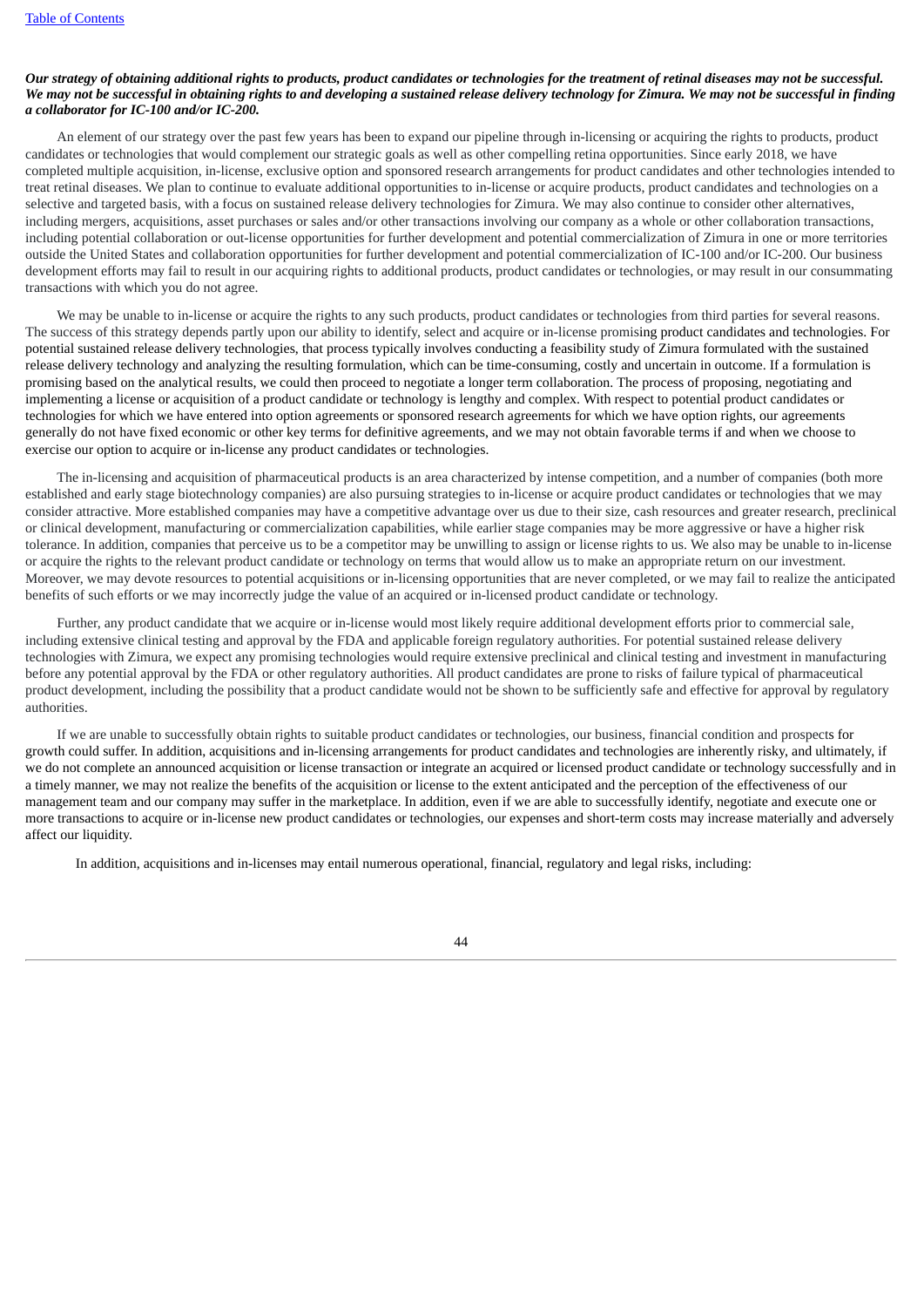- exposure to known and unknown liabilities, including possible intellectual property infringement claims, violations of laws, tax liabilities and commercial disputes;
- incurrence of substantial debt, dilutive issuances of securities or depletion of cash to pay for acquisitions or in-licensing transactions;
- inability to receive regulatory clearance from government agencies, such as the Federal Trade Commission, to close transactions after announcement;
- higher than expected acquisition and integration costs;
- difficulty in combining the operations and personnel of any acquired businesses with our operations and personnel;
- inability to maintain uniform standards, controls, procedures and policies;
- restructuring charges related to eliminating redundancies or disposing of assets as part of any such combination;
- large write-offs and difficulties in assessing the relative percentages of in-process research and development expense that can be immediately written off as compared to the amount that must be amortized over the appropriate life of the asset;
- increased amortization expenses or, in the event that we write-down the value of acquired assets, impairment losses;
- impairment of relationships with key suppliers or customers of any acquired businesses due to changes in management and ownership;
- inability to retain personnel, key customers, distributors, vendors and other business collaborators integral to an in-licensed or acquired product candidate or technology;
- potential failure of the due diligence process to identify significant problems, liabilities or other shortcomings or challenges of an acquired or licensed product candidate or technology, including problems, liabilities or other shortcomings or challenges with respect to intellectual property, data or product quality, revenue recognition or other accounting practices, partner disputes or issues and other legal and financial contingencies and known and unknown liabilities; and
- entry into therapeutic approaches, indications or markets in which we have no or limited direct prior development or commercial experience and where competitors in such markets have stronger market positions.

#### We and certain of our current and former board members and executive officers were named as defendants in lawsuits that could result in substantial costs and divert management's attention. We are in the process of settling those lawsuits, but the settlements are not yet final.

We and certain of our current and former executive officers were named as defendants in a purported consolidated putative class action lawsuit initiated in 2017 that generally alleges that we and certain of our officers violated Sections 10(b) and/or 20(a) of the Exchange Act and Rule 10b-5 promulgated thereunder by making allegedly false and/or misleading statements concerning the results of our Phase 2b trial and the prospects of our Phase 3 trials for our prior product candidate Fovista in combination with anti-VEGF agents for the treatment of wet AMD. Certain current and former members of our board of directors and current and former officers were also named as defendants in two shareholder derivative actions initiated in August 2018 and May 2021 respectively, which generally allege that the defendants breached their fiduciary duties to our company by failing to oversee our business during the period of the Phase 2b and Phase 3 clinical trials of Fovista. These complaints seek equitable and/or injunctive relief, unspecified damages, attorneys' fees, and other costs. On September 8, 2021, the parties in the class action executed a settlement agreement, which was submitted to the court for approval on that date and was preliminarily approved by the court on March 17, 2022. In April 2022, our directors' and officers' liability insurance paid the full amount of the settlement, including plaintiff counsel's fees, directly to the plaintiffs' escrow account. The shareholder derivative actions were stayed while a special litigation committee of our board of directors, or the SLC, investigated the allegations contained in the complaints. On October 18, 2021, the parties notified the court overseeing the Pacheco matter that they had reached an agreement in principle to settle the action. On January 27, 2022, the parties executed a settlement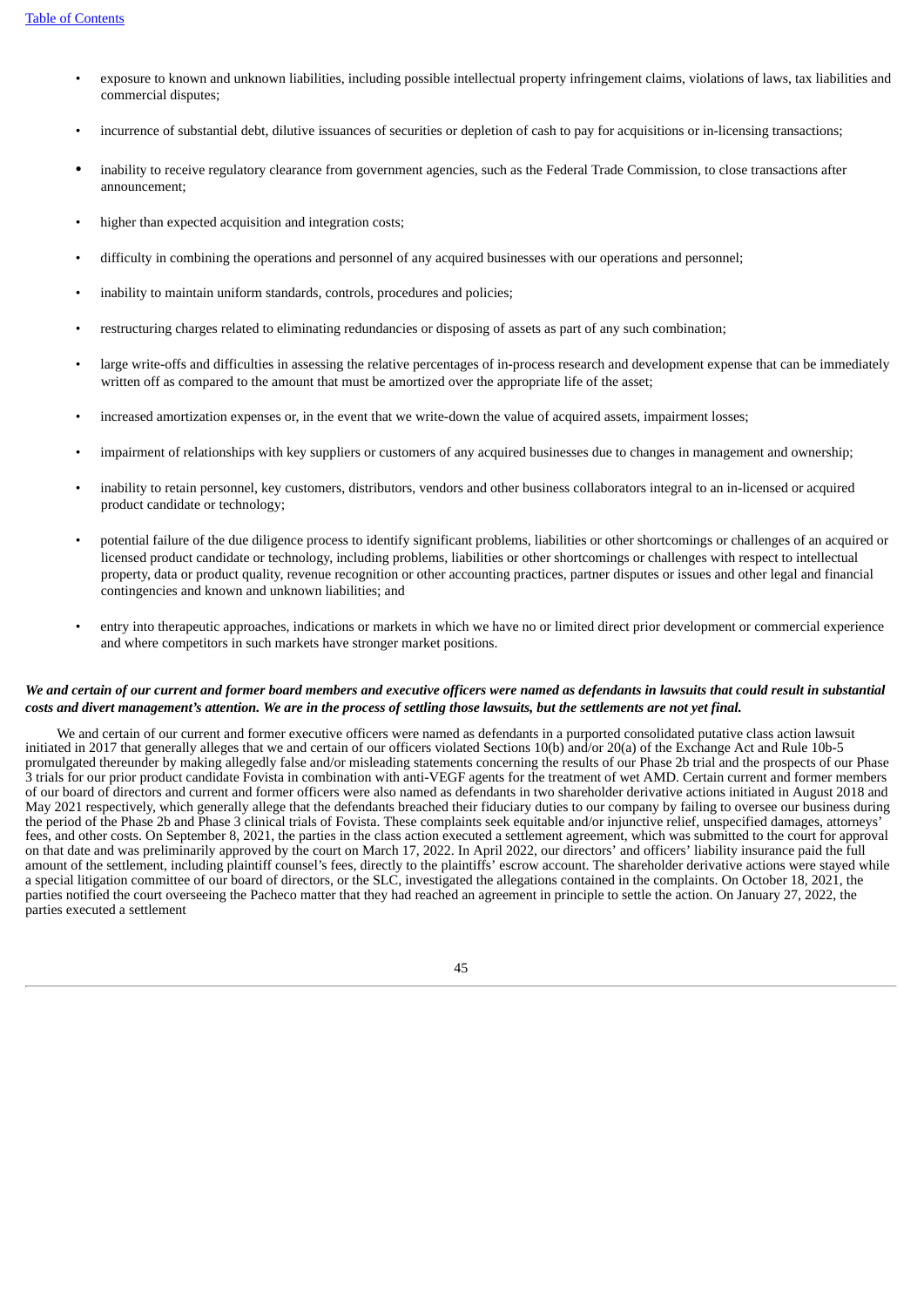agreement, which has been submitted to the court for approval. We are unable, however, to predict the outcome of these matters at this time. Moreover, any conclusion of these matters in a manner adverse to us and for which we incur substantial costs or damages not covered by our directors' and officers' liability insurance could have a material adverse effect on our financial condition and business. In addition, the litigation, including in responding to discovery requests, caused our management and board of directors to divert time and attention to the litigation and could adversely impact our reputation, and if the litigation remains protracted, could further divert management and our board of directors' attention and resources from other priorities, including the execution of our business plan and strategies that are important to our ability to grow our business, any of which could have a material adverse effect on our business. Regardless of whether these lawsuits are finally settled, additional lawsuits may be filed against us.

#### **Risks Related to Product Development and Commercialization**

#### Companies in our industry face a wide range of challenging activities, each of which entails separate, and in many cases substantial, risk.

The long-term success of our company, and our ability to become profitable as a biopharmaceutical company, will require us to be successful in a range of challenging activities, including:

- designing, conducting and successfully completing preclinical research and development activities, including preclinical efficacy and INDenabling studies, for our product candidates;
- making arrangements with third-party manufacturers and providers of starting materials for our product candidates, and having those manufacturers successfully develop manufacturing processes for drug substance and drug product and provide adequate amounts of drug product for preclinical and clinical activities in accordance with our expectations and regulatory requirements;
- designing, conducting and completing clinical trials for our product candidates;
- obtaining favorable results from required clinical trials, including for each ophthalmic product candidate, favorable results from two adequate and well-controlled pivotal clinical trials in the relevant indication;
- applying for and receiving marketing approvals from applicable regulatory authorities for the marketing and sale of our product candidates;
- making arrangements with third-party manufacturers for scale-up and commercial manufacturing, validating and receiving regulatory approval of our manufacturing processes and our third-party manufacturers' facilities and ensuring adequate supply of drug substance and drug product and starting materials used for the manufacture of drug substance and drug product;
- establishing sales, marketing and distribution capabilities, either internally or through collaborations or other arrangements, to effectively market and sell our product candidates, if and when approved;
- achieving acceptance of the product candidate, if and when approved, by patients, the medical community and third-party payors;
- if our product candidates are approved, obtaining from governmental and third-party payors adequate coverage and reimbursement for our product candidates and, to the extent applicable, associated injection procedures conducted by treating physicians;
- effectively competing with other therapies, including the existing standard of care, and other forms of drug delivery;
- maintaining a continued acceptable safety profile of the product candidate during development and following approval;
- obtaining and maintaining patent and trade secret protection and regulatory exclusivity, including under the Orphan Drug Act and the Hatch-Waxman Amendments to the Federal Food, Drug and Cosmetic Act, or FDCA, if we choose to seek such protections for any of our product candidates;
- protecting and enforcing our rights in our intellectual property portfolio; and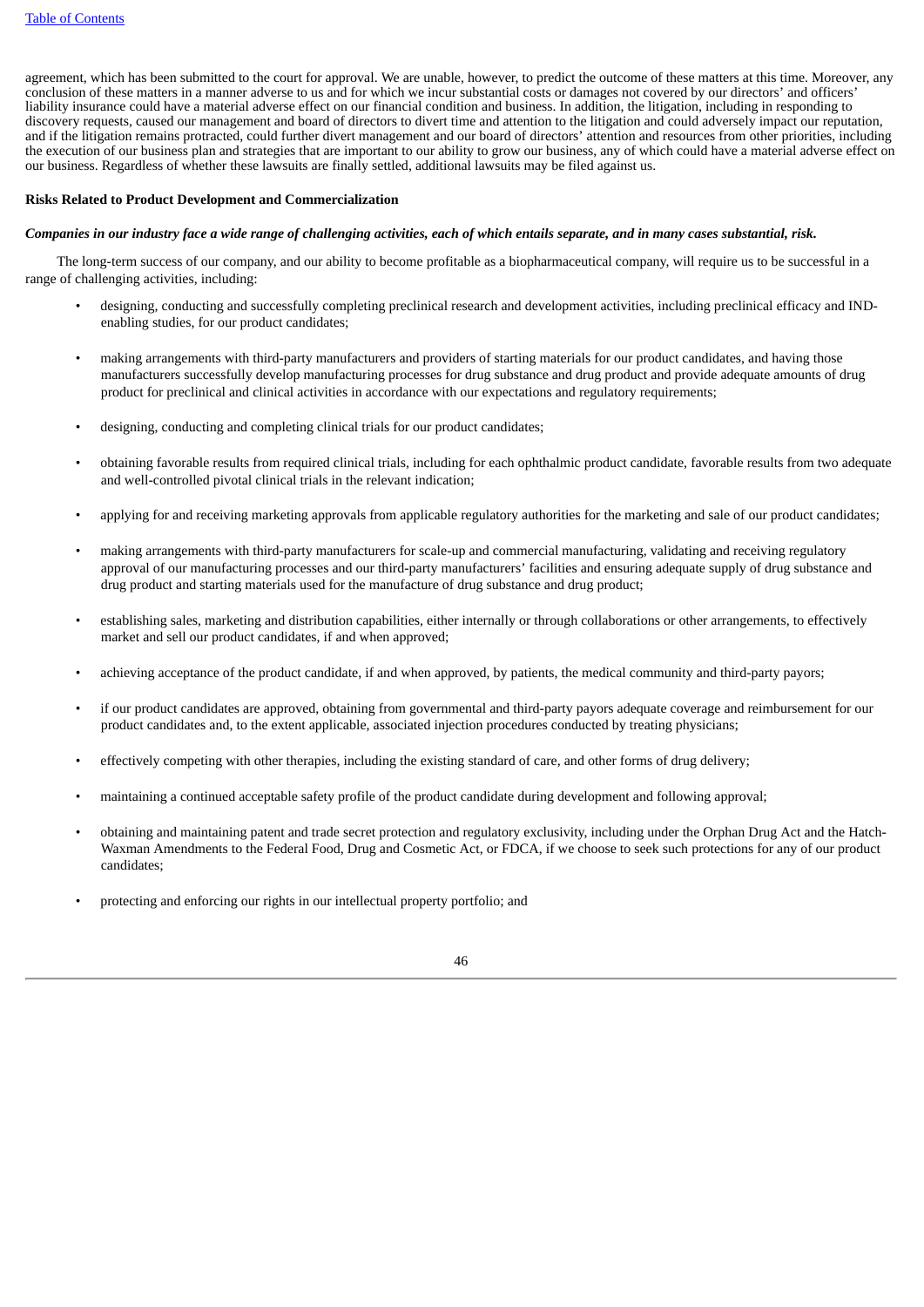• complying with all applicable regulatory requirements, including Good Laboratory Practices, or GLP, Good Clinical Practices, or GCP, current Good Manufacturing Practices, or cGMP, and standards, rules and regulations governing promotional and other marketing activities.

Each of these activities has associated risks, many of which are detailed below and throughout this "Risk Factors" section. We may never succeed in these activities and, even if we do, may never generate revenues from product sales that are significant enough to achieve commercial success and profitability. Our failure to be commercially successful and profitable would decrease the value of our company and could impair our ability to raise capital, expand our business, maintain our research and development efforts, diversify our product offerings or continue our operations. A decrease in the value of our company would also cause our stockholders to lose all or part of their investment.

# Drua development is a highly uncertain undertaking. Our research and development efforts may not be successful or may be delaved for any number of reasons, in which case potential clinical development, marketing approval or commercialization of our product candidates could be prevented or *delayed.*

Before obtaining approval from regulatory authorities for the sale of any product candidate, we must conduct extensive clinical trials to demonstrate the safety and efficacy of our product candidate in humans. Prior to initiating clinical trials, we must complete extensive preclinical testing of a product candidate, including, in most cases, preclinical efficacy experiments as well as IND-enabling toxicology studies. Drug research, including the gene therapy research we are pursuing, may never yield a product candidate for preclinical or clinical development. Early stage and later stage research experiments and preclinical studies, including the preclinical studies we are conducting and planning to conduct for IC-500, may fail at any point or produce unacceptable or inconclusive results for any number of reasons, and even if completed, may be time-consuming and expensive. As a result of these risks, a potentially promising product candidate may never be tested in humans. For example, we observed different findings across the two different species in which we tested IC-100 in preclinical toxicology studies, which caused us to evaluate our development options for this product candidate. At this time, we are planning to seek a collaborator for the further development of this product candidate.

Once it commences, clinical testing is expensive, difficult to design and implement, can take many years to complete and is uncertain as to outcome. A failure of one or more clinical trials can occur at any stage of testing. The outcome of preclinical testing and early clinical trials may not be predictive of the success of later clinical trials, and interim results of a clinical trial do not necessarily predict final results. For example, our pivotal Phase 3 Fovista program for the treatment of wet AMD failed to produce positive safety and efficacy data that support the use of Fovista in wet AMD, despite the results from preclinical testing and earlier clinical trials of Fovista, including a large Phase 2b trial with a statistically significant efficacy signal. Additionally, although the 18-month results from our GATHER1 trial supported the 12-month results in this trial, at which time Zimura met the prespecified primary endpoint in reducing the mean rate of GA growth in patients with GA with statistical significance across both the Zimura 2 mg and Zimura 4 mg treatment groups when compared to the corresponding sham control groups while maintaining a favorable safety profile, these results may not be replicated in the GATHER2 trial or any future trials we may conduct for Zimura in GA or other indications. The results of our planned Phase 3 clinical trial studying Zimura in intermediate AMD may not replicate the results we observed after conducting post-hoc analyses of the GATHER1 data and the Phase 3 clinical trial may not be adequately powered to detect a difference in the primary endpoint with statistical significance. Preclinical and clinical data are often susceptible to varying interpretations and analyses, and many companies that have believed their product candidates performed satisfactorily in preclinical studies and clinical trials have nonetheless failed to obtain marketing approval of their products.

We may experience numerous unforeseen events during drug development that could delay or prevent our ability to receive marketing approval or commercialize our product candidates. These risks include, but are not limited to, the following:

- we may not be able to generate sufficient preclinical, toxicology, or other *in vivo* or *in vitro* data to support the initiation of clinical trials for any preclinical product candidates that we are developing;
- we or our contract manufacturers may be unable to develop a viable manufacturing process for any product candidates that we are developing;
- the supply or quality of our product candidates or other materials necessary to conduct preclinical development and clinical trials of our product candidates may be insufficient or we may face delays in the manufacture and supply of our product candidates for any number of reasons, including as a result of interruptions in our supply chain, including in relation to the procurement or quality of starting materials, such as the polyethylene glycol, or PEG, and dichloroacetic acid, or DCA, used for the manufacture of Zimura, and issues with the packaging, distribution, storage and import/export of materials and products;

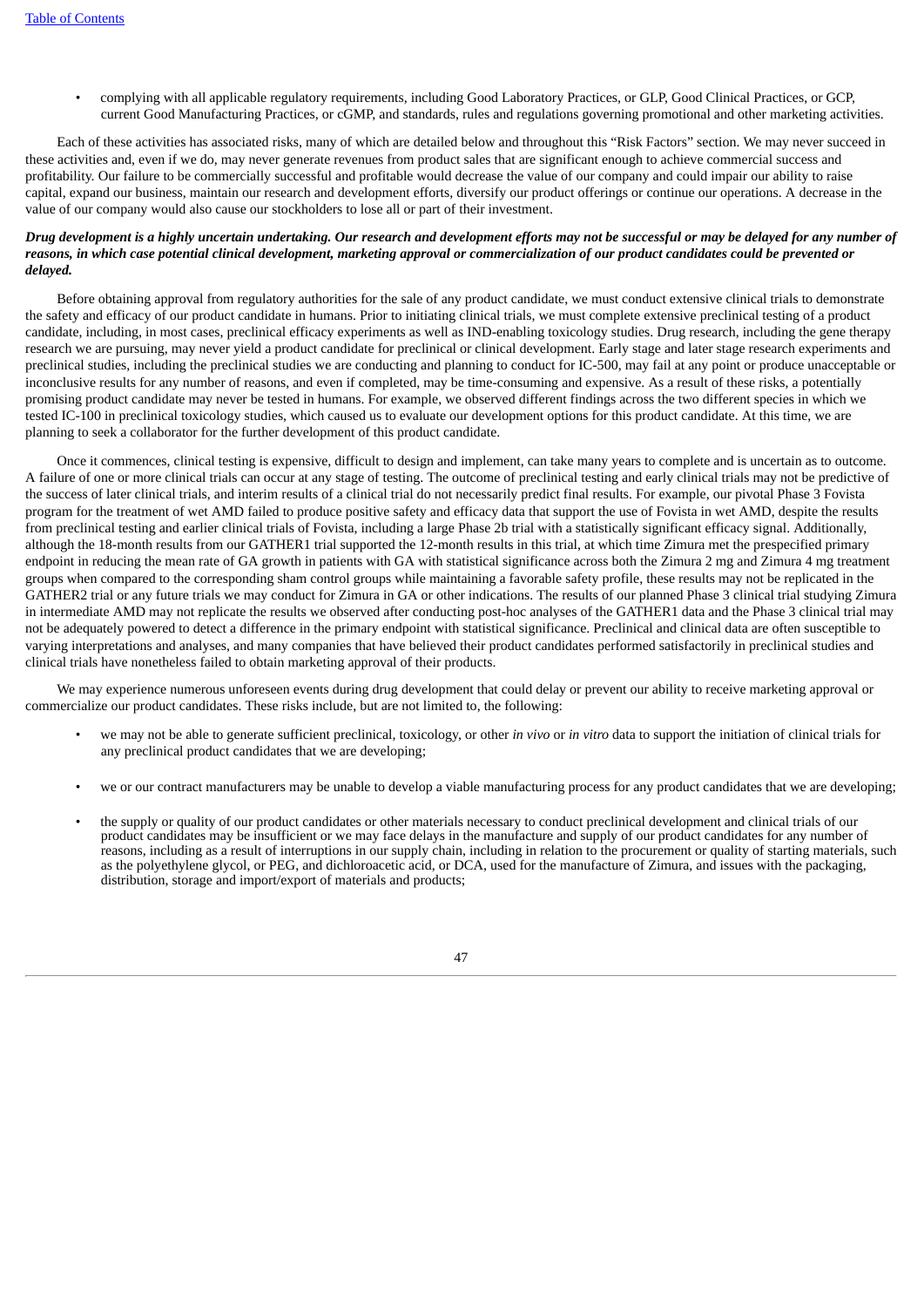- we or our contract research organizations may be unable to complete necessary analytical method development for testing our product candidates;
- we may not be able to successfully scale up or validate a manufacturing process for one or more of our product candidates, including the manufacturing process for Zimura, and may need to rely on second source suppliers for adequate supply of drug substance and/or drug product in line with our needs and expectations;
- regulators or institutional review boards may not agree with our clinical trial designs, including our selection of endpoints, or may not authorize us or our investigators to commence a clinical trial or conduct a clinical trial at a prospective trial site;
- we may experience delays in reaching, or fail to reach, agreement on acceptable clinical trial contracts or clinical trial protocols with prospective contract research organizations or clinical trial sites, especially in cases where we are working with contract research organizations or clinical trial sites we have not worked with previously;
- our contract research organizations, clinical trial sites, contract manufacturers, providers of starting materials and packagers and analytical testing service providers may fail to comply with regulatory requirements or meet their contractual obligations to us in a timely manner, or at all;
- we, through our clinical trial sites, may not be able to locate and enroll a sufficient number of eligible patients to participate in our clinical trials as required by the FDA or similar regulatory authorities outside the United States, especially in our clinical trials for orphan or other rare diseases;
- we, through our clinical trial sites, may not be able to maintain enrolled patients for scheduled visits and treatments, or to retain patients altogether, especially in light of the COVID-19 pandemic, which could result in missing data from our clinical trials, potentially leading to uninterpretable results or a clinical trial not being sufficiently powered to demonstrate an efficacy benefit;
- we may decide, or regulators or institutional review boards may require us, to suspend or terminate clinical trials for various reasons, including noncompliance with regulatory requirements, including GCPs, or a finding that the participants are being exposed to unacceptable health risks;
- as there are no therapies approved for GA, intermediate AMD, or Stargardt disease, in either the United States or the European Union, the regulatory pathway for product candidates in those indications, including the selection of efficacy endpoints and their clinical meaningfulness, is highly uncertain;
- there may be changes in regulatory requirements and guidance or we may have changes in trial design that require amending or submitting new clinical trial protocols;
- there may be changes in the standard of care on which a clinical development plan was based, which may require new or additional trials;
- we may decide, or regulators may require us, to conduct additional clinical trials or nonclinical studies beyond those we currently contemplate or to abandon product development programs;
- the number of patients required for clinical trials of our product candidates to demonstrate statistically significant results may be larger than we anticipate. This risk may be heightened for clinical trials in orphan diseases, for which the natural history of the disease is less understood, making it more difficult to predict the drug effect required to adequately demonstrate efficacy, and because there are fewer affected individuals available to participate in clinical trials; and
- the cost of clinical trials of our product candidates, including the costs of manufacturing activities to support those clinical trials, may be greater than we anticipate.

If we are required to conduct additional clinical trials or other testing of our product candidates beyond those that we contemplate, if we otherwise change our clinical development plans, if we are unable to successfully complete clinical trials of our product candidates or other testing, if the results of these trials or tests are not positive or are only modestly positive or if there are safety concerns, we may: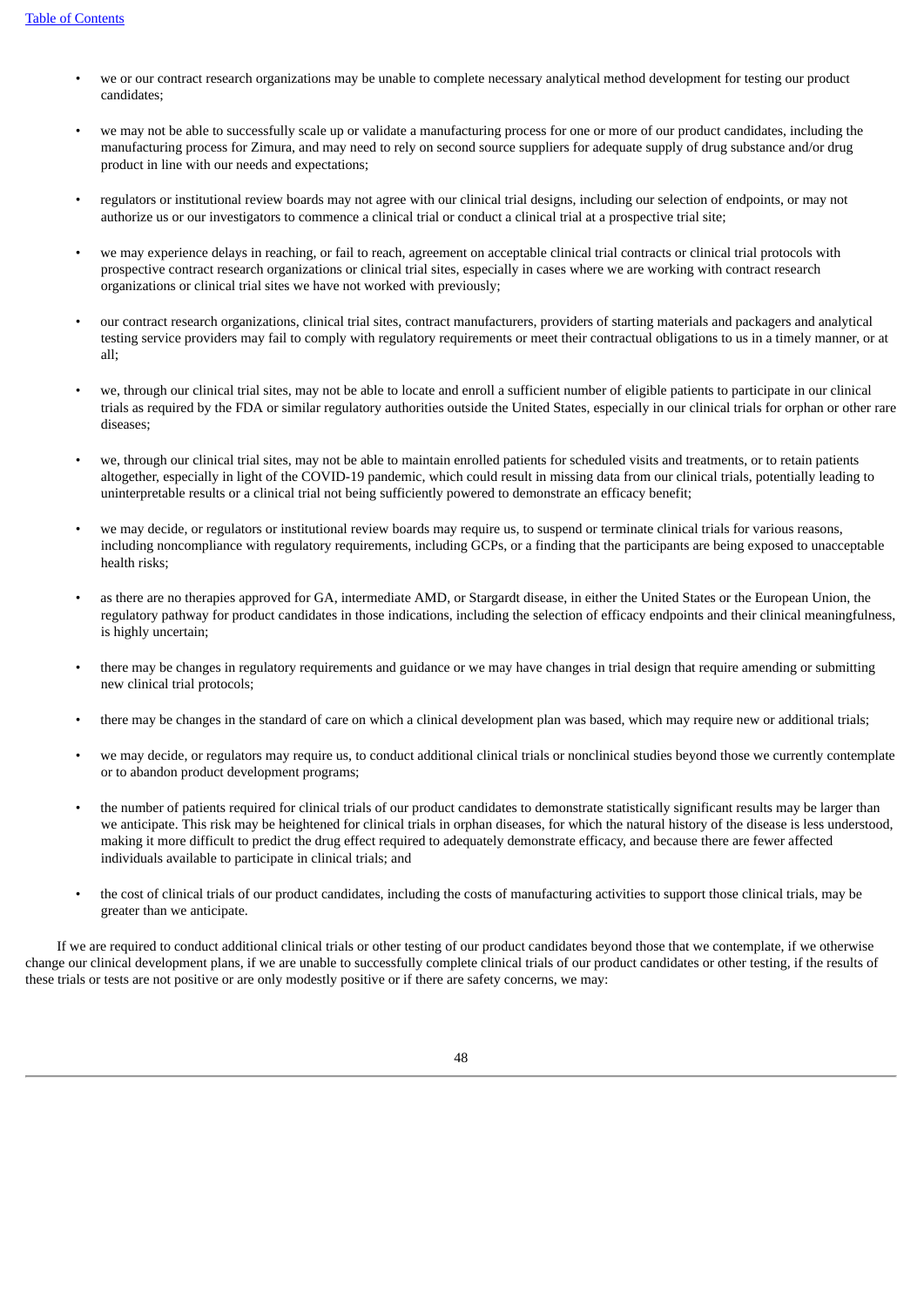- be delayed in obtaining marketing approval for our product candidates;
- not obtain marketing approval at all;
- obtain approval for indications or patient populations that are not as broad as intended or desired;
- obtain approval with labeling that includes significant use limitations, distribution restrictions or safety warnings, including boxed warnings;
- be subject to additional post-marketing testing requirements; or
- have the product removed from the market after obtaining marketing approval.

Despite our ongoing efforts, we may not complete any of our ongoing or planned development activities for our product candidates. The timing of the completion of, and the availability of results from, development activities is difficult to predict. For clinical trials in particular, we do not know whether they will begin as planned, will need to be restructured or will be completed on schedule, or at all. The progress of our clinical trials may be dependent on macro-economic events beyond our control, such as the COVID-19 pandemic and the ongoing military conflict between Russia and Ukraine. For example, the pandemic and governmental measures instituted in response to the pandemic have caused a number of missed visits in the GATHER2 trial and may cause additional patients to miss visits or drop out of the trial, which could result in missing data from this trial. Furthermore, our development plans may change based on feedback we may receive from regulatory authorities throughout the development process or for other reasons. For example, our expectations regarding the remaining clinical requirements to demonstrate the safety and efficacy of Zimura for the treatment of GA in a manner sufficient to support an application for marketing approval to the FDA are based on the Special Protocol Assessment, or SPA, we received from the FDA for the GATHER2 trial and our review of the 12-month and 18-month data from the GATHER1 trial. Our expectations regarding the minimum clinical requirements to demonstrate the safety and efficacy of Zimura for GA may change as we continue to have interactions with the FDA and potentially with the EMA and other regulatory authorities, as we conduct our GATHER2 trial, and as new regulatory or third party information, including that of our competitors, third-party clinical data or information from prospective collaborators or licensees, becomes available. If we experience delays in manufacturing, testing or marketing approvals, our product development costs would increase. Significant product development delays also could allow our competitors to bring products to market before we do, could impair our ability to successfully commercialize our product candidates, including by shortening any periods during which we may have the exclusive right to commercialize our product candidates, and may otherwise harm our business and results of operations.

### Our development of Zimura is based on a novel mechanism of action that is unproven in GA, intermediate AMD and STGD1 and poses a number of scientific and other risks, and we may not be successful in developing Zimura in the indications we are pursuing or in any other indication we may *choose to pursue.*

We are currently targeting GA and intermediate AMD, which are an advanced form and an earlier form of AMD, respectively, and STGD1 with Zimura. The causes of AMD are not completely understood. In addition to advanced age, there are environmental and genetic risk factors that contribute to the development of AMD including ocular pigmentation, dietary factors, a positive family history for AMD, high blood pressure and smoking. Although we believe there is a scientific rationale for pursuing the development of inhibitors of the complement system as potential pharmaceutical treatments for GA, and that the results from our GATHER1 trial of Zimura in GA and from a competitor's trials of its complement inhibitor in GA support our view, this approach may not prove successful for treating GA in a clinically meaningful way. Similarly, although there is nonclinical scientific literature supporting the potential use of complement system inhibitors for the treatment of STGD1, we have not yet completed a clinical trial assessing Zimura for the treatment of STGD1 and do not have any unmasked data regarding the efficacy of Zimura in this indication. As a result, this approach may not prove clinically successful.

Zimura is designed to inhibit complement protein C5. There are no FDA or EMA approved products that utilize C5 inhibition as a mechanism of action to treat GA, intermediate AMD or STGD1. There have been other investigational products using complement inhibition as a mechanism of action for the treatment of GA, including inhibition of C5, that ultimately proved to be unsuccessful. Even though our GATHER1 trial of Zimura in GA met its prespecified primary endpoint at month 12 and continued to show positive treatment effect at month 18, this mechanism of action may not prove safe and effective for the treatment of GA, intermediate AMD, STGD1 or any other indication for which we may develop Zimura.

We are planning to initiate clinical development of Zimura in intermediate AMD based on results from a post-hoc analysis of data from our GATHER1 trial. Although there is nonclinical scientific literature supporting the potential use of complement system inhibitors for the treatment of intermediate AMD, we have not yet conducted a clinical trial assessing Zimura for the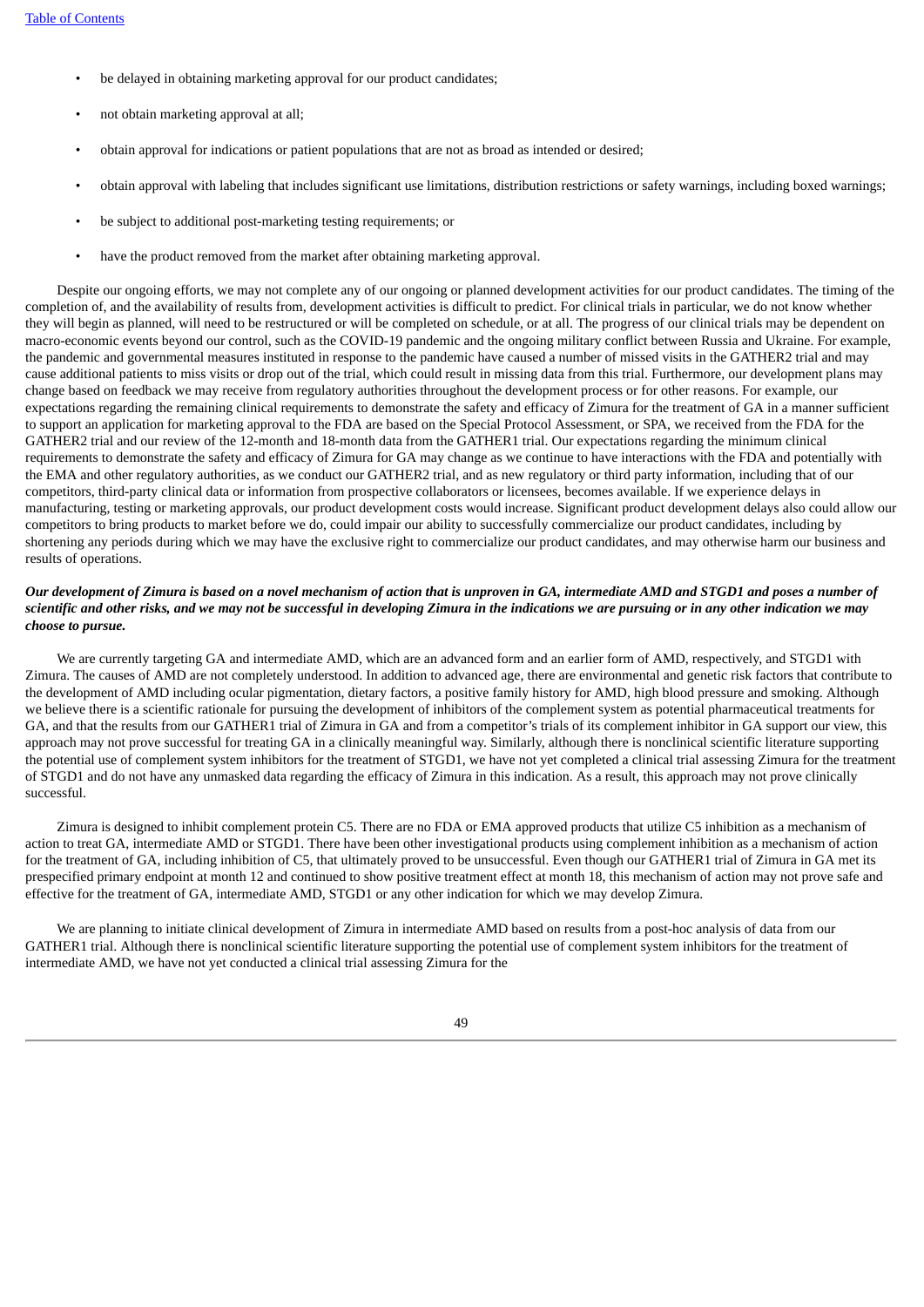treatment of intermediate AMD. Intermediate AMD is a developing field of study whose patient population continues to be defined by, and any primary endpoints used to assess any treatments are new for, the medical community, and as such, the patient population and primary endpoint we choose for our planned Phase 3 clinical trial may not be accepted by regulators. We intend to seek regulatory feedback before initiating this trial, and regulatory authorities may disagree with our development and regulatory plans and strategy. We may also decide to pursue clinical development of Zimura for other indications, including those we previously studied such as wet AMD and IPCV. Similar to GA and STGD1, Zimura, and the use of C5 inhibition, are unproven in those indications and we may not be successful in our efforts to develop Zimura for those indications.

# The GATHER2 trial may yield results that are different from the results observed in the GATHER1 trial. An unfavorable result from the GATHER2 *trial likely would materially and adversely affect our ability to obtain approval for Zimura in GA.*

Unlike the GATHER1 trial, the GATHER2 trial includes only one treatment arm, Zimura 2 mg, in addition to a control arm. Several Phase 3 clinical trials for ophthalmic product candidates that have been, or are currently being, conducted by other sponsors include multiple treatment arms, either different doses or treatment regimens, in addition to a control arm. The FDA has expressed that including multiple study doses or treatment regimens within a single trial helps mitigate the risk of bias in the trial and is therefore recommended, although not required. We believe that the anatomical measure used as the primary efficacy endpoint in our GATHER2 trial, the mean rate of growth (slope) estimated based on GA area, as evaluated by an independent, masked reading center, is not subject to bias. We have decided to proceed with only one treatment arm in the GATHER2 trial consisting of a single monthly administration of Zimura 2 mg, because the 12-month data from the GATHER1 trial suggested that monthly administration of Zimura 2 mg provides a similar benefit (approximately 27%) in reducing the mean rate of GA growth over 12 months as compared to the corresponding sham control group, as measured by our primary endpoint, as Zimura 4 mg, and these results are supported by the results of the 18-month data, and because we want to avoid the treatment burden associated with the Zimura 4 mg dose evaluated in our GATHER1 trial. If the results from GATHER2 are positive, we plan to seek approval for the 2 mg dose of Zimura in GA. Additionally, for our GATHER2 trial, because we want to begin to evaluate the efficacy of a less frequent dosing regimen, we are re-randomizing the patients in the monthly Zimura 2 mg treatment arm at 12 months and evaluating dosing Zimura 2 mg every other month, a dosing regimen which we have not previously studied, in half of those patients during the second 12 months of the trial. The GATHER2 trial, however, is not designed to reliably assess any differences we observe between these treatment groups at 24 months with statistical significance and the label we would seek for Zimura in GA, if the results from the GATHER2 trial are positive, would in all likelihood provide for monthly administration of Zimura.

We are conducting the GATHER2 trial at many clinical trial sites and in many countries that were not included in the GATHER1 trial. The introduction of new sites, and the resulting involvement of new treating physicians, as well as potentially different patient demographics, can introduce additional variability into the conduct of the trial and may result in greater variability of patient outcomes, which could adversely affect our ability to detect statistically significant differences between patients treated with Zimura 2 mg and patients receiving sham control.

In addition, the 12-month and 18-month data from the GATHER1 trial suggested there is an overall dose response relationship in which higher doses of Zimura (for example, the 4 mg and the 2 mg doses) corresponded to a greater reduction in the mean rate of GA growth as compared to the corresponding sham group as compared to lower doses of Zimura (for example, the 1 mg dose). For our GATHER2 trial, for the reasons stated above, we have decided to proceed with only a 2 mg dose treatment arm and not include a 4 mg dose treatment arm. The 2 mg dose may prove not to be efficacious in treating GA. Additionally, unlike the protocol for the GATHER1 trial, the protocol of the GATHER2 trial provides that patients who develop CNV in the study eye in the trial may remain in the trial and receive either Lucentis® or Eylea® in accordance with the label for that anti-VEGF agent, and that measurements of these patients' GA will be included in the primary efficacy analysis if their fundus autofluorescence, or FAF, images can be assessed by the masked reading center. The retention of these patients in the GATHER2 trial may introduce additional variability not present in the GATHER1 trial, as we do not have any data regarding the progression of GA in patients with CNV who receive treatment with an anti-VEGF agent. Moreover, if a significant number of patients develop CNV in the study eye and these patients' FAF images are not reliably assessable, or if more patients than we anticipate drop out or their data is otherwise missing, any such occurrence would reduce the number of patients from whom data is available for analyzing the primary endpoint for this trial and the GATHER2 trial could be underpowered to demonstrate a potential clinical benefit for Zimura in GA with statistical significance.

In April 2022, we announced results from a retrospective analysis, based on review of OCT images, of the cases of CNV among the patients in the Zimura 2 mg arm in the GATHER1 trial. As part of this review, we made a number of hypotheses about classifying cases of CNV as exudative macular neovascularization or non-exudative macular neovascularization based on certain OCT criteria, and the clinical significance of the presence of a doublelayer sign at baseline. This area is an evolving field of study among the medical community and our hypotheses may later prove to be incorrect. We

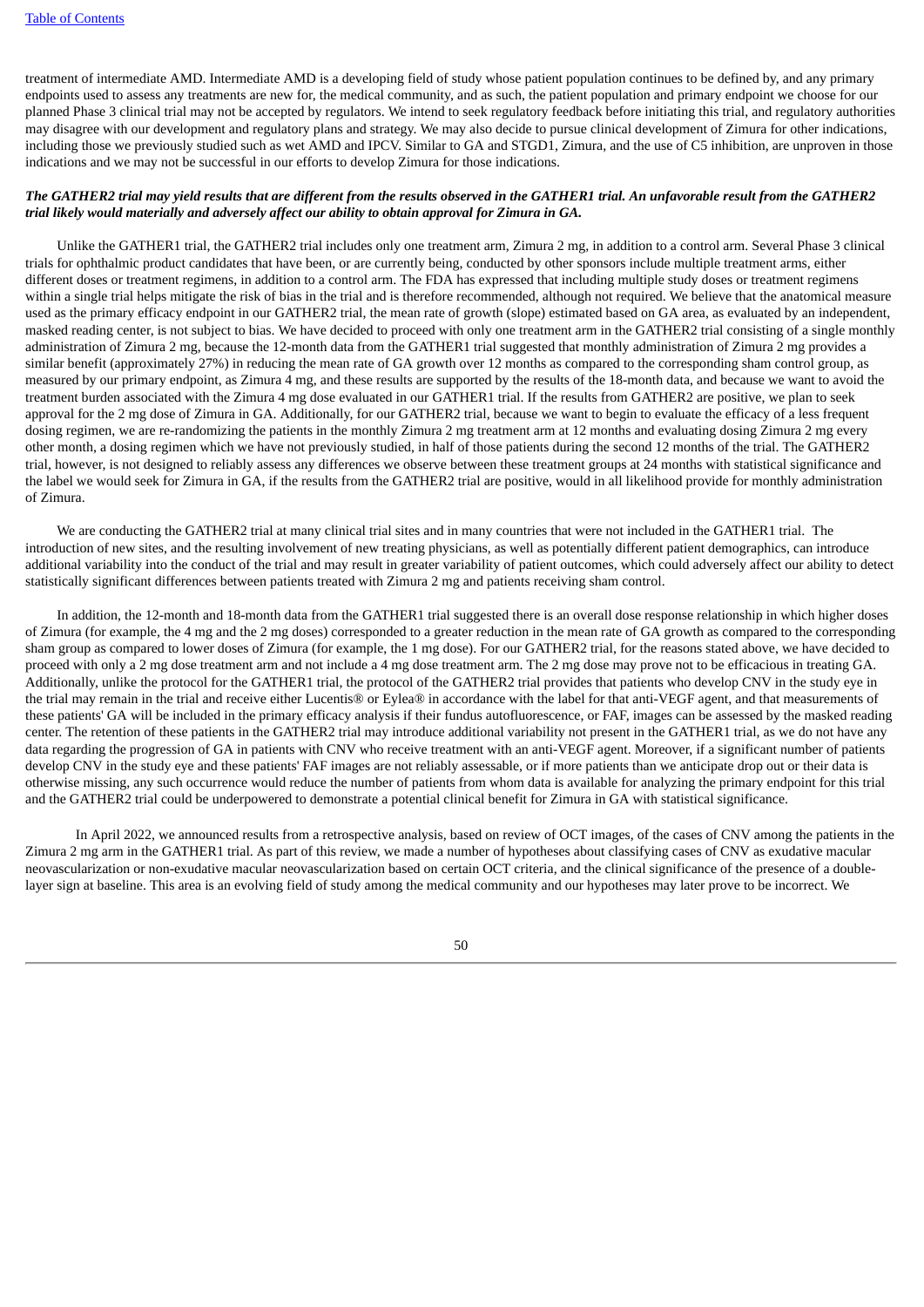also intend to perform a similar review of the cases of CNV among patients in the GATHER2 trial, and the results from that review may differ from the results we observed in this review from the GATHER1 trial.

Our intended regulatory pathway for generating sufficient safety and efficacy data to apply for and potentially obtain marketing approval for Zimura for GA is subject to several assumptions, including that we may be able to rely on the results from our GATHER1 and GATHER2 trials. Although we received a written agreement from the FDA under a SPA for the overall design of GATHER2 and the FDA indicated that as part of a future NDA submission, it will consider the GATHER1 data using the original prespecified primary efficacy endpoint analysis, together with the new FDA preferred method that we are using for GATHER2, the FDA, the EMA or other regulatory authorities may not accept the design or results of the GATHER1 or GATHER2 trials. We may decide to or may be required to enroll additional patients, collect additional safety data or conduct additional *clinical trials or nonclinical studies to seek or obtain approval for Zimura in GA.*

Based on the results of our GATHER1 trial, additional statistical analysis we have performed and discussions we have had with the FDA, we believe that the efficacy results from this trial would satisfy the FDA's requirements as one of the two pivotal clinical trials typically required for marketing approval. This belief is based on many assumptions, including that a reduction in mean rate of GA growth over 12 months, measured by FAF based on readings at three time points: baseline, month 6 and month 12, calculated using the square root transformation of the GA area, is a primary endpoint of clinical relevance, in the absence of a demonstrated reduction in the loss of vision. The FDA, the EMA or other regulatory authorities may not agree with our view that the observed reduction in the rate of GA growth, calculated using the square root transformation, is clinically relevant or meaningful, or may require us to correlate this reduction in rate of GA growth with another outcome more directly associated with visual function. We understand that many regulatory authorities outside the United States, including those in Europe, may require a sponsor to show a functional benefit to vision for marketing approval in GA. If we are required to show a functional benefit to vision to obtain marketing approval, we may need to conduct additional clinical trials or sub-studies, which may not ultimately demonstrate a functional benefit to vision to the satisfaction of these regulatory authorities. Since receiving the 12 month results from the GATHER1 trial, we have not had any interactions with the EMA regarding the GATHER1 data or the design of GATHER2. The FDA, the EMA or other regulatory authorities may also disagree with our conclusion regarding the robustness of the data from the GATHER1 trial based on our sensitivity analyses or may conduct their own sensitivity analyses yielding different results. Even if we meet with the FDA, EMA or other regulatory authorities, we likely will not have an opportunity to obtain definitive confirmation from the FDA, EMA or other regulatory authorities regarding the sufficiency or robustness of the data from our clinical trials, including the GATHER1 trial, until such time as we submit an application for marketing approval and receive a response from the applicable authority. If the GATHER1 trial results are not considered robust, or if regulatory authorities do not accept the study designs of GATHER1 or GATHER2, then in order to seek marketing approval we may need to conduct, in addition to the GATHER2 trial, one or more additional, adequate and well-controlled clinical trials that meet the applicable regulatory requirements in order to obtain marketing approval.

In parallel discussions with those for the GATHER2 SPA, the FDA indicated that, as part of a future NDA for Zimura, it would consider the results from GATHER1 using the original prespecified primary efficacy endpoint analysis, together with a post-hoc analysis we performed using the FDApreferred method that will be used for the GATHER2 trial (mean rate of growth (slope) estimated based on GA area measured by FAF in the relevant timepoints). Although we believe that the post-hoc analyses from the GATHER1 trial are consistent with the positive results from the original prespecified analysis from the trial, any analyses, whether prespecified or post-hoc, that are intended to support an application for marketing approval are a matter of review for the FDA and other regulatory authorities, who may disagree with our methodologies and analyses for any number of reasons. The FDA, EMA or other regulatory authorities may take issue with the number of modifications we introduced to the GATHER1 trial following its commencement, which they may view as introducing additional uncontrolled variables. The FDA, EMA or other regulatory authorities may also take issue with the degree of data that are missing from the clinical data set from our GATHER1 trial, or with the rate at which patients withdrew from the trial. To the extent patients miss critical visits or drop out of the GATHER2 trial, we face a similar risk with GATHER2.

Based on discussions with the FDA, following the GATHER1 trial, we believe we need to conduct one additional clinical trial with enough patients such that we will have safety data for a minimum of 300 patients having received the dose of Zimura for which we are seeking approval, or a higher Zimura dose, independent of indication, for a minimum of 12 months, with 24-month safety data available for some portion, but not all, of these 300 patients. We believe that if we were to file an application for marketing approval for Zimura for GA, we would be able to rely on safety data from our GATHER1 and GATHER2 trials in GA secondary to AMD, as well as our STAR trial evaluating Zimura for STGD1. We also believe that, if the data from the GATHER2 trial are positive, we would be able to submit our application following the primary efficacy and safety analysis for the GATHER2 trial at the 12-month time point, without waiting for the full 24-month data package. We have designed our GATHER2 trial to meet these requirements, which, as we understand them, and if data from the GATHER2 trial are positive, will permit us to seek marketing approval for Zimura for GA in the United States and potentially the European Union. Since receiving the 12-month results from the GATHER1 trial, we have not had any scientific advice or other formal interactions with the EMA or competent national authorities in the European Union or United Kingdom regarding the sufficiency of the

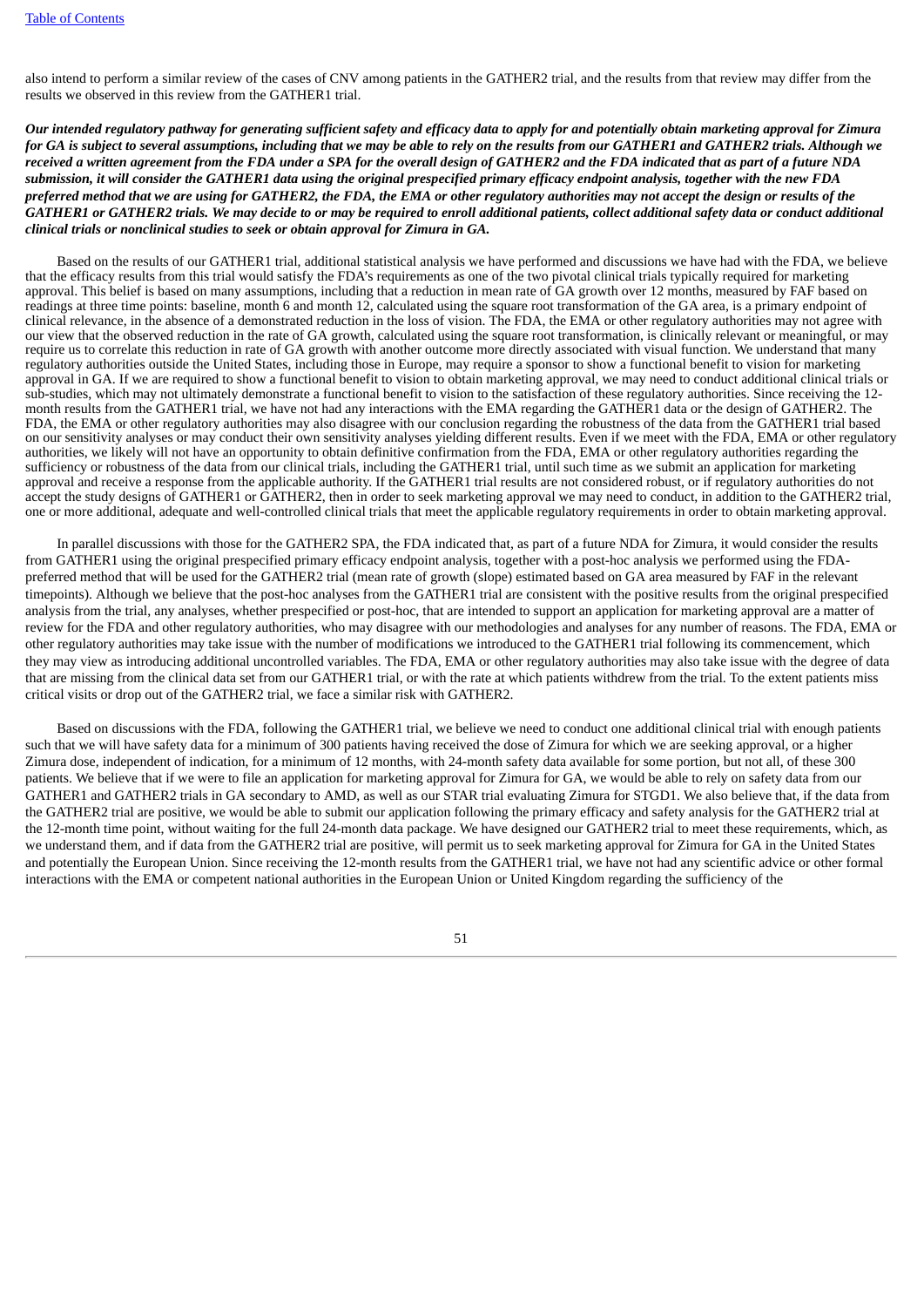GATHER1 and GATHER2 trials, including our primary efficacy endpoint analyses, to support an application for marketing approval. As we continue to engage with regulatory authorities, including in Europe, we may receive feedback that is not consistent with our expectations, including potential disagreements by the EMA and other regulatory authorities with what we understand are the requirements of the FDA. Regulatory authorities may require us to enroll additional patients, collect additional safety data, conduct additional trials or take other actions, which would require us to revise our development plans for Zimura, including potentially changing the design of the GATHER2 trial, increase the costs of our Zimura clinical programs and delay our expected timelines. For example, based on our assessment of the data we have collected for Zimura to date and the requirements of regulatory authorities, we are conducting a pharmacokinetic substudy involving a portion of the patients enrolled in the GATHER2 trial and an additional nonclinical study of Zimura. Any delays or unfavorable results from those studies may impact our timelines for seeking and potentially obtaining approval for Zimura in GA. In addition, because of the COVID-19 pandemic or other reasons, we may experience a higher than anticipated rate of dropouts and missed visits and treatments in our GATHER2 and STAR trials, which could result in our not having adequate safety data for a sufficient number of patients to obtain marketing approval in GA, even if the primary efficacy endpoint is met and the results from the GATHER2 trial are otherwise positive.

Furthermore, our previous and ongoing Zimura clinical trials have evaluated Zimura dosing levels and regimens that we have studied only in cohorts consisting of a small number of patients. This approach may increase the risk that patients in our ongoing trials experience adverse events and/or serious adverse events (either ocular, systemic or both) that we have not observed or at rates that we have not observed in prior trials. Although we have not observed any adverse events or serious adverse events attributable by the investigators to the drug product in our GATHER1 trial, they may manifest in our GATHER2 trial, in our STAR trial or in any other subsequent clinical trials we or a potential collaborator may undertake for Zimura. When we follow patients for a longer period of time or collect safety data from a greater number of patients, we may observe safety events that we have not previously observed. For a further discussion of the safety risks in our trials, see the risk factor herein entitled "*If serious adverse or unacceptable side effects are* identified during the development of our product candidates, we may need to abandon or limit our development of such product candidates. There are a number of known safety risks associated with our product candidates and currently unknown safety issues may arise during development."

Our ongoing clinical trials and any future clinical trials or other studies for Zimura that we or a potential collaborator may undertake may yield inconsistent safety or efficacy results with those we have observed to date or otherwise fail to demonstrate sufficient safety or efficacy to justify further development or to ultimately seek or obtain marketing approval. Any negative results from our ongoing or any future clinical trials or other studies for Zimura will likely adversely affect our business and the value of your investment in our company.

#### We have no unmasked clinical data regarding the safety and efficacy of Zimura as a treatment of STGD1. The dropout rate or patients with missing visits may reduce the number of patients from whom we can collect and analyze data from STAR. We may not be able to recruit additional patients for *this trial in line with our expectations.*

We have no unmasked clinical data regarding the safety and efficacy of Zimura as a treatment for STGD1. As STGD1 is an orphan indication, to our knowledge there is only very limited natural history data currently available regarding the variability of our planned primary efficacy endpoint in the STGD1 patient population we enrolled in this trial. Moreover, because Stargardt disease, like GA, is a degenerative disease, and in many cases, the rate of degeneration is slow, and because we are seeking to slow the progression of degeneration with Zimura, and not necessarily to reverse prior degeneration or restore visual function, patients participating in our STAR trial, who are generally younger and may experience vision loss that is more subtle than patients with GA or other forms of AMD, may not perceive a benefit from continuing to participate and therefore may drop out of this trial or miss scheduled visits and treatments. This risk is particularly magnified during the COVID-19 pandemic, which may cause our patients to voluntarily or involuntarily drop out of the trial or miss scheduled visits and treatments in greater numbers than before. Although we and the investigators and their staffs take efforts to encourage continued patient participation, the dropout rate may exceed our expectations. A higher than expected dropout rate would reduce the number of patients from whom data is available for analyzing the primary endpoint for this trial. Given the information above, our STAR trial could be underpowered to demonstrate a potential clinical benefit for Zimura in STGD1 with statistical significance.

We have decided to enroll approximately 25 additional patients in this trial, with the goal of enrolling a total of approximately 120 patients. This change to the trial has increased the costs associated with this trial and has delayed the timelines for receipt of data from this trial. We believe an expanded trial could allow us to collect additional data regarding the effect of Zimura on STGD1 patients and help us mitigate the risks from additional patient dropouts and missed visits; however, these expectations may prove to be incorrect. We are continuing to recruit and enroll patients in this trial. Patient recruitment may take longer or cost more than we would expect.

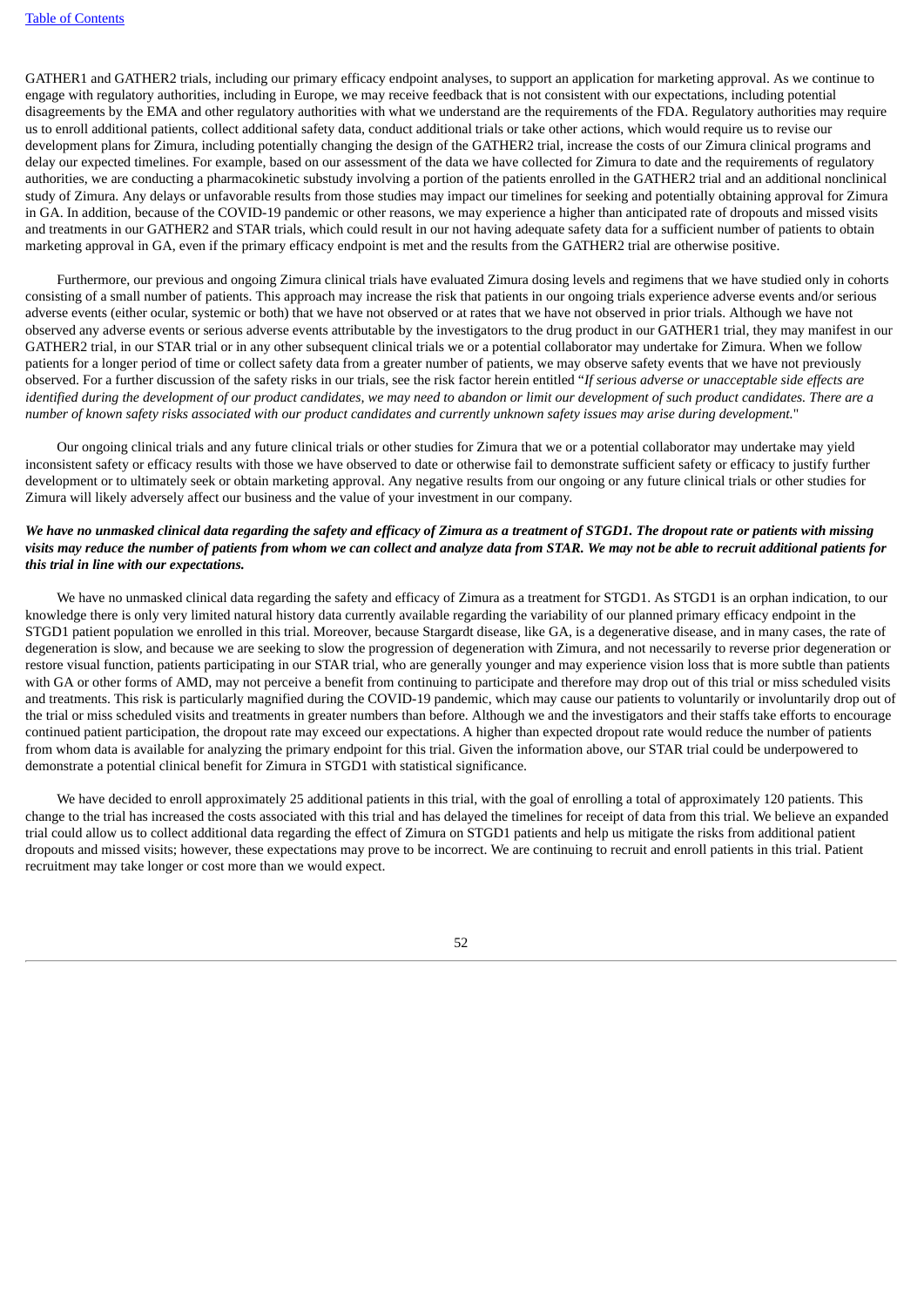# The COVID-19 pandemic has affected and may continue to affect the initiation and conduct of our clinical trials, including the retention of patients for our GATHER2 clinical trial and patient recruitment and retention for our STAR clinical trial. It may have long-lasting effects on the conduct of clinical trials, which can make our ongoing and any future trials more difficult, costly or time consuming.

Our GATHER1, GATHER2 and STAR trials involve sites located across the United States and in many countries outside the United States. At the start of the COVID-19 pandemic in early 2020, we were conducting startup activities for the GATHER2 trial, and we were in the process of completing patient visits for our GATHER1 trial and those of the initially enrolled patients in the STAR trial. We have made a number of operational changes to our clinical trials as a result of the COVID-19 pandemic, its effects on current and prospective participating patients, and various governmental and other measures in response to the pandemic. As the COVID-19 pandemic evolves, we may make further changes to how we conduct our ongoing and any future clinical trials.

Patient enrollment, missed patient visits and patient retention remain key risks for our clinical trials. Due to the COVID-19 pandemic, we delayed the initiation of patient enrollment for the GATHER2 trial from March 2020 to June 2020. Even though we have completed patient enrollment for GATHER2, we are continuing to enroll patients in the STAR trial, where we may choose to or be required to slow down or stop patient enrollment in certain geographies due to the COVID-19 pandemic and any governmental measures taken in response. Patients, in turn, may be reluctant to enroll in clinical trials or to maintain their scheduled visits and treatments once enrolled due to their reluctance to visit clinical trial sites for fear of potential exposure to COVID-19 or ongoing restrictive measures requiring social distancing or limiting travel. These concerns may particularly apply to GA patients, many of whom are elderly and therefore at a higher risk for COVID-19 and other diseases than the general population.

For patients who are enrolled in our trials, the COVID-19 pandemic may cause them to miss study visits or drop out in greater numbers than expected, which could affect our ability to complete our trials and obtain data in accordance with our expectations. Compared to the generally elderly patients in our GATHER2 trial, the patients in the STAR trial are generally younger and have work and family commitments, which may cause them to miss more visits or drop out in greater numbers. In addition to the risks posed by increased patient dropouts, if patients miss scheduled visits in greater numbers as a result of the pandemic, especially if a patient misses consecutive visits, it may affect our ability to draw meaningful conclusions from the clinical data. We are aware that a number of patients initially enrolled in the STAR trial missed consecutive visits during the early months of the COVID-19 pandemic and that a number of patients in our Latin America sites for GATHER2 missed visits because of the COVID-19 pandemic. We do not know yet whether the number of missed visits will increase or decrease in any of these trials, and whether and to what extent missed visits may impact patient retention in these trials or the results of the trials, especially since we are masked to the data until the conclusion of the trials. The duration of the GATHER2 and STAR trials, at 24 months and 18 months, respectively, plus time for recruiting patients, makes them more likely to be affected by any subsequent waves of the COVID-19 pandemic.

The COVID-19 pandemic has caused many of our clinical trial sites and competent health authorities and ethics committees in certain countries to reduce their staff and operations. In 2020, this reduction in operations resulted in delays to the approval of and the site activation process for the GATHER2 trial in certain geographies. During late 2020 to early 2021, a number of our clinical trial sites scaled back their operations because of surges in COVID-19 cases or new lockdown measures being imposed. We expect to initiate our planned clinical trial studying Zimura in intermediate AMD during the fourth quarter of 2022 and we plan to use many of the same sites that are in the GATHER2 trial. The sites may be assisting with database lock and related activities for GATHER2 around the same time that they may be preparing for and starting up the intermediate AMD trial. If any reductions in staff and operations continue to persist at our clinical trial sites, it may affect our conduct of the ongoing GATHER2 and STAR trials and the planned intermediate AMD trial. Shortages of vaccines, personal protective equipment and other supplies for the prevention of COVID-19 and the proliferation of new variants of COVID-19 may cause our clinical trial sites to further scale back the number of staff on site and other operations, and may also cause prospective or enrolled patients to avoid clinical trial visits.

In addition to the disruptions to the operations of many clinical trial sites, the COVID-19 pandemic affected our monitoring and audit operations, for example, by requiring remote monitoring, remote source document verification and remote auditing in many instances. Some countries prohibit or limit remote source document verification due to privacy and other concerns. During 2020 and early 2021, we experienced difficulties and delays in performing audits on most of our clinical trial sites because of privacy and other concerns with remote auditing. Although we do not believe the COVID-19 pandemic has materially affected the robustness of our data verification process for the GATHER1 trial, we or regulatory authorities may find data verification discrepancies upon reviewing the data from the trial. This risk may also affect our data verification processes for the GATHER2 and STAR trials.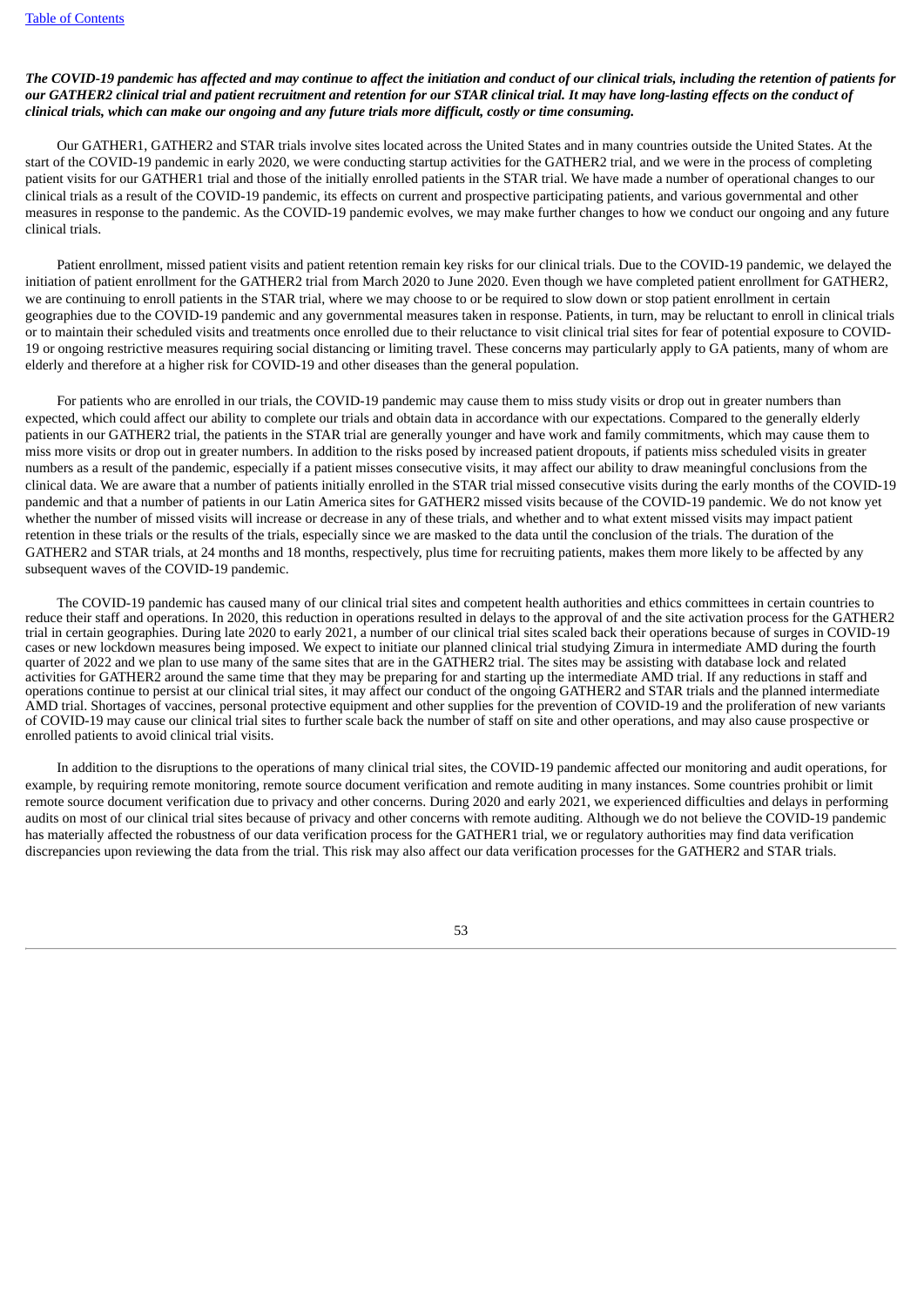#### Our development of IC-500 is also based on a novel mechanism of action that is unproven and poses a number of scientific and other risks.

IC-500, our selected product candidate from our HtrA1 inhibitor program, is in preclinical development. There are no FDA or EMA approved products that utilize HtrA1 inhibition as a mechanism of action for treating ophthalmic diseases, including GA and other age-related retinal diseases for which we may develop IC-500, and this mechanism of action may not prove safe and effective for these diseases. Although other companies are pursuing HtrA1 inhibition as a strategy for treating retinal diseases, including Genentech in an ongoing Phase 2 clinical trial in GA, to date, there is limited published clinical data regarding the safety and efficacy of HtrA1 inhibition in the target patient population. We are also aware that Genentech is conducting a clinical trial to assess the long-term safety and tolerability of its monoclonal antibody HtrA1 inhibitor. We made the decision to acquire our HtrA1 inhibitors program in 2018 based on our interpretation of the scientific literature and rationale for this potential target that suggest an association between HtrA1 and the risk for AMD, as well as a limited set of preclinical data generated by Inception 4 prior to the acquisition. Even though genetic and histologic findings correlate HtrA1 with AMD, the development and progression of AMD may not be affected by HtrA1 or may be more strongly affected by other genes. Our hypothesis that targeting inhibition of HtrA1 may be a safe and effective method of treating AMD may ultimately be incorrect, which would likely adversely affect the value of IC-500 and its continued development.

To our knowledge, there are no suitable animal models for GA or dry AMD. This absence of a suitable animal model makes designing a proof of concept study to assess the preclinical efficacy of IC-500 difficult. To date, we have only generated limited preclinical data of IC-500 in animal studies and we are conducting and planning additional studies to assess the pharmacokinetics and toxicology of IC-500 in animals, which ultimately may fail to produce favorable results. In addition, we have not had any formal or informal interactions with the FDA or other regulatory authorities regarding our development plans for IC-500. We do not know whether the FDA or other regulatory authorities will accept any preclinical proof of concept study we may propose, or other aspects of our development plans for IC-500. The FDA may require us to change our plans or conduct additional studies, which would increase our costs and delay our timelines.

# Gene therapy is an emerging field of drug development that poses many scientific and other risks. We are refocusing our gene therapy development efforts from IC-100 and IC-200 to earlier stage research programs, and need to continue building our gene therapy capabilities. Our limited experience with gene therapy and the limited patient populations for our gene therapy programs may limit our ability to be successful or may delay our *development efforts.*

Gene therapy is an emerging field of drug development with only a small number of gene replacement therapies having received FDA approval to date. Our gene therapy research and development programs, which we decided to undertake based on a review of a limited set of preclinical data, are still at an early stage. Even with promising preclinical data, there remains several areas of drug development risk, including translational science, manufacturing processes and materials, safety concerns, regulatory pathway and clinical trial design and execution, which pose particular uncertainty for our programs given the relatively limited development history of, and our limited prior experience with, gene therapies. For example, we observed inconclusive data across the two preclinical toxicology studies we conducted for IC-100, which caused us to evaluate our development options for this product candidate. Furthermore, the medical community's understanding of the genetic causes of many diseases continues to evolve and further research may change the medical community's views on what therapies and approaches are most effective for addressing certain diseases.

For our miniCEP290 program and other minigene programs, we are pursuing research using a novel approach that is largely untested and presents various scientific and regulatory risks. To date, all the data generated for our miniCEP290 and miniABCA4 programs are in mice models for LCA10 and STGD1, respectively, and we do not know whether the effect we observed with these minigenes in mice will be replicated in other animals or humans. Furthermore, minigenes result in the expression of a protein that differs from the naturally occurring protein. The protein expressed by the minigene may have physiological effects, including toxic effects, that are not yet known. Because of the novelty of minigenes, the medical community's and regulators' receptiveness to this approach remains unknown. Our research efforts may not fully elucidate all of the physiological risks associated with a particular minigene and the associated expressed protein. For these and other reasons, promising minigene candidates that emerge from our gene therapy research programs may not succeed in later stage preclinical and clinical development.

We have particularly focused on AAV gene therapy, as AAV vectors are relatively specific to retinal cells and their safety profile in humans is relatively well-documented as compared to other delivery vehicles and gene therapy technologies currently in development. However, AAV has a number of drawbacks, including its small packaging capacity: an AAV vector can hold only up to approximately 4,700 base pairs of DNA, whereas the genes that are associated with a number of diseases, such as LCA10, Stargardt disease and Usher 2A, exceed that size. Although AAV is the most commonly used vector in ocular gene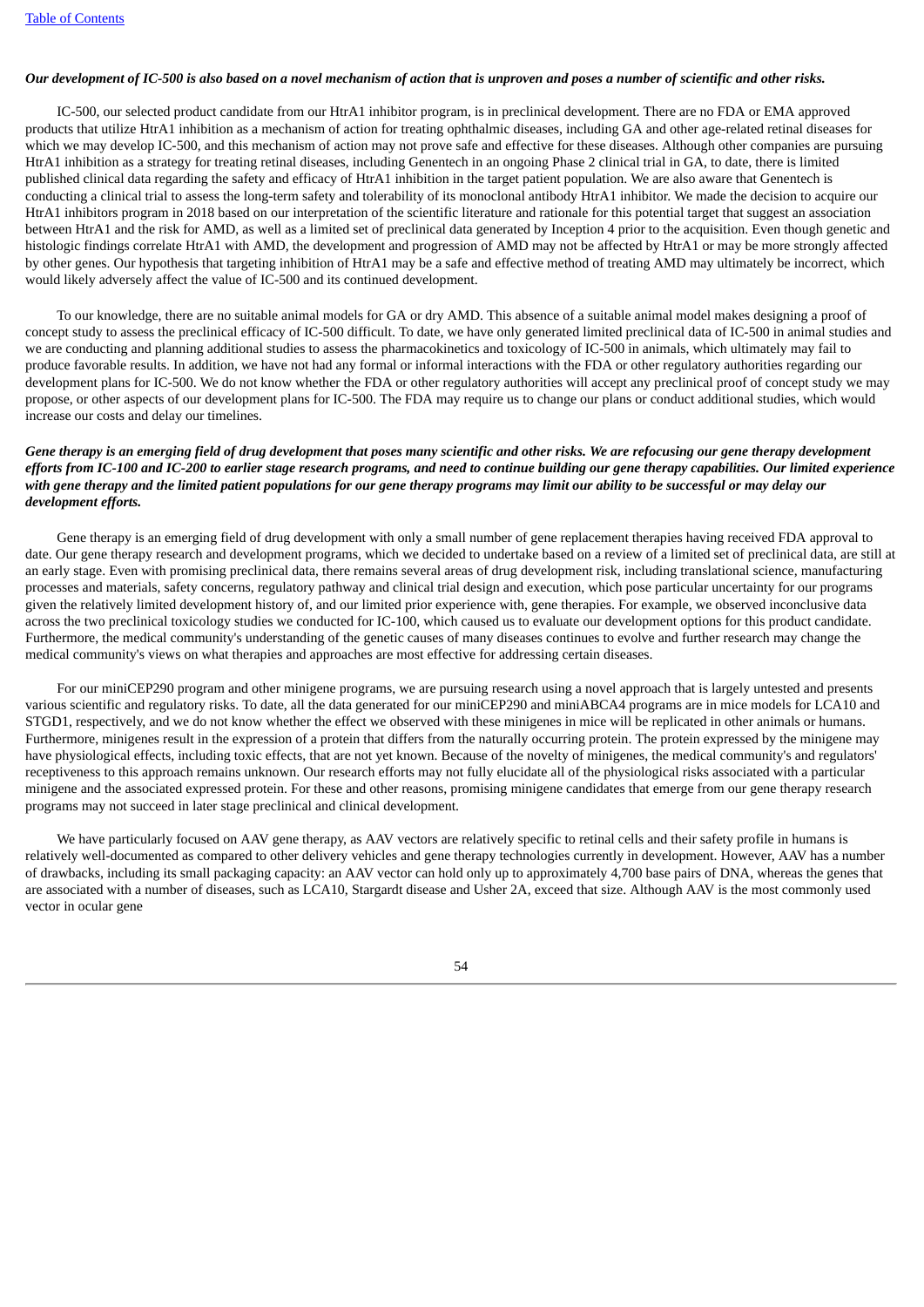therapy today, it may prove to pose safety risks that we are not aware of and other vector forms, such as retroviral or lentiviral and non-viral based vectors, or gene editing approaches, may prove to be safer and more effective.

As we pursue our gene therapy research programs, we expect we will need to continue to grow our own gene therapy scientific and technical capabilities through hiring internally and seeking assistance from outside service providers. We believe that gene therapy is an area of significant investment by biotechnology and pharmaceutical companies and that there may be a scarcity of talent available to us in these areas. If we are not able to expand our gene therapy capabilities, we may not be able to develop in the way we intend or desire any promising product candidates that emerge from our gene therapy research programs.

We have not previously conducted any clinical development involving gene therapies and, if and when we are ready to conduct our first gene therapy clinical trial, we will need to build our internal and external capabilities in designing and executing a gene therapy clinical trial. There are many known and unknown risks involved in translating preclinical development of gene therapies to clinical development, including selecting appropriate endpoints and dosage levels for dosing humans based on preclinical data. Many of the indications for which we are pursuing our gene therapy programs have limited natural history data and limited number of therapies in clinical development, which may make selecting an appropriate endpoint difficult. Furthermore, our gene therapy programs are targeting orphan diseases with relatively small populations, which limits the pool of potential patients for our gene therapy clinical trials. Because gene therapy trials generally require patients who have not previously received any other therapy for the same indication, we will also need to compete for the same group of potential clinical trial patients with our competitors who are also developing therapies for these same indications. If we are unable to initiate and conduct our gene therapy clinical trials in a manner that satisfies our expectations or regulatory requirements, the value of our gene therapy programs may be diminished.

For a further discussion of the risks associated with the manufacturing of gene therapy products, see the risk factor herein entitled "*The manufacture* of gene therapy products is complex with a number of scientific and technical risks, some of which are common to the manufacture of drugs and biologics *and others are unique to the manufacture of gene therapies."*

### If serious adverse or unacceptable side effects are identified during the development of our product candidates, we may need to abandon or limit our development of such product candidates. There are a number of known safety risks associated with our product candidates and currently unknown *safety issues may arise during development.*

If any of our product candidates are associated with serious adverse events or undesirable side effects in preclinical studies or clinical trials or have characteristics that are unexpected, we may need to abandon their development or limit development to certain uses or subpopulations in which the undesirable side effects or other characteristics are less prevalent, less severe or more acceptable from a risk-benefit perspective. Many drugs that initially showed promise in clinical or earlier stage testing have later been found to cause side effects that prevented further development. Safety issues may arise due to reasons unrelated to the study drug, such as issues with the injection procedure or the syringes or needles being used.

In our completed clinical trials for Zimura, we have observed only a single adverse event, mild subcapsular cataract, from our OPH2000 trial, assessed to be drug-related by participating investigators. Although not reported as related to Zimura by investigators, we observed an increase in the number of investigator-reported cases of CNV in the Zimura treatment groups in the GATHER1 trial as compared to the sham control groups. Additionally, we learned from our independent masked reading center that the retinal images of one of the patients in the Zimura 4 mg group showed evidence of CNV in the study eye that was not reported by the investigator. For the GATHER2 trial, because we are asking investigators to perform monthly OCT imaging and to submit cases where patients experience a decrease in visual acuity of five or more ETDRS letters between successive visits to the independent reading center for confirmation by multi-modal imaging, in addition to the cases the investigator suspects to be CNV, we may observe a higher rate of CNV cases in the GATHER2 trial, including, potentially in the Zimura 2 mg treatment group as compared to the sham group. We have no unmasked data regarding the safety, tolerability or efficacy of Zimura administered for the treatment of STGD1 or intermediate AMD. We have no human data regarding IC-500.

Our clinical trials for Zimura involve dosing regimens that we have not studied extensively, which may increase the risk that patients in these trials experience adverse events and/or serious adverse events (either ocular, systemic or both) that we have not observed or at rates that we have not observed in prior trials. For example, although we view the rate of CNV incidence in the Zimura treatment groups, as compared to the corresponding sham control groups, as acceptable and within the range observed in other clinical trials of complement inhibitors in development for GA, the FDA, EMA, other regulatory authorities, treating physicians or patients may not agree, concluding that Zimura may increase the risk of patients developing CNV to an unacceptable degree. Moreover, our clinical trials for Zimura involve multiple intravitreal injections over an extended period of time and, as such, may involve risks involved with multiple and chronic intravitreal injections. For these reasons, there may be, among others, an increase in the rates of intraocular infections, or endophthalmitis, intraocular pressure,

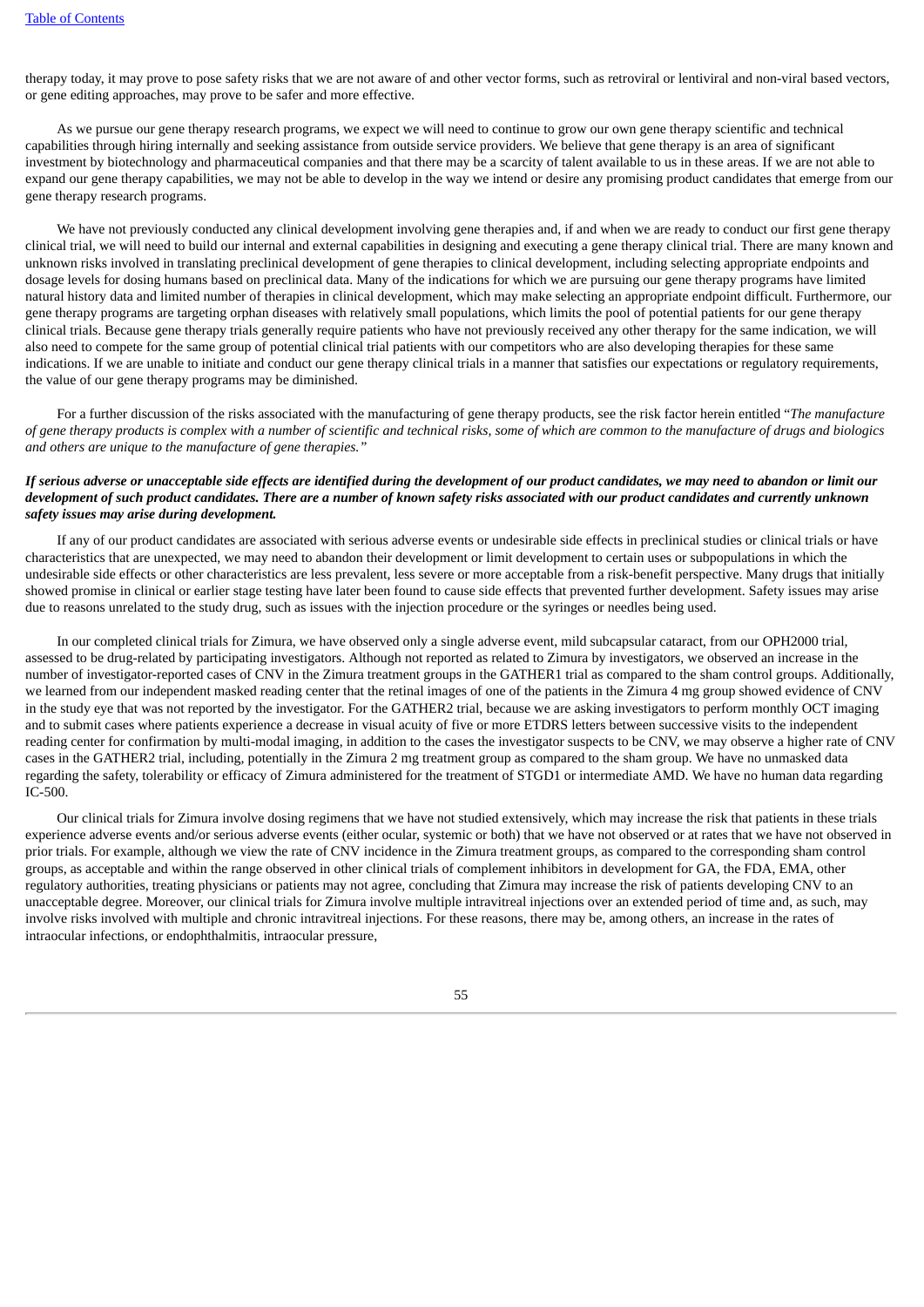glaucoma, retinal tears, cataracts, retinal detachment, intraocular inflammation, retinal and/or choroidal circulation compromise, or hospitalizations in patients who receive Zimura. An unforeseen or unexpected safety event, or any safety finding that is inconsistent with our prior experience with Zimura, from any of our clinical trials for Zimura, including from the GATHER2 trial during which we will follow patients and collect safety data over 24 months, may impact our ability to continue to develop Zimura or the long-term viability of Zimura as a potential treatment for GA, intermediate AMD, STGD1 or any other indication for which we may seek to develop Zimura.

As HtrA1 inhibition is a novel treatment approach for treating ocular disease, this treatment approach may present potentially unknown safety risks when tested in clinical trials that could not have been anticipated based on preclinical studies, including the tolerability studies we are conducting. In addition, we intend to administer IC-500 by intravitreal injection, which poses the same safety risks outlined above with respect to intravitreal injections of Zimura.

In addition, there are several known safety risks specific to gene therapy, including inflammation resulting from a patient's immune response to the administration of viral vectors and the potential for toxicity as a result of chronic exposure to the expressed protein. Managing a host body's immune response to introduced viral vectors has been and remains a challenge for gene therapies. For AAV gene therapy, "vector shedding," or the dispersal of AAV vectors away from the target tissue to other parts of the body, which can trigger a more serious and extensive immune response, is a known safety issue. Although subretinal injection, which is the method often used to administer retinal gene therapies, helps to control vector shedding beyond the eye, subretinal injection is a surgical procedure that requires significant skill and training for the administering surgeon and involves its own risks separate from the gene therapy vectors, including the risk of retinal detachment. The margin for error with subretinal injections is extremely low and there are a limited number of retinal surgeons with experience in performing subretinal injections in the eye. In order to generate useful clinical data for gene therapy clinical trials, one or more retinal surgeons must repeat the same subretinal injection procedure in multiple patients with consistency across patients and surgeons. In the event that we progress into clinical development with a gene therapy product candidate, we may experience delays or other challenges for our gene therapy development programs as a result of safety issues.

In addition to the currently known safety risks, there may be unknown risks to human health from gene therapies. Because gene therapy involves the introduction of concentrated quantities of AAV, as well as the introduction of persistent foreign genetic material into the human body, any safety risks may not manifest until much later, if at all. Gene therapies have only recently been used in the treatment of human diseases and the scientific and medical understandings of safety or other risks to humans continue to evolve. The safety profile of minigenes and their associated proteins in humans remains largely unknown. If gene therapies prove to be unsafe for humans, we likely will need to curtail or eliminate our gene therapy development programs.

We do not have any internal manufacturing capabilities and use third parties to manufacture our product candidates on a contract or purchase order basis. We may encounter manufacturing issues that could cause delays in our development programs or increase costs. We may experience delays in regulatory approval of our product candidates if we or our contract manufacturers do not satisfy applicable regulatory requirements. If any of our product candidates is approved, a manufacturing issue could result in product shortages, which could impair our ability to commercialize our products *and generate revenue.*

We do not have internal manufacturing facilities and use or plan to use outside contract manufacturers to manufacture Zimura, IC-500 and any other product candidates that we may acquire or in-license. The manufacturing processes for our product candidates are technically complex. Problems with developing, executing or scaling up the manufacturing process, even minor deviations from the established process, could result in product defects or manufacturing failures that result in lot failures, product recalls, product liability claims, insufficient inventory or delays to our programs. We may encounter problems achieving adequate quantities and quality of clinical-grade or commercial-grade materials that meet FDA, EMA or other applicable standards or specifications with consistent and acceptable production yields and costs.

In addition, we have a limited number of personnel hired to supervise our outside contract manufacturers and, as we prepare for potential commercialization of Zimura, we expect we will need to increase our manufacturing personnel and bolster our quality control and quality assurance capabilities. We may encounter problems hiring and retaining scientific, manufacturing and quality assurance and control personnel needed to oversee our contract manufacturers, which could result in delays in our production or difficulties in maintaining compliance with applicable regulatory requirements. As our contract manufacturer scales up manufacturing of any product candidate, we may encounter unexpected issues relating to the manufacturing processes or the quality, purity or stability of the product, and we may be required to refine or alter our manufacturing processes to address these issues, or may need to use an alternative manufacturer. Resolving these issues could result in significant delays and may result in significantly increased costs. If we underestimate the demand for an approved product or the timing for the need for that product, given the long lead times required to manufacture or obtain regulatory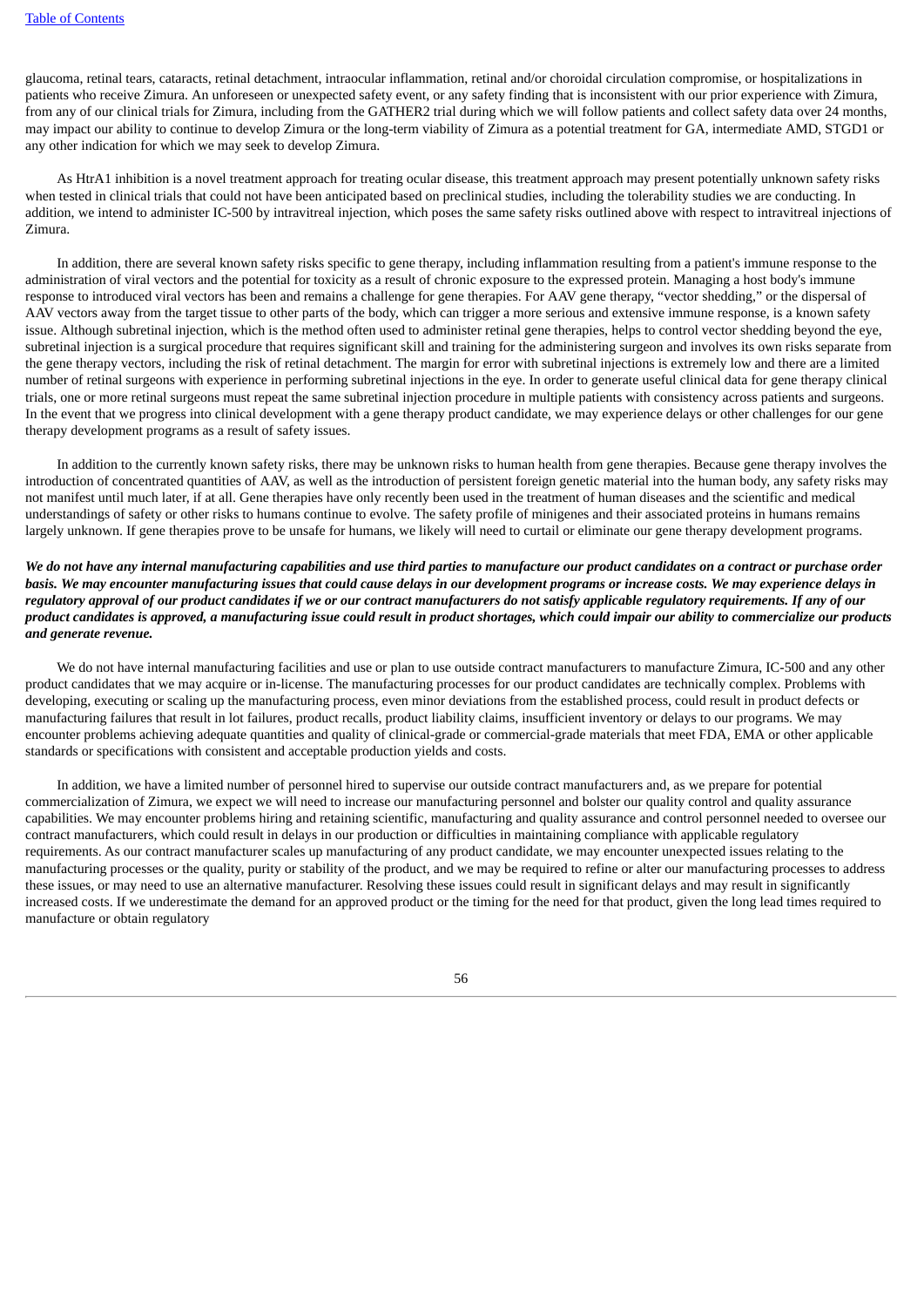approvals for our products and/or manufacturing facilities, we could potentially face commercial drug product supply shortages. If we experience significant delays or other obstacles in producing any approved product at commercial scale, our ability to market and sell any approved products may be adversely affected and our business could suffer.

The manufacturing processes and the facilities of our third-party manufacturers are subject to inspection and approval by the FDA, referred to as a pre-approval inspection, before we can commence the commercial sale of any approved product candidate, and thereafter on an ongoing basis. None of our third-party manufacturers have undergone a pre-approval inspection by the FDA for Zimura or any of our other product candidates. Failure by us or our third-party manufacturers to pass such inspections and otherwise satisfactorily complete the FDA approval regimen with respect to our product candidates may result in delays in the approval of our applications for marketing approval, as well as regulatory actions such as the issuance of FDA Form 483 notices of observations, warning letters or injunctions or the loss of operating licenses. If any of our third-party manufacturers are found to have delayed, denied, limited or refused a drug inspection, our drug substance or drug product could be deemed adulterated. Based on the severity of the regulatory action, our clinical or commercial supply of drug substance or drug product could be interrupted or limited, which could have a material adverse effect on our business.

Any problems in our manufacturing process or our third-party contract manufacturers' facilities could make us a less attractive collaborator for potential collaborations, including with larger pharmaceutical companies. Problems in our manufacturing process or facilities also could restrict our ability to meet market demand for our products.

For a further discussion of the risks associated with our reliance on third-party manufacturers, including the effects of the COVID-19 pandemic on our third-party manufacturers, see the risk factor herein entitled, "We contract with third parties for the manufacture of and for providing starting materials for our product candidates for preclinical development activities and clinical trials and expect to continue to do so in the future, including to support potential commercialization. This reliance on third parties increases the risk that we will not have sufficient quantities of our product candidates or product candidates of sufficient quality, which could delay, prevent or impair our development or commercialization efforts. The COVID-19 pandemic has affected *our contract manufacturers' operations and the manufacture of our product candidates."*

#### Our experience manufacturing Zimura is limited. As we plan for the potential commercialization of Zimura, we and our third-party manufacturers will need to complete several activities to ensure the continued supply of drug product for ongoing and future clinical trials we conduct for Zimura and to support potential future commercial supply of Zimura. Any delay or failure in completing these activities could cause delays in the development of *Zimura or its potential approval or could result in inadequate clinical or commercial product supply.*

In order to obtain and maintain regulatory approval for Zimura, our third-party manufacturers will be required to produce Zimura drug substance with consistent quality and to execute fill/finish services on a repeated basis and document their ability to do so. In order for us to successfully commercialize Zimura, if approved, our manufacturers also need to be able to produce quantities at a commercial scale. If our third-party manufacturers are unable to satisfy these requirements, our business would be materially and adversely affected. To date, we have not yet scaled up the manufacturing process for Zimura beyond the scale used for developmental clinical batches, nor have we validated the manufacturing process.

In early 2017, we completed the small scale manufacture of multiple batches of Zimura drug substance that we are using to support clinical drug supply for the GATHER2 trial and the expanded STAR trial. Although we believe we have adequate Zimura drug substance for the GATHER2 trial and the expanded STAR trial, this supply may not be sufficient for our needs over the duration of the trials or for any additional trials we may conduct, including our planned clinical trial for Zimura in intermediate AMD. We are working with our historical contract manufacturer for Zimura drug substance, Agilent Technologies, Inc., or Agilent, to scale up and potentially validate the manufacturing process for Zimura drug substance. Agilent may not be successful in producing Zimura drug substance at a larger scale. In parallel, we are working with a new contract manufacturer with the goal of assessing whether this manufacturer can produce Zimura drug substance at an adequate scale for potential commercial use. We have experienced issues during technology transfer of the existing manufacturing process to this manufacturer, which has resulted in delays to our timelines with this manufacturer. Subject to successful completion of scale up and validation activities, we currently plan to use Agilent as the primary source of supply of Zimura drug substance upon launch, if approved, and the new manufacturer as a second source of supply of Zimura drug substance. Validation requires that we demonstrate that the drug substance produced through the scaled up process can be produced consistently, delivering quality product within a range of acceptable specifications.

Starting in 2020, we have worked with a contract manufacturer to provide us with additional supply of finished Zimura drug product to support our needs for the GATHER2 trial and the expanded STAR trial. We believe we have sufficient finished Zimura drug product for these two clinical trials. In addition, we are working with our historical fill/finish manufacturer, Ajinomoto Bio-Pharma Services, or Ajinomoto, on fill/finish of Zimura drug product with a new vial, which we believe will

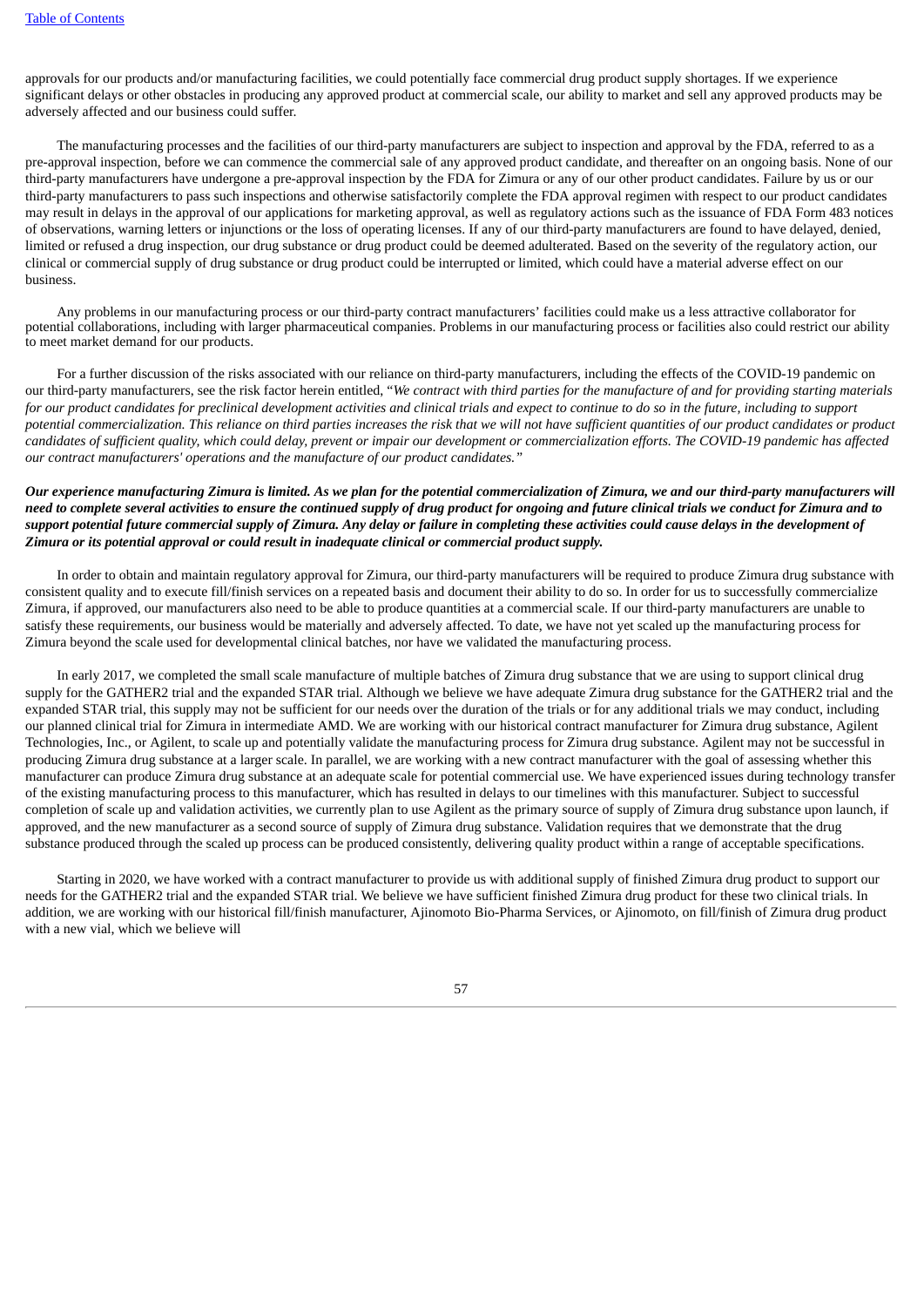allow us to support a more efficient and robust fill/finish operation at a commercial scale. Ajinomoto has produced finished Zimura drug product using the new vial, which we plan to use for a portion of the second-year study visits for patients in the GATHER2 trial. We believe Ajinomoto has the capacity to supply us with finished Zimura drug product with the new vial for our expected commercial supply needs upon launch, if approved. If Ajinomoto is unable to provide us and/or a potential collaborator with Zimura drug product for potential commercial use, we will need to use alternative suppliers, which may increase our costs and delay our timelines.

In order to obtain regulatory approval for Zimura, we expect we will need to demonstrate that the drug substance produced through the scaled up process, together with the finished drug product in the container closure system to be used commercially, are comparable to the drug substance and drug product we are currently using in our clinical trials. Under applicable regulatory guidance, comparability can be established through a combination of analytical, nonclinical or clinical data. Our plan to demonstrate comparability is subject to review by the FDA and other health authorities. Based on feedback from the FDA, we are planning to use finished Zimura drug product in the new vial for a portion of the second-year study visits for patients in the GATHER2 trial, which adds potential variability to the trial. If we are unable to sufficiently demonstrate comparability to the FDA or other health authorities, or if the FDA or other health authorities require analytical, nonclinical or clinical comparability data beyond what our plans currently provide for, our timelines to complete the development of and seek regulatory approval for Zimura could be impacted.

We order the PEG starting material used to make Zimura drug substance from a sole source third-party manufacturer outside the United States. We currently procure the supply on a purchase order basis and are continuing discussions regarding a long-term supply agreement with this manufacturer for the PEG starting material. However, we may not be able to agree to terms or may need to agree to unfavorable terms in order to secure adequate supply. We believe this supplier has the capacity to supply the PEG at the scale that we will need for commercial manufacturing. If this supplier is unable to supply us the PEG in line with our expectations, we believe there are a limited number of alternative suppliers for this important starting material, and if we need to use those suppliers, it could increase our costs and delay our manufacturing plans for Zimura.

Each of these activities is costly, time-consuming and uncertain in outcome. We may not be able to successfully scale up our manufacturing process for Zimura, validate the scaled up process, demonstrate comparability of Zimura drug substance manufactured through the scaled up process or of the finished drug product in the container closure system to be used commercially, in each case, with the Zimura previously used in our clinical trials, or establish the long-term stability of the Zimura drug product stored in the new vial container. The new manufacturers we have engaged or may engage in the future have not had previous experience with Zimura and there may be additional issues with technology transfer. We may need to perform additional work beyond what we currently plan to establish manufacturing and analytical capabilities sufficient to obtain regulatory approval of our manufacturing process for Zimura and to support potential commercial operations. In addition, we may not be able to secure adequate supply of Zimura drug substance, including the PEG starting material used to make Zimura drug substance, and Zimura drug product for our future needs, including to support potential commercial launch, and we may need to secure alternative contract manufacturers or suppliers sooner than we currently expect. If any of the foregoing events occur, it could result in delays or increased costs to support our future development and commercialization of Zimura, even if we successfully complete any required clinical trials for Zimura and obtain sufficient and favorable safety and efficacy data.

Some of the standards of the International Conference on Harmonization of Technical Requirements for Registration of Pharmaceuticals for Human Use, which establishes basic guidelines and standards for drug development in the United States, the European Union, Japan and certain other countries, do not apply to oligonucleotides, including aptamers. As a result, there are limited established generally accepted manufacturing or quality standards for the production of oligonucleotides such as Zimura. The lack of uniform manufacturing and quality standards among regulatory agencies may delay regulatory approval of Zimura. Furthermore, there are a limited number of contract manufacturers with experience manufacturing oligonucleotides, which may limit our ability to find and use alternative manufacturers.

# We are continuing to establish manufacturing capabilities for IC-500. We may need to conduct additional process development and formulation *development activities.*

We are working with a number of CDMOs to conduct scale up and cGMP manufacturing of the drug substance for IC-500 for early-stage clinical trials. We are working with a CDMO to conduct cGMP manufacturing and fill/finish of the drug product for IC-500 for our planned GLP toxicology studies and early-stage clinical trials. Our contract manufacturers have developed a manufacturing process for IC-500 drug substance and a formulation of this produced drug substance. However, we have only limited data showing the effect of this formulation in animals; the results of additional preclinical studies for IC-500, including the GLP toxicology studies we are planning, may require us to refine or change our manufacturing process or conduct additional formulation development activities. Manufacturing, including process development, formulation development, drug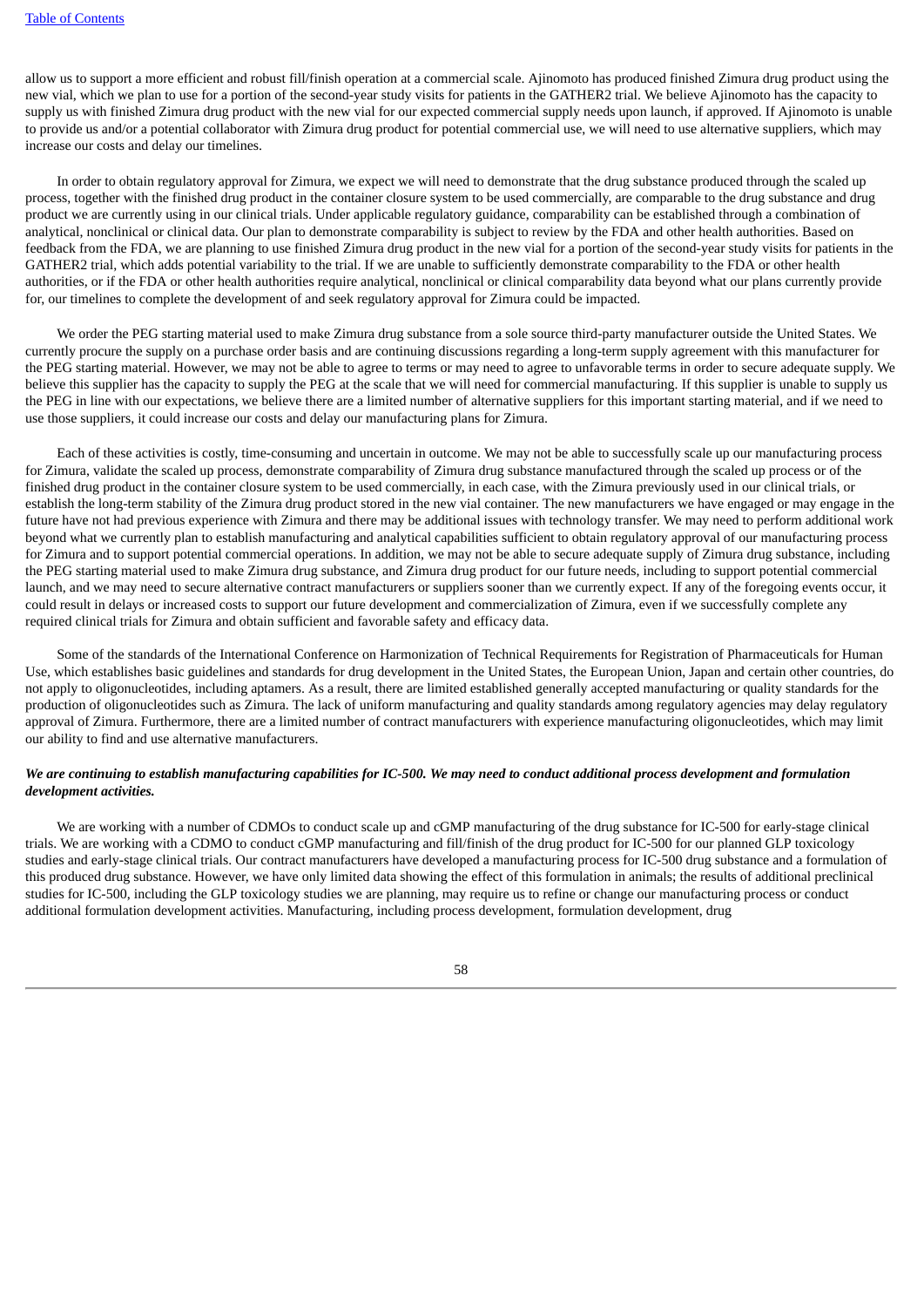substance and drug product manufacturing, can be costly and time-consuming and our anticipated timelines for the development of IC-500 may be delayed. If we are unable to successfully manufacture and formulate IC-500 in line with our expectations, we may switch to a backup HtrA1 inhibitor or cease developing our HtrA1 inhibitor program altogether.

# The manufacture of gene therapy products is complex with a number of scientific and technical risks, some of which are common to the manufacture *of drugs and biologics and others of which are unique to the manufacture of gene therapies.*

Gene therapy drug products are complex and difficult to manufacture. We believe that the high demand for clinical gene therapy material and a scarcity of potential contract manufacturers may cause long lead times for establishing manufacturing capabilities for gene therapy drug development activities. Even after a manufacturer is engaged, any problems that arise during manufacturing, including during process development and cGMP manufacturing, may result in unanticipated delays to our timelines, including delays attributable to securing additional manufacturing time slots. In 2020, we experienced several delays to our cGMP manufacturing activities for IC-100 and IC-200 because of a number of manufacturing issues at our CDMO. There may also be long lead times to manufacture or procure starting materials such as cell banks or plasmids. In particular, plasmids and other starting materials for gene therapy manufacture are usually sole sourced, as there are a limited number of qualified suppliers. The progress of our gene therapy programs is highly dependent on these suppliers providing us or our contract manufacturers with the necessary starting materials that meet our requirements in a timely manner. As previously disclosed, due to an issue with one of the starting materials used for our manufacturing process for IC-100, we had to delay our cGMP manufacturing run at our CDMO and reschedule the run for a later date based on the CDMO's availability. A failure to procure or a shortage of necessary starting materials likely would delay our manufacturing and development timelines.

A number of factors common to the manufacturing of biologics and drugs could also cause production or quality issues for gene therapies, including raw material or starting material variability in terms of quality, consistency in cell growth, productivity or cell line stability issues, product and process impurities, material shortages of any kind, shipping, distribution, storage and supply chain failures, cell culture contamination, equipment malfunctions, operator errors, facility contamination, labor problems, natural disasters, disruption in utility services, terrorist activities, epidemics and pandemics, or acts of god that are beyond our or our contract manufacturer's control. It is often the case that early stage process development is conducted with materials that are not manufactured using cGMP starting materials, techniques or processes and which are not subject to the same level of analysis that would be required for clinical grade material. We may encounter difficulties in translating the manufacturing processes used to produce research grade materials to cGMP compliant processes, and any changes in the manufacturing process may affect the safety and efficacy profile of our product candidates. Although we were successful in releasing cGMP batches of IC-100 and IC-200 produced by our CDMO, we have not yet conducted any manufacturing activities, including process development, for any of our minigene research programs.

An important part of manufacturing drug products is performing analytical testing. Analytical testing of gene therapies involves tests that are more complex in scope and take a longer time to develop and to conduct as compared to those used for traditional drugs. We, our contract manufacturers and our contract research organizations need to spend considerable time and resources to develop assays and other analytical tests for our gene therapy product candidates, including assays to assess the potency of our gene therapy product candidates. Some assays need to be outsourced to specialized testing laboratories. Even when assays are developed, they need to be further tested, qualified and validated, which may take substantial time and resources. Because of the lagging nature of analytical testing, we may proceed with additional manufacturing and other development activities without having first fully characterized or released our manufactured materials. If the results of the testing fail to meet our expectations or applicable requirements, we may need to delay or repeat certain manufacturing and development activities.

#### We face substantial competition, which may result in others developing or commercializing products before or more successfully than we do.

The development and commercialization of new drug products is highly competitive. We face competition with respect to our product candidates and other programs from major pharmaceutical companies, specialty pharmaceutical companies and biotechnology companies, as well as generic and biosimilar companies, worldwide. Potential competitors also include academic institutions, government agencies and other public and private research organizations that conduct research, seek patent protection and establish collaborative arrangements for research, development, manufacturing and commercialization. Some of these competitive products and therapies are based on scientific approaches that are the same as or similar to our approach, and others are based on entirely different approaches. We also will face similar competition with respect to any product candidates that we may seek to develop or commercialize in the future.

Our business strategy is focused on developing transformative therapies for retinal diseases, including GA, intermediate AMD and a number of orphan inherited retinal diseases. There are multiple companies pursuing the development of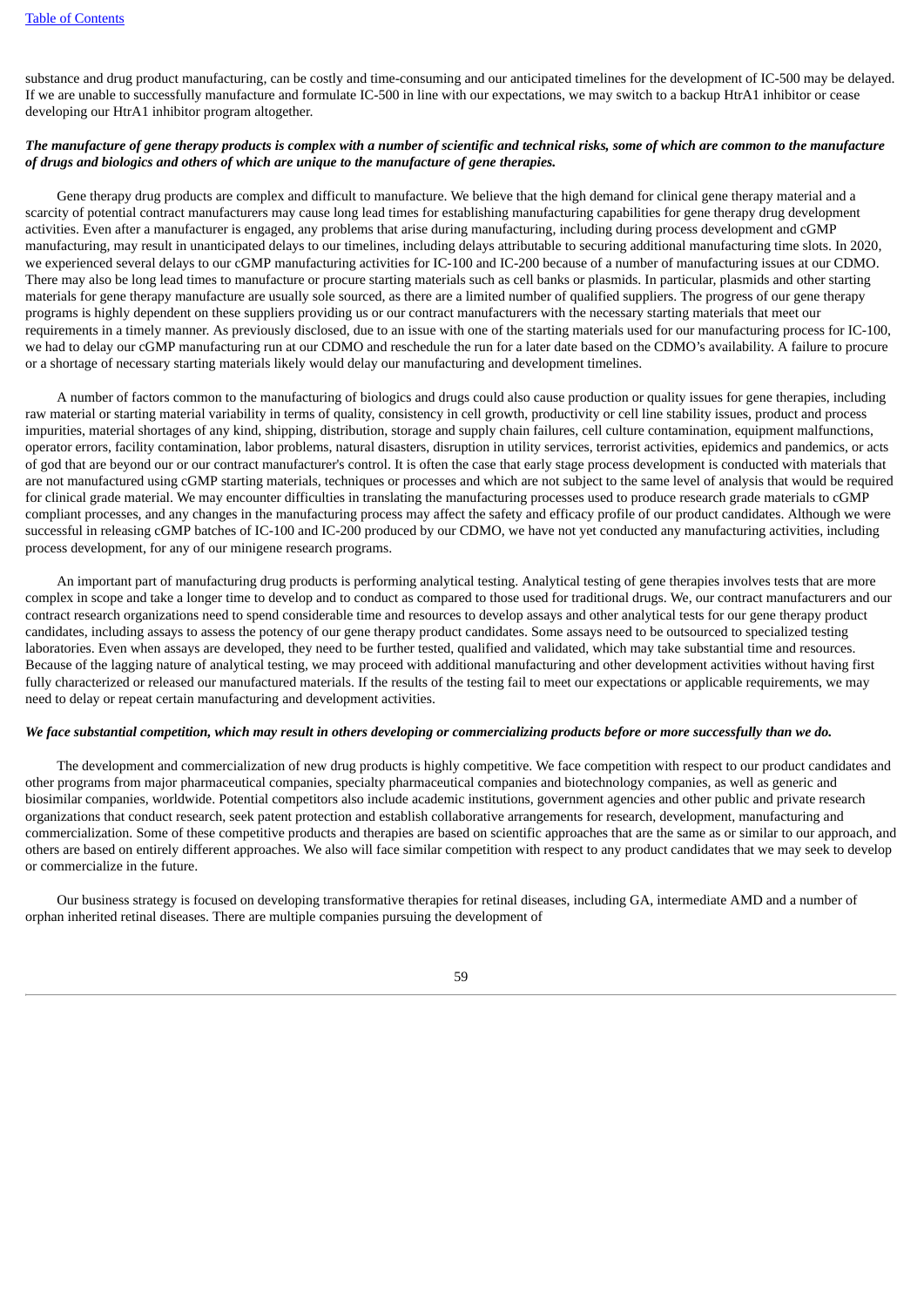therapeutics targeting the complement pathway for age-related retinal diseases. Some of them have better name recognition, more resources and a longer history of developing therapies than we do. Competition in this field is intense and especially for many inherited retinal diseases, there is a limited number of potential patients. If any of our competitors obtains FDA, EMA or other regulatory approval for their products more rapidly than we may obtain approval for ours, our competitors could establish a strong market position before we are able to enter the relevant market, which may significantly limit the commercial opportunity for our product candidates.

Our commercial opportunity could also be reduced or eliminated if one or more of our competitors develop and commercialize products that are more effective, safer, have fewer or less severe side effects, are more convenient to use or are less expensive than our product candidates. For example, the method of administration of Zimura, intravitreal injection, is commonly used to administer ophthalmic drugs for the treatment of severe diseases and is generally accepted by patients facing the prospect of severe visual loss or blindness. A therapy that offers a less invasive or less frequent method of administration, however, might have a competitive advantage over one administered by monthly intravitreal injections, depending on the relative safety of the other method of administration. Furthermore, our ability to compete may be affected in many cases by insurers or other third-party payors, particularly Medicare, seeking to encourage the use of less expensive or more convenient products.

Many of our competitors have significantly greater financial and human resources and expertise in research and development, manufacturing, preclinical testing, conducting clinical trials, obtaining regulatory approvals and marketing approved products than we do. Smaller and other early stage companies may also prove to be significant competitors, particularly through collaborative arrangements with large and established companies. These third parties compete with us in recruiting and retaining qualified scientific and management personnel, establishing clinical trial sites and enrolling patients for clinical trials, as well as in acquiring technologies complementary to, or necessary for, our development programs. Our timelines may be delayed to the extent clinical trials conducted by our competitors are enrolling patients that would otherwise be eligible to participate in our trials at the same time we are seeking to enroll these patients.

Based on publicly available information, we are aware of the following research and development programs that may be competitive with programs we are pursuing. Other competitive programs may exist of which we are not aware.

#### *Competitive considerations for GA or dry AMD:*

• We are aware that LumiThera, Inc. has a medical device using its LT-300 light delivery system, which is approved in the European Union for the treatment of dry AMD. In addition, there are a number of products in preclinical and clinical development by third parties to treat GA or dry AMD. In general, these product candidates can be categorized based on their proposed mechanisms of action. The mechanisms of action for these product candidates include complement system and inflammation suppression, visual cycle modulators, antioxidants and neuroprotectants, cell and gene therapies and vascular perfusion enhancers. We are aware that AstraZeneca PLC (which acquired Alexion Pharmaceuticals, Inc. in 2021), Annexon Inc., Apellis Pharmaceuticals, Inc., or Apellis, Applied Genetic Technologies Corporation, or AGTC, Biogen Inc., Gemini Therapeutics, Inc., Gyroscope Therapeutics (which was recently acquired by Novartis AG), IONIS Pharmaceuticals, Inc. (in collaboration with Roche AG), Janssen Pharmaceuticals Inc. (which acquired its program through the acquisition of Hemera Biosciences, LLC), MorphoSys AG, NGM Biopharmaceuticals Inc. and Novartis AG each have complement inhibitors in development for GA or dry AMD, including, in the cases of Gemini Therapeutics, Gyroscope Therapeutics and Janssen Pharmaceuticals, complement inhibitor gene therapies and AGTC and Gemini Therapeutics each has a research program on complement factor H gene therapy. We believe that the most advanced of these programs is Apellis's pegylated, synthetic peptide targeting complement protein C3, for which Apellis announced top-line 12-month data from two Phase 3 clinical trials in September 2021 and 18-month data in March 2022, and Apellis stated it would file an application for marketing approval with the FDA during the second quarter of 2022. Apellis could obtain marketing approval for its product candidate in advance of when we might reasonably expect to obtain marketing approval for Zimura in GA or IC-500 in GA, if at all. Moreover, we are aware that several other companies, including Abbvie Pharmaceuticals, Inc., Allegro Ophthalmics, LLC, Alkeus Pharmaceuticals Inc., Astellas Pharma Inc., Boehringer Ingelheim, Lineage Cell Therapeutics, Inc., Ocugen, Inc., ONL Therapeutics, Inc., Regenerative Patch Technologies, Roche AG and Stealth BioTherapeutics Corp., are pursuing development programs for the treatment GA or dry AMD using different mechanisms of action outside of the complement system, including Genentech, Inc. (an affiliate of Roche AG) and Gemini Therapeutics, which are pursuing HtrA1 inhibition as a mechanism of action. We believe that the most advanced HtrA1 inhibitor program in development is Genentech's monoclonal antibody HtrA1 inhibitor, which is currently being studied in a Phase 2 clinical trial and whose results are expected to become available in 2022 or 2023.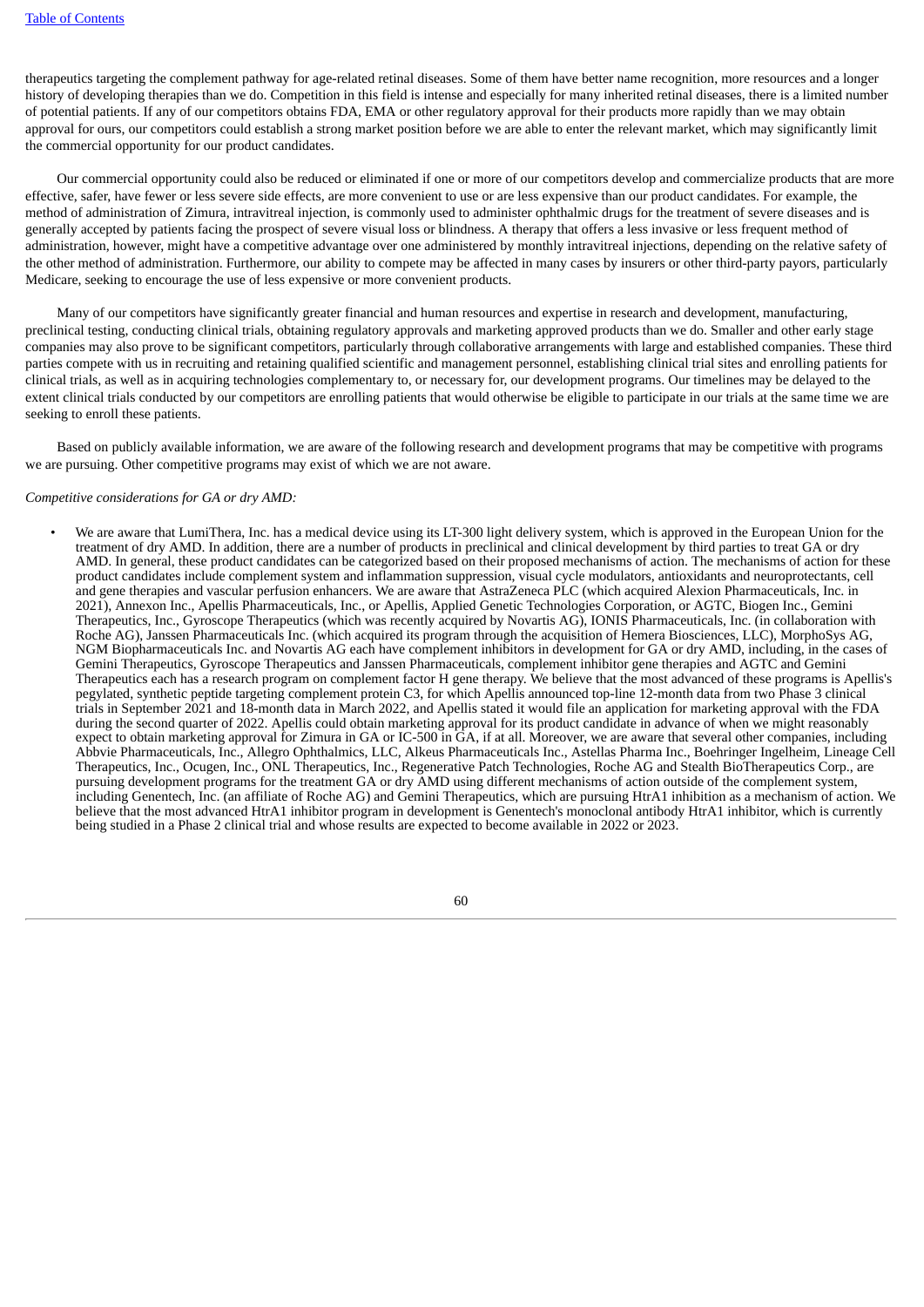# *Competitive considerations for Stargardt disease:*

• There are a number of products in preclinical research and clinical development by third parties to treat Stargardt disease. We are aware that AGTC, Alkeus Pharmaceuticals, Inc., Beam Therapeutics Inc., Biogen, Generation Bio Co., Kubota Vision Inc. (formerly Acucela), Lin BioScience, Inc., ProQR Therapeutics N.V., or ProQR, and Spark Therapeutics (a subsidiary of Roche AG) each have research or development programs in Stargardt disease. Three of these programs, Alkeus, Kubota and Lin BioScience, are exploring the use of oral therapeutics, while AGTC, Nightstar and Spark are each using a gene therapy approach, Beam is using a base editing approach, and ProQR is using an RNA-based approach. Kubota's product candidate, to which the FDA and the EMA granted orphan drug designation in August 2020, is in Phase 3 development while Alkeus's product candidate is in Phase 2 development. In addition, several academic organizations have early stage programs in Stargardt disease.

# *Competitive considerations for RHO-adRP:*

• We are aware that ProQR is developing an RNA-based therapeutic for RHO-adRP, for which it is currently conducting a Phase 1/2 clinical trial. Ocugen, Inc. is developing a preclinical gene therapy for RHO-adRP, for which the FDA granted orphan drug designation in July 2020. In addition, Biogen has a preclinical AAV gene therapy program in RHO-adRP. Editas Medicine, Inc. is also developing a preclinical gene editing product candidate for this disease. We are also aware that multiple academic institutions have early stage gene therapy development programs in RHO-adRP.

# *Competitive considerations for BEST1-related IRDs:*

• We are aware that Biogen has a preclinical AAV gene therapy program for one or more BEST1-related IRDs.

# *Competitive considerations for LCA10:*

• We are aware that Editas Medicine, Inc. has a gene editing program for LCA10, for which a Phase 1/2 clinical trial is ongoing, ProQR is developing an RNA-based therapeutic for LCA10 that is currently in Phase 2/3 development, Generation Bio Co. has a preclinical program that utilizes ceDNA technology to target LCA10 and Oxford Biomedica plc is developing a lentiviral gene therapy program for LCA10 that is in preclinical development. In addition, several academic institutions have preclinical programs in LCA10.

# *Competitive considerations for USH2A-related IRDs:*

• There are a number of products in preclinical research and clinical development by third parties to treat *USH2A*-related IRDs. We are aware that ProQR is pursuing two RNA based approaches for different mutations causing Usher 2A, one of which is currently in Phase 1/2 clinical development and the other of which is in preclinical development. We are also aware that Editas Medicine, Inc., Odylia Therapeutics and Wave Life Sciences, Inc. are exploring potential programs in *USH2A*-related IRDs.

# If we are unable to establish sales, marketina and distribution capabilities or enter into sales, marketina and distribution aareements with third parties, we may not be successful in commercializing Zimura or any of our other product candidates, if and when any such product candidate is approved.

As a company, we have no experience in the sale, marketing or distribution of pharmaceutical products. In 2021, we hired a chief commercial officer and are in the process of hiring additional commercialization personnel and planning our commercialization strategy for Zimura, including developing market access and reimbursement strategies and potentially setting up a sales, marketing and distribution infrastructure. To achieve commercial success for any approved product, we must either develop a sales, marketing and distribution organization or outsource those functions to third parties. We expect that our commercial strategy for any of our product candidates, including whether to retain commercial rights and market and sell the product candidate ourselves or to utilize collaboration, distribution or other marketing arrangements with third parties, would be determined based on a variety of factors, including the size and nature of the patient population, the disease area, the particular indications for which the product is approved, the territories in which the product may be marketed and the commercial potential for such product candidate. In addition, our commercial strategy would vary depending on whether the disease is typically treated by general ophthalmology practitioners or specialists, such as retinal specialists, and the likely degree of acceptance of our product candidate by the relevant physicians in various markets.

There are risks involved with establishing our own sales, marketing and distribution capabilities. For example, recruiting and training a sales force is expensive and time consuming and could delay any product launch. If the commercial launch of a

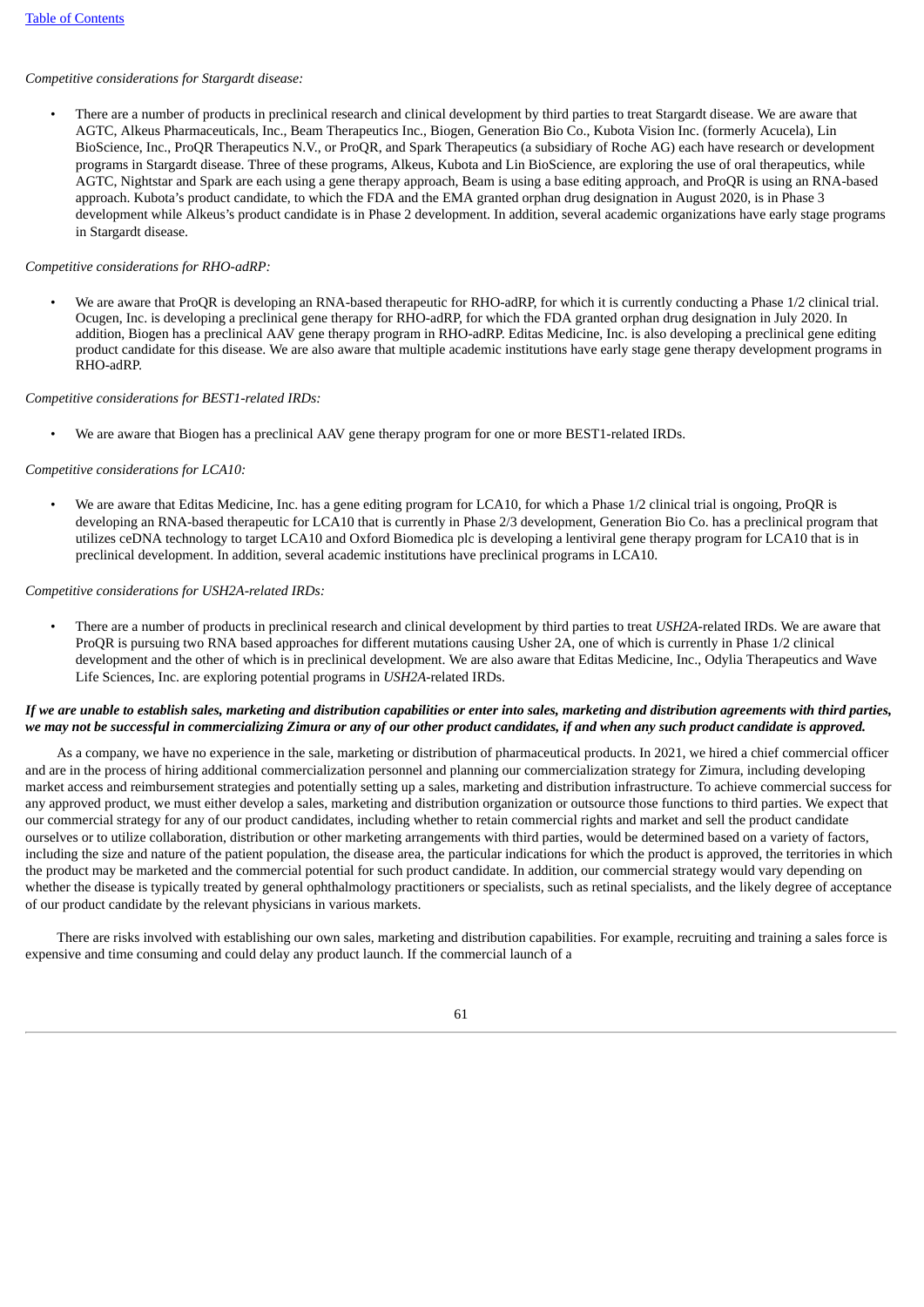product candidate for which we recruit a sales force and establish marketing and distribution capabilities is delayed or does not occur for any reason, we would have prematurely or unnecessarily incurred these commercialization expenses. This may be costly, and our investment would be lost if we cannot retain or reposition our sales and marketing personnel.

Factors that may inhibit our efforts to commercialize our products on our own include:

- our inability to recruit and retain adequate numbers of effective sales and marketing personnel;
- the inability of sales personnel to obtain access to adequate numbers of physicians who may prescribe our products; and
- unforeseen costs and expenses associated with creating an independent sales and marketing organization.

There are also risks involved with having third parties perform sales, marketing and distribution services on our behalf. If we enter into arrangements with third parties to perform sales, marketing and distribution services, our product revenues and our profitability, if any, are likely to be lower than if we were to market, sell and distribute ourselves any products that we develop. In addition, we may not be successful in entering into arrangements with third parties to sell, market and distribute our product candidates or may be unable to do so on terms that are favorable to us. We likely will have little control over such third parties, and any of them may fail to devote the necessary resources and attention to sell and market our products effectively. If we do not or are unable to establish sales, marketing and distribution capabilities successfully, either on our own or in collaboration with third parties, we would not be successful in commercializing our product candidates, if approved.

#### Even if any of our product candidates receives marketing approval, such product candidate may fail to achieve the degree of market acceptance by physicians, patients, third-party payors and others in the medical community necessary for commercial success and the market opportunity for any of *our product candidates may be smaller than we estimate.*

The degree of market acceptance of any product candidate that we are developing or we may develop, if approved for commercial sale, will depend on a number of factors, including:

- efficacy and potential advantages compared to alternative treatments, including the existing standard of care;
- any restrictions in the label on the use of our products in combination with other medications or with certain devices;
- any restrictions in the label on the use of our products to or by a subgroup of patients, including, for example, for Zimura, if approved, restrictions on use of our product to patients with GA secondary to dry or non-neovascular AMD (as opposed to all forms of GA) or to patients with specific GA lesion characteristics, such as non-foveal GA. The inclusion criteria for our GATHER1 and GATHER2 trials require patients to have non-foveal GA and as a result, our label for Zimura, if approved, may have a restriction limiting its use to those patients;
- for treatment regimens calling for multiple intravitreal injections on the same day, restrictions in the label imposing a waiting period in between intravitreal injections;
- our and any commercialization partner's ability to offer our products at competitive prices;
- availability and timeliness of governmental and third-party payor coverage and adequate reimbursement;
- increasing reimbursement pressures on treating physicians due to the formation of accountable care organizations and the shift away from traditional fee-for-service reimbursement models to reimbursement based on quality of care and patient outcomes;
- willingness of the target patient population to try new therapies and of physicians to prescribe these therapies, particularly in light of the existing available standard of care or to the extent our product candidates require invasive procedures for administration;
- prevalence and severity of any side effects or perceived safety concerns, such as CNV; and

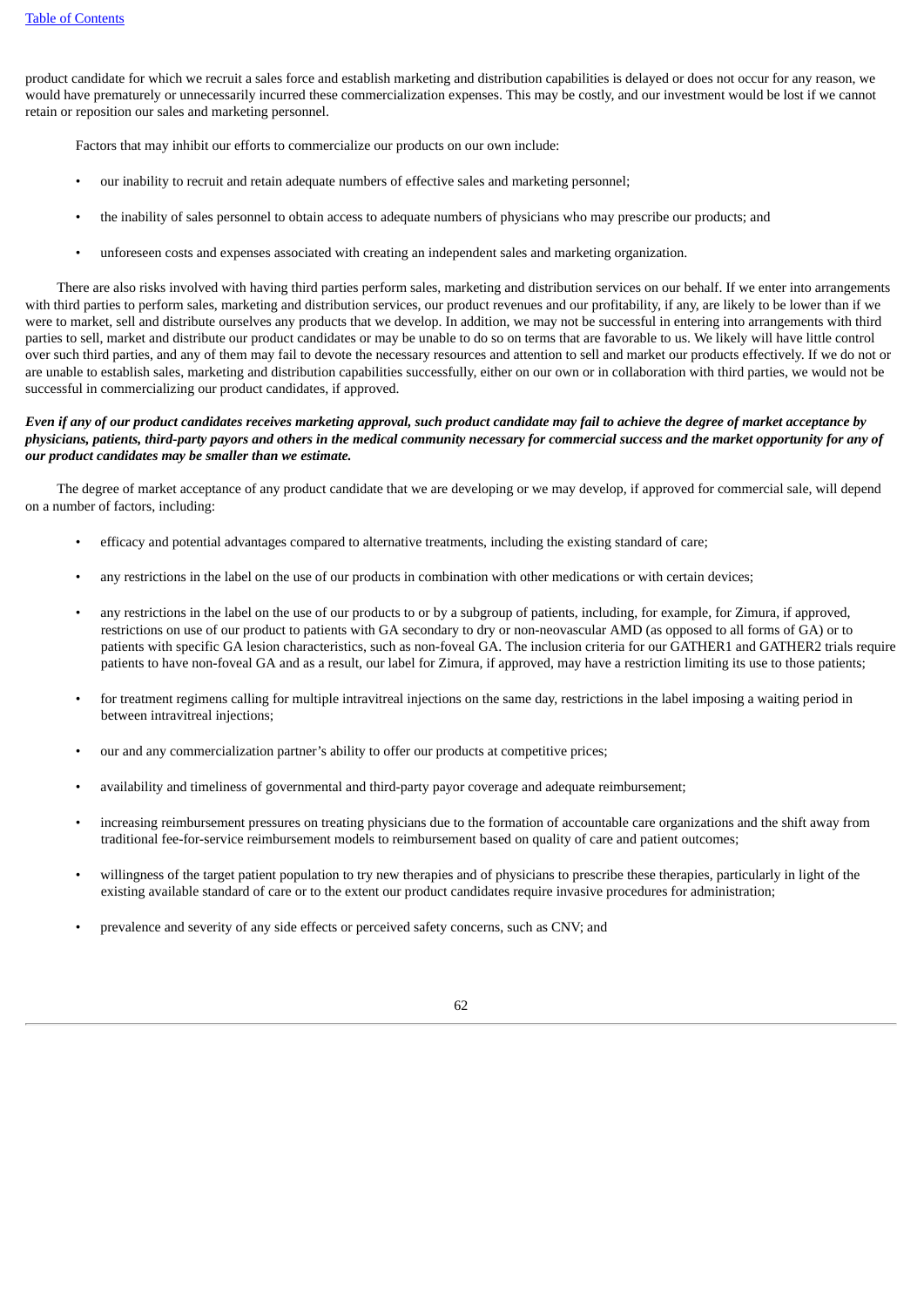• whether competing products or other alternatives are more convenient or easier to administer, including alternatives that offer a less frequent dosing regimen than monthly intravitreal injections, in the case of Zimura, come to market.

Our development program for Zimura in GA uses anatomical primary endpoints, the mean rate of change in GA growth over 12 months, in the case of GATHER1, and the mean rate of growth (slope) estimated based on GA area over 12 months, in the case of GATHER2. We believe that this efficacy assessment is most likely to demonstrate clinical relevance for an investigational product across a heterogeneous GA patient population and other potential assessments, such as comparisons of visual acuity, are not as clinically meaningful for patients with GA. However, to date there is no direct functional corollary to the anatomical measures that we are using as our primary endpoints for GATHER1 and GATHER2. Although we evaluated visual acuity as a secondary endpoint in the GATHER1 trial, the trial was not designed to reliably assess differences in mean changes in visual acuity with statistical significance. Patients, physicians and payors may not recognize the value of, and we may not be able to obtain marketing or reimbursement approval for, Zimura without demonstrating a functional benefit to vision. To do so, we may need to conduct additional clinical trials or sub-studies, which may not ultimately demonstrate a functional benefit to vision.

In addition, the potential market opportunity for any product candidate is difficult to estimate precisely. Our estimates of the potential market opportunity for our product candidates include several key assumptions based on our expectations of the safety and effectiveness of the relevant product candidate, the expected patient population for our product candidates, our industry knowledge, the competitive landscape for the indications for which we are developing our product candidates, market response to anti-VEGF agents currently approved for treatment of wet AMD, third-party research reports and other surveys. The potential market opportunity for our product candidates may also differ across geographies. While we believe that our internal assumptions are reasonable, any of these assumptions could prove to be inaccurate, and the actual market for such product candidates could be smaller than our estimates of our potential market opportunity.

There is a variety of factors that could contribute to the actual number of patients who receive an approved therapy being less than our estimates of the potential addressable market. These estimates may prove to be incorrect and new studies may reduce the estimated incidence or prevalence of these diseases. The number of patients in the United States, the European Union and elsewhere may turn out to be lower than expected, patients may not be amenable to treatment with our products or patients may become increasingly difficult to identify and access, all of which would adversely affect our business, financial condition, results of operations and prospects. Further, the severity of the progression of a disease up to the time of treatment, especially in certain degenerative conditions such as GA, likely will diminish the therapeutic benefit conferred by a new drug product due to irreversible cell death. For example, certain GA patients may have experienced the loss of certain portions of retinal tissue that disproportionately affected their functional vision, and these patients may not value a treatment that can only slow the growth of additional GA lesions without providing a treatment to their loss of functional vision. On the other hand, patients with intermediate AMD are often asymptomatic as to loss of vision; therefore they may not seek or value having a treatment for their condition, especially a treatment involving monthly injections, which is the current dosing regimen for Zimura. In addition, physicians, including retina specialists, GOs and ODs, and their patients may not be aware of the risks of disease progression or of the availability of treatments, once approved. If the number of patients that may benefit from the treatments we are seeking to develop is lower than we expect, our business, financial condition, results of operations and prospects may be adversely affected.

#### Even if we are able to commercialize any of the product candidates that we may develop, the product may become subject to unfavorable pricing regulations, pricing dynamics, third-party reimbursement practices or healthcare reform initiatives, which would harm our business.

The regulations that govern marketing approvals, pricing and reimbursement for new drug products vary widely from country to country. Health care reform, including increasing scrutiny of drug prices, is an issue of intense political focus, particularly in the United States. Current and future legislation may significantly change the approval requirements in ways that could involve additional costs and cause delays in obtaining approvals or in ways that could alter the mechanism by which pharmaceutical prices are negotiated or otherwise determined. Many countries outside the United States require approval of the sale price of a drug before it can be marketed, and to apply for and obtain such an approval in certain countries, we or a commercialization partner may be required to conduct a clinical trial that compares the cost-effectiveness of our product candidate to other available therapies. In many countries, the pricing review period begins after marketing or product licensing approval is granted. In some foreign markets, prescription pharmaceutical pricing remains subject to continuing governmental control or negotiation even after initial approval is granted. In particular for Zimura in GA and for many countries in Europe, we may need to demonstrate a relative benefit in functional vision in order to obtain reimbursement approval, although our clinical trials, which use an anatomic endpoint as the primary efficacy endpoint, are not designed to demonstrate a functional

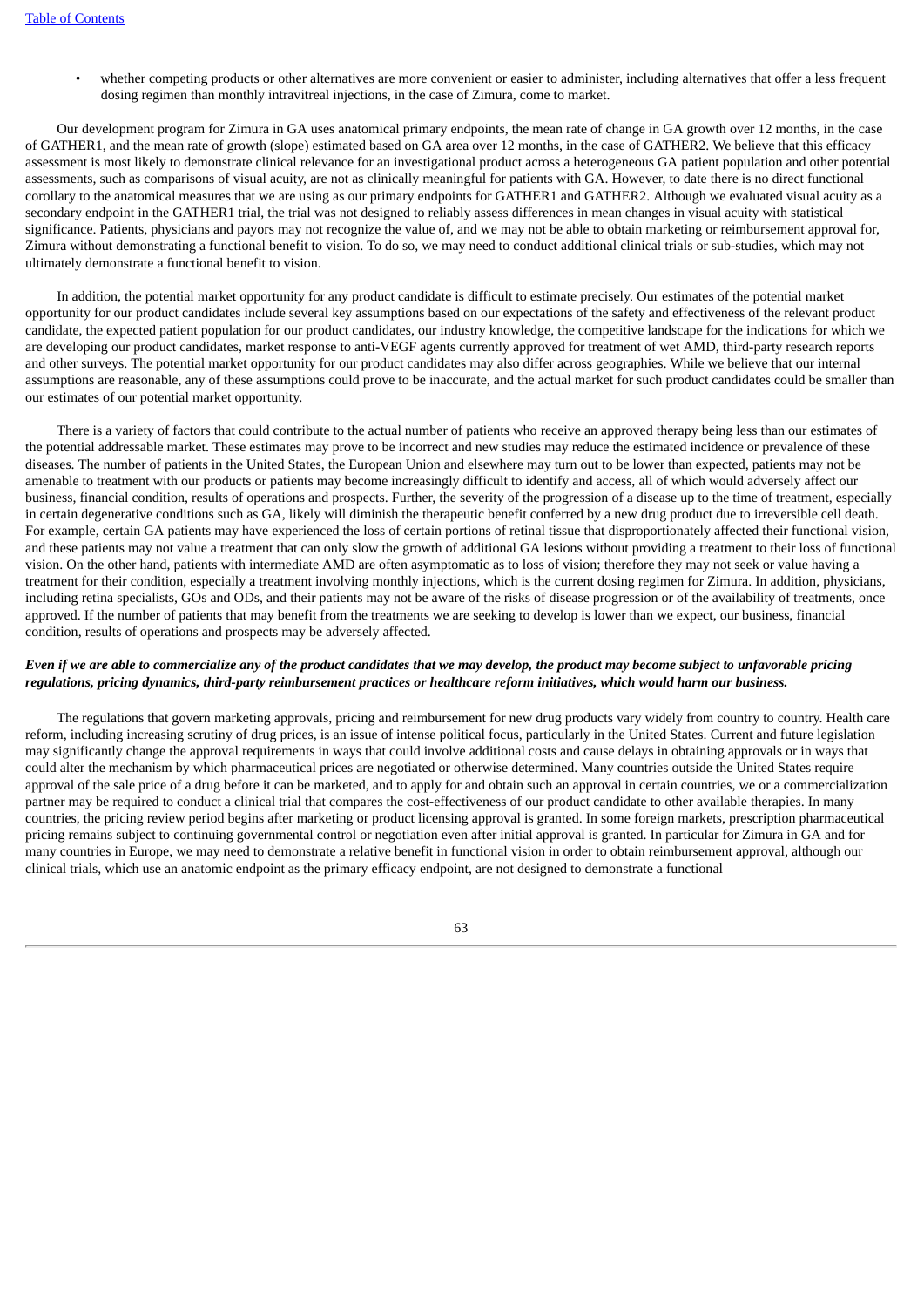benefit with statistical significance. As a result, we might obtain marketing approval for a product in a particular country, but then be subject to price regulations that delay our or any commercialization partner's commercial launch of the product, possibly for lengthy time periods, which would negatively impact the revenues we are able to generate from the sale of the product in that country. Adverse pricing limitations may hinder our ability to recoup our investment in one or more product candidates, even if our product candidates obtain marketing approval and are widely accepted and prescribed or used by physicians.

In addition, even in countries where pharmaceuticals are not subject to strict pricing regulations through a governmental review and approval process, we may nonetheless face an unfavorable pricing environment as a result of political pressure or market dynamics. The perceived high cost for pharmaceutical products to treat orphan diseases, where manufacturers seek to recoup development costs and earn a profit for a therapy intended to treat a relatively small patient population, may attract increased political and public scrutiny, as seen recently with a number of gene therapies that entered the market. Moreover, if we obtain marketing approval for a product candidate, such as Zimura, in more than one indication, including, for example in an orphan indication such as STGD1 and a non-orphan indication such as GA, such a product candidate likely would only be sold at one price in any given country, regardless of the indications for which it is prescribed. This dynamic may result in our charging a price that does not generate profits in each indication for which the product is approved.

Our ability and the ability of any commercialization partner to commercialize a product candidate successfully also will depend in part on the extent to which reimbursement for these products and related treatments will be available from government health authorities, private health insurers and other organizations. Government authorities and third-party payors, such as private health insurers and health maintenance organizations, decide which medications they will pay for and establish reimbursement levels. A major trend in the U.S. healthcare industry and elsewhere is cost containment. Government authorities and third-party payors, particularly Medicare, have attempted to control costs by limiting coverage and the amount of reimbursement for particular medications and encouraging the substitution of lower cost or generic products. Pricing pressures experienced by the pharmaceutical industry may be further exacerbated by legislative and policy changes under consideration by the Biden Administration, the U.S. Congress and many states. We expect that Zimura, if approved for GA, would be reimbursed in large part by Medicare Part B and therefore, these cost containment measures will likely affect our pricing and reimbursement strategies.

For example, the previous Trump Administration, through the Center for Medicare & Medicaid Service, or CMS, announced in late 2018 an advance notice of proposed rulemaking describing a potential mandatory reference pricing model for Medicare Part B drugs under which the prices paid for these drugs will be adjusted in relation to an international pricing index that includes prevailing prices from other countries with strict price controls. The reference pricing model has found support from some members of the U.S. Congress. In 2020, President Trump issued several executive orders intended to lower the

costs of prescription products and certain provisions in these orders have been incorporated into regulations. These regulations included an interim final rule implementing a most favored nation model for prices that would tie Medicare Part B payments for certain physician-administered pharmaceuticals to the lowest price paid in other economically advanced countries, effective January 1, 2021. That rule, however, was subject to a nationwide preliminary injunction and, on December 29, 2021, CMS issued a final rule to rescind it. With issuance of this rule, CMS stated that it will explore all options to incorporate value into payments for Medicare Part B pharmaceuticals and improve beneficiaries' access to evidence-based care.

On July 9, 2021, President Biden signed Executive Order 14063, which focuses on, among other things, the price of pharmaceuticals. The executive order directs the Department of Health and Human Services, or HHS, to create a plan within 45 days to combat "excessive pricing of prescription pharmaceuticals and enhance domestic pharmaceutical supply chains, to reduce the prices paid by the federal government for such pharmaceuticals, and to address the recurrent problem of price gouging." On September 9, 2021, HHS released its plan to reduce pharmaceutical prices. The key features of that plan are to: (a) make pharmaceutical prices more affordable and equitable for all consumers and throughout the healthcare system by supporting pharmaceutical price negotiations with manufacturers; (b) improve and promote competition throughout the prescription pharmaceutical industry by supporting market changes that strengthen supply chains, promote biosimilars and generic drugs, and increase transparency; and (c) foster scientific innovation to promote better healthcare and improve health by supporting public and private research and making sure that market incentives promote discovery of valuable and accessible new treatments.

Reimbursement may affect the demand for, or the price of, any product candidate for which we obtain marketing approval. Obtaining and maintaining adequate reimbursement for our products may be particularly difficult because of the higher prices often associated with drugs administered under the supervision of a physician, which are generally covered by the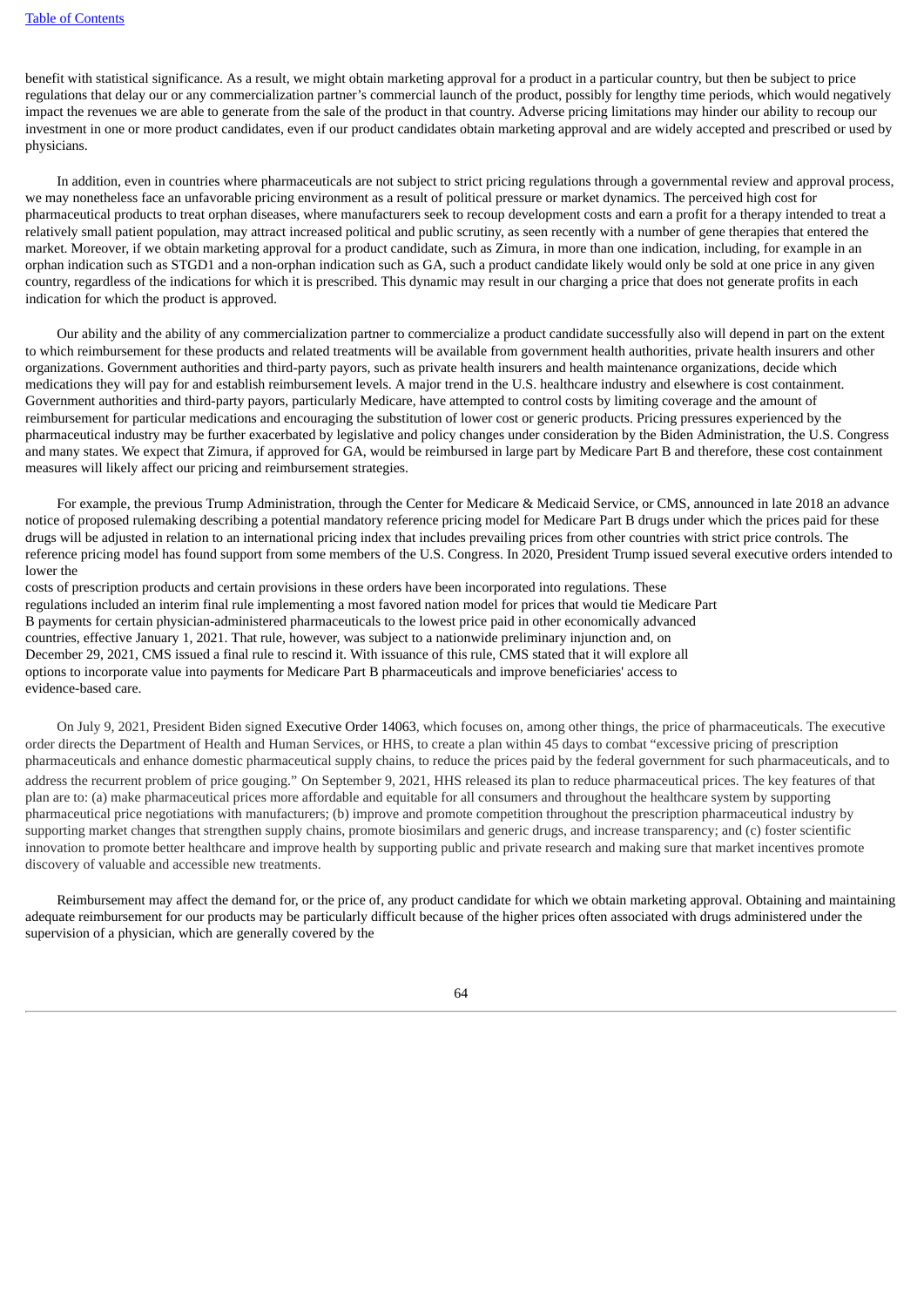"buy and bill" reimbursement model under Medicare Part B. We may choose to, or be required by market dynamics to, implement access and reimbursement policies that may not be successful in driving use of and reimbursement for our products, if approved. We or any commercialization partner may also be required to conduct expensive pharmacoeconomic studies to justify coverage and reimbursement or the level of reimbursement relative to other therapies that may be on the market. If coverage and adequate reimbursement are not available or reimbursement is available only at limited levels, we may not be able to successfully commercialize any product candidate for which we obtain marketing approval.

There may be significant delays in obtaining reimbursement for newly approved drugs, and coverage may be more limited than the purposes for which the drug is approved by the FDA or similar regulatory authorities outside the United States. Eligibility for reimbursement does not imply that any drug will be paid for in all cases or at a rate that covers our costs, including research, development, manufacture, sale and distribution costs. Interim reimbursement levels for new drugs, if applicable, may also not be sufficient to cover our costs and may not be made permanent. Reimbursement rates may vary according to the use of the drug and the clinical setting in which it is used, may be based on reimbursement levels already set for lower cost drugs, and may be incorporated into existing payments for other services. Net prices for drugs may be reduced by mandatory discounts or rebates required by government healthcare programs or private payors and by any future relaxation of laws that presently restrict imports of drugs from countries where they may be sold at lower prices than in the United States, which many members of the U.S. Congress expressed an interest in pursuing. In September 2020, HHS issued a rule permitting limited importation of drugs from Canada. Third-party payors often rely upon Medicare coverage policy and payment limitations in setting their own reimbursement policies. Our and any commercialization partner's inability to promptly obtain coverage and profitable payment rates from both government-funded and private payors for any approved products that we develop could have a material adverse effect on our operating results, our financial condition, or our ability to raise capital needed to commercialize products.

#### Ethical, legal and social issues related to genetic testing may reduce demand for any gene therapy product candidates we develop and for which we seek *marketing approval.*

We anticipate that prior to receiving certain gene therapies, including as part of a clinical trial, patients would be required to undergo genetic testing. Genetic testing has raised concerns regarding the appropriate utilization and the confidentiality of information provided by genetic testing. The ownership of and the lawfulness of using genetic data is an area of the law that is unclear and varies across jurisdictions. Genetic tests for assessing a person's likelihood of developing a chronic disease have focused public attention on the need to protect the privacy of genetic information. For example, concerns have been raised that insurance carriers and employers may use these tests to discriminate on the basis of genetic information, resulting in barriers to the acceptance of genetic tests by consumers. This dynamic could lead to governmental authorities restricting genetic testing or calling for limits on or regulating the use of genetic testing, particularly for diseases for which there is no known cure, as well as the use of genetic data. Any of these scenarios could decrease the pool of patients willing to participate in a clinical trial for a gene therapy and the demand for a gene therapy once it is approved.

### Product liability lawsuits against us or any future commercialization partner could divert resources, cause us to incur substantial liabilities and limit *commercialization of any products that we may develop or in-license.*

We face an inherent risk of product liability exposure related to the testing of any product candidate that we develop in human clinical trials, and we and any future commercialization partner will face an even greater risk if we commercially sell any products that we develop or in-license. If we become subject to or otherwise cannot successfully defend ourselves against claims that our product candidates or our products caused injuries, we will incur substantial liabilities. Regardless of merit or eventual outcome, liability claims may result in:

- decreased demand for any product candidates or products that we may develop or in-license;
- withdrawal of clinical trial participants;
- injury to our reputation and significant negative media attention;
- significant costs to defend the related litigation;
- substantial monetary awards to trial participants or patients;
- loss of revenue;

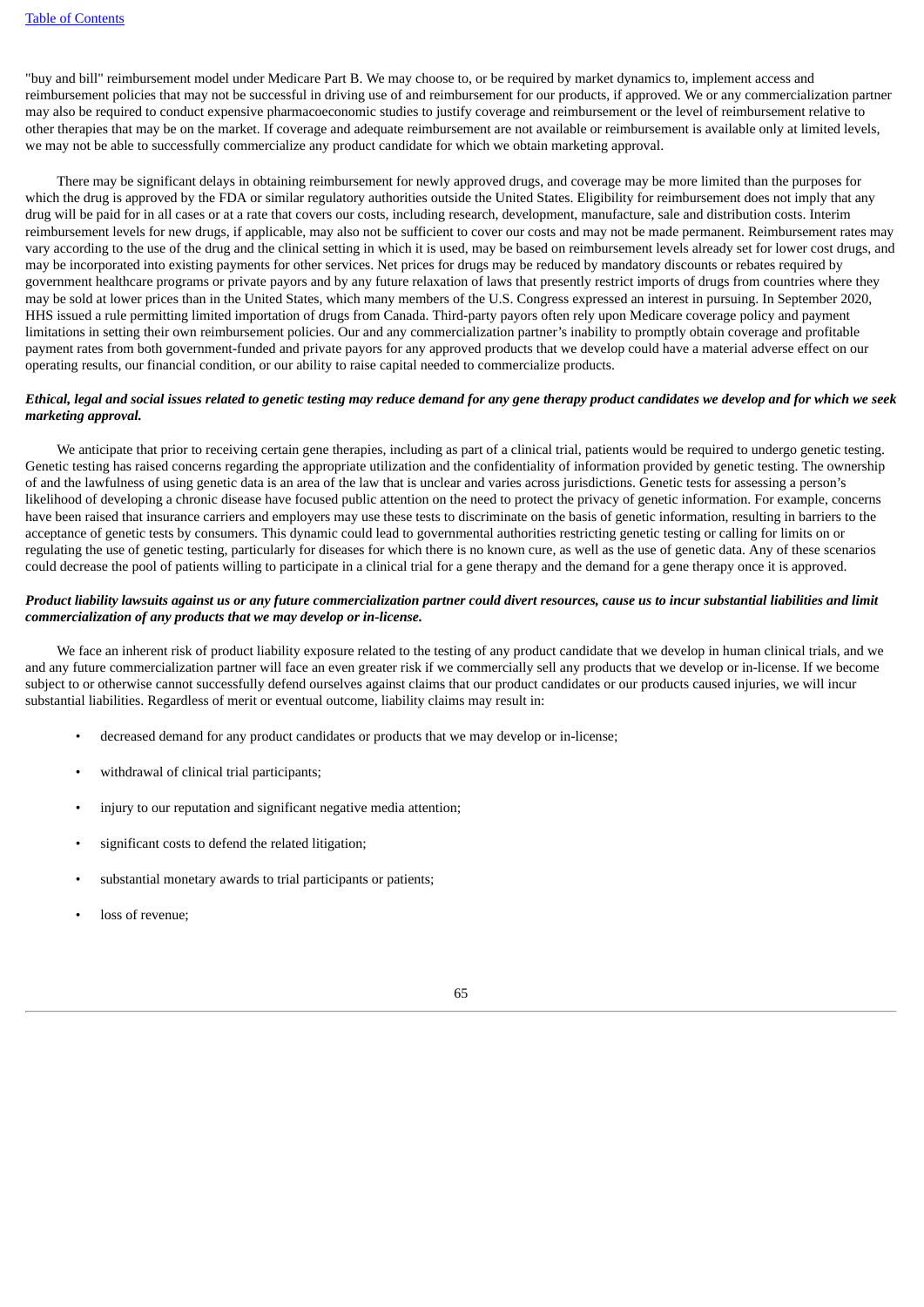- reduced time and attention of our management to pursue our business strategy; and
- the inability to commercialize any products that we may develop or in-license.

We currently hold \$10.0 million in product liability insurance coverage in the aggregate, with a per incident limit of \$10.0 million, which may not be adequate to cover all liabilities that we may incur. We will need to increase our insurance coverage when and if we begin commercializing an approved product. Insurance coverage is increasingly expensive. We may not be able to maintain insurance coverage at a reasonable cost or in an amount adequate to satisfy any liability that may arise, including coverage for any local jurisdictions where we conduct clinical trials. In addition, if a commercialization or collaboration partner were to become subject to product liability claims or were unable to successfully defend themselves against such claims, any such commercialization or collaboration partners could be more likely to terminate such relationship with us and therefore substantially limit the commercial potential of our products.

#### **Risks Related to Our Dependence on Third Parties**

We contract with third parties for the manufacture of and for providing starting materials for our product candidates for preclinical development activities and clinical trials and expect to continue to do so in the future, including to support potential commercialization of Zimura. This reliance on third parties increases the risk that we will not have sufficient quantities of our product candidates or product candidates of sufficient quality, which could delay, prevent or impair our development or commercialization efforts. The COVID-19 pandemic has affected our contract manufacturers' *operations and the manufacture of our product candidates.*

We do not currently own or operate manufacturing facilities for the production of clinical or commercial quantities of any of our product candidates and have a limited number of personnel hired to supervise outside contract manufacturers. We currently rely upon and expect to continue to rely upon thirdparty contract manufacturers to manufacture preclinical and clinical supplies of product candidates we are developing or may develop and commercial supplies of products if and when approved for marketing by applicable regulatory authorities. Furthermore, we and our contract manufacturers currently rely upon, and for the foreseeable future expect to continue to rely upon, sole-source suppliers of certain starting materials and other specialized components of production used in the manufacture and fill/finish of our product candidates.

We have historically relied on, and purchased on a purchase order basis from, a single third-party manufacturer, Agilent, to provide Zimura drug substance. We are working with Agilent and a new manufacturer to conduct scale up and validation activities for Zimura drug substance. However, we do not currently have any contractual commitments with Agilent or the new manufacturer for the long-term clinical or commercial supply of Zimura drug substance. We have also historically relied on a single third-party manufacturer, Ajinomoto, for Zimura drug product. We are working with a second fill/finish manufacturer for additional supply of Zimura drug product for our expected needs for the GATHER2 and STAR trials. We plan to rely on Ajinomoto for supply of Zimura drug product using the new vial for commercial supply upon launch, if approved. However, we may ultimately need to rely on other manufacturers for long-term supply of Zimura drug product. We purchase the PEG starting material on a purchase order basis from a single third-party supplier. We are continuing discussions with this supplier for a long-term supply agreement for the PEG starting material. For these and any other manufacturers with which we do not have any contractual commitments for supply, the pricing and other terms for supply may vary, even substantially, over time and could adversely affect our financial results and operations.

For IC-500, we work with a number of CDMOs to conduct process development, scale-up and cGMP manufacture of the drug substance and drug product for preclinical toxicology studies and early-stage clinical trials.

Our current and anticipated future dependence upon others for the manufacture of the product candidates that we are developing or may develop may adversely affect our business plan and future growth. For example, any production constraints, performance failure or differing priorities on the part of our existing or future manufacturers could delay preclinical or clinical development or marketing approval of our product candidates. Our dependence on third party manufacturers may limit our ability to commercialize on a timely and competitive basis any products that receive marketing approval. We may not have adequate or timely visibility over issues at our third-party manufacturers, and may not become aware of any such issues until the effect on our programs, if any, has already materialized.

Over the past few years, Agilent has been undergoing rapid expansion, including ramping up for production for existing clients, bringing on additional clients, opening new facilities, installing and validating new equipment, and hiring and training new personnel. As a result, we engaged a new contract manufacturer for supply of Zimura drug substance, which we had planned to be our primary manufacturer for Zimura drug substance. We encountered issues during technology transfer of the Zimura manufacturing process to this new manufacturer, which delayed our timelines with this new manufacturer. Subject to

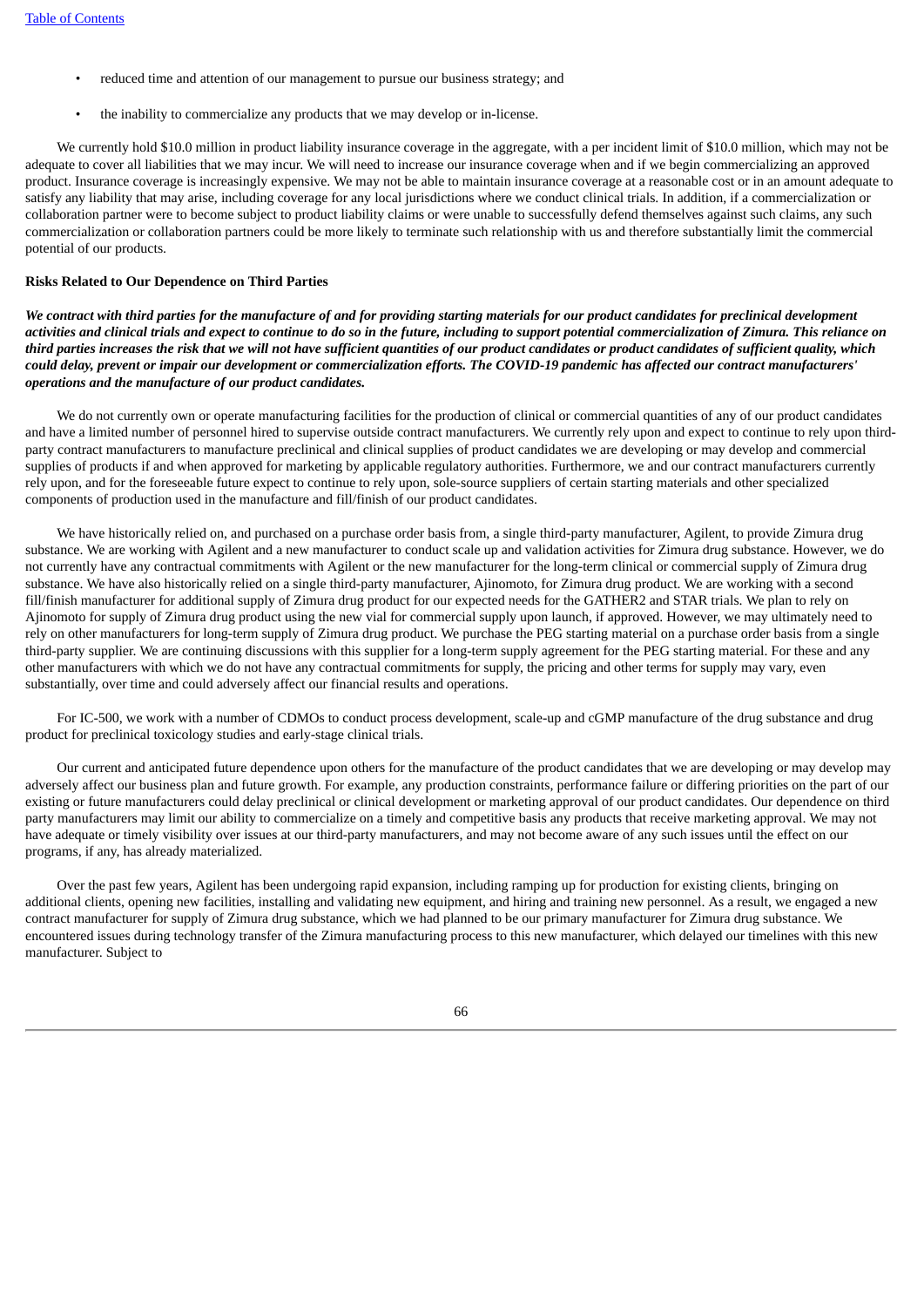successful completion of scale up and validation activities, we currently plan to use Agilent as the primary source of supply of Zimura drug substance upon launch, if approved, and the new manufacturer as a second source of supply of Zimura drug substance. We are continuing discussions with Agilent for long-term commercial supply of Zimura drug substance. In addition, expansion experienced by other manufacturers and suppliers that we use, including any issues that they may experience while expanding, could negatively impact the timing, costs, progress, quality and outcome of our planned manufacturing activities with those manufacturers and delay or hinder our development plans.

If any of our third-party manufacturers, fill/finish providers or sole-source suppliers fail to fulfill our contracts or purchase orders, or if any of these manufacturers or suppliers should become unavailable to us for any reason, including as a result of capacity constraints, differing priorities, regulatory compliance issues, financial difficulties or insolvency, we believe that there are a limited number of potential replacement manufacturers or sole source suppliers, and we likely would incur added costs and delays in identifying or qualifying such replacements. We may be unable to establish agreements with such replacement manufacturers, fill/finish providers or sole-source suppliers or to do so on acceptable terms.

As a result of the COVID-19 pandemic, our third-party contract manufacturers and many sole-source suppliers have limited their operations by reducing the number of staff on site and instituting restrictions on visitors. These changes have affected how we work with our manufacturers and have resulted in minor delays to the progress of our manufacturing activities. Additionally, shortages and governmental restrictions arising from the COVID-19 pandemic have disrupted and may continue to disrupt the ability of our contract manufacturers to procure items, such raw materials, that are essential for the manufacture of our product candidates. For example, in 2020, the COVID-19 pandemic and governmental measures in response caused a delay to the process development activities at our drug substance manufacturer for IC-500 as a result of difficulty in procuring one of the raw materials used in the manufacture of IC-500 from China. Over the past year, there have been increasing disruptions in the global supply chain for various materials, due to the effects of the COVID-19 pandemic and other reasons, and these disruptions may ultimately affect our operations. In October 2021, we learned that the new manufacturer we are working with as a second source of Zimura drug substance was experiencing issues with procuring an important raw material common to many manufacturing processes, which occurred due to supply chain interruptions and caused a slight delay to our manufacturing timelines with this contract manufacturer. We recently learned that several of our contract manufacturing organizations were experiencing difficulty with procuring certain consumable materials as a result of the ongoing COVID-19 pandemic and the Omicron variant, which has caused a slight delay to our planned manufacturing timelines for Zimura. To date, we have not experienced any drug product supply issues impacting our GATHER2 and STAR clinical trials and we do not believe our overall timelines for Zimura have been materially impacted as a result of supply chain issues affecting our contract manufacturers.

In addition, we and our third party manufacturers source some of the raw and starting materials used in the manufacture of our product candidates from outside the United States. We source the PEG starting material from a supplier outside the United States. Our supplier relationships could be interrupted due to international supply disruptions, including those caused by geopolitical and other issues. For example, trade disputes, trade negotiations or the imposition of tariffs between the United States and its trading partners, and other geopolitical events such as the military conflict between Russia and Ukraine and the resulting sanctions imposed by the United States and other governments and any additional future sanctions or actions in response to the military conflict or other geopolitical events, could cause delays or disruptions in our supply of starting materials for our product candidates.

Reliance on third-party manufacturers entails additional risks, including:

- our product candidates may compete with other product candidates and products for access to a limited number of suitable manufacturing facilities that operate under cGMP conditions;
- reliance on the third party for regulatory compliance, quality control and quality assurance;
- the possible breach of the manufacturing agreement by the third party;
- the possible misappropriation of our proprietary information, including our trade secrets and know-how, or the proprietary information of third parties that we are responsible for protecting; and
- the possible termination or non-renewal of the agreement by the third party at a time that is costly or inconvenient for us.

Third-party manufacturers may not be able to comply with cGMP regulations or similar regulatory requirements outside the United States. Our failure, or the failure of our third-party manufacturers, to comply with applicable regulations could result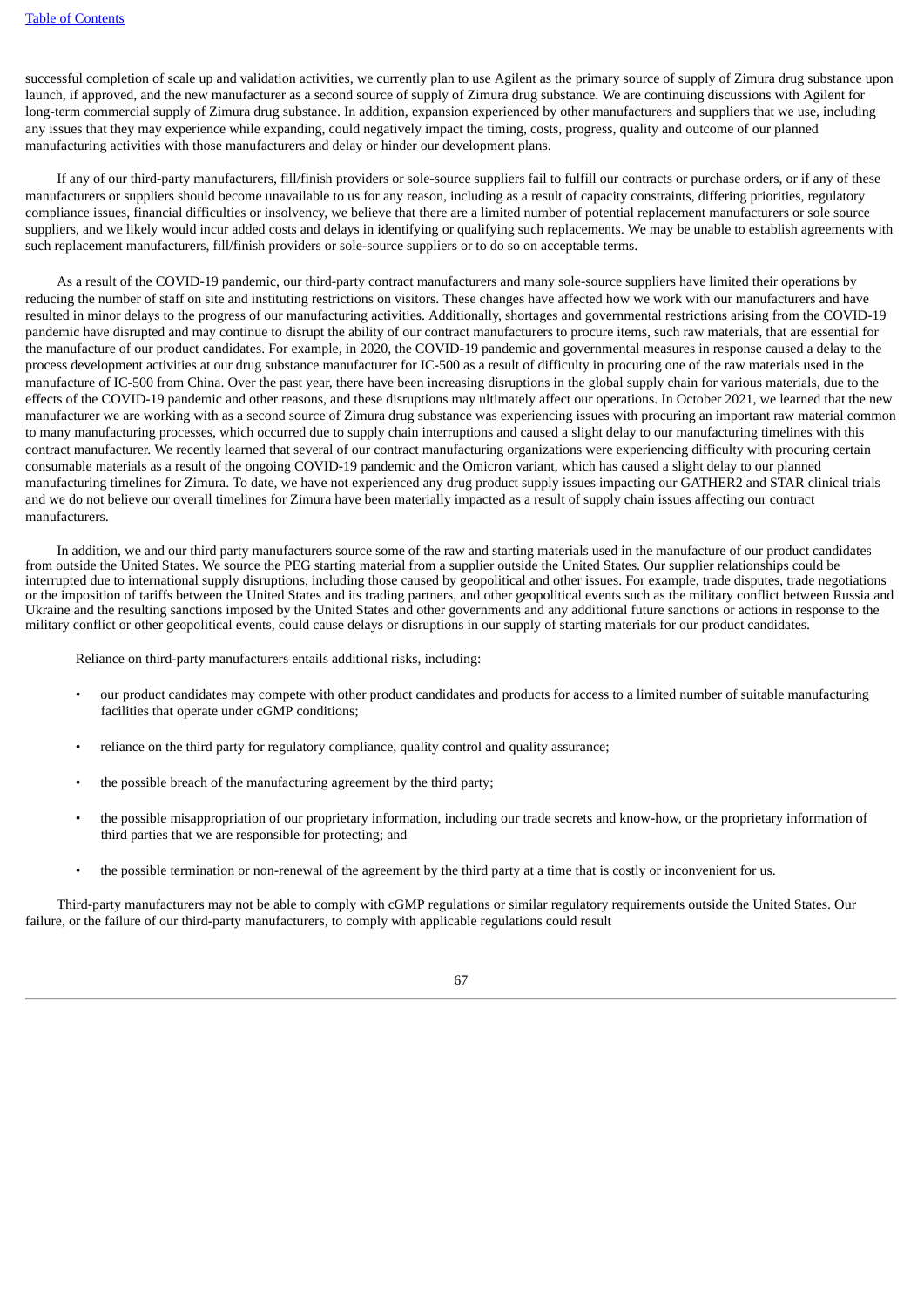in sanctions being imposed on us, including clinical holds, fines, injunctions, civil penalties, delays, suspension or withdrawal of approvals, license revocation, seizures or recalls of product candidates or products, operating restrictions and criminal prosecutions, any of which could significantly and adversely affect supplies of our products and harm our business and results of operations.

# We rely upon third parties in conducting our preclinical development activities and clinical trials, and those third parties may not perform satisfactorily, including failing to follow regulatory requirements or to meet deadlines for the completion of such activities. The COVID-19 pandemic has also *affected their operations.*

We are relying upon and expect in the future to rely upon third parties, such as contract research organizations, or CROs, clinical data management organizations, biostatisticians, medical institutions (including reading centers) and clinical investigators, in conducting our preclinical testing, analytical testing and clinical trials for our product candidates. We also expect to rely upon certain facilities at UMMS for various services supporting our research and development programs, including maintenance and care of research animals and production of viral vectors. These third parties may also have relationships with other entities, some of which may be our competitors. We or these third parties may terminate their engagements with us at any time for a variety of reasons, including a failure to perform by the third parties. If we need to enter into alternative arrangements, our product development activities could potentially be delayed and could potentially be very costly.

The COVID-19 pandemic has caused our university collaborators to limit the number of staff on site and the types of activities that may be conducted in their laboratories. During 2020, Penn restricted their researchers from being on site in their laboratories and closed a number of research centers that our researchers use for data analysis, which limited their ability to analyze some of the data generated during our preclinical studies. As a result, our receipt of data and reports from some of those studies was delayed. The University of Florida, or UF, also limited staff on site in their laboratories and vector production facilities, which delayed our obtaining certain reagents and other materials used for our gene therapy programs. In addition, UMMS suspended researcher access to their laboratories and the conduct of certain animal studies and reduced the number of staff in its animal medicine department, which delayed our timelines for our miniCEP290 and miniUSH2A sponsored research programs. Shortages and governmental restrictions arising from the COVID-19 pandemic may also disrupt the ability of our academic collaborators, clinical trial sites and other contract research organizations to procure items that are essential for our research and development activities, including, for example, medical and laboratory supplies used in our clinical trials, including personal protective equipment for site staff, or animals that are used for preclinical studies. For example, there have been shortages of various animals used in research studies, such as several types of monkeys, which are typically sourced from China, due to the COVID-19 pandemic and disruptions to the global supply chain. Over the past year, several of our vendors have been facing backlogs due to work and demands from other clients, including those who are developing vaccines or medicines for the COVID-19 pandemic, which has limited their availability to perform work for us. Many CROs have limited slots available for preclinical studies and experienced increased absenteeism of staff in wake of the Omicron variant; these factors resulted in us securing a start date for our IND-enabling toxicology studies for IC-500 that is later than what we had originally planned. There is no guarantee that the COVID-19 pandemic will not further impact our third-party vendors, which could have a material impact on our research and development programs.

Our reliance on these third parties for preclinical testing, analytical testing and clinical development activities reduces our control over these activities but does not relieve us of our responsibilities. For example, we remain responsible for ensuring that each of our clinical trials is conducted in accordance with the general investigational plan and protocols for the trial. Moreover, the FDA and other regulatory authorities require us to comply with GCPs for conducting, recording and reporting the results of clinical trials to assure that data and reported results are credible and accurate and that the rights, integrity and confidentiality of trial participants are protected. We also are required to register ongoing clinical trials and post the results of completed clinical trials on various government-sponsored databases within specified timeframes. Failure to do so can result in fines, adverse publicity and civil and criminal sanctions.

Over the past few years, there has been increasing oversight by the FDA and other regulatory authorities on data integrity, especially in the research and development of novel therapies such as gene therapies. We rely upon the practices of and systems in place at our third party collaborators in generating data to support our preclinical and clinical development programs and for quality control over this data. Their practices and systems vary in scope and effectiveness and we have a limited number of personnel to supervise, including to perform quality assurance of, those practices and systems. In 2020 and early 2021, the COVID-19 pandemic prevented us from performing audits on our vendors and clinical trial sites that we otherwise would have performed, which decreases the level of oversight we have over those vendors and clinical trial sites and increases the risk of non-compliance. Any failure of such practices or systems to comply with our stated protocols or regulatory requirements could adversely affect the quality of the data generated by these studies. For a number of our analytical development and testing providers, our CDMOs subcontract and manage that work on our behalf and we have less visibility into or control over their

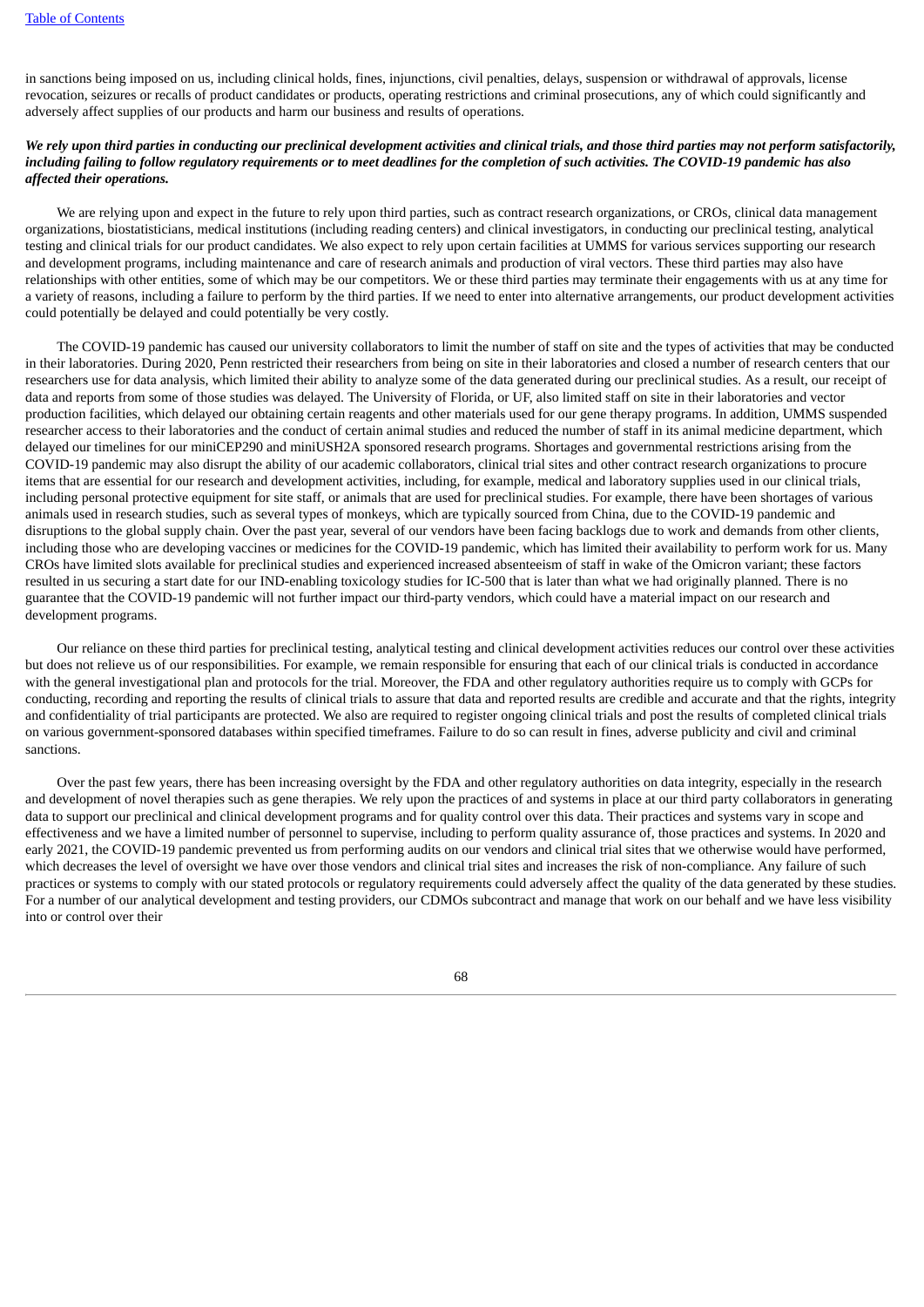activities. If these third parties do not successfully carry out their contractual duties, meet expected deadlines or conduct our preclinical studies, analytical testing or clinical trials in accordance with regulatory requirements or our stated protocols, we would not be able to obtain, or may be delayed in obtaining, marketing approvals for our product candidates and would not be able to, or may be delayed in our efforts to, successfully commercialize our product candidates.

We also rely upon other third parties to store, package, label and distribute drug supplies for our clinical trials and to store materials for our development activities. In particular, we rely on a limited number of third parties to store starting materials, drug substance and drug product for our product candidates and programs. Our product candidates are required to be stored and shipped at certain temperatures and a deviation from those requirements may result in delays or additional costs. In addition, a number of these vendors are also servicing other clients who are developing vaccines or medicines for the COVID-19 pandemic and those vendors may prioritize those other clients over us. Any performance failure on the part of these third parties could delay preclinical development, clinical development or marketing approval of our product candidates or commercialization of our products and adversely affect our results of operations.

#### We have historically relied upon third-party researchers to advance our sponsored research programs. We may not be able to fully realize the benefits *of any intellectual property generated by these arrangements.*

Part of our strategy to date involves collaborative sponsored research performed by third-party research institutions. Although we have sought to direct this research and advise on the design of these projects as well as critical development decisions, this research has been performed by individuals who are not our employees and the timeline and quality of the research efforts are outside of our direct control. Academic investigators and other researchers may have different priorities than we do as a biopharmaceutical drug development company. The sponsored research agreements we have entered into for these programs generally provide that any inventions resulting from the research will be owned by the research institution performing the research, and that we have an option to negotiate for a license to develop and exploit any such inventions. If we exercise our option rights for a program that is attractive to us, we may not be successful at in-licensing rights to the inventions or may need to agree to unfavorable terms.

Confidential information and new inventions derived from these research efforts may be disclosed through publications or other means prior to us or our third-party research collaborators being able to protect such intellectual property through the filing of patent applications. Our third-party research collaborators may not be able to obtain or maintain full ownership of inventions that are derived from the research or associated rights, which may limit their ability to provide us with a license to all relevant intellectual property on terms and conditions that are acceptable to us. Even if our collaborative research efforts yield promising results or new technological advances, they may not ultimately result in our being able to protect, develop or exploit the resulting intellectual property.

We have transitioned the miniCEP290, miniABCA4 and miniUSH2A research programs from UMMS to us. Those programs were previously collaborative sponsored research programs overseen by researchers at UMMS, and we now plan to continue those research programs internally. As part of this transition, we need to obtain or breed new animals for the miniABCA4 program and the miniUSH2A program, which has led to delays in our timelines for receipt of data from both programs. We may not be successful in pursuing these research programs internally.

We may seek a collaborator for the further development and potential commercialization of Zimura in one or more territories outside the United States. If any of the sustained release delivery technologies that we are evaluating for Zimura are promising, we expect we may pursue a collaboration with the technology provider for further development. We also plan to seek a collaborator for the further development of IC-100 and/or IC-200. If we are not able to establish collaborations to advance these or any of our other development programs, we may have to alter our development and *commercialization plans.*

The development and potential commercialization of our product candidates is likely to require substantial additional cash to fund expenses and the hiring of additional qualified personnel. In addition, the development or commercialization of a product candidate in markets outside of the United States requires regulatory expertise and commercial capabilities that are specific to the local market. A number of countries require sponsors to perform a clinical trial in the local jurisdiction or with patients similar to the demographics of the local population as a condition to approving the drug. For some of our product candidates, we may seek to collaborate with pharmaceutical and biotechnology companies for the development and potential commercialization of those product candidates. In particular, we may seek a collaborator for the further development and potential commercialization of Zimura in one or more territories outside the United States. We also plan to seek a collaborator for the further development and potential commercialization of IC-100 and IC-200.

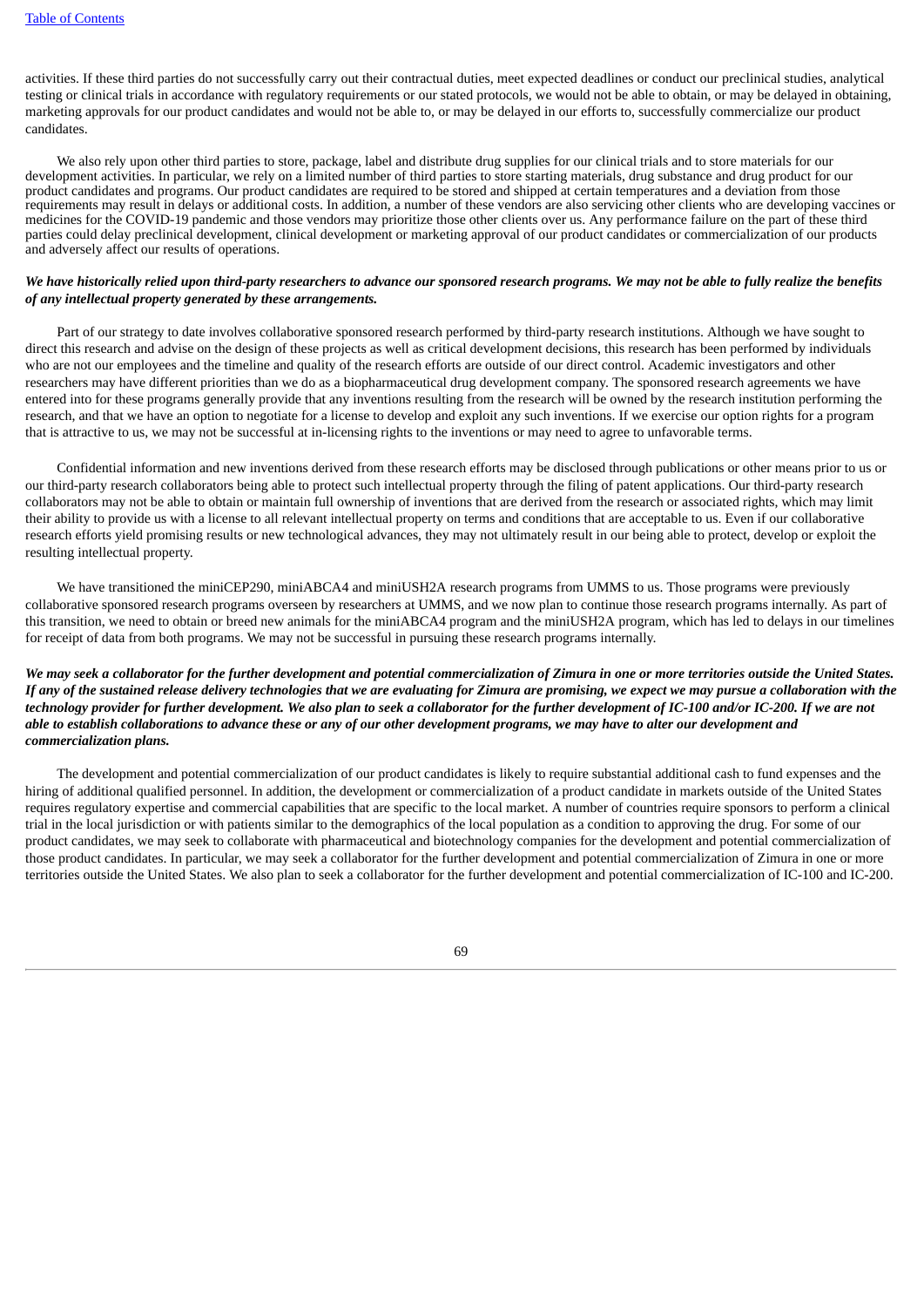We face significant competition in seeking appropriate collaborators. Whether we reach a definitive agreement for a collaboration will depend, among other things, upon our assessment of the collaborator's resources and expertise, the terms and conditions of the proposed collaboration and the proposed collaborator's evaluation of a number of factors. Those factors may include the design or results of clinical trials and other data we have generated for the product candidate, the likelihood of approval by the FDA or similar regulatory authorities outside the United States, the potential market for the subject product candidate, the costs and complexities of manufacturing and delivering such product candidate to patients, any patent or other forms of exclusivity for such product candidate and the potential of competing products, the existence of uncertainty with respect to our ownership of technology, which can exist if there is a challenge to such ownership without regard to the merits of the challenge, the ability to obtain governmental approval for the collaboration, if necessary, and industry and market conditions generally. For a potential collaborator for a sustained release delivery technology for Zimura, those factors may include an assessment of the technical feasibility of the technology using the data we and the potential collaborator have generated, which may be preliminary and limited. The collaborator may also consider alternative product candidates or technologies for similar indications that may be available to collaborate on and whether such collaboration could be more attractive than the one with us for our product candidate. For our gene therapy programs including IC-100 and IC-200, we are party to in-license agreements that limit who we can collaborate with or may require the approval of our licensor for us to enter into a collaboration, and any future license agreements that we may enter into may have similar restrictions. Collaborations are complex and time-consuming to negotiate and document. In addition, there have been a significant number of business combinations among pharmaceutical and biotechnology companies over the past decade that have resulted in a reduced number of potential future collaborators and this trend is likely to continue.

If we are unable to reach agreements with suitable collaborators on a timely basis, on acceptable terms, or at all, we may have to curtail the development of a product candidate, reduce or delay its development program or one or more of our other development programs, delay its potential commercialization or reduce the scope of any sales or marketing activities, or increase our expenditures and undertake development or commercialization activities at our own expense. If we elect to fund and undertake development or commercialization activities on our own, we may need to obtain additional expertise and additional capital, which may not be available to us on acceptable terms or at all. If we fail to enter into collaborations and do not have sufficient funds or expertise to undertake the necessary development and commercialization activities, we may not be able to further develop those product candidates or bring them to market and generate product revenue in line with our expectations. For Zimura, if we choose to and are unable to find a collaborator for potential commercialization outside the United States, we likely will need to raise additional capital, hire additional personnel and undertake the effort ourselves, any of which may be unsuccessful. In addition, although we currently intend to commercialize Zimura in the United States ourselves, if approved, as part of the process for finding a collaborator for potential commercialization in one or more territories outside the United States, we may choose to grant a potential collaborator co-commercialization rights in the United States.

### If we enter into collaborations with third parties for the development or commercialization of our product candidates, any such collaborations will carry numerous risks. If any of our collaborations are not successful, we may not be able to capitalize on the market potential of these product *candidates.*

We may utilize a variety of types of collaboration, distribution and other marketing arrangements with third parties to develop or commercialize our product candidates, either in the United States, or in markets outside the United States. We also may seek third-party collaborators for development and commercialization of other product candidates we may develop. Our likely collaborators for any sales, marketing, distribution, development, licensing or broader collaboration arrangements include large and mid-size pharmaceutical companies, regional and national pharmaceutical companies and biotechnology companies. If we enter into any arrangements with third parties, we would likely have limited control over the amount and timing of resources that our collaborators dedicate to the development or commercialization of our product candidates. Our ability to generate revenues from these arrangements will depend on our collaborators' abilities and efforts to successfully perform the functions assigned to them in these arrangements.

Collaborations involving our product candidates could pose numerous risks to us, including the following:

- collaborators, including marketing and distribution collaborators, have significant discretion in determining the efforts and resources that they will apply to these collaborations and may not perform their obligations as expected;
- collaborators may de-emphasize or not pursue development and commercialization of our product candidates or may elect not to continue or renew development or commercialization programs based on clinical trial results, changes in the collaborators' strategic focus, changes in product candidate priorities or available funding or changes in priorities as a result of a merger, acquisition or other corporate restructuring or transaction;

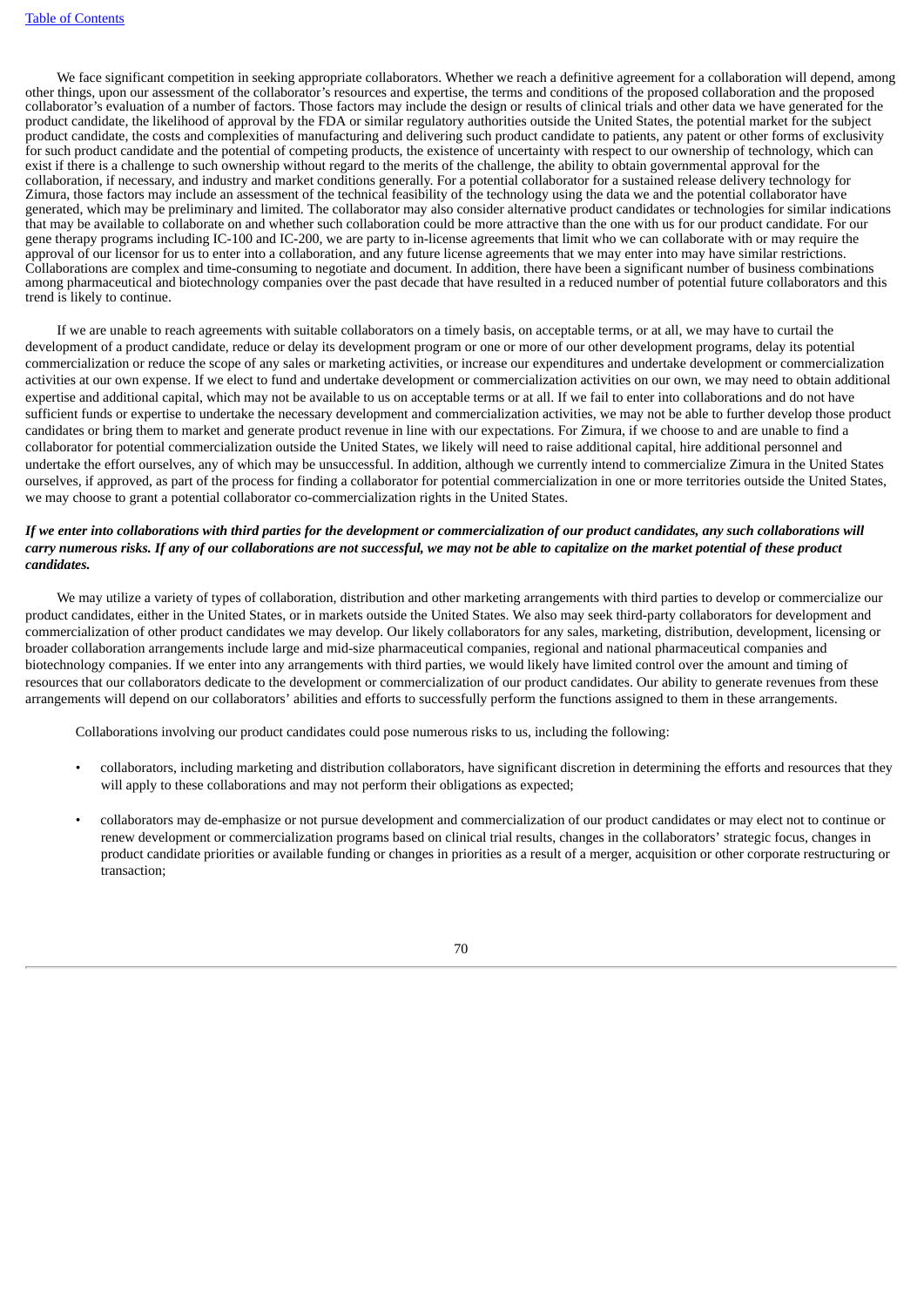- collaborators may delay clinical trials, provide insufficient funding for a clinical trial program, stop a clinical trial or abandon a product candidate, repeat or conduct new clinical trials or require a new formulation of a product candidate for clinical testing;
- collaborators could independently develop, or develop with third parties, products that compete directly or indirectly with our products or product candidates if the collaborators believe that competitive products are more likely to be successfully developed or can be commercialized under terms that are more economically attractive than ours;
- collaborators may make pricing, reimbursement and commercial decisions that adversely impact or reduce our flexibility to employ pricing, reimbursement and commercial strategies in other geographies, including the United States;
- we could grant exclusive rights to our collaborators, which would prevent us from collaborating with others;
- we may be obligated to supply the collaborator with drug substance or drug product in an amount sufficient for its needs, or may be dependent on the supply of certain materials or products by the collaborator;
- disagreements or disputes with collaborators, including disagreements or disputes over proprietary rights, contract interpretation or the preferred course of development or commercialization, might cause delays or termination of the research, development or commercialization of products or product candidates, might lead to additional responsibilities for us with respect to product candidates or might result in litigation or arbitration, any of which would divert management attention and resources, be time-consuming and expensive, and be uncertain in outcome;
- collaborators may not properly maintain or defend our intellectual property rights, may infringe the intellectual property rights of third parties, may misappropriate our trade secrets or may use our proprietary information in such a way as to invite litigation that could jeopardize or invalidate our intellectual property or proprietary information or expose us to litigation and potential liability;
- laws or practices in certain foreign jurisdictions may require that as a condition of working with a collaborator in such jurisdiction, we agree to certain foreign ownership restrictions, use certain local services or providers, share or license certain of our proprietary information or technology or agree to other conditions that are not attractive to us; and
- collaborations may be terminated at the convenience of the collaborator, our breach of the terms of the collaboration or other reasons and, if terminated, we may need to raise additional capital to pursue further development or commercialization of the applicable product candidates.

If a collaborator of ours were to be involved in a business combination or other transaction, the foregoing risks would be heightened, and the business combination or transaction may divert attention or resources or create competing priorities. The collaborator may delay or terminate our product development or commercialization program. If one of our collaborators terminates its agreement with us, we could find it more difficult to attract new collaborators and the perception of our company could be adversely affected.

Collaboration agreements may not lead to development or commercialization of product candidates in the most efficient manner or at all.

We depend on licenses and sublicenses for development and commercialization rights to Zimura, IC-100, IC-200 and our miniCEP290 program. These license arrangements, as well as the Inception 4 Merger Agreement, impose diligence obligations on us. We depend on research licenses from UMMS for our miniABCA4 and miniUSH2A programs. We may enter into similar arrangements for future product candidates or technologies. Termination of licenses or the failure by us or our licensees, including our potential future commercialization or collaboration partners, to comply with obligations under these or other agreements could materially harm our business and prevent us from developing or commercializing our products and product *candidates.*

We are party to a license agreement with Archemix on which we depend for rights to Zimura. We are party to two different license agreements, each with UFRF and Penn, on which we depend for rights to IC-100 and IC-200. We are also

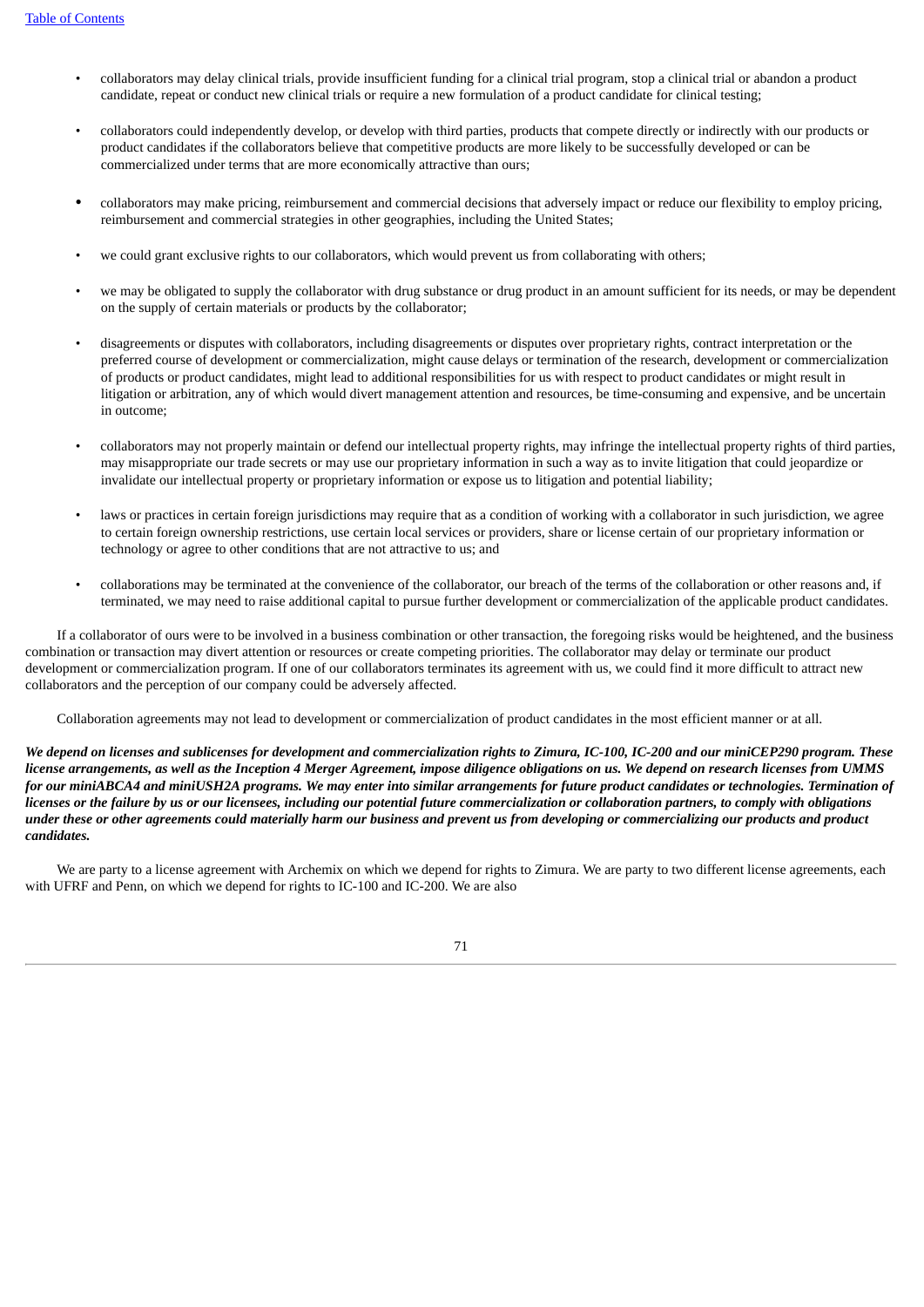party to a license agreement with UMMS for our miniCEP290 program. These agreements generally impose diligence, development and commercialization timelines, milestone payment, royalty, insurance and other obligations on us. Generally, the diligence obligations contained in these agreements require us to use commercially reasonable efforts to develop, seek regulatory approval for and commercialize the applicable product candidate in the United States and certain territories outside of the United States, including the European Union, Japan and such other markets where it would be commercially reasonable to do so. For IC-100, IC-200 and our miniCEP290 program, we are party to agreements with academic institutions, and under those agreements, we must meet certain milestones by certain timelines and if we fail to do so, we may need to expend significant amounts of money to extend those timelines or otherwise be in breach of those agreements. For example, for IC-100, those milestones include a development milestone, which we did not meet at its original deadline. We were able to successfully obtain an extension to that milestone and all subsequent milestones in the RHO-adRP License Agreement. Similarly, for IC-200, those milestones include an upcoming development milestone, which we do not currently expect to meet. If we are unable to obtain an extension to the upcoming development milestone for IC-200, meet the extended deadlines for IC-100, or any other diligence milestone timelines in our agreements with our academic licensors, the applicable licensor would have the right to terminate the license agreement on which we depend for rights to IC-100, IC-200 or our miniCEP290 program and we could lose our rights to develop and market IC-100, IC-200 or any product candidates from our miniCEP290 program, or to have a potential collaborator or licensee do so.

Under the license agreements for our product candidates, we would not be able to avoid our payment obligations even if we believed a licensed patent right was invalid or unenforceable because the license agreements provide that our licenses to all licensed patent rights would terminate if we challenge the validity or enforceability of any licensed patent right. The Inception 4 Merger Agreement, pursuant to which we acquired IC-500, also imposes specified diligence and milestone payment obligations on us. We may enter into acquisition or licensing agreements in the future that could impose similar obligations on us.

We are also party to research licenses with UMMS for rights to continue with the research and development of our miniABCA4 and miniUSH2A programs. The term of these research licenses is the same as the term for us to exercise our rights under option agreements pursuant to which UMMS granted us option rights to in-license certain patent applications covering these programs. If we fail to exercise our option rights or fail to agree to terms with UMMS for a license for further development and commercialization of the applicable program, we may lose our rights to continue with conducting research of that program.

If we fail to comply with our obligations under current or future acquisition and licensing agreements, or otherwise breach an acquisition or licensing agreement as a result of our own actions or inaction or the actions or inactions of our commercialization or collaboration partners, our counterparties may have the right to terminate these agreements, in which event we might not have the rights or the financial resources to develop, manufacture or market any product that is covered by these agreements. Our counterparties also may have the right to convert an exclusive license to non-exclusive in the territory in which we fail to satisfy our diligence obligations, which could materially adversely affect the value of the product candidate being developed under any such agreement. Termination of these agreements or reduction or elimination of our rights under these agreements may result in our having to negotiate new or restated agreements with less favorable terms, seek alternative sources of financing or cause us to lose our rights under these agreements, including our rights to Zimura, IC-100, IC-200, our miniCEP290 program, and other important intellectual property or technology. Any of the foregoing could prevent us from commercializing our product candidates, which could have a material adverse effect on our operating results and overall financial condition. In the case of our limited diligence obligation under the Inception 4 Merger Agreement, a potential breach of our obligation to use commercially reasonable efforts to develop an HtrA1 inhibitor could lead to a lawsuit with the former equityholders of Inception 4 and result in potential liability to us of up to \$5.0 million.

In addition to the above risks, certain of our intellectual property rights are sublicenses under intellectual property owned by third parties, in some cases through multiple tiers. The actions of our licensors may therefore affect our rights to use our sublicensed intellectual property, even if we are in compliance with all of the obligations under our license agreements. Should our licensors or any of their upstream licensors fail to comply with their obligations under the agreements pursuant to which they obtain the rights that are sublicensed to us, or should such agreements be terminated or amended, our ability to develop and commercialize the relevant product candidates may be materially harmed. While the applicable agreements may contain contractual provisions that would in many instances protect our rights as a sublicensee in these circumstances, these provisions may not be enforceable and may not protect our rights in all instances. Further, we do not have the right to control the prosecution, maintenance and enforcement of all of our licensed and sublicensed intellectual property, and even when we do have such rights, we may require the cooperation of our licensors and their upstream licensors, which may not be forthcoming. Our business could be materially adversely affected if we are unable to prosecute, maintain and enforce our licensed and sublicensed intellectual property effectively.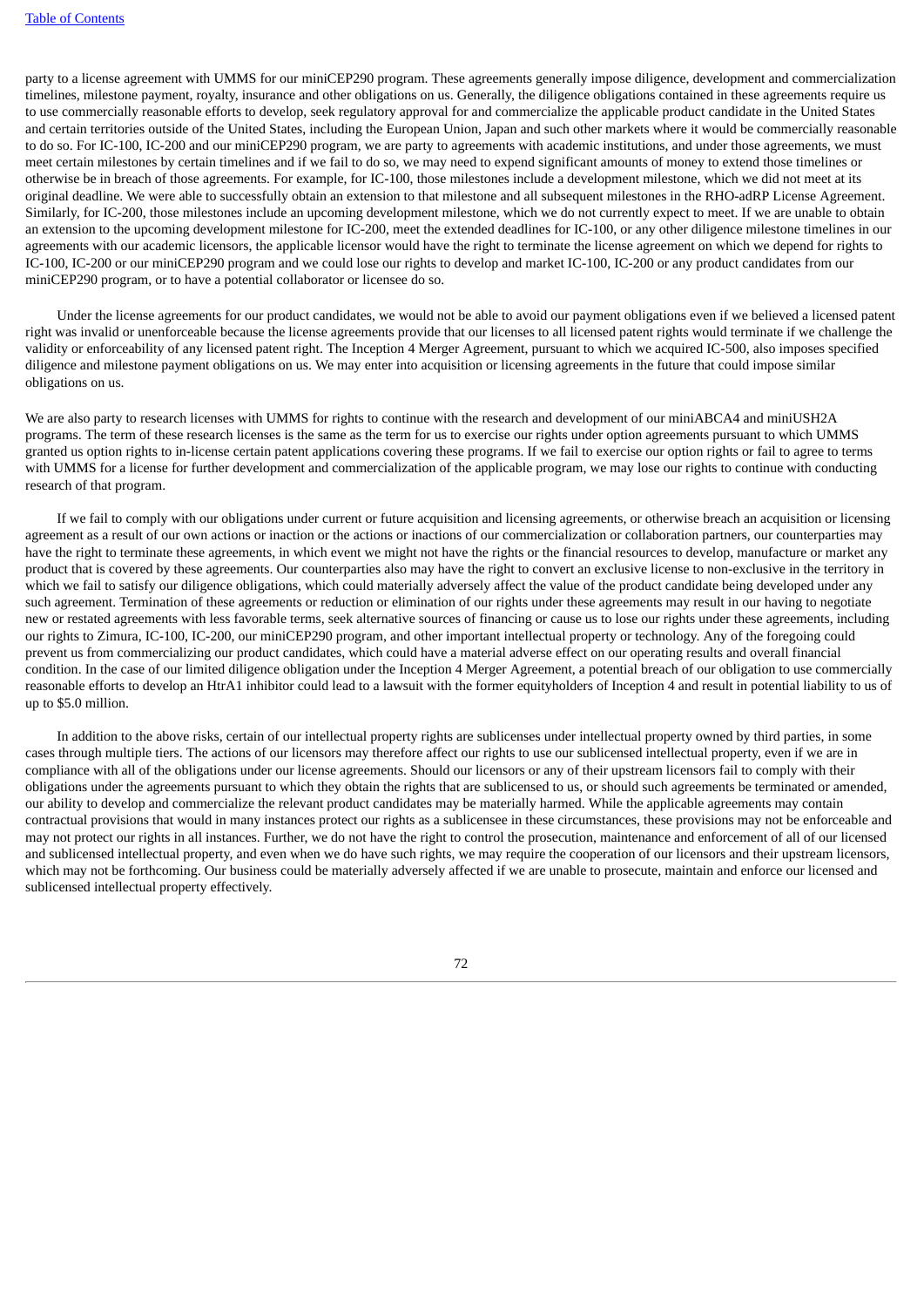Moreover, the license agreements for IC-100, IC-200 and our miniCEP290 program and the research licenses for our miniABCA4 and miniUSH2A programs reserve for the licensing academic institutions the right to continue to practice for research and educational purposes, the inventions covered by the intellectual property rights that we have in-licensed. These licensing institutions or their collaborators may generate scientific, preclinical or clinical data with respect to our product candidates, separate from our research and development efforts, that is inconsistent with other data for such product candidates, including additional preclinical and clinical data that we develop. Investigators at these institutions may publish, present, or otherwise publicly disclose this data, which may have an adverse impact on the prospects of the development of our product candidates and may harm our business. In addition, these institutions may use these data to support new patent applications which could result in the issuance of patents that may limit our freedom to operate without our obtaining additional licenses to these newly developed inventions.

#### **Risks Related to Our Intellectual Property**

### If we are unable to obtain and maintain or do not maintain patent protection for our technology and products, or if the scope of the patent protection is not sufficiently broad, our competitors could develop and commercialize technology and products similar or identical to ours, and our ability to *successfully commercialize our technology and products may be adversely affected.*

We currently rely on and expect to continue to rely on patent rights to protect our competitive position. Once our patents expire, we may not be able to exclude competitors from commercializing products similar or identical to ours. The U.S. patent rights covering Zimura as a composition of matter are expected to expire in 2025. The U.S. patent rights covering methods of treating certain complement protein mediated disorders with Zimura are expected to expire in 2026. The recently issued U.S. patent rights covering methods of using Zimura to treat GA are expected to expire in 2034. The European patent rights covering the composition of matter of Zimura and methods of treating certain complement protein mediated disorders with Zimura are expected to expire in 2025. We expect the clinical development of, and if clinical development is successful, the process for filing and obtaining marketing approval for, Zimura to continue for at least an additional year, if not more. The patents covering Zimura may expire before the date by which we or a potential commercial partner would be able to commercialize Zimura in the United States or Europe if we seek and obtain marketing approval. Even if we are able to obtain marketing approval for and commercially launch Zimura prior to the expiration of these patents, the remaining term of those patents may be shorter than we anticipate. If we are successful in developing a sustained release delivery technology for Zimura, we may be able to obtain patent protection for Zimura with the sustained release delivery technology beyond the current patent life for Zimura; however, obtaining the additional patent protection from these efforts or other efforts to extend the patent life of Zimura is not guaranteed. Although the patent rights under existing patent applications for IC-500, IC-100, IC-200 and our miniCEP290 program are not expected to expire until 2037 or after, we face the same risk with those product candidates and programs and any future product candidates that we may develop.

In March 2022, the USPTO issued a patent with claims covering methods of using Zimura to treat GA, which is a method-of-treatment patent. Certain of our licensed patent rights for Zimura and IC-100 are method-of-treatment patents and patent applications. Our licensed patent rights for IC-200 are method-of-treatment patent applications. Method-of-treatment patents are more difficult to enforce than composition-of-matter patents because of the risk of off-label sale or use of a drug for the patented method. The FDA does not prohibit physicians from prescribing an approved product for uses that are not described in the product's labeling. Although off-label use of a product may infringe our method-of-treatment patents, the practice is common across medical specialties, particularly in the United States, and such infringement is difficult to detect, prevent or prosecute. Off-label sales of other products having the same drug substance as our product candidates would limit our ability to generate revenue from the sale of such product candidates, if approved for commercial sale. In addition, patent laws in Europe and some other jurisdictions generally make the issuance and enforcement of patents that cover methods of treatment of the human body difficult in those jurisdictions. Further, once the composition-of-matter patents relating to Zimura or IC-100 in a particular jurisdiction, if any, expire, competitors will be able to make, offer and sell products containing the same drug substance as Zimura or IC-100 in that jurisdiction so long as these competitors do not infringe any of our other patents covering Zimura's or IC-100's composition of matter or method of use or manufacture, do not violate the terms of any marketing exclusivity that may be granted to us by regulatory authorities and they obtain any necessary marketing approvals from applicable regulatory authorities. In such circumstances, we also may not be able to detect, prevent or prosecute off-label use of such competitors' products containing the same drug substance as Zimura or IC-100, even if such use infringes any of our method-of-treatment patents.

Additionally, we do not currently have any composition-of-matter patent applications or patents covering IC-200. The method-of-treatment patent applications that Penn filed and which we in-licensed may not issue as patents. Even if they are issued as patents, any of the claims covering IC-200 may be declared unpatentable or invalid, or the patents may be declared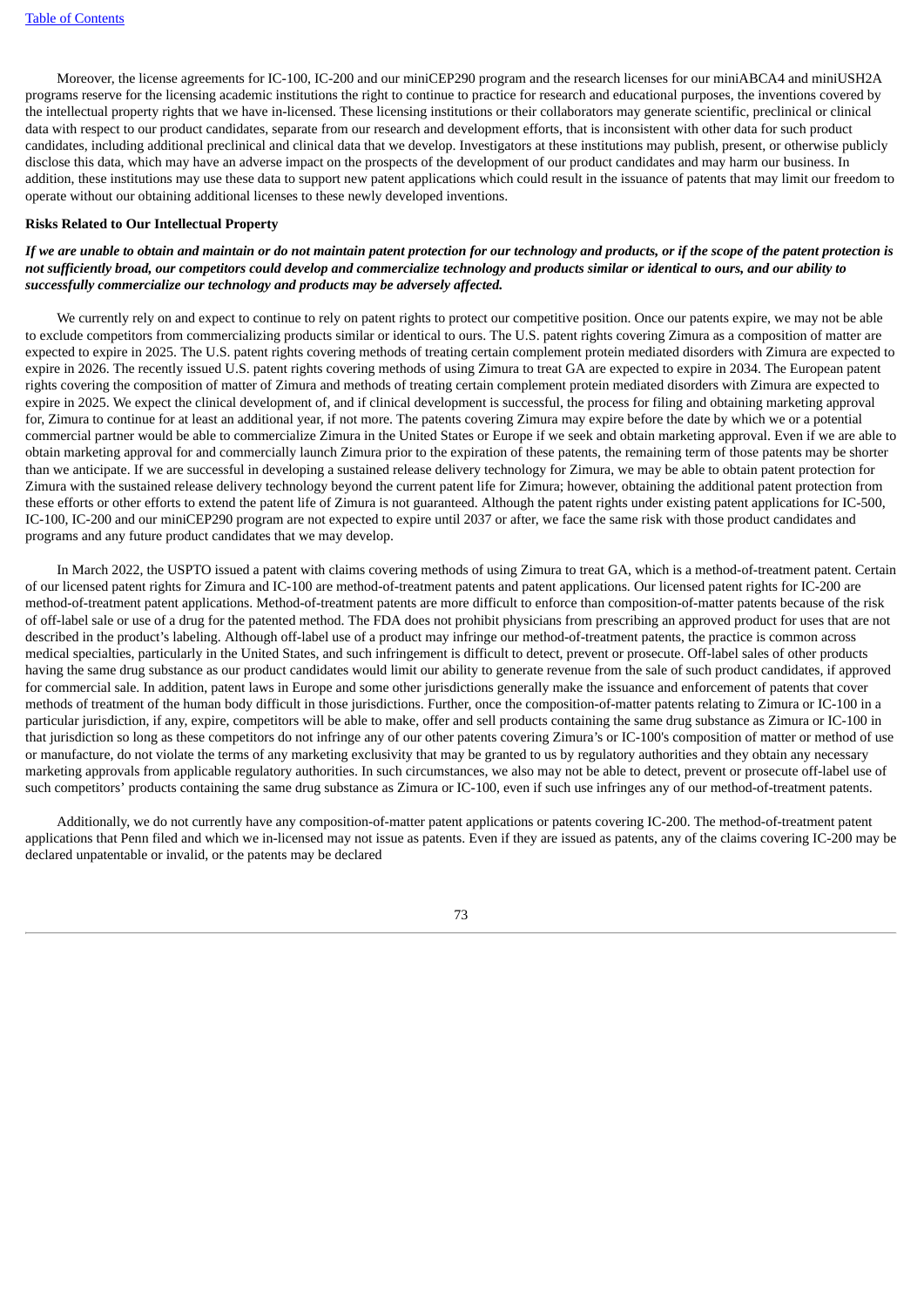unenforceable. An inability to secure patent coverage for IC-200 may diminish the value of IC-200 and our competitive position.

Depending on potential delays in the regulatory review process for any of our product candidates, we may be able to obtain patent term extension for one of our patents in the United States under the Hatch-Waxman Act, which permits a patent extension term of up to five years as partial compensation for the portion of the patent term effectively lost during product development and the FDA regulatory review process occurring after the issuance of a patent, but we can provide no assurances that such an extension term will be obtained. Similar to the patent term extension available in the United States, the regulatory framework in the European Union and certain other foreign jurisdictions provides the opportunity to extend the term of a patent that covers an approved drug in certain circumstances. Notwithstanding the availability of patent term extension provisions, we may not be granted patent term extensions because of, for example, failing to apply within applicable deadlines, failing to apply prior to expiration of relevant patents or otherwise failing to satisfy applicable requirements, such as using diligent efforts to develop a drug candidate. Moreover, the applicable time period or the scope of patent protection afforded could be less than we request. If we are unable to obtain patent term extension or the term or scope of any such extension is less than we request, any period during which we have the right to exclusively market our product would be shorter than we would otherwise expect, and our competitors may commercialize competing products following our patent expiration, and our revenue could be reduced, possibly materially.

The Hatch-Waxman Act also permits the manufacture, use, offer for sale, sale or importation of a patented invention other than a new animal drug or veterinary biological product, if the manufacture, use, offer for sale, sale or importation is solely for uses that are reasonably related to development of information that could be submitted to the FDA. For this reason, our competitors might be able under certain circumstances to perform activities within the scope of the U.S. patents that we own or in-licensed without infringing such patents. This might enable our competitors to develop during the lifetime of these patents drugs that compete with our product candidates.

Our issued patents may not be sufficient to provide us with a competitive advantage. For example, competitors may be able to circumvent our owned or licensed patents by developing similar or alternative technologies or products in a non-infringing manner. Even if our owned or licensed patent applications issue as patents, they may not issue with a scope broad enough to provide us with any meaningful protection, prevent competitors from competing with us or otherwise provide us with any competitive advantage.

The issuance of a patent is not conclusive as to its inventorship, ownership, scope, term, validity or enforceability, and our owned and licensed patents may be challenged in the courts or patent offices in the United States and abroad. For example, if we receive marketing approval for our product candidates, other pharmaceutical companies may seek approval of generic or biosimilar versions of our products with the FDA or regulatory authorities in other jurisdictions. We may then be required to initiate proceedings against such companies in order to enforce our intellectual property rights. The risk of being involved in such proceedings is likely to increase if our products are commercially successful. In any such proceedings, the inventorship, ownership, scope, term, validity and enforceability of our patents may be challenged. These and other challenges may result in loss of exclusivity or freedom to operate or in patent claims being narrowed, invalidated or held unenforceable, in whole or in part, which could limit our ability to prevent others from using or commercializing similar or identical technology and products or from launching generic or biosimilar versions of our products, or could limit the duration of the patent protection of our technology and products. The launch of a generic version of one of our products in particular would be likely to result in an immediate and substantial reduction in the demand for our product, which could have a material adverse effect on our business. Given the amount of time required for the development, testing and regulatory review of new product candidates, patents protecting such candidates might expire before or shortly after such candidates are commercialized. As a result, our patent portfolio may not provide us with sufficient rights to exclude others from commercializing products similar or identical to ours.

### The patent prosecution process is expensive and time-consuming, is highly uncertain and involves complex legal and factual questions. Patent reform legislation could increase the uncertainties and costs surrounding the prosecution of our patent applications and the enforcement or defense of our *issued patents.*

Our success depends in large part on our ability to obtain and maintain patent protection in the United States and other countries with respect to our proprietary technology and products. We seek to protect our proprietary position by filing in the United States and in certain foreign jurisdictions patent applications related to our novel technologies and product candidates that are important to our business.

The patent prosecution process is expensive and time-consuming, and we may not be able to file and prosecute all necessary or desirable patent applications at a reasonable cost or in a timely manner. It is also possible that we will fail to identify or protect patentable aspects of our research and development output before it is too late to obtain patent protection. In

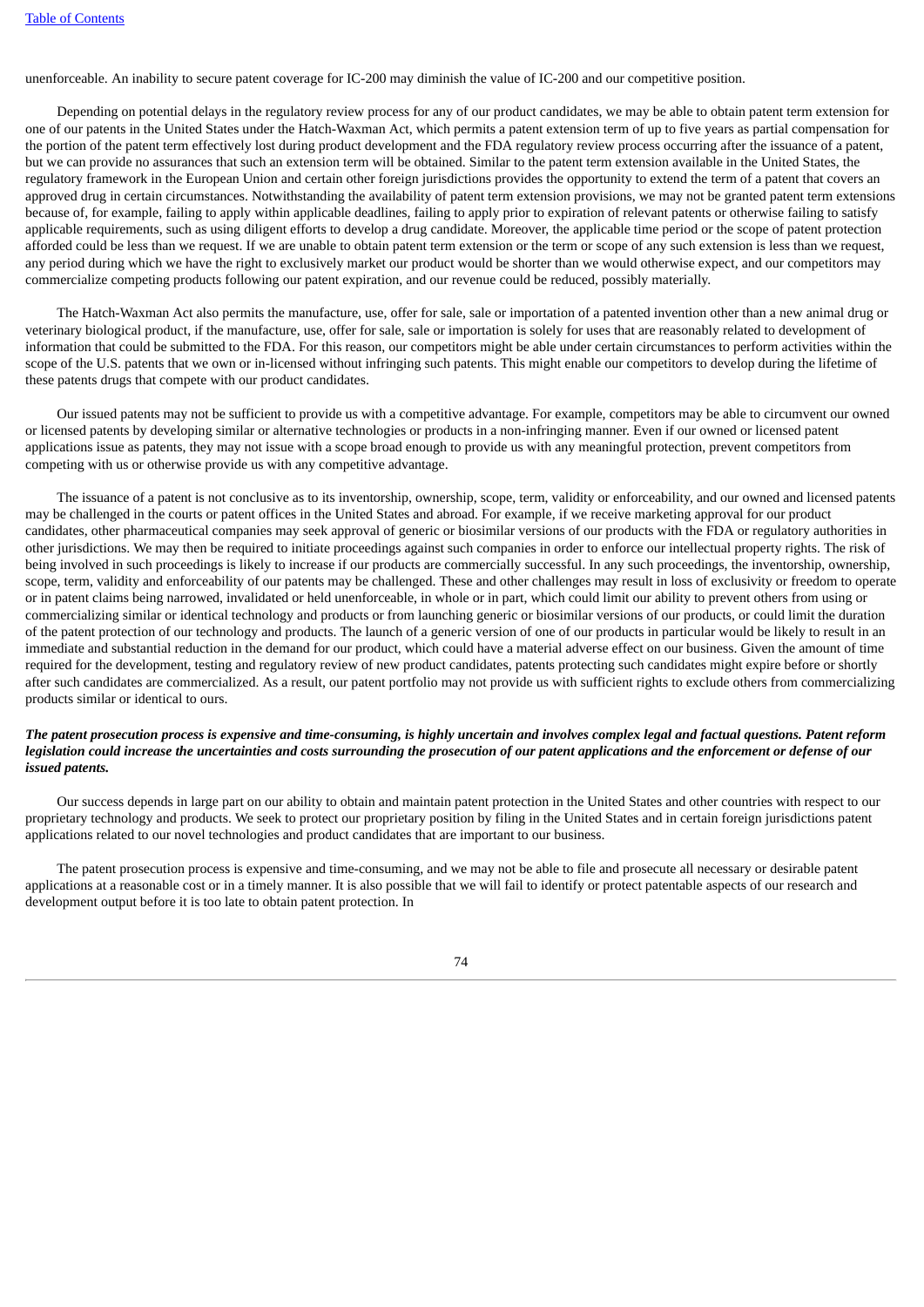addition, we may not pursue or obtain patent protection in all major markets. Moreover, in some circumstances, we do not have the right to control the preparation, filing or prosecution of patent applications, or to maintain the patents, covering technology that we license from third parties or covering technology that a collaboration or commercialization partner may develop, the eventual commercialization of which could potentially entitle us to royalty payments. In some circumstances, our licensors may have the right to enforce the licensed patents without our involvement or consent, or to decide not to enforce or to allow us to enforce the licensed patents. Therefore, these patents and applications may not be prosecuted and enforced in a manner consistent with the best interests of our business. If any such licensors fail to maintain such patents, or lose rights to those patents, the rights that we have licensed may be reduced or eliminated and our ability to develop and commercialize any of our products that are the subject of such licensed rights could be adversely affected.

The patent position of biotechnology and pharmaceutical companies generally is highly uncertain, involves complex legal and factual questions and has in recent years been the subject of much litigation. In addition, the laws of foreign jurisdictions may not protect our rights to the same extent as the laws of the United States. For example, patent laws in Europe and some other jurisdictions restrict the patentability of methods of treatment of the human body more than United States law does. Publications of discoveries in the scientific literature often lag behind the actual discoveries, and patent applications in the United States and other jurisdictions are typically not published until 18 months after filing, or in some cases not at all. Therefore, we cannot be certain that we or our licensors were the first to make the inventions claimed in our owned or licensed patents or pending patent applications, or that we or our licensors were the first to file for patent protection of such inventions. Moreover, the U.S. Patent and Trademark Office, or USPTO, might require that the term of a patent issuing from a pending patent application be disclaimed and limited to the term of another patent that is commonly owned or names a common inventor. As a result, the issuance, scope, term, validity, enforceability and commercial value of our patent rights are highly uncertain.

Our pending and future patent applications, and any collaboration or commercialization partner's pending and future patent applications, may not result in patents being issued which protect our technology or products, in whole or in part, or which effectively prevent others from commercializing competitive technologies and products. In particular, during prosecution of any patent application, the issuance of any patents based on the application may depend upon our or their ability to generate additional preclinical or clinical data that support the patentability of our proposed claims. We or any collaboration or commercialization partner may not be able to generate sufficient additional data on a timely basis, or at all. In addition, the issuance of any patents will depend on the existence of any prior art that comes to the patent examiner's attention during prosecution, sometimes through the actions of third parties, and whether our claimed invention meets the statutory criteria for being granted a patent in light of the prior art. Moreover, changes in either the patent laws or interpretation of the patent laws in the United States or other countries may diminish the value of our or a collaboration or commercialization partner's patents or narrow the scope of our or their patent protection.

Patent reform legislation could increase the uncertainties and costs surrounding the prosecution of our patent applications and the enforcement or defense of our issued patents. The Leahy-Smith America Invents Act, or the Leahy-Smith Act, revised United States patent law in part by changing the standard for patent approval from a "first to invent" standard, which had existed before March 2013, to a "first to file" standard and developing a post-grant review system. For example, if we are the first to invent a new product or its use, but another party is the first to file a patent application on this invention, under the new law the other party may be entitled to the patent rights on the invention.

Moreover, we may be subject to a third-party preissuance submission of prior art to the USPTO, or become involved in opposition, derivation, reexamination, inter partes review, post-grant review, interference proceedings or other patent office proceedings or litigation, in the United States or elsewhere, challenging our patent rights or the patent rights of others. The Leahy-Smith Act expanded the ability of third parties to challenge the patents held by patentees through administrative reviews at the USPTO, which may facilitate others to challenge our patents. Based on available information, we believe that *inter partes* review proceedings, brought by financial investors who may be selling short the stock of the patent holder, are becoming more prevalent. An adverse determination in any such submission, proceeding or litigation could reduce the scope of, or invalidate, our patent rights; allow third parties to commercialize our technology or products and compete directly with us, without payment to us; or result in our inability to manufacture or commercialize products without infringing third-party patent rights. In addition, if the breadth or strength of protection provided by our patents and patent applications is threatened, it could dissuade companies from collaborating with us to develop or commercialize current or future product candidates.

#### We may become involved in lawsuits to protect or enforce our patents or other intellectual property, which could be expensive, time consuming and *unsuccessful.*

Competitors may infringe or otherwise violate our patents, trademarks, copyrights or other intellectual property. To counter infringement or other violations, we may be required to file claims, which can be expensive and time consuming. For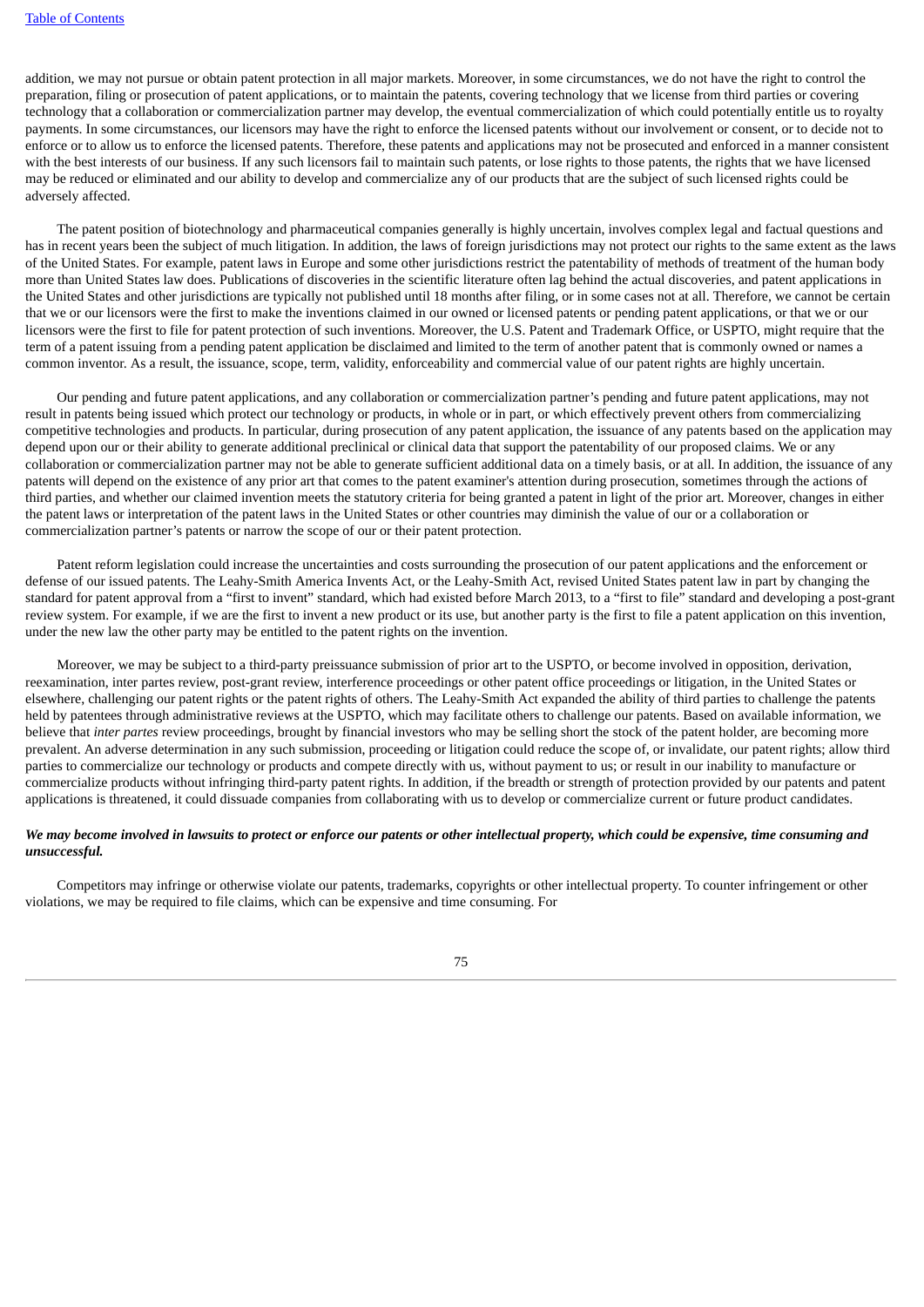some of our licensed patent rights, we may need the cooperation of our licensors to file such claims. Any such claims could provoke these parties to assert counterclaims against us, including claims alleging that we infringe their patents or other intellectual property rights. In addition, in a patent infringement proceeding, a court may decide that one or more of the patents we assert is invalid or unenforceable, in whole or in part, construe the patent's claims narrowly or refuse to prevent the other party from using the technology at issue on the grounds that our patents do not cover the technology. Similarly, if we assert trademark infringement claims, a court may determine that the marks we have asserted are invalid or unenforceable or that the party against whom we have asserted trademark infringement has superior rights to the marks in question. In such a case, we could ultimately be forced to cease use of such marks. In any intellectual property litigation, even if we are successful, any award of monetary damages or other remedy we receive may not be commercially valuable and we may not be able to obtain injunctive relief. Furthermore, because of the substantial amount of discovery required in connection with intellectual property litigation, there is a risk that some of our confidential information could be compromised by disclosure during this type of litigation.

#### Third parties may initiate legal proceedings or take other actions alleging that we are infringing or otherwise violating their intellectual property rights, the outcome of which would be uncertain and could have a material adverse effect on the success of our business.

Our commercial success depends upon our ability and the ability of our collaborators, including our contract manufacturers and any commercial partners, to develop, manufacture, market and sell our product candidates and products and use our proprietary technologies without infringing or otherwise violating the intellectual property and other proprietary rights of third parties. New patent applications in the field of biotechnology and pharmaceuticals are being filed at a rapid pace.

There is considerable intellectual property litigation in the biotechnology and pharmaceutical industries. We or any collaborators may become party to, or threatened with, future adversarial proceedings or litigation regarding intellectual property rights with respect to our products and technology, including interference, derivation, re-examination, post-grant review, inter partes review, opposition, cancellation or similar proceedings before the USPTO or its foreign counterparts. The risks of being involved in such litigation and proceedings may increase as our product candidates near commercialization.

Third parties may assert infringement or other claims against us or our collaborators based on existing or future intellectual property rights. We or they may not be aware of all such intellectual property rights potentially relating to our product candidates and their manufacture, use or sale. In addition, contract manufacturers may inadvertently incorporate intellectual property belonging to third parties into our products or the manufacturing processes for these products without our knowledge. There is a lag between the filing of a patent application, which generally establishes the priority date of a patent claim, and the publication of such patent application. During the period between filing of a patent application and publication of the application, we would not otherwise have a means of discovering the existence or extent of the claimed inventions contained in a filed but unpublished patent application. Patent applications are often drafted broadly, and the scope of patent claims that may ultimately issue may not be known until several years after a patent application is filed and published. We may make development or pipeline decisions based on our belief that our product candidates can be distinguished from patent claims contained in published patent applications or issued patents, that patent claims contained in published patent applications are unlikely to issue as drafted, or that claims contained in issued patents are invalid. These positions regarding third-party intellectual property may not ultimately be successful in litigation. Thus, we do not know with certainty that our product candidates, or our intended manufacture or commercialization thereof, does not and will not infringe or otherwise violate any third party's intellectual property.

If we are or any of our collaborators is found to infringe or otherwise violate a third party's intellectual property rights, we or they could be required to obtain a license from such third party to continue developing, manufacturing and marketing our product candidates or products or to continue using a trademark. However, we or our collaborators may not be able to obtain any required license on commercially reasonable terms or at all. Even if we or they were able to obtain a license, it could be non-exclusive, thereby giving our competitors access to the same technologies licensed to us or our collaborators and could require us or them to make substantial licensing and royalty payments. We or our collaborators could be forced, including by court order, to cease using or commercializing the infringing technology or product. In addition, we could be found liable for monetary damages, including treble damages and attorneys' fees, if we are found to have willfully infringed a patent or other intellectual property right. A finding of infringement could prevent us or our collaborators from making or commercializing our product candidates or force us or them to cease some of our business operations, which could materially harm our business. Claims that we or our collaborators have misappropriated the confidential information or trade secrets of third parties could expose us or them to similar liabilities and have a similar negative impact on our business.

#### We may be subject to claims by third parties asserting that we or our employees or contractors have misappropriated their intellectual property, or *claiming ownership of what we regard as our own intellectual property.*

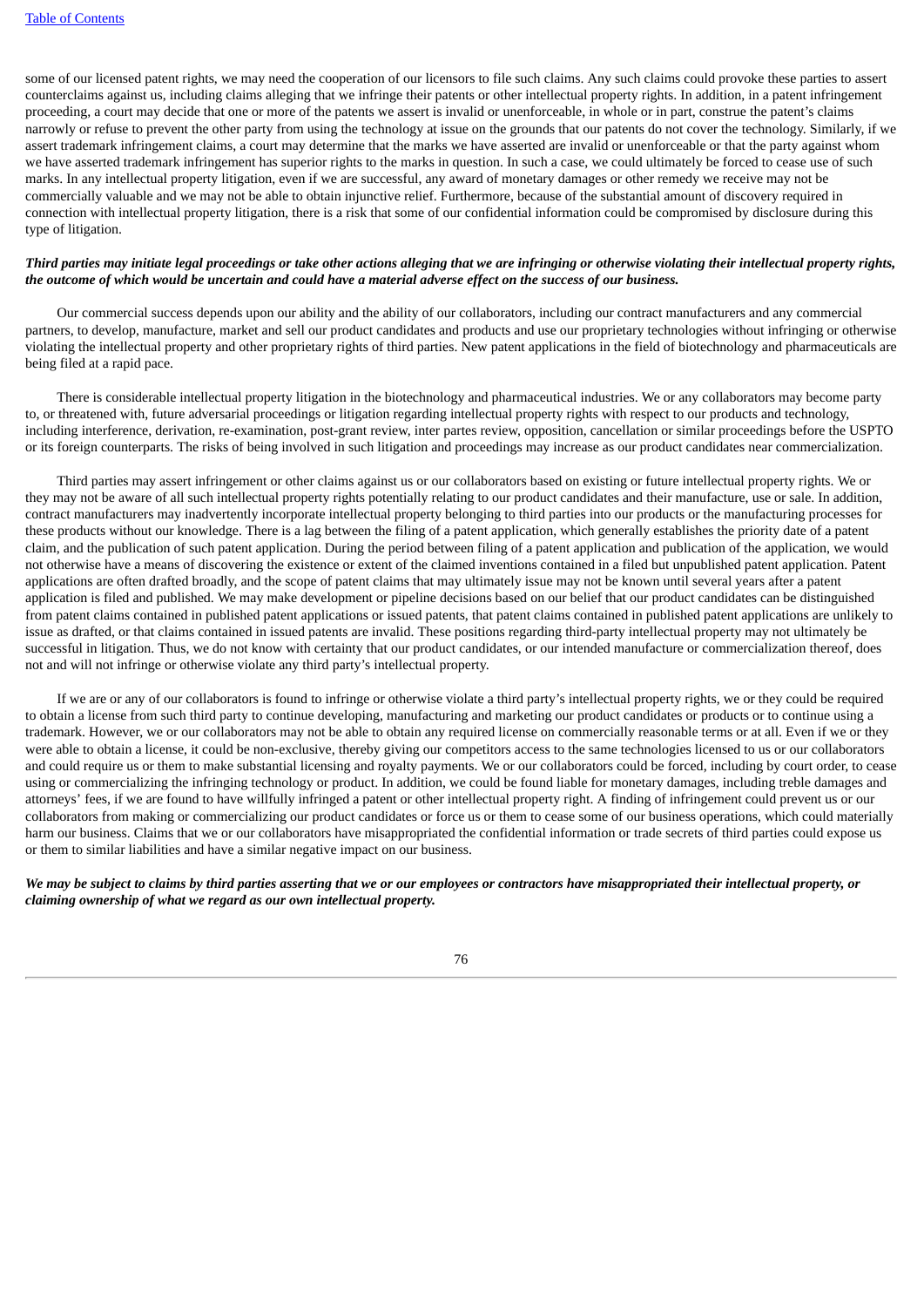Many of our employees and contractors were previously employed at universities or other biotechnology or pharmaceutical companies, including our competitors or potential competitors. Although we try to ensure that our employees and contractors do not use the proprietary information or know-how of others in their work for us, we may be subject to claims that we or these employees or contractors have used or disclosed intellectual property, including trade secrets or other proprietary information, of such employee's or contractor's former employer. Litigation may be necessary to defend against these claims.

In addition, while it is our policy to require our employees and contractors who may be involved in the conception or development of intellectual property to execute agreements assigning such intellectual property to us, we may be unsuccessful in executing such an agreement with each party who in fact conceives or develops intellectual property that we regard as our own. Moreover, because we acquired some of the rights to our product candidates from third parties, we must rely upon these third parties' practices, and those of their predecessors, with regard to the assignment of intellectual property therein, including the intellectual property rights protecting IC-500 and the other HtrA1 inhibitors we acquired in the Inception 4 acquisition transaction. Our and their assignment agreements may not be self-executing or may be breached, and we may be forced to bring claims against third parties, or defend claims they may bring against us, to determine the ownership of what we regard as our intellectual property.

If we fail in prosecuting or defending any such claims, in addition to paying monetary damages, we may lose valuable intellectual property rights or personnel.

## Intellectual property litigation could cause us to spend substantial resources and could distract our personnel from their normal responsibilities.

Even if resolved in our favor, litigation or other legal proceedings relating to intellectual property claims may cause us to incur significant expenses and could distract our technical and management personnel from their normal responsibilities. In addition, there could be public announcements of the results of hearings, motions or other interim proceedings or developments, and if securities analysts or investors perceive these results to be negative, it could have a substantial adverse effect on the price of our common stock. Such litigation or proceedings could substantially increase our operating losses and reduce the resources available for development activities or any future sales, marketing or distribution activities. We may not have sufficient financial or other resources to conduct such litigation or proceedings adequately. Some of our competitors may be able to sustain the costs of such litigation or proceedings more effectively than we can because of their greater financial resources. Uncertainties resulting from the initiation and continuation of patent litigation or other proceedings could have a material adverse effect on our ability to compete in the marketplace.

### Obtaining and maintaining our patent protection depends on compliance with various procedural, documentary, fee payment and other requirements imposed by governmental patent offices, and our patent protection could be reduced or eliminated for non-compliance with these requirements.

Periodic maintenance fees on any issued patent are due to be paid to the USPTO and patent offices in foreign countries in several stages over the lifetime of the patent. The USPTO and patent offices in foreign countries require compliance with a number of procedural, documentary, fee payment and other requirements during the patent application process. While an inadvertent lapse can in many cases be cured by payment of a late fee or by other means in accordance with the applicable rules, there are situations in which non-compliance can result in abandonment or lapse of the patent or patent application, resulting in partial or complete loss of a patent or patent rights in the relevant jurisdiction. Non-compliance events that could result in abandonment or lapse of a patent or patent application include, but are not limited to, failure to respond to official actions within prescribed time limits, non-payment of fees and failure to properly legalize and submit formal documents. In such an event, our competitors might be able to enter the market sooner than we expect, which would have a material adverse effect on our business.

In addition, we may decide not to pursue patent prosecution in certain markets or jurisdictions. For example, we may decide that the costs of obtaining and maintaining patent protection in a certain jurisdiction may outweigh the commercial benefits of patent protection. If so, our competitors may enter into and commercialize identical or similar products in that jurisdiction and if we choose to commercialize our products in that jurisdiction, we may not be able to exclude our competitors in the same way as if we had chosen to pursue patent prosecution in that jurisdiction.

### If we are unable to protect the confidentiality of our trade secrets, our business and competitive position would be harmed.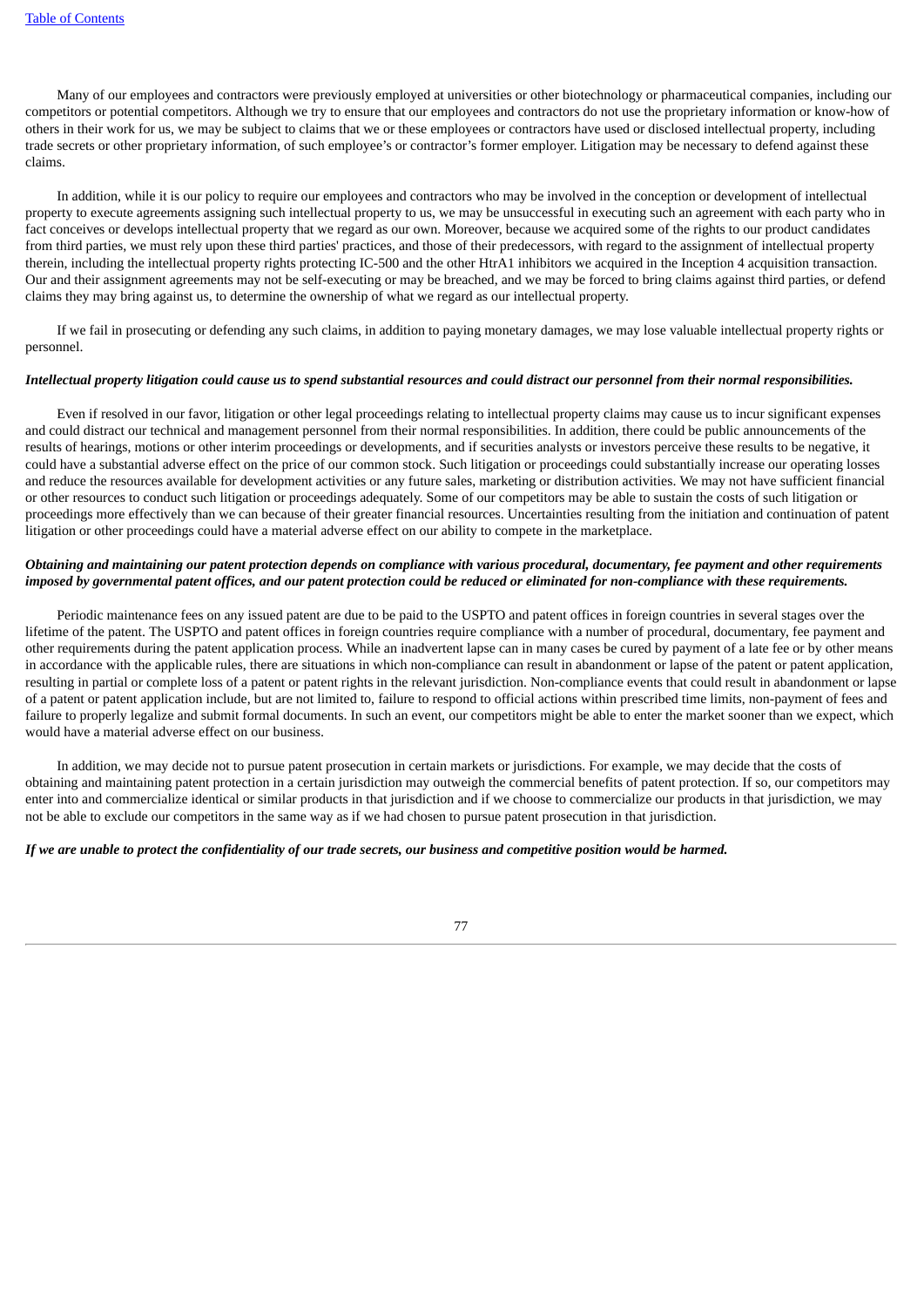In addition to seeking patents for some of our technology and products, we also rely upon trade secrets, including unpatented know-how, technology and other proprietary information, to maintain our competitive position. We seek to protect these trade secrets, in part, by entering into non-disclosure and confidentiality agreements with parties who have access to them, such as our outside scientific collaborators, contract manufacturers, potential business development counterparties, advisors and other third parties. We also enter into confidentiality and invention or patent assignment agreements with our employees and consultants. We cannot guarantee that we have executed such agreements with each party that may have or have had access to our trade secrets. Moreover, because we acquired IC-500 and our other HtrA1 inhibitors through the acquisition of Inception 4, we are relying upon Inception 4's, and its prior owner's, practices with regard to the protection of trade secrets and intellectual property rights for the period prior to our acquisition of Inception 4. Any party with whom we or they have executed a non-disclosure and confidentiality agreement may breach that agreement and disclose our proprietary information, including our trade secrets, and we may not become aware of such breach or may not be able to obtain adequate remedies. As we work on transitioning from a development-stage company to a company capable of commercializing a pharmaceutical product, we are hiring many new employees and engaging additional consultants and service providers, which increases the risk of disclosure or misuse of our proprietary information. Our proprietary information may also be obtained by third parties by other means, such as breaches of our physical or computer security systems.

Detecting the disclosure or misappropriation of a trade secret and enforcing a claim that a party illegally disclosed or misappropriated a trade secret is difficult, expensive and time-consuming, and the outcome is unpredictable. In addition, some courts inside and outside the United States are less willing or unwilling to protect trade secrets. If any of our trade secrets were to be lawfully obtained or independently developed by a competitor, we would have no right to prevent them, or those to whom they communicate it, from using that technology or information to compete with us and our competitive position would be harmed.

#### **Risks Related to Information Technology and Data Protection**

## We rely significantly upon our information technology systems and any failure, inadequacy, interruption or security lapse of those systems could harm our ability to operate our business effectively. Information technology risks have become more significant over time, including as a result of widespread *remote working during the COVID-19 pandemic.*

In the ordinary course of business, we collect, process and maintain personal and other sensitive data on our information technology networks. These data include our intellectual property and other proprietary or confidential information relating to our business as well as proprietary or confidential information of third parties including business collaborators. These data also include personal information relating to our clinical trial participants, employees and contractors, clinical investigators and other study staff and healthcare professionals. The secure maintenance of this sensitive information is critical to our business and reputation.

We have implemented a number of measures to protect our information technology systems. These measures include, among others, creation of a cyber-security governance team and an incident response plan and other standard operating procedures for responding to any cyber-security incidents, mandatory routine cyber-security training, including social engineering training, for our employees and consultants with access to our information technology systems, and engagement of a third-party vendor to regularly assess our informational technology systems and potential vulnerabilities.

Despite the implementation of security measures, our information technology systems are vulnerable to compromise, damage, loss or exfiltration from cyber-attacks, computer viruses, unauthorized access, natural disasters, terrorism, war and telecommunication and electrical failures. In particular, companies and other entities and individuals have been increasingly subject to a wide variety of cyber and ransomware attacks, phishing scams and other attempts to gain unauthorized access to systems and information, including through social engineering. The number and complexity of these threats continue to increase over time. These threats can come from a variety of sources, ranging in sophistication from individual hackers to state-sponsored attacks. Cyber threats may be broadly targeted, or they may be custom-crafted against our information systems. In particular, there have been increasing number of cyber threats and attempts by foreign hackers targeted towards U.S. pharmaceutical and biotechnology companies and vendors they work with, including as a result of the ongoing military conflict in Ukraine.

As a result of the COVID-19 pandemic, we switched to remote working since March 2020 and as a result, have increasingly relied upon teleconferencing and cloud-based means of communication and data storage. Many other companies have done the same. There have been numerous publicized attempts of bad actors attempting to intercept proprietary communications. We may be similarly susceptible to those kinds of threats.

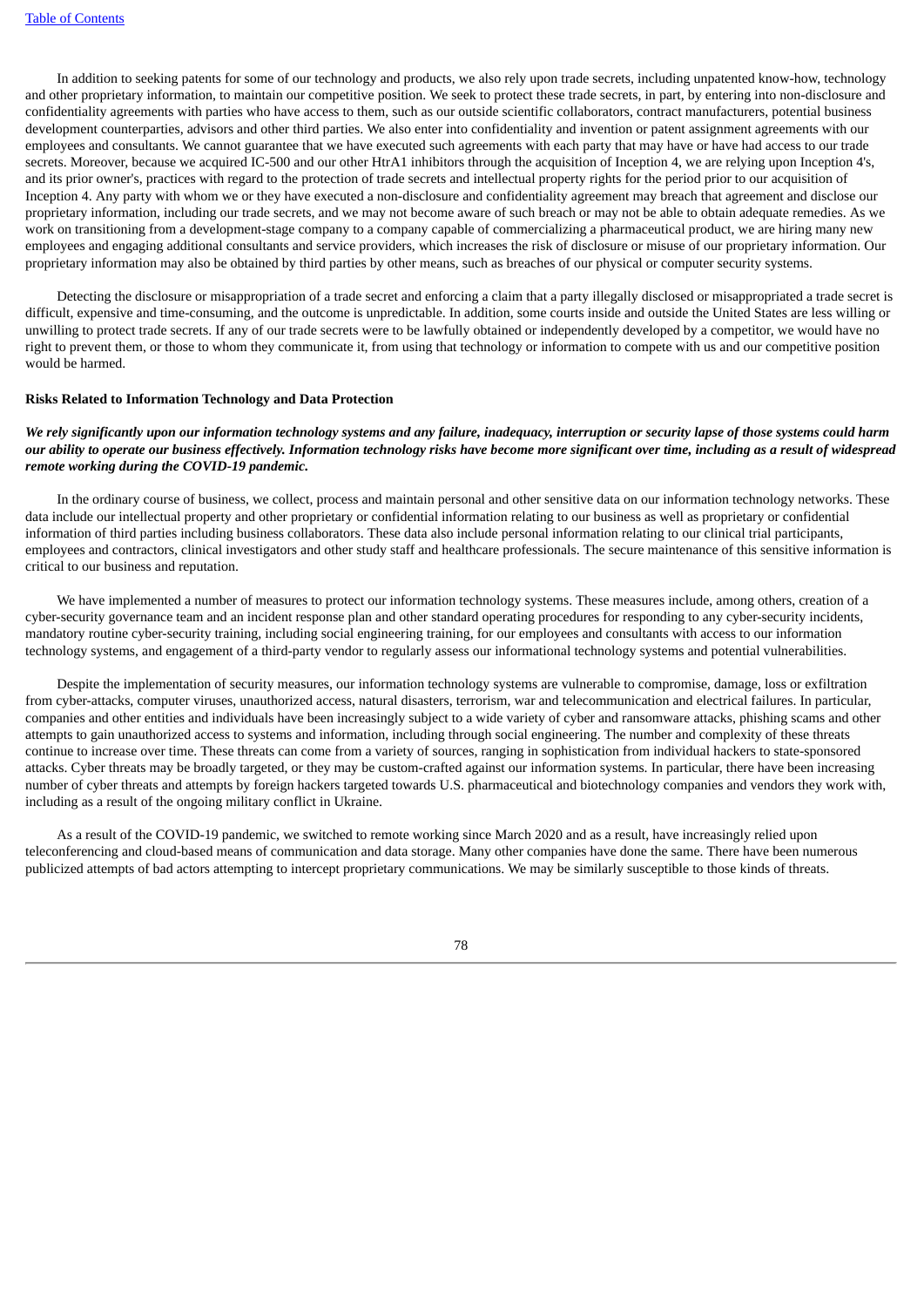Cyber-attacks have become more prevalent and much harder to detect and defend against. Our networks and storage applications may be subject to unauthorized access by hackers or breached due to human error, malfeasance or other system disruptions. We may not anticipate or immediately detect such incidents and the damage caused by such incidents. System failures, data breaches and any unauthorized access, use or disclosure of our information or data could compromise our intellectual property and expose sensitive business information; lead to unauthorized exposure of personal information of our clinical trial participants, our employees or contractors, our clinical investigators or other study staff, healthcare professionals or others we work with; and/or result in disruptions to our research and development activities and business operations, including potential product development, regulatory approval and commercialization delays.

In addition, cyber-attacks and the measures we implement to prevent, detect, and respond to them could cause us to incur significant remediation costs, including costs to recover or reproduce any compromised data, expose us to contractual damages and/or regulatory and other liability, require us to make certain breach notifications, and divert the attention of our management and key information technology resources. Any loss of preclinical data or clinical trial data could result in delays to our product development, marketing approval and commercialization efforts. We may not have adequate insurance coverage to provide compensation for any losses associated with such events and cybersecurity insurance is becoming more expensive. Any breach of security could harm our reputation and deter patients, clinical investigators, or other healthcare professionals and business collaborators from participating in our clinical trials or otherwise working with us.

## We also rely significantly upon the information technology systems of our third-party service providers and any failure, inadequacy, interruption or security lapse of those systems could harm our ability to operate our business effectively. We have limited control and oversight over the information *security systems and practices of third parties.*

In the ordinary course of business, we rely on third parties, including clinical trial sites, CROs, CDMOs and other service providers, to collect, process and maintain personal and other sensitive data on their respective networks for our research and development activities and other business operations. These data include our intellectual property and other proprietary or confidential information relating to our business, as well as personal information relating to our clinical trial participants, employees and contractors, and clinical investigators, study staff and other healthcare professionals. The maintenance of our data by third parties does not absolve us of our responsibility for the security and integrity of this data.

We have limited control and oversight over the information security systems and practices of third parties. Those systems and practices vary widely in sophistication and robustness. We have limited personnel and resources to oversee the information security systems of third parties with whom we work.

Like our information security systems, those of our third-party service providers are vulnerable to compromise, damage, loss or exfiltration from cyber-attacks, computer viruses, unauthorized access and other causes. Our third-party service providers may not anticipate or immediately detect such incidents and the damage caused by such incidents or notify us in a timely or complete manner. System failures, data breaches and any unauthorized access, use or disclosure of our information or data maintained by our third-party service providers could lead to similar consequences for us as similar events involving our information technology systems, including compromise of our intellectual property or other sensitive personal or business information, disruptions and delays to our research and development activities and other operations, contractual and regulatory liability, data breach notifications, expenditure of significant costs and resources for remediation and harm to our reputation. Over the past few years, there has been an increasing number of and severity of cyber-attacks, especially ransomware attacks, against the information security systems of companies across the supply chain and other critical infrastructure service providers.

In September 2020, one of our vendors for the GATHER2 trial suffered a ransomware attack on several of its servers. While this vendor investigated and worked to mitigate the effects of the incident, we deployed a backup process for the work this vendor was performing for us. Although we do not believe this incident had a material impact on the GATHER2 trial or otherwise on our business or operations, similar kinds of incidents may occur in the future with this or our other vendors.

# Compliance with alobal privacy and data security requirements could result in additional costs and liabilities to us or inhibit our ability to collect and process data in line with our expectations, and the failure to comply with such requirements could have a material adverse effect on our business, *financial condition or results of operations.*

The regulatory framework for the collection, use, safeguarding, sharing, transfer and other processing of personal information is rapidly evolving worldwide and is likely to remain uncertain for the foreseeable future. Globally, virtually every jurisdiction in which we operate has established its own data security and privacy frameworks with which we must comply, and those frameworks may not be consistent. For example, the collection, use, disclosure, transfer, or other processing of personal data regarding individuals in the European Union, including personal health data, is subject to the General Data Protection Regulation, or GDPR, which became effective on May 25, 2018. The GDPR is wide-ranging in scope and imposes numerous

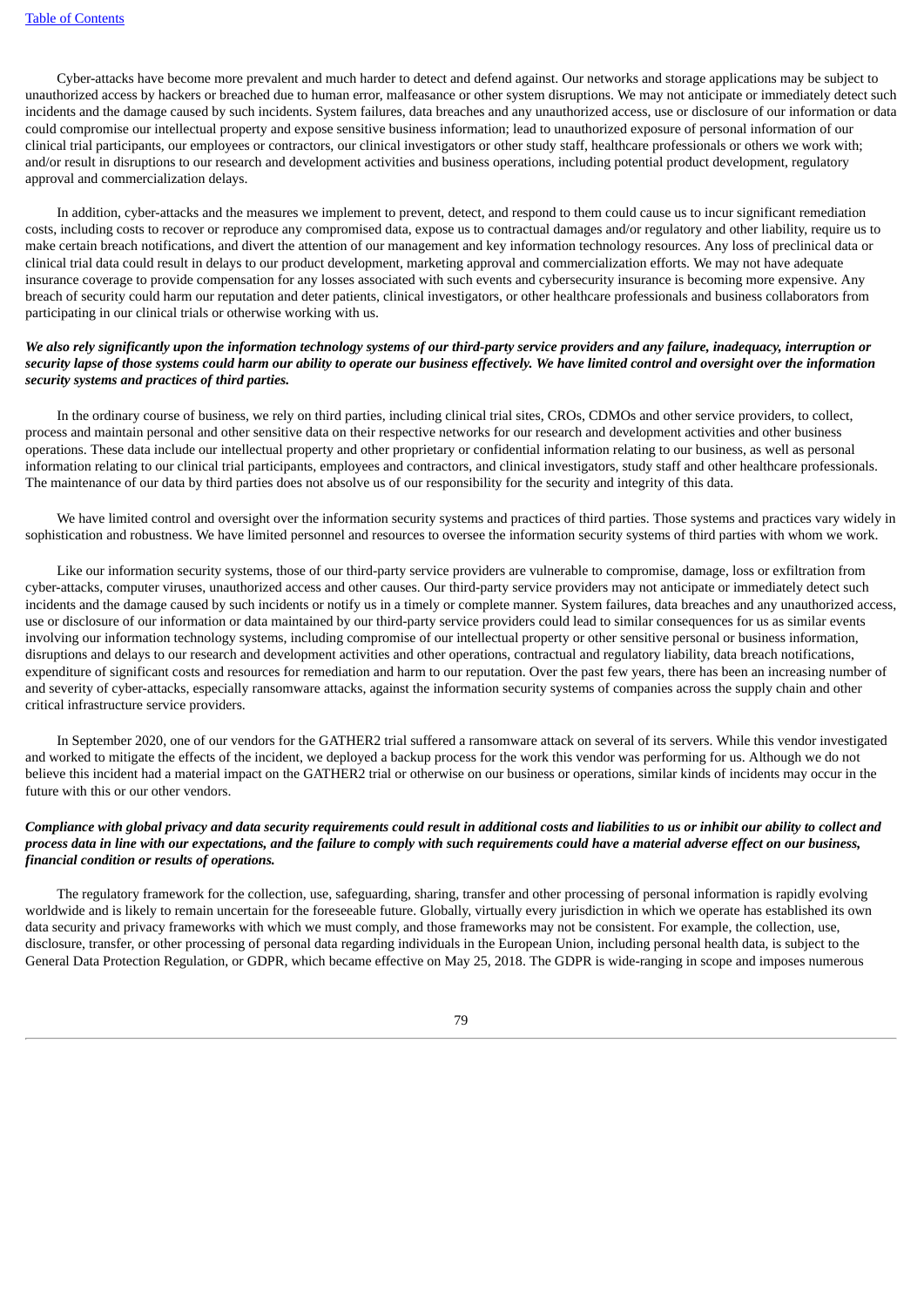requirements on companies that process personal data, including requirements relating to processing health and other sensitive data, obtaining consent of the individuals to whom the personal data relates, providing information to individuals regarding data processing activities and their rights, conducting data protection impact assessments before starting certain processing activities, implementing safeguards to protect the security and confidentiality of personal data, providing notification of data breaches, and taking certain measures when engaging third-party data processors. The GDPR also imposes strict rules on the transfer of personal data to countries outside the European Union, including the United States, some of which are currently in flux, and permits data protection authorities to impose large penalties for violations of the GDPR, including potential fines of up to €20 million or 4% of annual global revenues, whichever is greater. The GDPR also confers a private right of action on data subjects and consumer associations to lodge complaints with supervisory authorities, seek judicial remedies, and obtain compensation for damages resulting from violations of the GDPR. The GDPR also provides certain discretion to individual European member states, and many of them have enacted local legislation implementing the GDPR that differ from one another. The GDPR compliance framework is evolving as data protection authorities enforce applicable requirements and as European courts interpret the GDPR. We are aware that many other countries have enacted or are considering legislation similar to the GDPR.

Similar actions are either in place or under way in the United States. There are a broad variety of data protection laws that are applicable to our activities, and a wide range of enforcement agencies at both the state and federal levels with the authority to review our privacy and data security practices. The Federal Trade Commission and state Attorneys General have been increasingly active in reviewing companies' privacy and data security practices in relation to consumer information. New legislation and regulations are being considered, and in certain cases enacted, at both the state and federal levels. For example, the California Consumer Privacy Act, which went into effect on January 1, 2020, and its replacement, the California Privacy Rights Act, which will become effective on January 1, 2023, are creating similar risks and obligations as those created by the GDPR. The New York SHIELD Act, which became fully effective in March 2020, imposes certain data security and data breach notification requirements on organizations that collect personal information of New York residents. Many other states are considering similar legislation. A broad range of legislative measures are being introduced at the federal level. Accordingly, failure to comply with federal and state laws (both those currently in effect and future legislation) regarding privacy and security of personal information could expose us to fines and penalties under such laws. We also may be subject to consumer class action litigation related to alleged noncompliance with these laws. Even if we are not determined to have violated these laws, responding to government investigations and/or consumer litigation in these areas typically requires the expenditure of significant resources and has the potential to generate negative publicity, which could harm our reputation and our business.

Given the breadth and depth of changes in data protection obligations, preparing for and complying with these requirements has required and will continue to require significant time, resources and a review of our technologies, systems and practices, as well as those of any third-party collaborators, service providers, contractors or consultants that process or transfer personal data on our behalf. The GDPR and other changes in laws or regulations associated with the enhanced protection of certain types of sensitive data, such as healthcare data or other personal information from our clinical trials, have resulted in certain changes to our business practices, such as additional consideration given to the GDPR and other relevant data protection laws in setting up clinical trial agreements and informed consent forms for our GATHER2 trial, and may require further changes to our business practices. Any noncompliance by us or our employees, consultants or contractors with the GDPR or other applicable data protection laws could lead to setbacks in the development or approval of our product candidates, government enforcement actions, private litigation, significant fines and penalties, or reputational harm and could have a material adverse effect on our business, financial condition or results of operations.

#### **Risks Related to Employee Matters and Managing Our Operations**

We are a development-stage company with a limited number of employees to oversee our research and development programs and general and administrative functions. We are in the process of recruiting new personnel to prepare for the potential commercialization of Zimura and to support our growth. We may experience difficulties in recruiting necessary personnel and in retaining key employees and consultants.

We are a development-stage company with a total of 124 full-time employees as of April 30, 2022. These employees support key areas of our business and operations, including commercial planning, clinical development and clinical operations, regulatory affairs, drug safety, data management, medical affairs, scientific research, process and analytical development, drug substance and drug product manufacturing, quality control, materials and supply chain management, and quality assurance, as well as all of our general and administrative functions and public company infrastructure.

We remain highly dependent on Glenn P. Sblendorio, our chief executive officer, and Dr. Pravin U. Dugel, our president, as well as the other principal members of our management, scientific and clinical teams. We do not maintain "key person" insurance for any of our executives or other employees. Although we have entered into letter agreements with our executive officers, each of them and our non-executive employees may terminate their employment with us at any time. As a result, key employees whom we expect to retain to assist with the growth of our business may choose not to remain employees.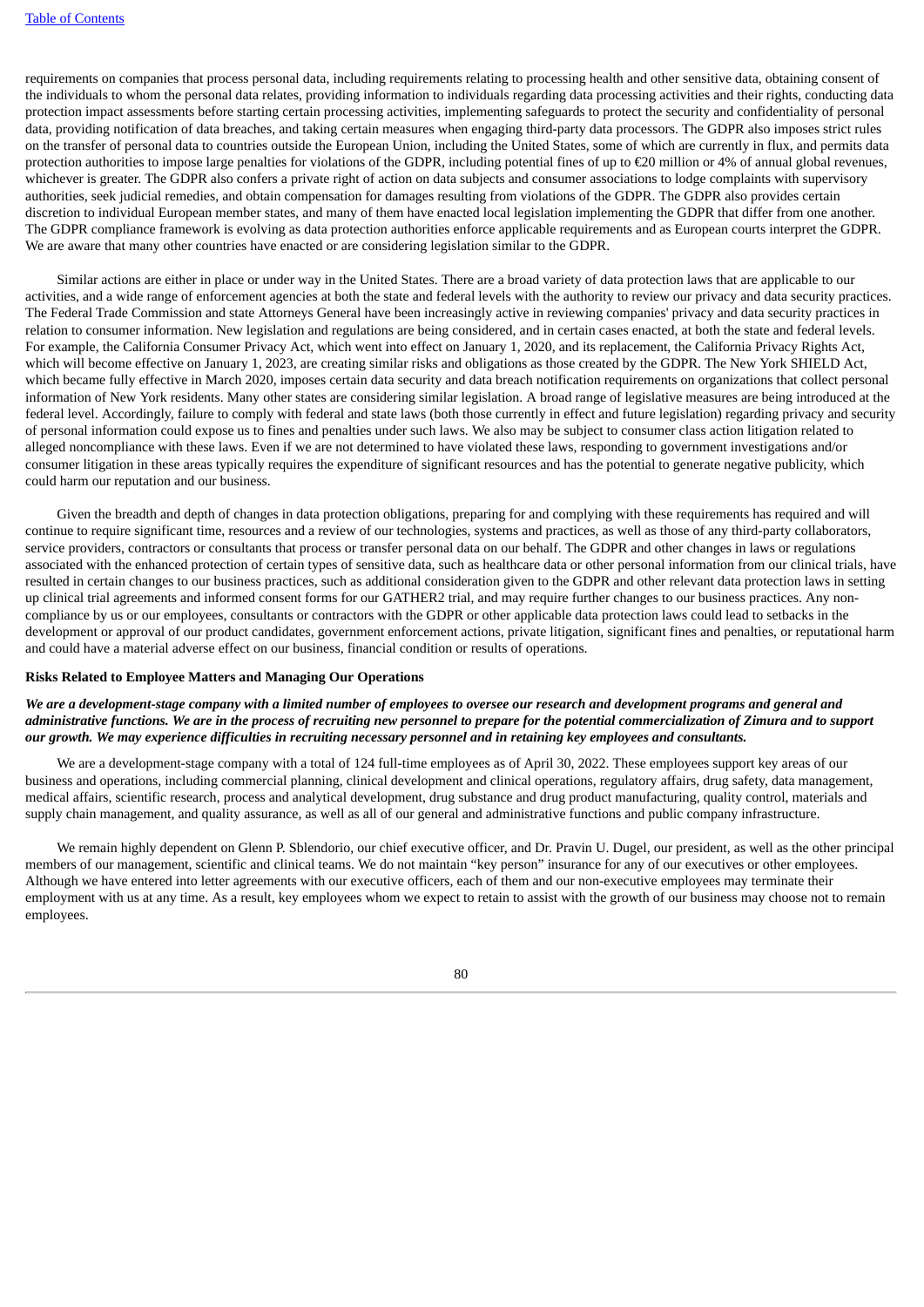Additionally, we have only a small number of employees supporting some of the key areas of our business and operations. If any of those employees were to leave our company or become unavailable due to the COVID-19 pandemic or other reasons, the loss of their services could seriously disrupt our ability to carry on our operations as planned and seriously harm our ability to successfully implement our business plan.

Furthermore, replacing any of our executive officers and key employees may be difficult and may take an extended period of time because of the limited number of individuals in our industry with the breadth of skills and experience required to successfully develop, gain marketing approval of and commercialize products. Competition to hire from this limited pool is intense, and we may be unable to hire, train, retain or motivate these key personnel on acceptable terms, if at all, given the competition among numerous pharmaceutical and biotechnology companies for similar personnel. As we conduct our GATHER2 trial and prepare for the potential filing of an NDA and an MAA for and the potential commercialization of Zimura, and continue the development of IC-500, we have been and expect we will need to continue hiring additional commercial operations, medical affairs, clinical operations, quality assurance, manufacturing, analytical, regulatory, pharmacovigilance and other personnel from this limited pool. In 2021 we hired a chief commercial officer and started hiring commercial and medical affairs personnel, and will need to continue to hire additional commercialization and medical affairs personnel. We also recently hired our first group of medical science liaisons, or MSLs. Hiring additional MSLs and other field-based personnel, and training and effectively deploying them can be time consuming, and many other companies are competing with us for the MSLs and other field-based personnel whom we may seek to hire. If we experience any challenges or delays in the hiring and integration of necessary personnel due to the COVID-19 pandemic or other reasons, it could impede our ability to finish development of, file for marketing approval for, and potentially commercialize Zimura in line with our expectations.

In addition to our employees, we rely on consultants and advisors, including scientific, technical and clinical advisors, to assist us in formulating our research and development, manufacturing, commercialization and lifecycle management strategies. Our consultants and advisors may be employed by employers other than us and may have commitments under consulting or advisory contracts with other entities that may limit their availability to us. Many consultants and advisors, especially those with specialized medical or clinical knowledge, are high demand and we may not be able to obtain or retain their services for any number of reasons, which could limit our ability to pursue our strategy.

# As a result of the COVID-19 pandemic, our company has been working remotely since March 2020 and we expect to work in a hybrid (partially remote, partially in office) working model for the foreseeable near future. Our ability to continue to work effectively in a hybrid working model may affect our *operations and the success of our company going forward.*

In March 2020, we instituted a company-wide working from home policy, which has largely remained in effect. Other than for our laboratory-based employees, we expect to work in a hybrid (partially remote, partially in office) working model for the foreseeable near future. We will closely follow the guidance from federal and state authorities, including the Centers for Disease Control and Prevention, the New York State Department of Health, the New Jersey Department of Health and the Massachusetts Department of Public Health, with regard to our policies relating to working in our offices. We expect that changes to the way we work will depend on, among other factors, the local COVID-19 and public safety situation and the degree to which our employees have received vaccines and if applicable, booster shots. If and when we transition back to working at company sites closer to a full-time basis, there may be an increased risk to our employees and contractors, including as a result of a subsequent waves of the COVID-19 pandemic. If any of them contracts COVID-19 as a result of or while conducting services for us, we may be subject to workers compensation or other claims. Because of the importance of our employees and contractors to the success of our company, their exposure to the COVID-19 pandemic may adversely affect our ability to carry on our operations.

# If we fail to establish and maintain effective internal control over financial reporting, our ability to accurately report our financial results could be *adversely affected.*

A material weakness is a deficiency, or combination of deficiencies, in internal control over financial reporting, such that there is a reasonable possibility that a material misstatement of the company's annual or interim financial statements would not be prevented or detected on a timely basis. If any material weakness in our internal control over financial reporting is discovered or occurs in the future, our financial statements may contain material misstatements and we could be required to restate our financial results. As previously disclosed, in 2015 our management concluded that we experienced a material weakness in internal controls that required us to restate the relevant financial statements and we took steps that year to address the deficiency and prevent similar deficiencies in the future. Although we have remediated this deficiency in internal control over financial reporting, we cannot be certain that the remedial measures that we took in the past or other measures we take in the future will ensure that we maintain adequate controls over our financial reporting going forward and, accordingly, additional material weaknesses could occur or be identified. The COVID-19 pandemic may also affect the effectiveness of our internal controls. Any future material weaknesses or combination of deficiencies could materially and adversely affect our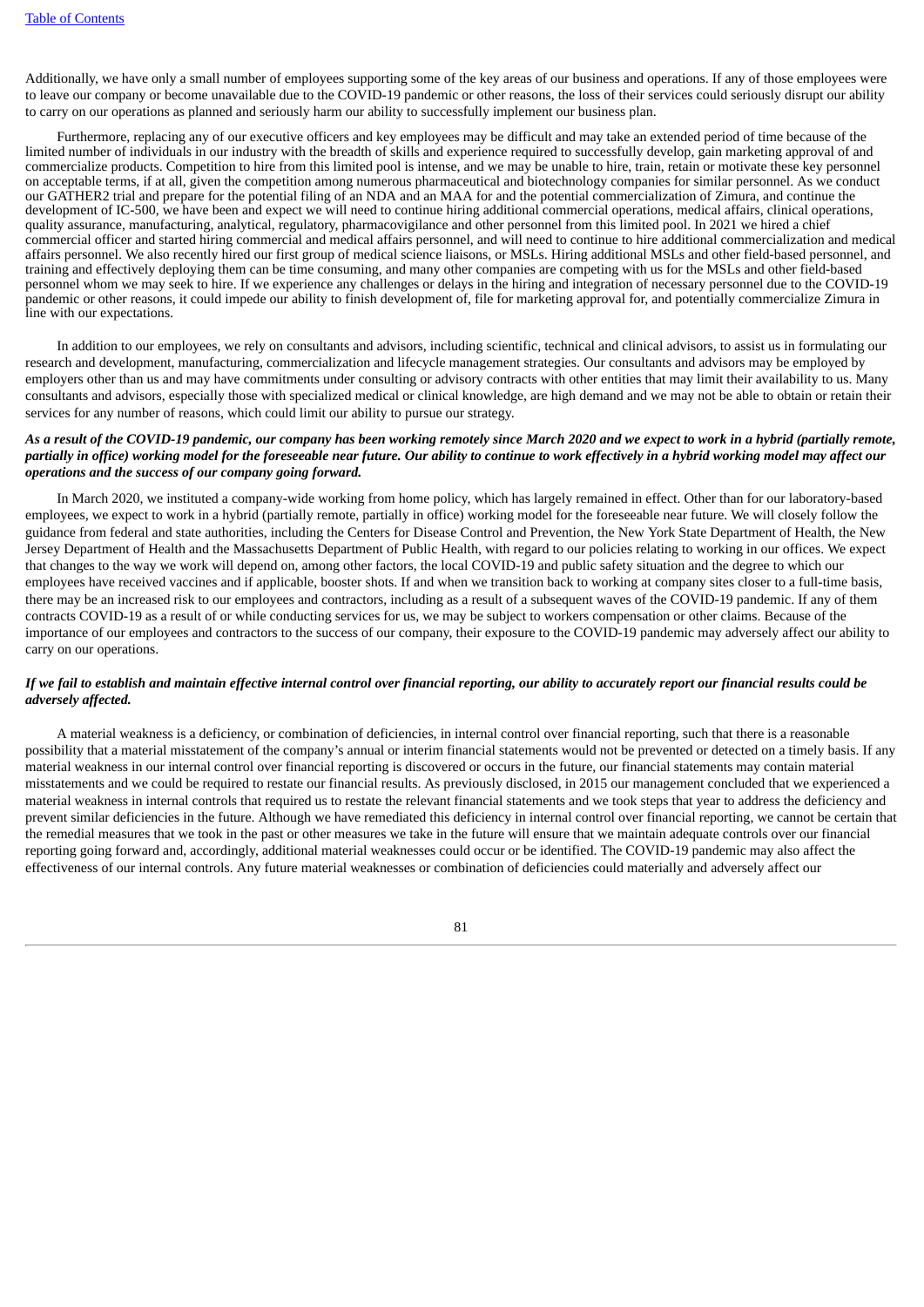ability to provide timely and accurate financial information and investors' confidence in our internal controls and our company, which could cause our stock price to decline.

#### **Risks Related to Regulatory Approval and Marketing of our Product Candidates and Other Legal Compliance Matters**

Even if we complete the necessary preclinical studies and clinical trials, the marketing approval process is expensive, time-consuming and uncertain and may prevent us from obtaining approvals for the commercialization of some or all of our product candidates. If we are not able to obtain, or if there are delays in obtaining, required requlatory approvals, we will not be able to commercialize our product candidates, and our ability to generate *revenue would be materially impaired.*

Our product candidates and the activities associated with their development and commercialization, including their design, testing, manufacture, safety, recordkeeping, labeling, storage, advertising, promotion, sale and distribution and import and export, are subject to comprehensive regulation by the FDA, the EMA and comparable regulatory agencies in other countries.

In general, the FDA and similar regulatory authorities outside the United States require two adequate and well-controlled clinical trials demonstrating safety and effectiveness for marketing approval for an ophthalmic pharmaceutical product. Failure to obtain marketing approval for a product candidate will prevent us from commercializing the product candidate. We have not received approval to market any of our product candidates from regulatory authorities in any jurisdiction. We have only limited experience in filing and supporting the applications necessary to gain marketing approvals and expect to rely upon third-party CROs to assist us in this process. Securing marketing approval requires obtaining positive safety and efficacy data from required clinical trials, as well as the submission of extensive preclinical and clinical data and supporting information to regulatory authorities for each indication to establish the product candidate's safety and efficacy. Securing marketing approval also requires the submission of information about the product's manufacturing processes to, and inspection of manufacturing facilities by, the relevant regulatory authorities. The FDA or other regulatory authorities may determine that a product candidate that we may develop is not effective, is only moderately effective or has undesirable or unintended side effects, toxicities or other characteristics that preclude our obtaining marketing approval or prevent or limit commercial use.

The process of obtaining marketing approvals, both in the United States and abroad, is expensive, may take many years, if approval is obtained at all, and can vary substantially based upon a variety of factors, including the type, complexity and novelty of the product candidates involved and information concerning similar product candidates as our product candidates. Changes in marketing approval policies during the development period, changes in or the enactment of additional statutes or regulations, or changes in regulatory review for each submitted product application, may cause delays in the approval or rejection of an application. Regulatory authorities have substantial discretion in the approval process and may refuse to accept any application or may decide that our data are insufficient for approval and require additional nonclinical, clinical or other studies. In addition, varying interpretations of the data obtained from preclinical and clinical testing could delay, limit or prevent marketing approval of a product candidate. Any marketing approval we ultimately obtain may be limited or subject to restrictions or post-approval commitments that render the approved product not commercially viable.

Marketing approval of novel product candidates, for example aptamers such as Zimura, manufactured using specialized manufacturing processes, can be more expensive and take longer than for other, more well-known or extensively studied pharmaceutical or biopharmaceutical products, due to regulatory agencies' lack of experience with them. We believe that the FDA has only granted marketing approval for one aptamer product to date. This lack of experience may lengthen the regulatory review process, require us to conduct additional nonclinical studies or clinical trials, increase our development costs, lead to changes in regulatory positions and interpretations, delay or prevent approval and commercialization of these product candidates or lead to significant post-approval limitations or restrictions.

Accordingly, if we or our collaborators experience delays in obtaining approval or if we fail to obtain approval of our product candidates, the commercial prospects for such product candidate may be harmed and our ability to generate revenues would be materially impaired.

### Although we have obtained agreement with the FDA on a SPA for GATHER2, a SPA does not guarantee marketing approval of, or any other *particular outcome from, regulatory review.*

In July 2021, the FDA agreed to a SPA for GATHER2. Under the SPA procedure, the FDA provides a clinical trial sponsor with an official evaluation and written guidance on the design of a proposed protocol intended to form the basis for an NDA. A SPA agreement indicates concurrence by the FDA with the adequacy and acceptability of specific critical elements of the overall protocol design for a clinical trial intended to support a future marketing application, but it does not indicate FDA concurrence on every protocol detail. A SPA agreement also does not ensure the receipt of marketing approval or that the approval process will be faster than conventional procedures. A determination regarding marketing approval is addressed

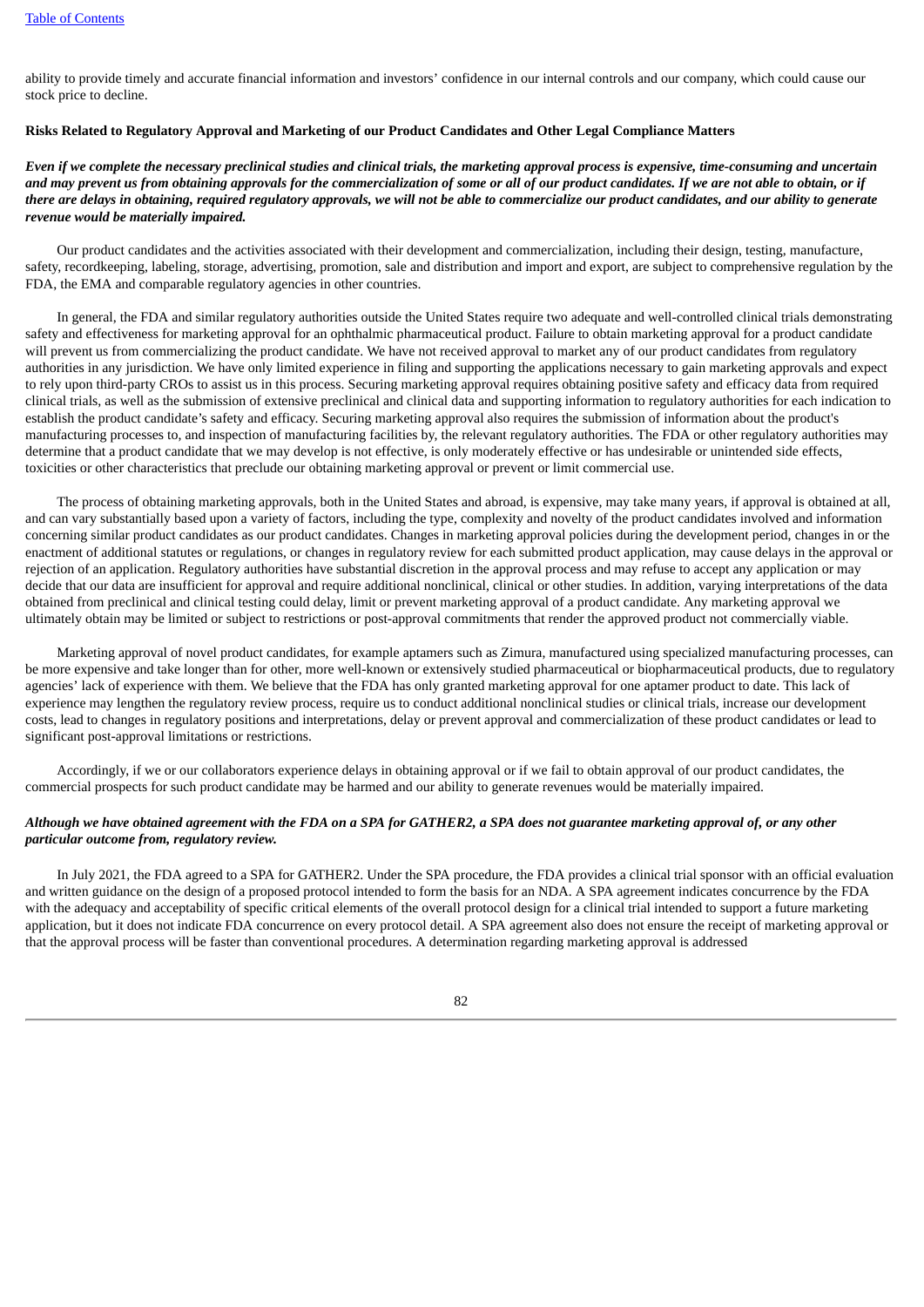during the review of a submitted NDA and depends on efficacy and safety results and an evaluation of the overall benefits and risks of treatment after review of the data from the development program in its totality.

### Even after the FDA agrees to the design, execution, and analysis proposed in a protocol reviewed under the

SPA process, the FDA may revoke or alter its agreement if a substantial scientific issue essential to determining the safety or effectiveness of the drug has been identified after the testing has begun. A SPA agreement may also be changed through written agreement between the sponsor and the FDA. A revocation or alteration in our existing SPA could delay or prevent approval of our planned NDA for Zimura. In addition, any significant change to the protocol for a clinical trial subject to a SPA would require prior FDA approval, which could delay implementation of such a change and the conduct of the related clinical trial. The FDA retains significant discretion in interpreting the terms of the SPA agreement and the data and results from any study that is the subject of the SPA agreement.

### Failure to obtain marketing approval in foreign jurisdictions would prevent our product candidates from being marketed in such jurisdictions. The *approval requirements in foreign jurisdictions may differ significantly from those in the United States.*

In order to market and sell our product candidates in the European Union and many other jurisdictions, we or our third-party commercialization partners must obtain separate marketing approvals and comply with numerous and varying regulatory requirements. The approval procedure varies among countries and can involve additional nonclinical or clinical testing. For example, although we have obtained a SPA from the FDA for the GATHER2 trial, the EMA or other regulatory authorities may not agree with the overall protocol design for the GATHER2 trial. The time required to obtain approval may differ substantially from that required to obtain FDA approval. The regulatory approval process outside the United States generally includes all of the risks associated with obtaining FDA approval. In addition, in many countries outside the United States, it is required that the product be approved for reimbursement before the product can be sold in that country. We or our third-party commercialization partners may not obtain marketing and/or reimbursement approvals from regulatory authorities outside the United States on a timely basis, if at all. Approval by the FDA does not ensure approval by regulatory authorities in other countries or jurisdictions, and approval by one regulatory authority outside the United States does not ensure approval by regulatory authorities in other countries or jurisdictions or by the FDA. We and our third-party commercialization partners may not be able to file for marketing approvals and may not receive necessary approvals to commercialize our products in any market. If our third-party commercial partners fail to obtain marketing approval in certain jurisdictions, it may diminish the value of our product candidate to them and cause them to terminate their relationship with us.

In June 2016, the electorate in the United Kingdom, or UK, voted in favor of leaving the European Union, commonly referred to as "Brexit". Following protracted negotiations, the UK left the European Union on January 31, 2020 and European Union rules and regulations ceased to apply to the UK starting on January 1, 2021. The Medicines and Healthcare products Regulatory Agency, or the MHRA, is now the sole decision maker for marketing authorizations of pharmaceutical products in the UK, except for Northern Ireland. The MHRA will rely on the Human Medicines Regulations 2012 (SI 2012/1916) (as amended), or the HMR, as the basis for regulating medicines. The HMR has incorporated into the domestic law of the UK the body of European Union law governing medicinal products that pre-existed before the UK's withdrawal from the European Union. In December 2020, the UK government and the European Union agreed on a long-term trade agreement to govern economic relations going forward. Since the existing regulatory framework for pharmaceutical products in the UK is derived from European Union directives and regulations, Brexit could materially impact the future regulatory regime for pharmaceutical products in the UK. As a result of Brexit, we expect we will need to submit a separate application to the MHRA for marketing approval in the UK, in addition to the planned MAA for the EMA. We are continuing to analyze how Brexit and the trade agreement will affect the future regulatory regime for pharmaceutical products in the United Kingdom. Any delay in obtaining, or an inability to obtain, any marketing approvals, as a result of Brexit or otherwise, would prevent us from commercializing our product candidates in the United Kingdom and/or the European Union and restrict our ability to generate revenue and achieve and sustain profitability. If any of these outcomes occur, we may be forced to restrict or delay efforts to seek regulatory approval in the United Kingdom and/or European Union for our product candidates, which could significantly and materially harm our business.

# A fast track designation or grant of priority review status by the FDA may not actually lead to a faster development or regulatory review or approval process. The FDA may withdraw fast track designation if it believes that the designation is no longer supported by data from our clinical development *program or for other reasons.*

The FDA may designate a product for fast track review if it is intended, whether alone or in combination with one or more other products, for the treatment of a serious or life-threatening disease or condition, and if the product demonstrates the potential to address unmet medical needs for such a disease or condition. For fast track products, sponsors may have greater interactions with the FDA and the FDA may initiate review of sections of a fast track product's application before the

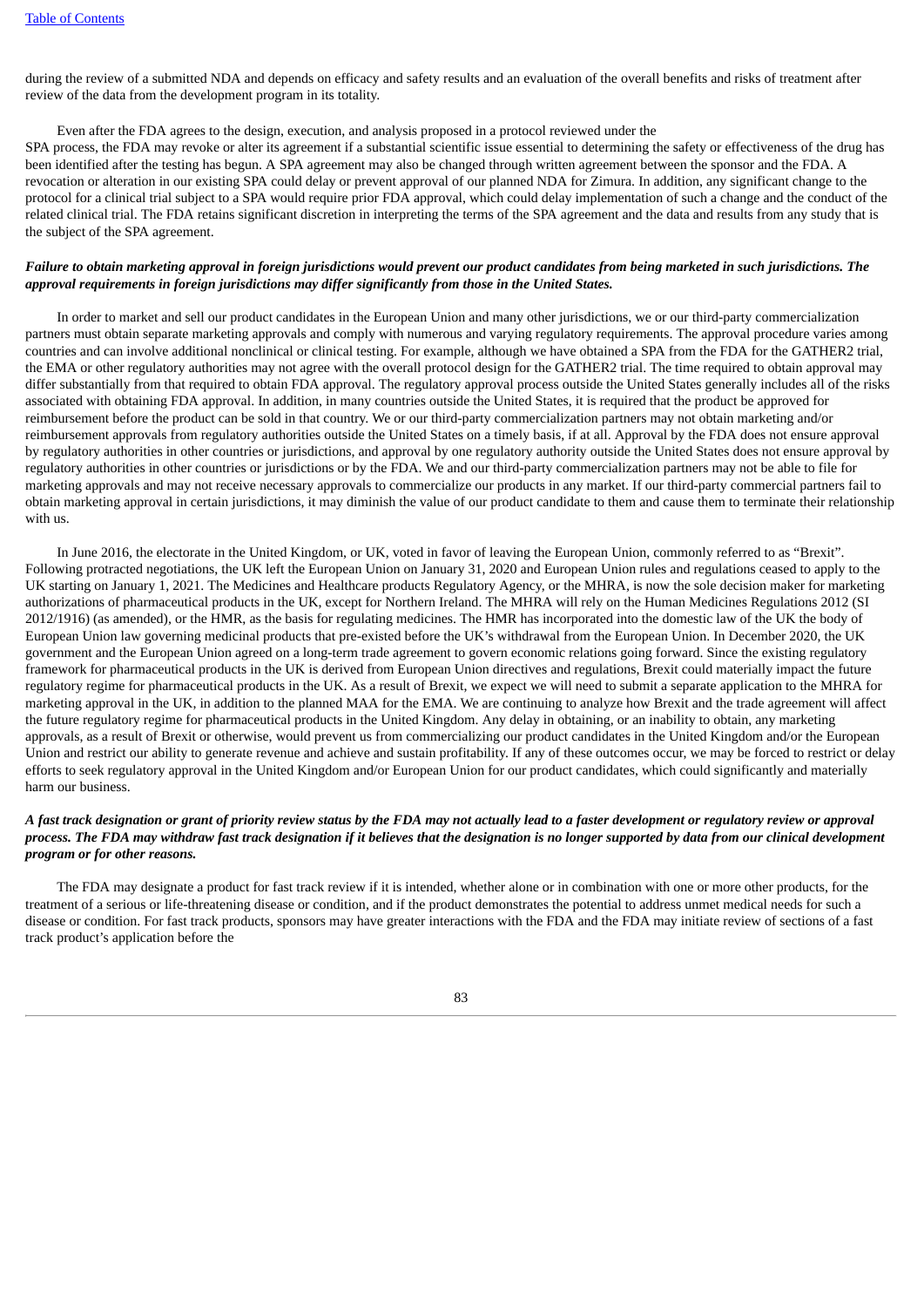application is complete. This rolling review may be available if the FDA determines, after preliminary evaluation of clinical data submitted by the sponsor, that a fast track product may be effective. The sponsor must also provide, and the FDA must approve, a schedule for the submission of the remaining information and the sponsor must pay applicable user fees. However, the FDA's time period goal for reviewing a fast track application does not begin until the last section of the application is submitted. In addition, the fast track designation may be withdrawn by the FDA if the FDA believes that the designation is no longer supported by data emerging in the clinical trial process or for other reasons.

In April 2020, the FDA granted fast track designation to Zimura for the treatment of GA secondary to dry AMD. Even though Zimura has received fast track designation, we must continue to follow the requirements of the program in order to maintain the fast track designation, and even if we maintain the designation, we may not ultimately experience a faster development process, review or approval compared to conventional FDA procedures. The FDA's grant of fast track designation to Zimura for the treatment of GA secondary to dry AMD does not imply that the FDA will grant fast track designation to Zimura for another indication, such as intermediate AMD or STGD1, or that the FDA will grant fast track designation for any of our other product candidates, if we choose to apply for fast track designation.

### A breakthrough therapy designation by the FDA for our product candidates may not lead to a faster development or regulatory review or approval *process, and it does not increase the likelihood that our product candidates would receive marketing approval.*

In 2012, Congress enacted the Food and Drug Administration Safety and Innovation Act, or FDASIA. This law established a new regulatory scheme allowing for expedited review of products designated as "breakthrough therapies." A product may be designated as a breakthrough therapy if it is intended, either alone or in combination with one or more other products, to treat a serious or life-threatening disease or condition and preliminary clinical evidence indicates that the product may demonstrate substantial improvement over existing therapies on one or more clinically significant endpoints, such as substantial treatment effects observed early in clinical development. The FDA may take certain actions with respect to breakthrough therapies, including holding meetings with the sponsor throughout the development process; providing timely advice to the product sponsor regarding development and approval; involving more senior staff in the review process; assigning a cross-disciplinary project lead for the review team; and taking other steps to help design the clinical trials in an efficient manner.

Designation as a breakthrough therapy is within the discretion of the FDA. Accordingly, even if we believe one of our product candidates meets the criteria for designation as a breakthrough therapy, the FDA may disagree and instead decide not to make such designation. In any event, the receipt of a breakthrough therapy designation for a product candidate may not result in a faster development process, review or approval compared to drugs considered for approval under conventional FDA procedures and does not ensure ultimate approval by the FDA. In addition, even if one or more of our product candidates qualify as breakthrough therapies, the FDA may later decide that the products no longer meet the conditions for qualification or that the time period for FDA review or approval will not be shortened.

# We currently do not have orphan drug designations or orphan drug exclusivity for any product candidate. If our competitors are able to obtain orphan drug exclusivity for products that constitute the same or similar drug and treat the same indications as our product candidates, we may not be able to *have our product candidates approved by the applicable regulatory authority for a significant period of time.*

Regulatory authorities in some jurisdictions, including the United States and the European Union, may designate drugs for relatively small patient populations as orphan drugs. Under the Orphan Drug Act, the FDA may designate a product candidate as an orphan drug if it is intended to treat a rare disease or condition, which is generally defined as having a patient population of fewer than 200,000 individuals in the United States, or a patient population greater than 200,000 in the United States where there is no reasonable expectation that the cost of developing the drug will be recovered from sales in the United States. In the European Union, the EMA's Committee for Orphan Medicinal Products grants orphan drug designation to promote the development of products that are intended for the diagnosis, prevention or treatment of a life-threatening or chronically debilitating condition affecting not more than 5 in 10,000 persons in the European Union and that there exists no satisfactory method of diagnosis, prevention or treatment of the condition in question that has been authorized in the European Community or, if such method exists, that the medicinal product will be of significant benefit to those affected by that condition.

If we request orphan drug designation for any of our product candidates in one or more indications, there can be no assurances that the FDA or the European Commission will grant any of our product candidates such designation. Additionally, the designation of any of our product candidates as an orphan product does not guarantee that any regulatory agency will accelerate regulatory review of, or ultimately approve, that product candidate, nor does it limit the ability of any regulatory

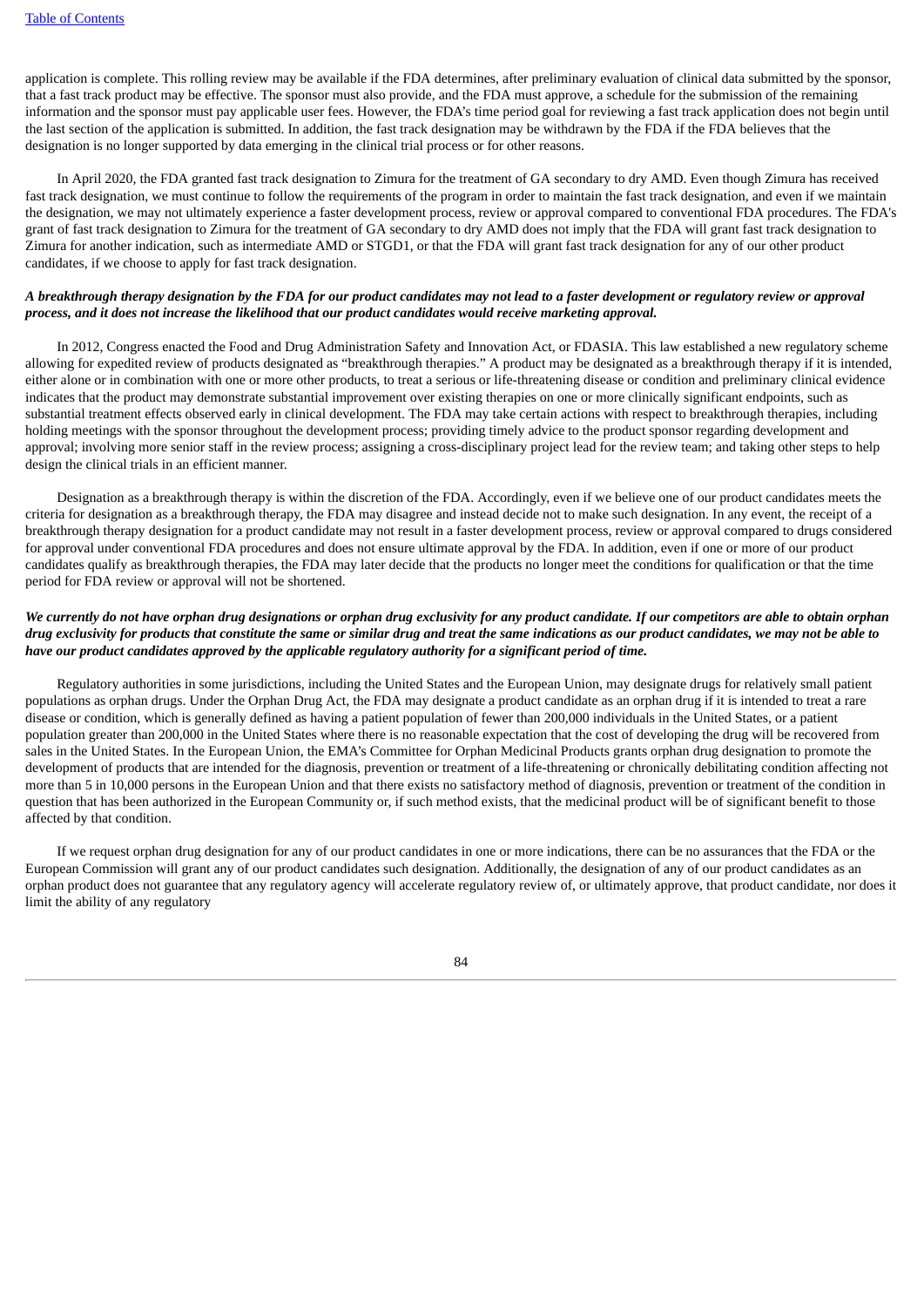agency to grant orphan drug designation to product candidates of other companies that treat the same indications as our product candidates prior to our product candidates receiving exclusive marketing approval.

Generally, if a product candidate with an orphan drug designation receives the first marketing approval for the indication for which it has such designation, the product is entitled to a period of marketing exclusivity, which precludes the FDA or the European Commission, as the case may be, during that marketing exclusivity period from approving another marketing application for a product that constitutes the same or similar drug treating the same indication, except in limited circumstances. If another sponsor receives such approval before we do, regardless of our orphan drug designation, we may be precluded from receiving marketing approval for our product candidate during the applicable exclusivity period. The applicable period is seven years in the United States and 10 years in the European Union. The exclusivity period in the United States can be extended by six months if the sponsor submits pediatric data that fairly respond to a written request from the FDA for such data. In the European Union, the exclusivity period can be extended by two years following the completion of an agreed pediatric investigation plan. The exclusivity period in the European Union can be reduced to six years if a product no longer meets the criteria for orphan drug designation or if the product is sufficiently profitable so that market exclusivity is no longer justified. Orphan drug exclusivity may be revoked, or a competing sponsor may be allowed on the market, if any regulatory agency determines that the request for designation was materially defective or if the sponsor having orphan drug exclusivity is unable to assure sufficient quantity of the product to meet the needs of patients with the rare disease or condition.

Even if we obtain orphan drug exclusivity for a product candidate, that exclusivity may not effectively protect the product candidate from competition because a competing sponsor's drug could nevertheless be approved for the same condition if certain requirements are met. In the United States, even after an orphan drug is approved, the FDA may subsequently approve another drug for the same condition if the FDA concludes that the later drug is not the same drug or is clinically superior in that it is shown to be safer, more effective or makes a major contribution to patient care. In particular, the concept of what constitutes the "same drug" for purposes of orphan drug exclusivity remains in flux in the context of gene therapies, and the FDA has recently issued final guidance stating that it would consider two gene therapy products to be different products if they express different transgenes or use different vectors. In the European Union, marketing authorization may be granted to a similar medicinal product for the same orphan indication if:

- the second applicant can establish in its application that its medicinal product, although similar to the orphan medicinal product already authorized, is safer, more effective or otherwise clinically superior by making a major contribution to patient care;
- the holder of the marketing authorization for the original orphan medicinal product consents to a second orphan medicinal product application; or
- the holder of the marketing authorization for the original orphan medicinal product cannot supply sufficient quantities of the orphan medicinal product.

The FDA may further reevaluate the Orphan Drug Act and its regulations and policies. This may be particularly true in light of a decision from the Court of Appeals for the 11th Circuit in September 2021 finding that, for the purpose of determining the scope of exclusivity, the term "same disease or condition" means the designated "rare disease or condition" and could not be interpreted by the FDA to mean the "indication or use." Thus, the court concluded, orphan drug exclusivity applies to the entire designated disease or condition rather than the "indication or use." We do not know if, when, or how the FDA may change the orphan drug regulations and policies in the future, and it is uncertain how any changes might affect our business.

# If the FDA, EMA or other foreign regulatory authorities approve generic versions of any of our product candidates that receive marketing approval, or such authorities do not grant our products appropriate periods of exclusivity before approving generic versions of those products, the sales of our *products, if approved, could be adversely affected.*

Once an NDA is approved, the product covered thereby becomes a "reference listed drug" in the FDA's Orange Book. Manufacturers may seek approval of generic versions of reference listed drugs through submission of abbreviated new drug applications, or ANDAs, in the United States. In support of an ANDA, a generic manufacturer need not conduct clinical trials to assess safety and efficacy. Rather, the applicant generally must show that its product has the same active ingredient(s), dosage form, strength, route of administration and conditions of use or labelling as the reference listed drug and that the generic version is bioequivalent to the reference listed drug, meaning it is absorbed in the body at the same rate and to the same extent. Generic products may be significantly less costly to bring to market than the reference listed drug and companies that produce generic products are generally able to offer them at lower prices. Thus, following the introduction of a generic drug, a significant percentage of the sales of any branded product or reference listed drug is typically lost to the generic product.

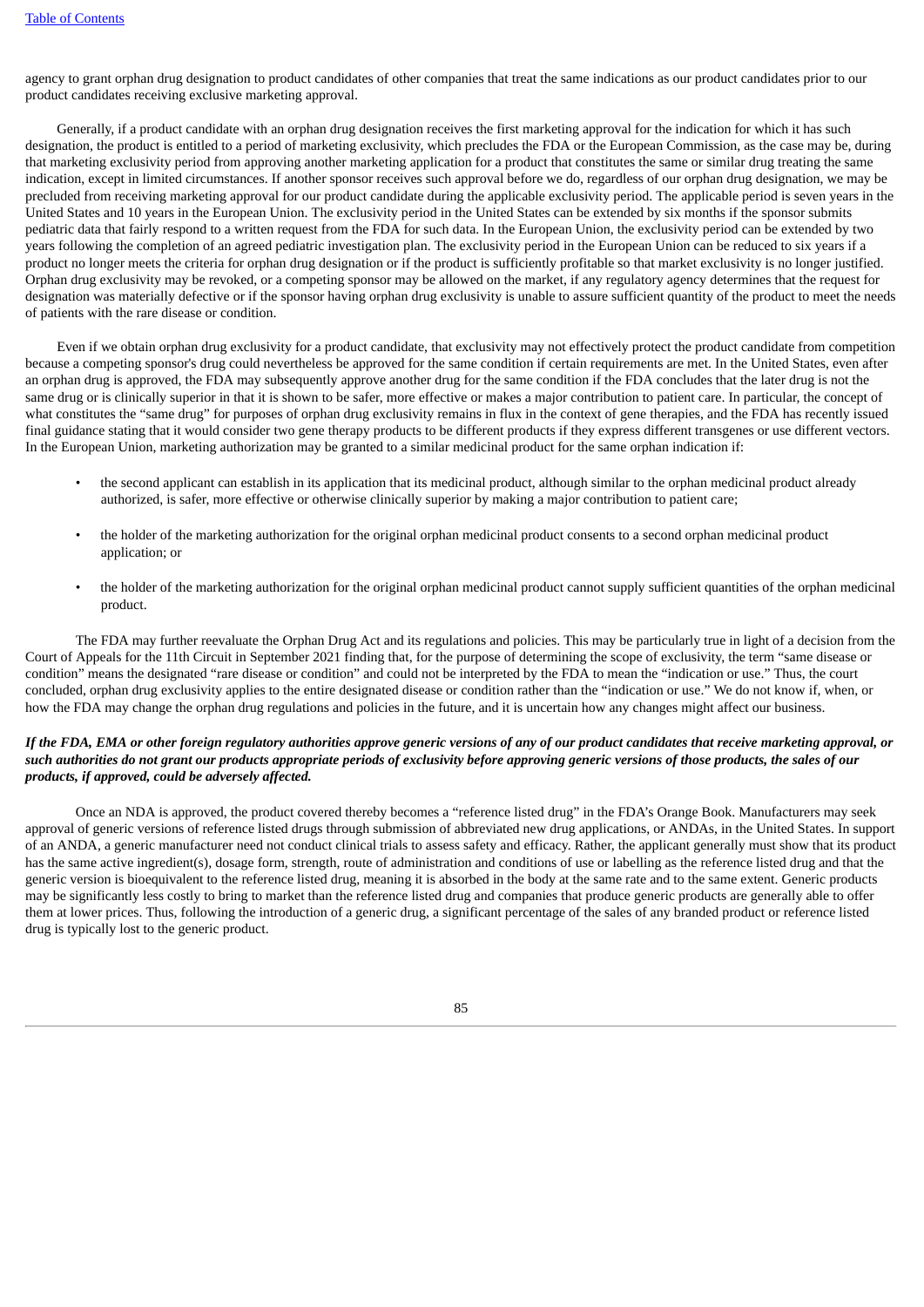Generic drug manufacturers may seek to launch generic products following the expiration of any applicable exclusivity period we obtain if our products are approved, even if we still have patent protection for such products. Competition that our products could face from generic versions of our products could materially and adversely affect our future revenue, profitability, and cash flows and substantially limit our ability to obtain a return on the investments we have made in those products.

# Any product candidate for which we obtain marketing approval could be subject to post-marketing restrictions or withdrawal from the market and we or our third-party commercialization partners may be subject to penalties if we or our third-party commercialization partners or our or their manufacturers fail to comply with regulatory requirements or if we or our third-party commercialization partners or our or their manufacturers *experience unanticipated problems with our products, when and if any of them are approved.*

Any product candidate for which we or our commercialization partners obtain marketing approval, along with the manufacturing processes, postapproval clinical data, labeling, advertising and promotional activities for such product, will be subject to the continued requirements of and review by the FDA and other regulatory authorities. These requirements include submissions of safety and other post-marketing information and reports, registration and listing requirements, cGMP requirements relating to manufacturing, quality control and quality assurance, tracking of complaints and corresponding maintenance of records and documents, requirements regarding the distribution of samples to physicians and recordkeeping. Even if marketing approval of a product candidate is granted, the approval may be subject to limitations on the indicated uses for which the product may be marketed or may be subject to significant conditions of approval or contain requirements for costly post-marketing testing and surveillance to monitor the safety or efficacy of the medicine, including the possible requirement to implement a risk evaluation and mitigation strategy.

The FDA and other agencies, including the Department of Justice, or the DOJ, closely regulate and monitor the pre- and post-approval marketing and promotion of products to ensure that they are marketed and distributed only for the approved indications and in accordance with the provisions of the approved labeling. The FDA and DOJ impose stringent restrictions on manufacturers' communications regarding preapproval promotion and off-label use and if we engage in inappropriate pre-approval promotion or if we do not market our products for their approved indications, we may be subject to enforcement action. Over the past few years, there has been increasing enforcement activity from the FDA targeting preapproval promotion. Violations of the FDCA and other statutes, including the False Claims Act, relating to the promotion and advertising of prescription drugs may lead to investigations and enforcement actions alleging violations of federal and state health care fraud and abuse laws, as well as state consumer protection laws.

In addition, later discovery of previously unknown adverse events or other problems with our products, manufacturers or manufacturing processes, or failure to comply with regulatory requirements, may yield various results, including:

- restrictions on such products, manufacturers or manufacturing processes;
- restrictions on the labeling or marketing of a product;
- restrictions on distribution or use of a product:
- requirements to conduct post-marketing studies or clinical trials;
- warning letters or untitled letters;
- refusal to approve pending applications or supplements to approved applications that we submit;
- recall of products;
- damage to relationships with any potential collaborators;
- unfavorable press coverage and damage to our reputation;
- fines, restitution or disgorgement of profits or revenues;
- suspension or withdrawal of marketing approvals;
- refusal to permit the import or export of our products;

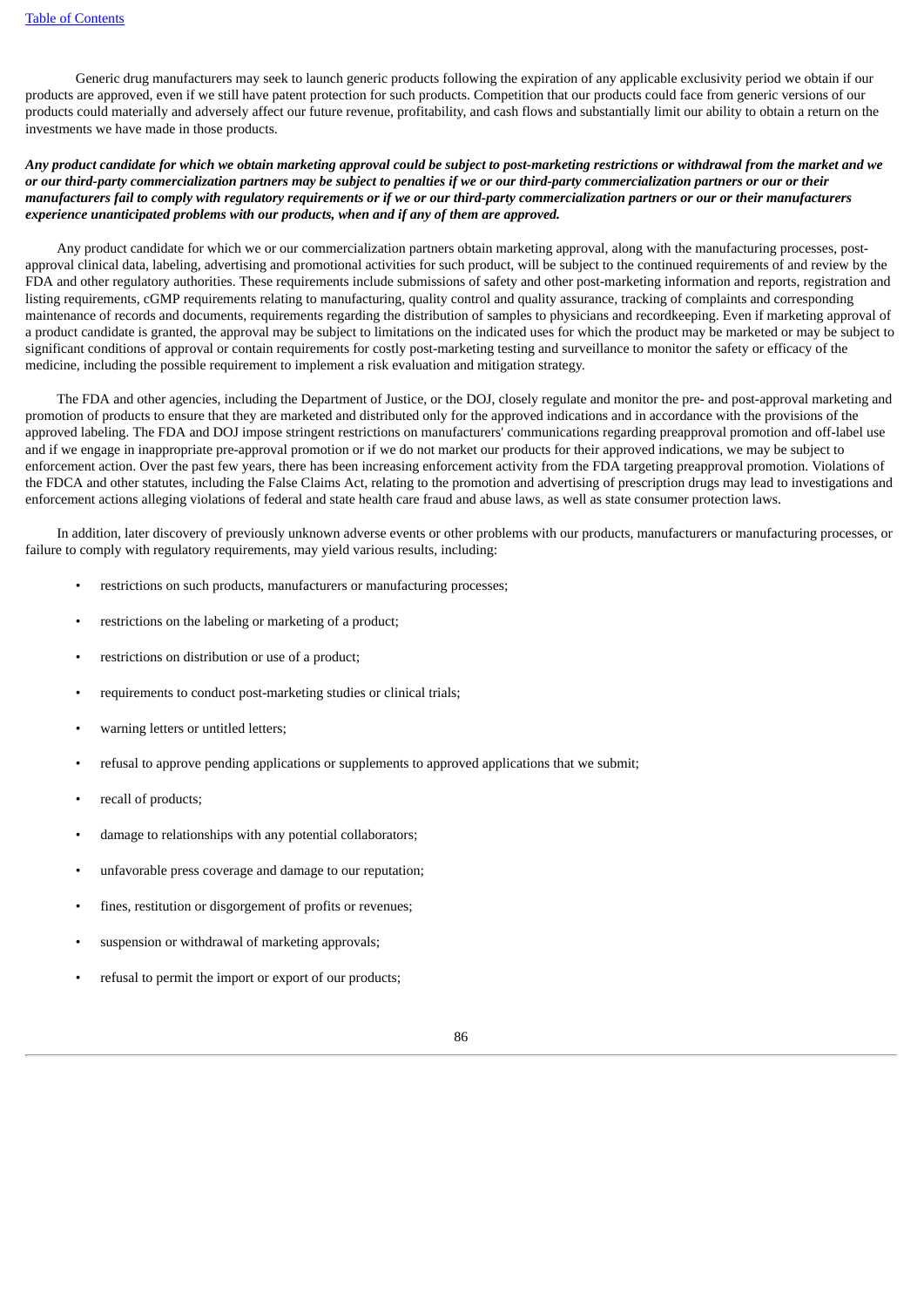- product seizure;
- injunctions or the imposition of civil or criminal penalties; and
- litigation.

Non-compliance with European Union or other applicable requirements regarding safety monitoring or pharmacovigilance, and with any applicable requirements related to the development of products for the pediatric population, can also result in significant penalties.

# Our and our potential commercialization partners' relationships with healthcare professionals, patients and third-party payors will be subject to applicable anti-kickback, fraud and abuse and other healthcare laws and reaulations, which could expose us and our commercialization partners to *criminal sanctions, civil penalties, contractual damages, reputational harm and diminished profits and future earnings.*

Healthcare providers and third-party payors play a primary role in the recommendation and prescription of any product candidates for which we obtain marketing approval. Our future arrangements with healthcare providers and third-party payors may expose us and our commercialization partners to broadly applicable fraud and abuse and other healthcare laws and regulations that may constrain the business or financial arrangements and relationships through which we and our commercialization partners market, sell and distribute any products for which we or they obtain marketing approval. Restrictions under applicable federal and state healthcare laws and regulations include the following:

- the federal Anti-Kickback Statute prohibits, among other things, persons from knowingly and willfully soliciting, offering, receiving or providing remuneration, directly or indirectly, in cash or in kind, to induce or reward, or in return for, either the referral of an individual for, or the purchase, order or recommendation or arranging of, any good or service, for which payment may be made under a federal healthcare program such as Medicare and Medicaid;
- the federal False Claims Act imposes criminal and civil penalties, including through civil whistleblower or *qui tam* actions, against individuals or entities for, among other things, knowingly presenting, or causing to be presented, false or fraudulent claims for payment by a federal healthcare program or making a false statement or record material to payment of a false claim or avoiding, decreasing or concealing an obligation to pay money to the federal government, with potential liability including mandatory treble damages and significant per-claim penalties;
- the federal Health Insurance Portability and Accountability Act of 1996, or HIPAA, imposes criminal and civil liability for executing a scheme to defraud any healthcare benefit program or making false statements in connection with the delivery of or payment for benefits, items or services involving a healthcare benefit program;
- HIPAA, as amended by the Health Information Technology for Economic and Clinical Health Act and its implementing regulations, also imposes obligations, including mandatory contractual terms, with respect to safeguarding the privacy, security and transmission of individually identifiable health information, and providing notifications of the breach of such information, by covered entities and certain business partners;
- the federal Physician Payments Sunshine Act requires certain manufacturers of drugs, medical devices and biological products covered by federal healthcare benefit programs to report payments and other transfers of value to physicians, other healthcare providers and teaching hospitals; and
- analogous state and foreign laws and regulations, such as state anti-kickback and false claims laws and transparency statutes, may apply to sales or marketing arrangements and claims involving healthcare items or services reimbursed by governmental and non-governmental thirdparty payors, including private insurers.

Some state laws require pharmaceutical companies to comply with the pharmaceutical industry's voluntary compliance guidelines and the relevant compliance guidance promulgated by the federal government and may require drug manufacturers to report information related to payments and other transfers of value to physicians and other healthcare providers or marketing expenditures and may also require the licensing or listing of pharmaceutical sales representatives. State and foreign laws, such as the GDPR, also govern the privacy and security of health information in some circumstances, many of which differ from HIPAA and each other in significant ways, thus complicating compliance efforts.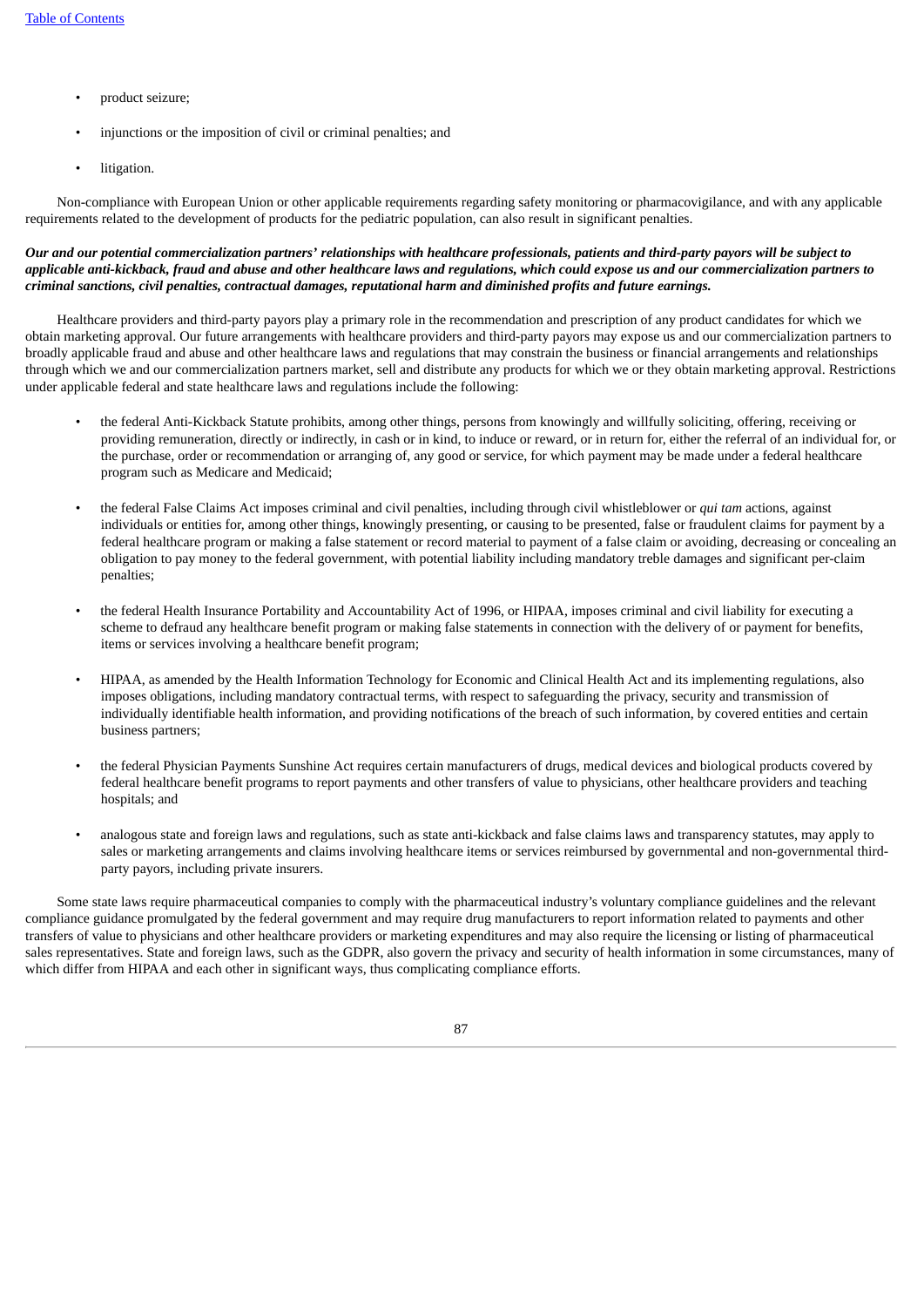If our operations are found to be in violation of any of the laws described above or any governmental regulations that apply to us, we may be subject to penalties, including civil and criminal penalties, damages, fines and the curtailment or restructuring of our operations. Any penalties, damages, fines, curtailment or restructuring of our operations could adversely affect our financial results. These risks are becoming more important for our operations as Zimura advances in clinical development and as we prepare for potential commercialization. We are working to develop and implement a corporate compliance program to ensure that we will market and sell any future products that we successfully develop in compliance with all applicable laws and regulations, but we cannot guarantee that any such program will protect us from governmental investigations or other actions or lawsuits stemming from a failure to be in compliance with such laws and regulations. If any such actions are instituted against us and we are not successful in defending ourselves or asserting our rights, those actions could have a significant impact on our business, including the imposition of significant fines or other sanctions.

Efforts to ensure that our business arrangements with third parties will comply with applicable healthcare laws and regulations will involve substantial costs. It is possible that governmental authorities will conclude that our business practices may not comply with current or future statutes, regulations or case law involving applicable fraud and abuse or other healthcare laws and regulations. If our or our commercialization partners' operations are found to be in violation of any of these laws or any other governmental regulations that may apply to us or them, we or they may be subject to significant civil, criminal and administrative penalties, including damages, fines, imprisonment, exclusion of products from government funded healthcare programs, such as Medicare and Medicaid, and the curtailment or restructuring of our or their operations. If any of the physicians or other healthcare providers or entities with whom we are doing business or expect to do business is found to be not in compliance with applicable laws, they may be subject to criminal, civil or administrative sanctions, including exclusions from government funded healthcare programs, and as a result, our relationships with those healthcare providers or third parties may be adversely affected and our business and reputation may suffer.

# Current and future legislation may increase the difficulty and costs for us and any future collaborators to obtain reimbursement for any of our product *candidates that may receive marketing approval and our ability to generate revenue will be materially impaired.*

In the United States and foreign jurisdictions, there have been a number of legislative and regulatory changes and proposed changes regarding the healthcare system that could prevent or delay marketing approval of our product candidates, restrict or regulate post-approval activities and affect our ability to profitably sell any product candidates for which we obtain marketing approval. We expect that current laws, as well as other healthcare reform measures that may be adopted in the future, may result in more rigorous coverage criteria and in additional downward pressure on the price that we, or any collaborators, may receive for any approved products. If reimbursement of our products is unavailable or limited in scope, our business could be materially harmed.

In March 2010, President Obama signed into law the Patient Protection and Affordable Care Act, as amended by the Health Care and Education Affordability Reconciliation Act, or collectively the ACA. Since enactment of the ACA, there have been, and continue to be, numerous legal challenges and Congressional actions to repeal and replace provisions of the law. For example, with enactment of the Tax Cuts and Jobs Act of 2017, which was signed by President Trump on December 22, 2017, Congress repealed the "individual mandate." The repeal of this provision, which requires most Americans to carry a minimal level of health insurance, became effective in 2019. Further, on December 14, 2018, a U.S. District Court judge in the Northern District of Texas ruled that the individual mandate portion of the ACA is an essential and inseverable feature of the ACA, and therefore because the mandate was repealed as part of the Tax Cuts and Jobs Act, the remaining provisions of the ACA are invalid as well. The U.S. Supreme Court reversed this decision and dismissed the case on standing grounds. Litigation and legislation over the ACA may continue, with unpredictable and uncertain results.

The Trump Administration also took executive actions to undermine or delay implementation of the ACA, including directing federal agencies with authorities and responsibilities under the ACA to waive, defer, grant exemptions from, or delay the implementation of any provision of the ACA that would impose a fiscal or regulatory burden on states, individuals, healthcare providers, health insurers, or manufacturers of pharmaceuticals or medical devices. In January 2021, however, President Biden issued a new Executive Order which directs federal agencies to reconsider rules and other policies that limit Americans' access to health care, and consider actions that will protect and strengthen that access. Under this Order, federal agencies are directed to reexamine: policies that undermine protections for people with pre-existing conditions, including complications related to COVID-19; demonstrations and waivers under Medicaid and the ACA that may reduce coverage or undermine the programs, including work requirements; policies that undermine the Health Insurance Marketplace or other markets for health insurance; policies that make it more difficult to enroll in Medicaid and the ACA; and policies that reduce affordability of coverage or financial assistance, including for dependents.

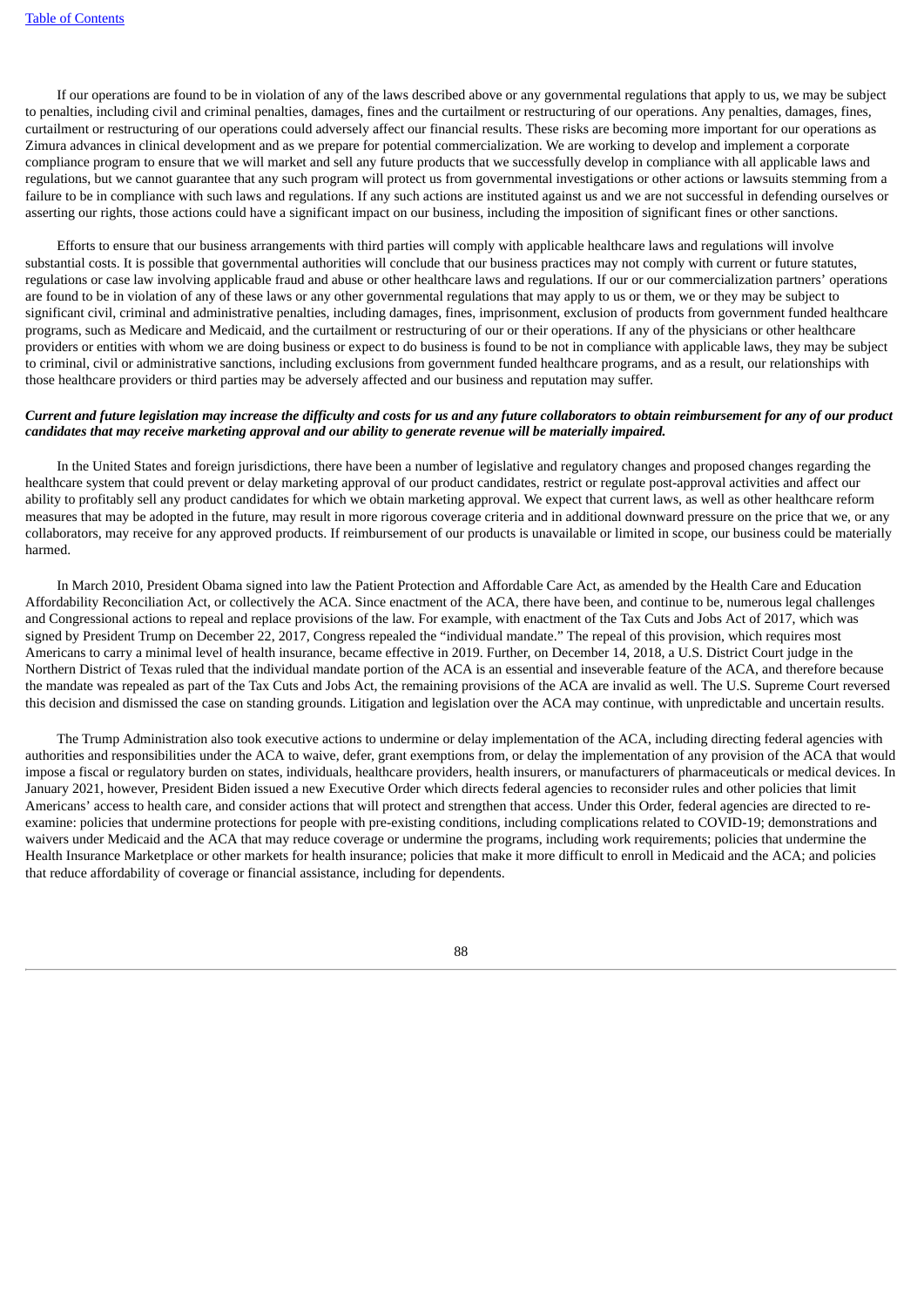# Current and future legislative efforts may limit the prices for our products, if and when they are licensed for marketing, which could materially impact *our ability to generate revenues.*

The prices of prescription pharmaceuticals have also been the subject of considerable discussion in the United States. There have been several recent U.S. congressional inquiries, as well as proposed and enacted state and federal legislation designed to, among other things, bring more transparency to pharmaceutical pricing, review the relationship between pricing and manufacturer patient programs, and reduce the costs of pharmaceuticals under Medicare and Medicaid. In 2020, President Trump issued several executive orders intended to lower the costs of prescription products and certain provisions in these orders have been incorporated into regulations. These regulations included an interim final rule implementing a most favored nation model for prices that would tie Medicare Part B payments for certain physician-administered pharmaceuticals to the lowest price paid in other economically advanced countries, effective January 1, 2021. That rule, however, was subject to a nationwide preliminary injunction and, on December 29, 2021, CMS issued a final rule to rescind it. With issuance of this rule, CMS stated that it will explore all options to incorporate value into payments for Medicare Part B pharmaceuticals and improve beneficiaries' access to evidence-based care.

In addition, in October 2020, HHS and the FDA published a final rule allowing states and other entities to develop a Section 804 Importation Program, or SIP, to import certain prescription drugs from Canada into the United States. The final rule is currently the subject of ongoing litigation, but at least six states (Vermont, Colorado, Florida, Maine, New Mexico, and New Hampshire) have passed laws allowing for the importation of drugs from Canada with the intent of developing SIPs for review and approval by the FDA. Further, on November 20, 2020, HHS finalized a regulation removing safe harbor protection for price reductions from pharmaceutical manufacturers to plan sponsors under Medicare Part D, either directly or through pharmacy benefit managers, unless the price reduction is required by law. The implementation of the rule has been delayed by the Biden administration from January 1, 2022 to January 1, 2023 in response to ongoing litigation. The rule also creates a new safe harbor for price reductions reflected at the point-of-sale, as well as a new safe harbor for certain fixed fee arrangements between pharmacy benefit managers and manufacturers, the implementation of which have also been delayed until January 1, 2026 by the Infrastructure Investment and Jobs Act.

On July 9, 2021, President Biden signed Executive Order 14063, which focuses on, among other things, the price of pharmaceuticals. The executive order directs the Department of Health and Human Services, or HHS, to create a plan within 45 days to combat "excessive pricing of prescription pharmaceuticals and enhance domestic pharmaceutical supply chains, to reduce the prices paid by the federal government for such pharmaceuticals, and to address the recurrent problem of price gouging." On September 9, 2021, HHS released its plan to reduce pharmaceutical prices. The key features of that plan are to: (a) make pharmaceutical prices more affordable and equitable for all consumers and throughout the health care system by supporting pharmaceutical price negotiations with manufacturers; (b) improve and promote competition throughout the prescription pharmaceutical industry by supporting market changes that strengthen supply chains, promote biosimilars and generic drugs, and increase transparency; and (c) foster scientific innovation to promote better healthcare and improve health by supporting public and private research and making sure that market incentives promote discovery of valuable and accessible new treatments.

At the state level, individual states are increasingly aggressive in passing legislation and implementing regulations designed to control pharmaceutical and biological product pricing, including price or patient reimbursement constraints, discounts, restrictions on certain product access and marketing cost disclosure and transparency measures and, in some cases, designed to encourage importation from other countries and bulk purchasing. In addition, regional healthcare organizations and individual hospitals are increasingly using bidding procedures to determine what pharmaceutical products and which suppliers will be included in their prescription drug and other healthcare programs. These measures could reduce the ultimate demand for our products, once approved, or put pressure on our product pricing. We expect that additional state and federal healthcare reform measures will be adopted in the future, any of which could limit the amounts that federal and state governments will pay for healthcare products and services, which could result in reduced demand for our product candidates or additional pricing pressures.

In the E.U., similar political, economic and regulatory developments may affect our ability to profitably commercialize our product candidates, if approved. In markets outside of the U.S. and the E.U., reimbursement and healthcare payment systems vary significantly by country and many countries have instituted price ceilings on specific products and therapies. In many countries, including those of the E.U. and the UK, the pricing of prescription pharmaceuticals is subject to governmental control and access. In these countries, pricing negotiations with governmental authorities can take considerable time after the receipt of marketing approval for a product. To obtain reimbursement or pricing approval in some countries, we or our collaborators may be required to conduct a clinical trial that compares the cost-effectiveness of our product to other available therapies. If reimbursement of our products is unavailable or limited in scope or amount or if pricing is set at unsatisfactory levels, our business could be materially harmed.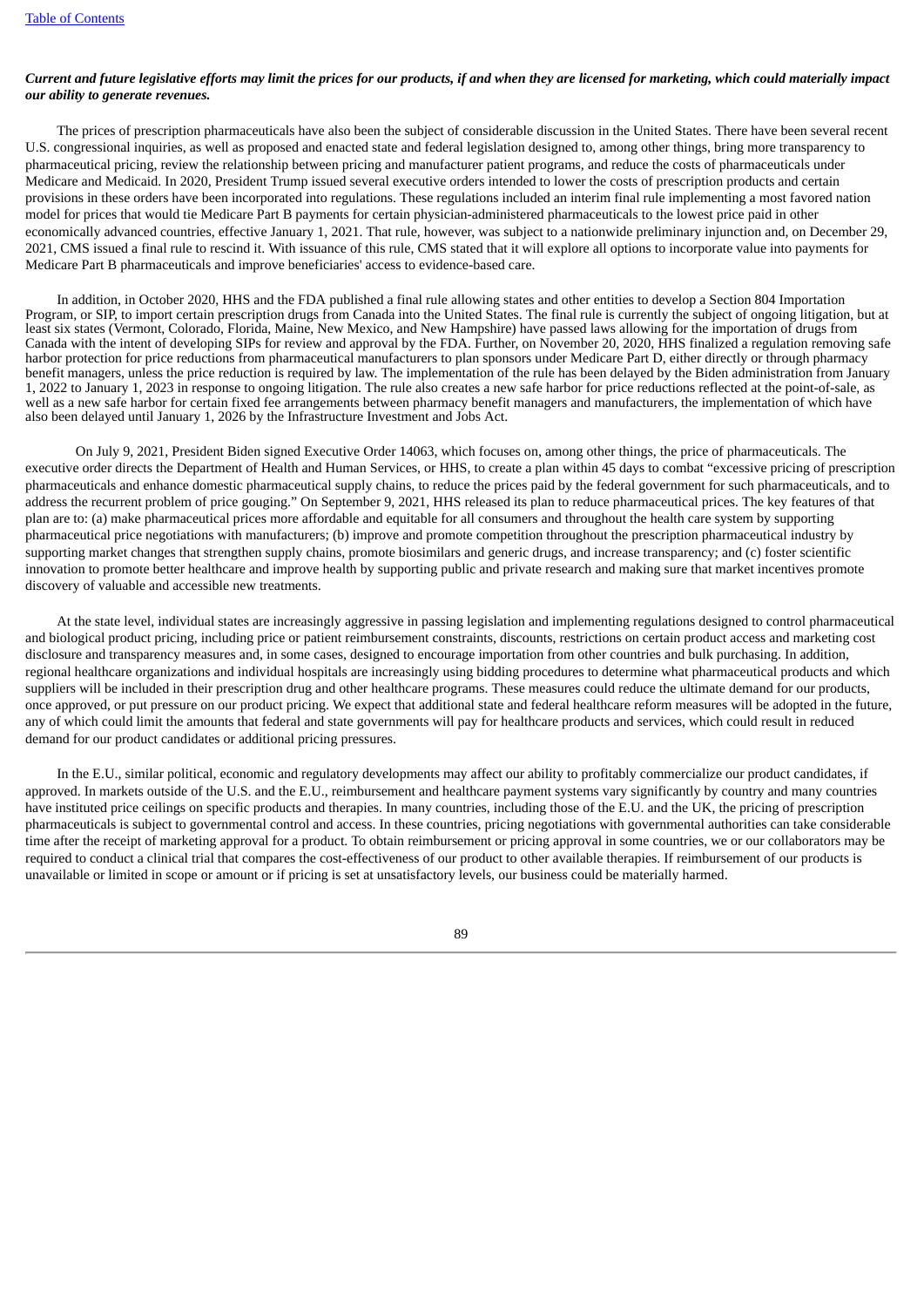# Reporting and payment obligations under Medicare Part B, the Medicaid Drug Rebate Program and other governmental drug pricing programs are complex and may involve subjective decisions. Any failure to comply with those obligations could subject us to penalties and sanctions.

As a condition of reimbursement by various federal and state health insurance programs, pharmaceutical companies are required to calculate and report certain pricing information to federal and state agencies. The regulations governing the calculations, price reporting and payment obligations are complex and subject to interpretation by various government and regulatory agencies, as well as the courts. Reasonable assumptions have been made where there is lack of regulations or clear guidance and such assumptions involve subjective decisions and estimates. Pharmaceutical companies are required to report any revisions to our calculation, price reporting and payment obligations previously reported or paid. Such revisions could affect liability to federal and state payers and also adversely impact reported financial results of operations in the period of such restatement. We expect that Zimura, if approved for GA, would be reimbursed in large part by the "buy and bill" model under Medicare Part B, which requires that we report the average sale price, or ASP, for Zimura, which will affect the level of reimbursement from Medicare. The determination of ASP can be complex and uncertain.

Uncertainty exists as new laws, regulations, judicial decisions, or new interpretations of existing laws, or regulations related to our calculations, price reporting or payments obligations increases the chances of a legal challenge, restatement or investigation. If a company becomes subject to investigations, restatements, or other inquiries concerning compliance with price reporting laws and regulations, it could be required to pay or be subject to additional reimbursements, penalties, sanctions or fines, which could have a material adverse effect on the business, financial condition and results of operations. In addition, it is possible that future healthcare reform measures could be adopted, which could result in increased pressure on pricing and reimbursement of products and thus have an adverse impact on financial position or business operations.

Further, state Medicaid programs may be slow to invoice pharmaceutical companies for calculated rebates resulting in a lag between the time a sale is recorded and the time the rebate is paid. This results in a company having to carry a liability on its consolidated balance sheets for the estimate of rebate claims expected for Medicaid patients. If actual claims are higher than current estimates, the company's financial position and results of operations could be adversely affected.

In addition to retroactive rebates and the potential for 340B Program refunds, if a pharmaceutical firm is found to have knowingly submitted any false price information related to the Medicaid Drug Rebate Program to CMS, it may be liable for civil monetary penalties. Such failure could also be grounds for CMS to terminate the Medicaid drug rebate agreement, pursuant to which companies participate in the Medicaid program. In the event that CMS terminates a rebate agreement, federal payments may not be available under government programs, including Medicaid or Medicare Part B, for covered outpatient drugs.

Additionally, if a pharmaceutical company overcharges the government in connection with the FSS program or Tricare Retail Pharmacy Program, whether due to a misstated federal ceiling price or otherwise, it is required to refund the difference to the government. Failure to make necessary disclosures and/or to identify contract overcharges can result in allegations against a company under the FCA and other laws and regulations. Unexpected refunds to the government, and responding to a government investigation or enforcement action, would be expensive and time-consuming, and could have a material adverse effect on our business, financial condition, results of operations and growth prospects.

Our collaborators are also subject to similar requirements outside of the U.S. and thus the attendant risks and uncertainties. If our collaborators suffer material and adverse effects from such risks and uncertainties, our rights and benefits for our licensed products could be negatively impacted, which could have a material and adverse impact on our revenues.

# Inadequate funding for the FDA, the SEC and other government agencies, including from government shut downs, or other disruptions to these agencies' operations, could prevent new products and services from being developed or commercialized in a timely manner or otherwise prevent those agencies from performing normal business functions on which the operation of our business may rely, which could negatively impact our business.

The ability of the FDA to review and approve new products can be affected by a variety of factors, including government budget and funding levels, ability to hire and retain key personnel and accept the payment of user fees, and statutory, regulatory and policy changes, which has caused average review times to fluctuate in recent years. Disruptions at the FDA and other agencies may slow the time for new product candidates to be reviewed and/or approved by necessary government agencies, which would adversely affect our business. For example, over the last decade the U.S. government has shut down several times and certain regulatory agencies, such as the FDA and the SEC, have had to furlough employees and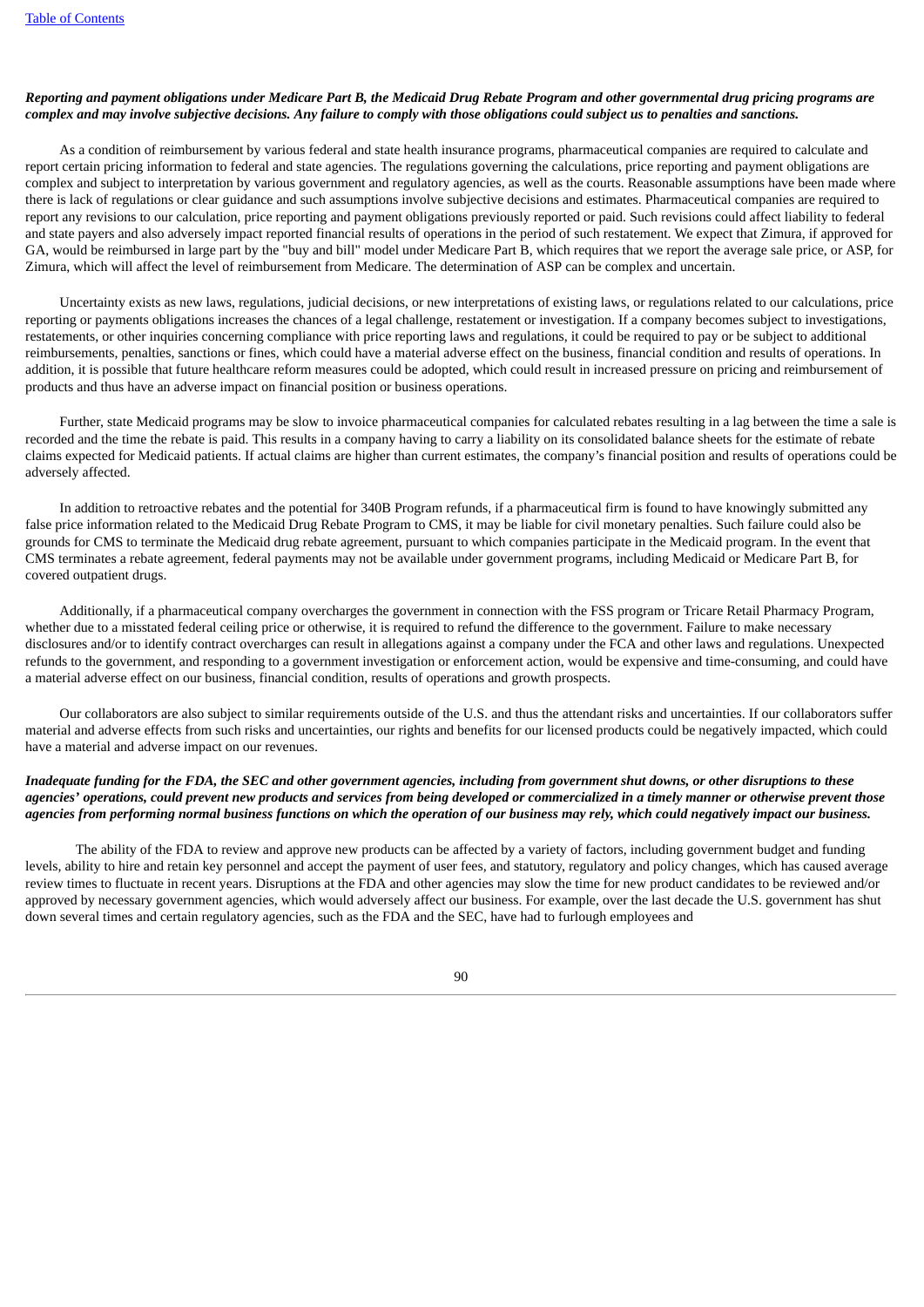stop critical activities. If a prolonged government shutdown occurs, it could significantly impact the ability of the FDA to timely review and process our regulatory submissions, which could have a material adverse effect on our business. Further, future government shutdowns could impact our ability to access the public markets and obtain necessary capital in order to properly capitalize and continue our operations.

Separately, in response to the COVID-19 pandemic, a number of companies announced receipt of complete response letters due to the FDA's inability to complete required inspections for their applications. As of May 26, 2021, the FDA noted it was continuing to ensure timely reviews of applications for medical products during the ongoing COVID-19 pandemic in line with its user fee performance goals and conducting mission critical domestic and foreign inspections to ensure compliance of manufacturing facilities with FDA quality standards. Following a period of false starts, the FDA announced on February 2, 2022, that it would resume domestic inspections beginning on February 7, 2022. As for foreign inspections, the FDA indicated that it would continue planned inspections in countries that have received country clearance and are within the CDC's level 1 or level 2 COVID-19 travel recommendation. However, the FDA may not be able to continue its current pace and review timelines could be extended, including where a pre-approval inspection or an inspection of clinical sites is required and due to the ongoing COVID-19 pandemic and travel restrictions, the FDA is unable to complete such required inspections during the review period. Regulatory authorities outside the U.S. may adopt similar restrictions or other policy measures in response to the COVID-19 pandemic and may experience delays in their regulatory activities. If a prolonged government shutdown or other disruption occurs, it could significantly impact the ability of the FDA to timely review and process our regulatory submissions, which could have a material adverse effect on our business. Future shutdowns or other disruptions could also affect other government agencies such as the SEC, which may also impact our business by delaying review of our public filings, to the extent such review is necessary, and our ability to access the public markets.

In 2020 and 2021, a number of companies announced receipt of CRLs due to the FDA's inability to complete required inspections for their applications. In May 2021, the FDA noted it was continuing to ensure timely reviews of applications for medical products during the ongoing COVID-19 pandemic in line with its user fee performance goals and conducting mission critical domestic and foreign inspections to ensure compliance of manufacturing facilities with FDA quality standards. However, the FDA may not be able to continue its current pace and review timelines could be prolonged, including where a pre-approval inspection or an inspection of clinical sites is required and due to the ongoing COVID-19 pandemic and travel restrictions, the FDA is unable to complete such required inspections during the review period. Any of these delays may affect our regulatory submissions and the FDA's timing for reviewing them. Regulatory authorities outside the U.S. may adopt similar restrictions or other policy measures in response to the COVID-19 pandemic and may experience delays in their regulatory activities.

### We are subject to U.S. and foreign anti-corruption and anti-money laundering laws with respect to our operations and non-compliance with such laws *can subject us to criminal and/or civil liability and harm our business.*

We are subject to the U.S. Foreign Corrupt Practices Act of 1977, as amended, or the FCPA, the U.S. domestic bribery statute contained in 18 U.S.C. § 201, the U.S. International Travel Act of 1961, the USA PATRIOT Act, and possibly other state and national anti-bribery and anti-money laundering laws in countries in which we conduct activities. Anti-corruption laws are interpreted broadly and prohibit companies and their employees, agents, third-party intermediaries, joint venture partners and collaborators from authorizing, promising, offering, or providing, directly or indirectly, improper payments or benefits to recipients in the public or private sector. We have relationships with certain officials and employees of government agencies or governmentaffiliated hospitals, universities, and other organizations, including a number of public hospitals that are our clinical trial sites. In addition, we may engage third party intermediaries to promote our clinical research activities abroad and/or to obtain necessary permits, licenses, and other regulatory approvals. We can be held liable for the corrupt or other illegal activities of these third-party intermediaries, our employees, representatives, contractors, partners, and agents, even if we do not explicitly authorize or have actual knowledge of such activities.

Noncompliance with anti-corruption and anti-money laundering laws could subject us to whistleblower complaints, investigations, sanctions, settlements, prosecution, other enforcement actions, disgorgement of profits, significant fines, damages, other civil and criminal penalties or injunctions, suspension and/or debarment from contracting with certain persons or governmental programs, the loss of export privileges, reputational harm, adverse media coverage, and other collateral consequences. If any subpoenas, investigations, or other enforcement actions are launched, or governmental or other sanctions are imposed, or if we do not prevail in any possible civil or criminal litigation, our business, results of operations and financial condition could be materially harmed. In addition, responding to any action will likely result in a materially significant diversion of management's attention and resources and significant defense and compliance costs and other professional fees. In certain cases, enforcement authorities may even cause us to appoint an independent compliance monitor which can result in added costs and administrative burdens.

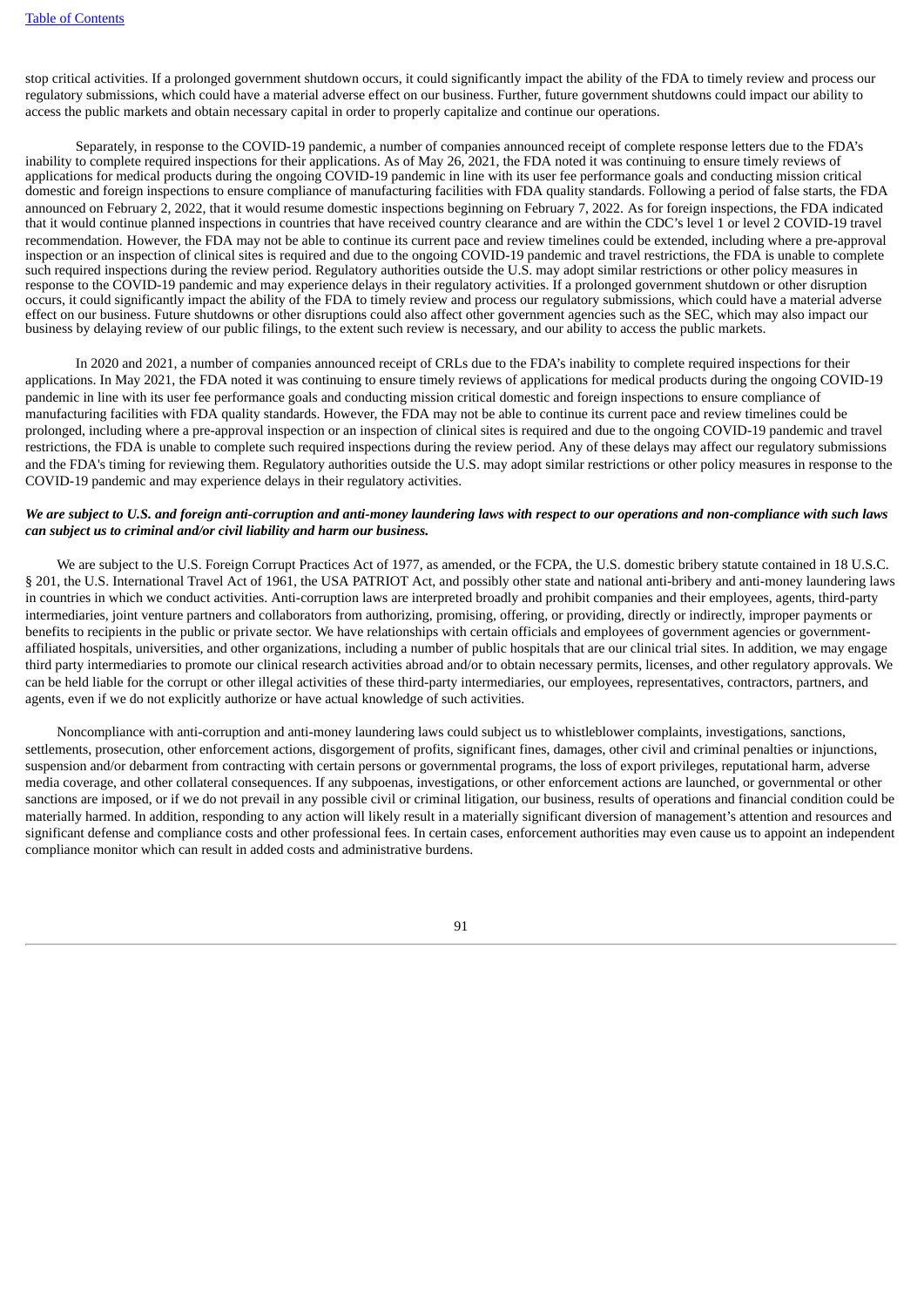# If we or our third-party manufacturers fail to comply with environmental, health and safety laws and reaulations, we could become subject to fines or *penalties or incur costs that could harm our business.*

We and our third-party manufacturers are subject to numerous environmental, health and safety laws and regulations, including those governing laboratory procedures and the handling, use, storage, treatment and disposal of hazardous materials and wastes. From time to time and in the future, our operations may involve the use of hazardous and flammable materials, including chemicals and biological materials, and produce hazardous waste products. We cannot eliminate the risk of contamination or injury from these materials. In the event of contamination or injury resulting from our or our contractors' use of hazardous materials, we could be held liable for any resulting damages, and any liability could exceed our resources and any coverage provided by our insurance. We also could incur significant costs associated with civil or criminal fines and penalties for failure to comply with such laws and regulations.

Although we maintain workers' compensation insurance to cover us for costs and expenses we may incur due to injuries to our employees resulting from the use of hazardous materials, this insurance may not provide adequate coverage against potential liabilities. We do not maintain insurance for environmental liability or toxic tort claims that may be asserted against us.

In addition, we may incur substantial costs in order to comply with current or future environmental, health and safety laws and regulations. These current or future laws and regulations may impair our research, development or production efforts. Our failure to comply with these laws and regulations also may result in substantial fines, penalties or other sanctions. We expect the Biden Administration to pass additional such laws and regulations. Some of those laws and regulations may govern the health and safety measures that employers must implement to protect their workers from the COVID-19 virus.

Further, with respect to the operations of our third-party contract manufacturers, it is possible that if they fail to operate in compliance with applicable environmental, health and safety laws and regulations or properly dispose of wastes associated with our product candidates or products, we could be held liable for any resulting damages, suffer reputational harm or experience a disruption in the manufacture and supply of our product candidates or products. There is also increasing focus from regulators and self-regulatory organizations on the environmental impact of operations and additional obligation on companies to make disclosures relating to them.

#### **Risks Related to Our Common Stock**

# Provisions in our corporate charter documents and under Delaware law could make an acquisition of us, which may be beneficial to our stockholders, more difficult and may prevent attempts by our stockholders to replace or remove members of our board of directors and management.

Provisions in our certificate of incorporation and our by-laws may discourage, delay or prevent a merger, acquisition or other change in control of our company that stockholders may consider favorable, including transactions in which our stockholders might otherwise receive a premium for their shares. These provisions could also limit the price that investors might be willing to pay in the future for shares of our common stock, thereby depressing the market price of our common stock. In addition, because our board of directors is responsible for appointing the members of our management team, these provisions may frustrate or prevent any attempts by our stockholders to replace or remove our current management by making it more difficult for stockholders to replace members of our board of directors. Among other things, these provisions:

- provide for a classified board of directors such that only one of three classes of directors is elected each year;
- allow the authorized number of our directors to be changed only by resolution of our board of directors;
- limit the manner in which stockholders can remove directors from our board of directors;
- provide for advance notice requirements for stockholder proposals that can be acted on at stockholder meetings and nominations to our board of directors;
- require that stockholder actions must be effected at a duly called stockholder meeting and prohibit actions by our stockholders by written consent;
- limit who may call stockholder meetings;

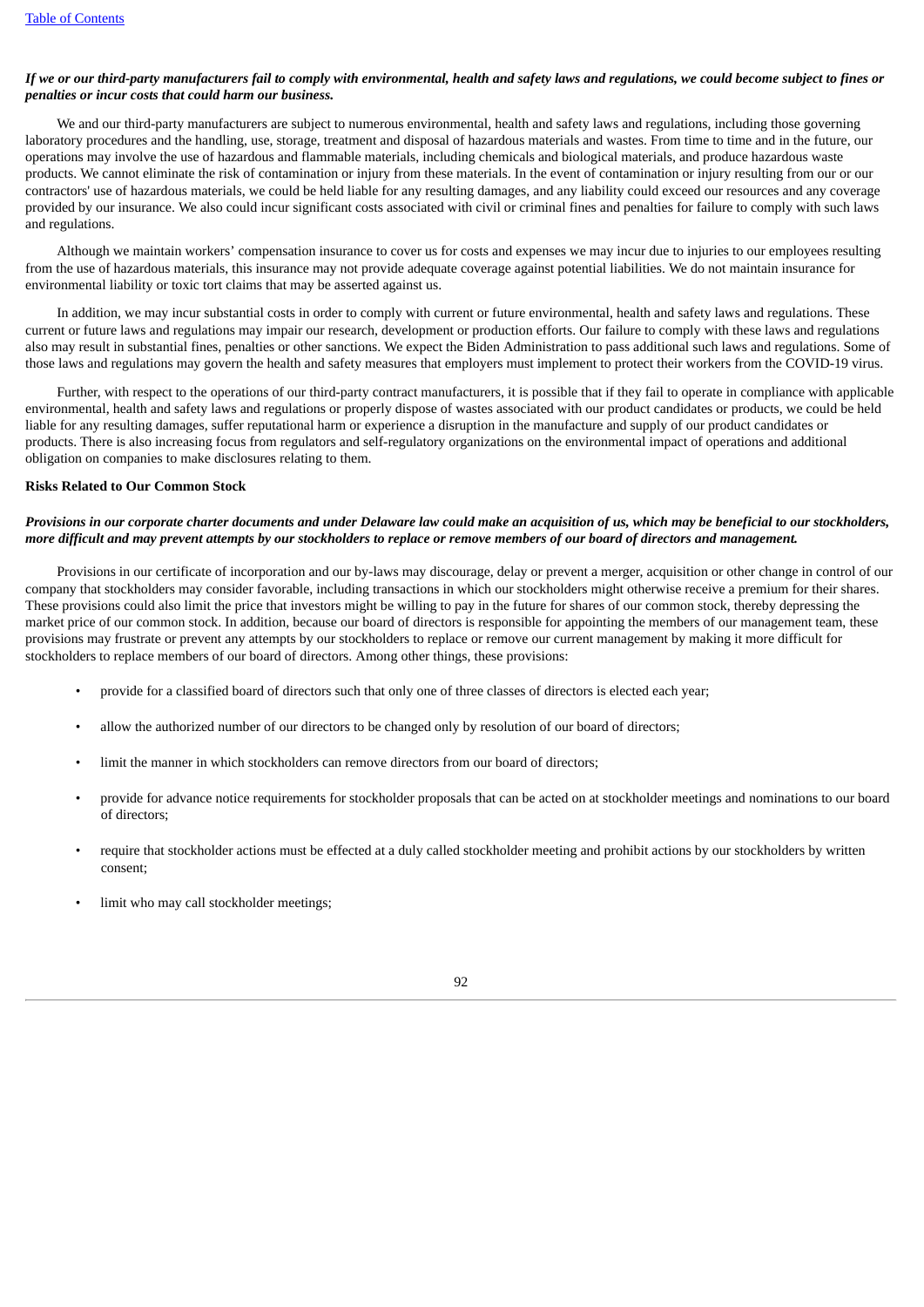- authorize our board of directors to issue preferred stock without stockholder approval, which could be used to institute a "poison pill" that would work to dilute the stock ownership of a potential hostile acquirer, effectively preventing acquisitions that have not been approved by our board of directors; and
- require the approval of the holders of at least 75% of the votes that all our stockholders would be entitled to cast to amend or repeal certain provisions of our certificate of incorporation or by-laws.

Moreover, because we are incorporated in Delaware, we are governed by the provisions of Section 203 of the Delaware General Corporation Law, which prohibits a person who owns in excess of 15% of our outstanding voting stock from merging or combining with us for a period of three years after the date of the transaction in which the person acquired in excess of 15% of our outstanding voting stock, unless the merger or combination is approved in a prescribed manner.

#### The price of our common stock may be volatile and fluctuate substantially, which could result in substantial losses for stockholders.

Our stock price may be volatile and could be subject to wide fluctuations in response to various factors, some of which are beyond our control. The stock market in general, and the market for smaller pharmaceutical and biotechnology companies in particular, have experienced extreme volatility that has often been unrelated to the operating performance of particular companies, including as a result of short selling by institutional and retail investors. As a result of this volatility, our stockholders may not be able to sell their shares of common stock at or above the price at which they purchased their shares. The market price for our common stock may be influenced by many factors, including:

- results of research, preclinical development activities and clinical trials for our product candidates and the timing of the receipt of such results, including any potential increase in the trading of our common stock and the resulting volatility of our stock price that may occur as we get closer to the expected availability of top-line data from our GATHER2 trial;
- results of regulatory interactions and review for our product candidates;
- the success of products or technologies that compete with our product candidates, including results of clinical trials of product candidates of our competitors. For example, in September 2021, Apellis announced top-line data from its Phase 3 trials for GA, and the price of our common stock was affected following the release of those results. Any subsequent developments from Apellis or other competitors may have a significant impact on our stock price;
- actual or anticipated changes in estimates as to financial results, development timelines or recommendations by securities analysts;
- the level of expenses related to any of our product candidates or development programs;
- variations in our financial results or those of companies that are perceived to be similar to us;
- the recruitment or departure of key personnel;
- the results of our efforts to in-license or acquire the rights to other product candidates and technologies for the treatment of retinal diseases, including sustained release delivery technologies for Zimura;
- developments or disputes concerning patent applications, issued patents or other proprietary rights;
- relevant scientific and medical developments;
- changes in the structure of healthcare payment systems;
- market conditions in the pharmaceutical and biotechnology sectors:
- general economic, industry and market conditions, such as those caused by the COVID-19 pandemic or the ongoing military conflict in Ukraine;
- political, social, regulatory or legal developments in the United States and other countries; and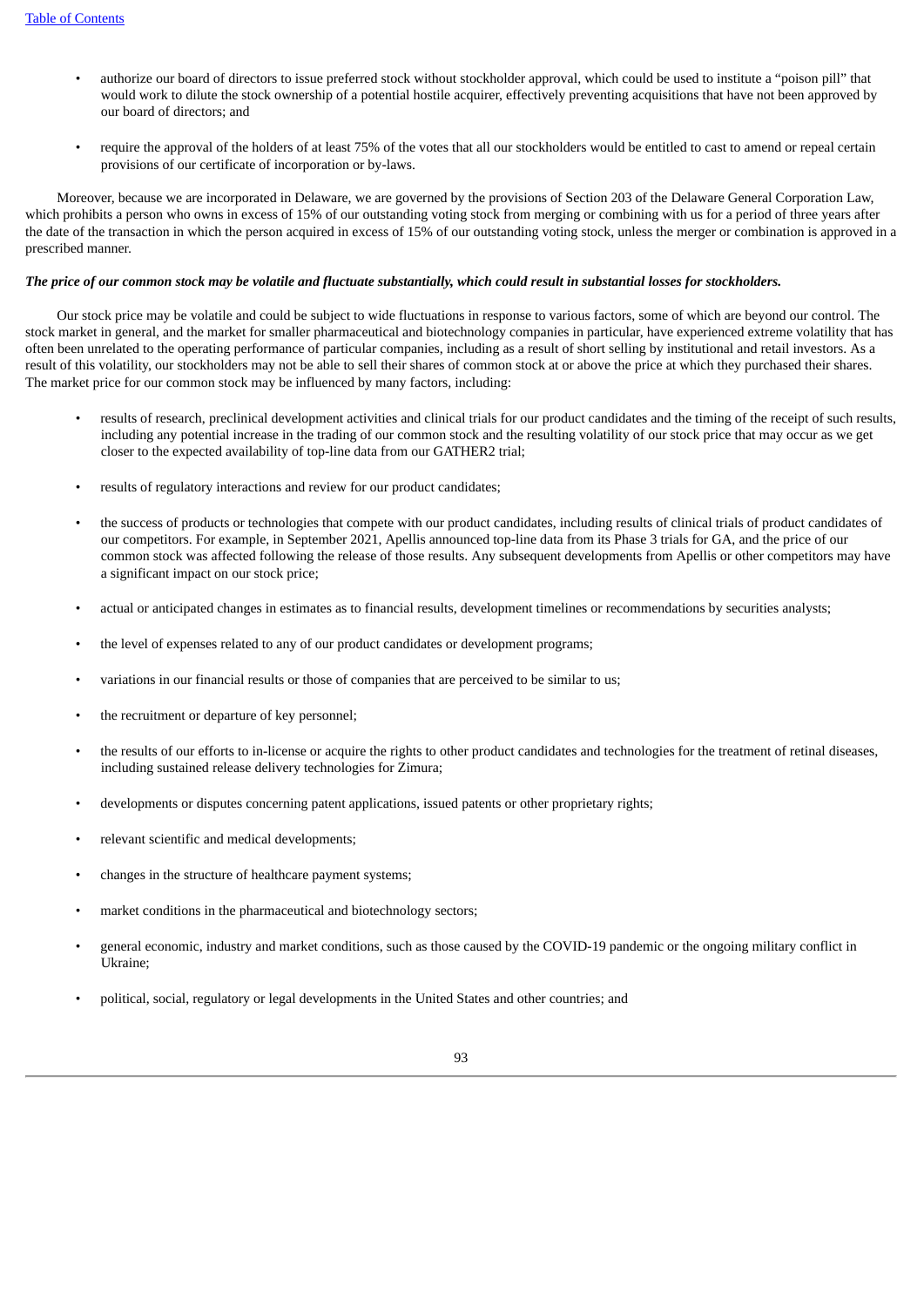• the other factors described in this "Risk Factors" section.

In addition, the COVID-19 pandemic has caused significant disruptions in the financial markets, and may continue to cause such disruptions, and has also impacted, and may continue to impact, the volatility of our stock price and trading in our stock. Following periods of volatility in the market price of a company's stock, securities class-action litigation has often been instituted against that company. For example, we and certain of our current and former executive officers were named as defendants in a purported class action lawsuit and a related shareholder derivative action following our announcement in December 2016 of the initial, top-line results from the first two of our Phase 3 Fovista trials for the treatment of wet AMD, which caused our stock price to decline significantly. See "Risks Related to Our Business Plan. Financial Position and Need for Additional Capital—We and certain of our current and former executive officers were named as defendants in lawsuits that could result in substantial costs and divert management's attention. We are in the process of settling those lawsuits but the settlements are not yet final." These proceedings and other similar litigation, if instituted against us, could cause us to incur substantial costs to defend such claims and divert management's attention and resources, which could seriously harm our business, and cause additional volatility in the price of our common stock.

# If a significant portion of our total outstanding shares are sold into the market, the market price of our common stock could drop significantly, even if *our business is doing well.*

Sales of a substantial number of shares of our common stock in the public market could occur at any time. These sales, or the perception in the market that the holders of a large number of shares intend to sell shares, could reduce the market price of our common stock. If the holders of a significant number of shares our common stock sell, or the market perceives that these holders will sell, the shares currently held by them, the price of our common stock may decline.

Moreover, we have filed, and expect to continue to file, registration statements on Form S-8 registering all shares of common stock that we may issue under our equity compensation plans. Once registered on Form S-8, shares underlying these equity awards can be freely sold in the public market upon issuance, subject to volume, notice and manner of sale limitations applicable to affiliates.

# The ownership percentage of our stockholders may be diluted in the future, which could dilute the voting power or reduce the value of our outstanding *shares of common stock.*

As with any publicly traded company, the ownership percentage of our stockholders may be diluted in the future because of equity issuances for acquisitions, capital markets transactions, business development transactions or otherwise, including equity awards that we intend to continue to grant to our directors, officers and employees pursuant to our equity compensation plans. Our employees are also entitled, subject to certain conditions, to purchase our common stock at a discount pursuant to our Employee Stock Purchase Plan.

In addition, the pre-funded warrants that we issued in connection with our December 2019 and June 2020 public offerings are exercisable at any time, and any exercise of such warrants will increase the number of shares of our outstanding common stock, which may dilute the ownership percentage or voting power of our stockholders. To date, pre-funded warrants representing approximately 2.5 million shares of common stock have been exercised and as of March 31, 2022, pre-funded warrants representing 3,164,280 shares of common stock remain outstanding.

Also, our certificate of incorporation authorizes us to issue, without the approval of our shareholders, one or more classes or series of preferred stock having such designation, powers, preferences and relative, participating, optional and other special rights, including preferences over our common stock with respect to dividends and distributions, as our board of directors generally may determine. The terms of one or more classes or series of preferred stock could dilute the voting power or reduce the value of our common stock. Similarly, the repurchase or redemption rights or liquidation preferences we could assign to holders of preferred stock could affect the residual value of our common stock.

For more information about the dilutive effects of financing or business development transactions we may undertake, see the risk factor above, "Raising additional capital may cause dilution to our stockholders, restrict our operations or require us to relinguish rights to our technologies or product *candidates*."

# We incur significant costs as a result of operating as a public company, and our management is required to devote substantial time to compliance *initiatives and corporate governance practices.*

As a public company, we incur and will continue to incur significant legal, accounting and other expenses. The Sarbanes-Oxley Act of 2002, the Dodd-Frank Wall Street Reform and Consumer Protection Act, the listing requirements of The Nasdaq

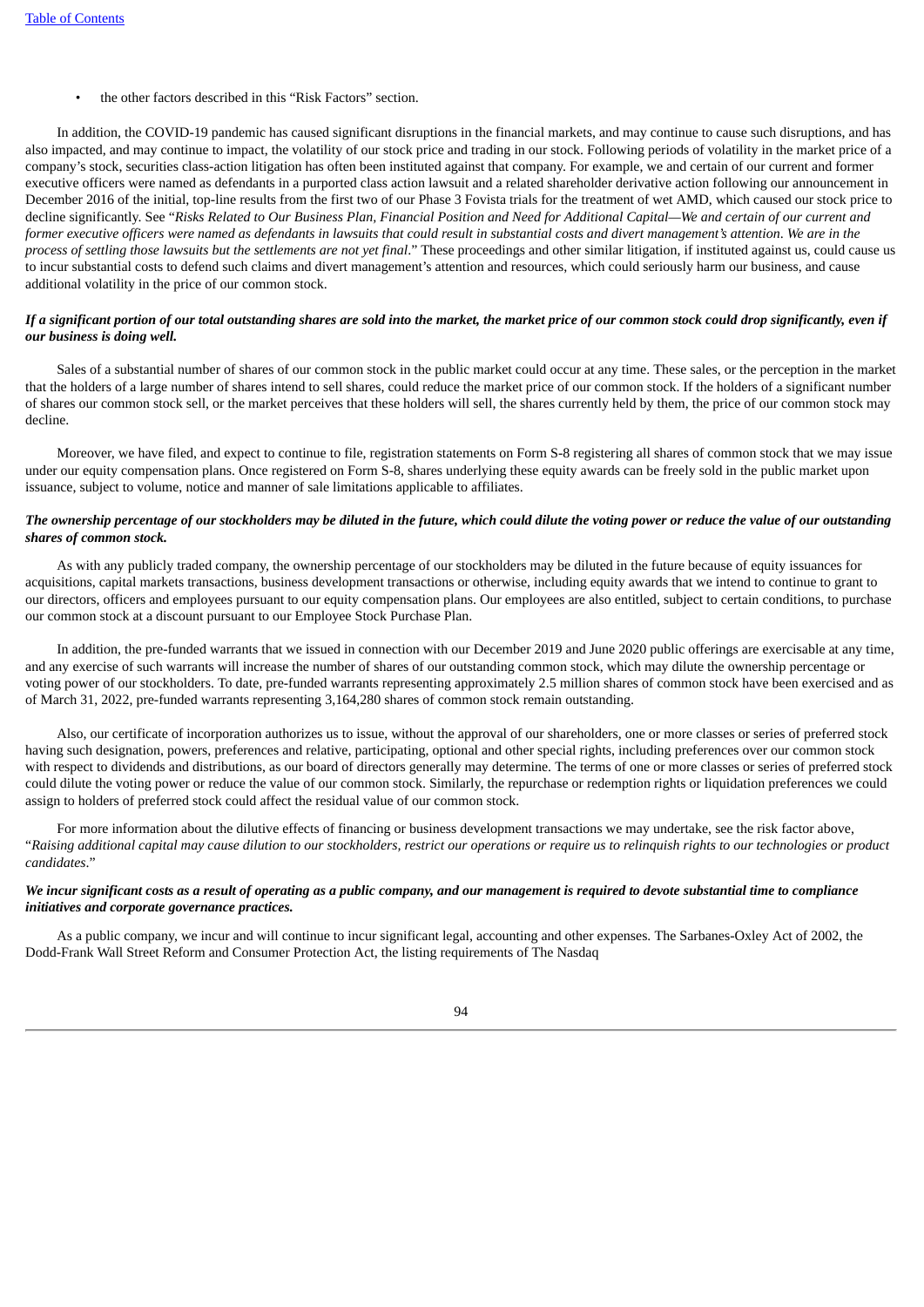Global Select Market and other applicable securities rules and regulations impose various requirements on public companies, including establishment and maintenance of effective disclosure and financial controls and corporate governance practices. Our management and other personnel devote a substantial amount of time to these compliance initiatives. Moreover, these rules and regulations have increased our legal and financial compliance costs and have made some activities more time-consuming and costly.

Pursuant to Section 404 of the Sarbanes-Oxley Act of 2002, or Section 404, we are required to furnish with our periodic Exchange Act reports a report by our management on our internal control over financial reporting. To achieve compliance with Section 404, we must document and evaluate our internal control over financial reporting, which is both costly and challenging. In this regard, we will need to continue to dedicate internal resources and engage outside consultants to assess and document the adequacy of internal control over financial reporting, continue steps to improve control processes as appropriate, validate through testing that controls are functioning as documented and implement a continuous reporting and improvement process for internal control over financial reporting. There is a risk that our internal control over financial reporting may, in the future, be found to be ineffective under Section 404. Our identification of one or more material weaknesses could result in an adverse reaction in the financial markets due to a loss of confidence in the reliability of our financial statements.

# Because we do not anticipate paying any cash dividends on our common stock in the foreseeable future, capital appreciation, if any, will be our *stockholders' sole source of gain.*

We have never declared or paid cash dividends on our common stock. We currently intend to retain all of our future earnings, if any, to finance the growth of our business. In addition, the terms of any future debt agreements that we enter into may preclude us from paying dividends. As a result, capital appreciation, if any, of our common stock will be our stockholders' sole source of gain for the foreseeable future.

#### **Item 2. Unregistered Sales of Equity Securities and Use of Proceeds.**

#### **Recent Sales of Unregistered Securities**

We did not sell any unregistered equity securities during the period covered by this Quarterly Report on Form 10-Q.

#### **Purchase of Equity Securities**

We did not purchase any of our registered equity securities during the period covered by this Quarterly Report on Form 10-Q.

# **Item 5. Other Information**

None.

# **Item 6. Exhibits and Financial Statement Schedules**

The exhibits filed as part of this Quarterly Report on Form 10-Q are set forth on the Exhibit Index, which is incorporated herein by reference.

#### **(2) Financial Statement Schedules**

No financial statement schedules have been filed as part of this Quarterly Report on Form 10-Q because they are not applicable, not required or because the information is otherwise included in our financial statements or notes thereto.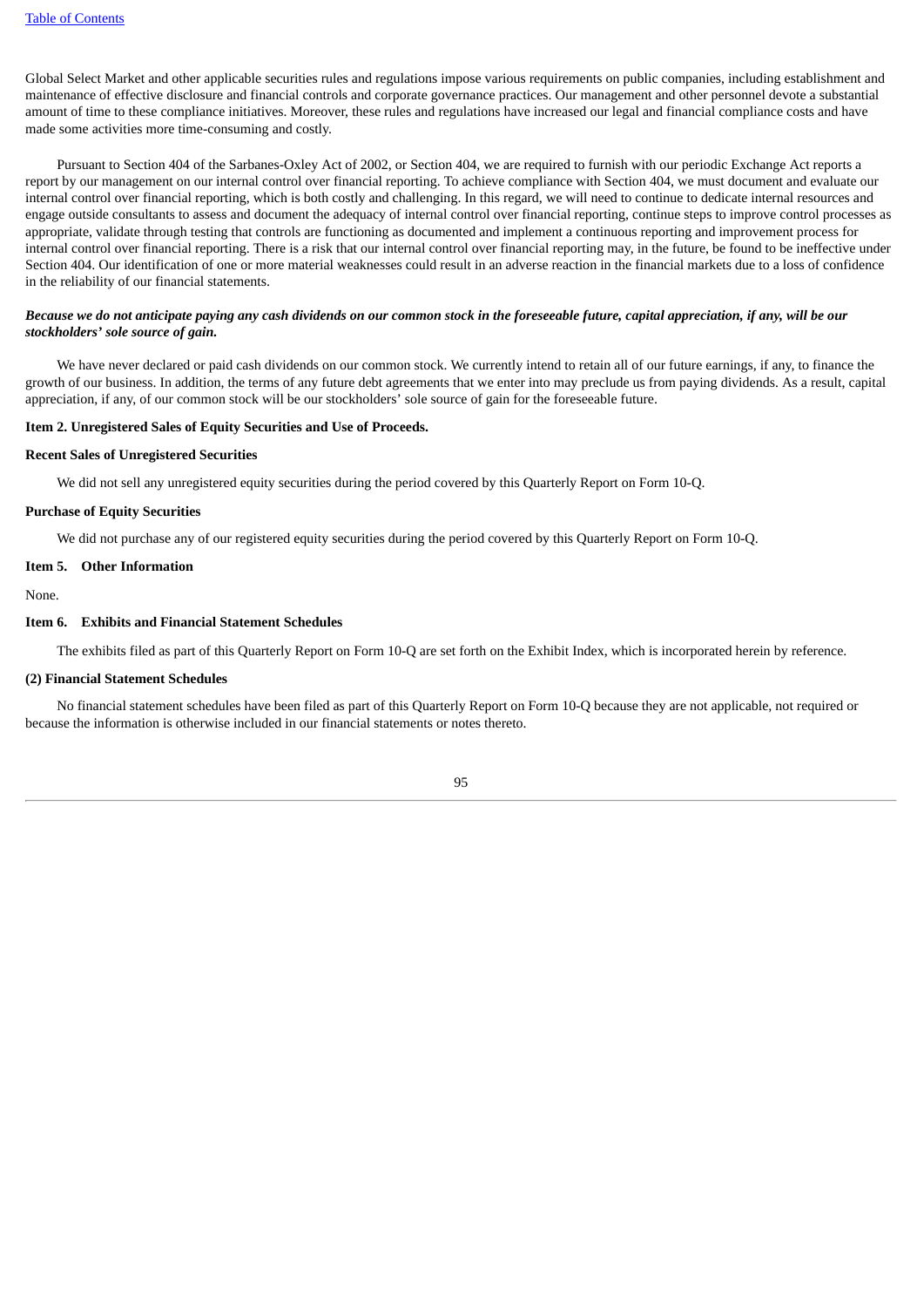# **(3) Exhibits**

**\***

| <b>Exhibit</b><br><b>Number</b> | <b>Description of Exhibit</b>                                                                                                                                                                                                                                         |
|---------------------------------|-----------------------------------------------------------------------------------------------------------------------------------------------------------------------------------------------------------------------------------------------------------------------|
| 3.1                             | Restated Certificate of Incorporation of the Registrant, as amended April 16, 2019 (incorporated by reference to Exhibit 3.1 of the<br>Registrant's Annual Report on Form 10-K filed with the Securities and Exchange Commission on March 4, 2021)                    |
| 3.2                             | Amended and Restated Bylaws of the Registrant (incorporated by reference to Exhibit 3.4 to Amendment No. 2 of the Registrant's<br>Registration Statement on Form S-1 (File No. 333-190643) filed with the Securities and Exchange Commission on September 9,<br>2013) |
| 10.1                            | Amendment No. 3 to Non-Employee Director Compensation Policy (incorporated by reference to Exhibit 99.1 to the Registrant's<br>Current Report on Form 8-K filed with the Securities and Exchange Commission on January 11, 2022, File No. 001-36080)                  |
| $10.2*$                         | <b>Amendment No. 4 to Non-Employee Director Compensation Policy</b>                                                                                                                                                                                                   |
| 31.1                            | Certification of principal executive officer pursuant to Rule 13a-14(a)/15d-14(a) of the Securities Exchange Act of 1934, as amended                                                                                                                                  |
| 31.2                            | Certification of principal financial officer pursuant to Rule 13a-14(a)/15d-14(a) of the Securities Exchange Act of 1934, as amended                                                                                                                                  |
| 32.1                            | Certification of principal executive officer pursuant to 18 U.S.C. §1350, as adopted pursuant to Section 906 of the Sarbanes-Oxley<br><b>Act of 2002</b>                                                                                                              |
| 32.2                            | Certification of principal financial officer pursuant to 18 U.S.C. §1350, as adopted pursuant to Section 906 of the Sarbanes-Oxley Act<br>of 2002Oxley Act of 2002                                                                                                    |
| $101.INS*$                      | <b>Inline XBRL Instance Document</b>                                                                                                                                                                                                                                  |
| 101.SCH*                        | Inline XBRL Taxonomy Extension Schema Document                                                                                                                                                                                                                        |
| $101.CAL*$                      | Inline XBRL Taxonomy Calculation Linkbase Document                                                                                                                                                                                                                    |
| 101.DEF*                        | Inline XBRL Taxonomy Extension Definition Linkbase Document                                                                                                                                                                                                           |
| $101.LAB*$                      | Inline XBRL Taxonomy Label Linkbase Document                                                                                                                                                                                                                          |
| 101.PRE*                        | Inline XBRL Taxonomy Presentation Linkbase Document                                                                                                                                                                                                                   |
| $104*$                          | The cover page from this Quarterly Report on Form 10-Q, formatted in Inline XBRL                                                                                                                                                                                      |

Submitted electronically herewith.

Attached as Exhibit 101 to this report are the following formatted in XBRL (Extensible Business Reporting Language): (i) Condensed Consolidated Balance Sheets at March 31, 2022 (unaudited) and December 31, 2021, (ii) Condensed Consolidated Statements of Operations and Comprehensive Loss (unaudited) for the three month periods ended March 31, 2022 and 2021, (iii) Condensed Consolidated Statements of Stockholders' Equity (unaudited) for the three month periods ended March 31, 2022 and 2021, (iv) Condensed Consolidated Statements of Cash Flows (unaudited) for the three month periods ended March 31, 2022 and 2021 and (v) Notes to Condensed Financial Statements (unaudited).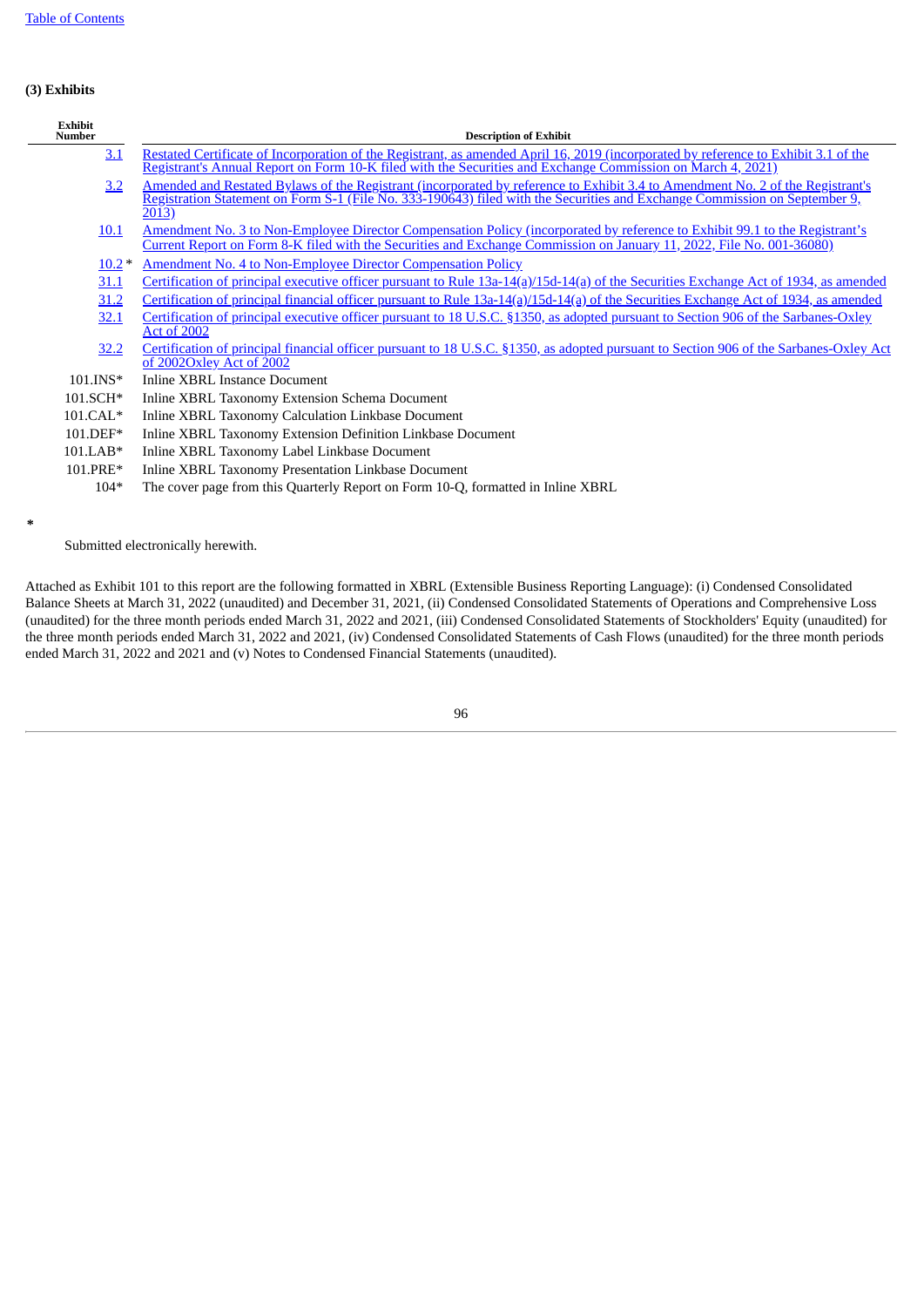# **SIGNATURES**

Pursuant to the requirements of the Securities Exchange Act of 1934, the registrant has duly caused this report to be signed on its behalf by the undersigned thereunto duly authorized.

# **IVERIC bio, Inc.**

Date: May 4, 2022 By: /s/ David F. Carroll

David F. Carroll Chief Financial Officer (Principal Financial and Accounting Officer)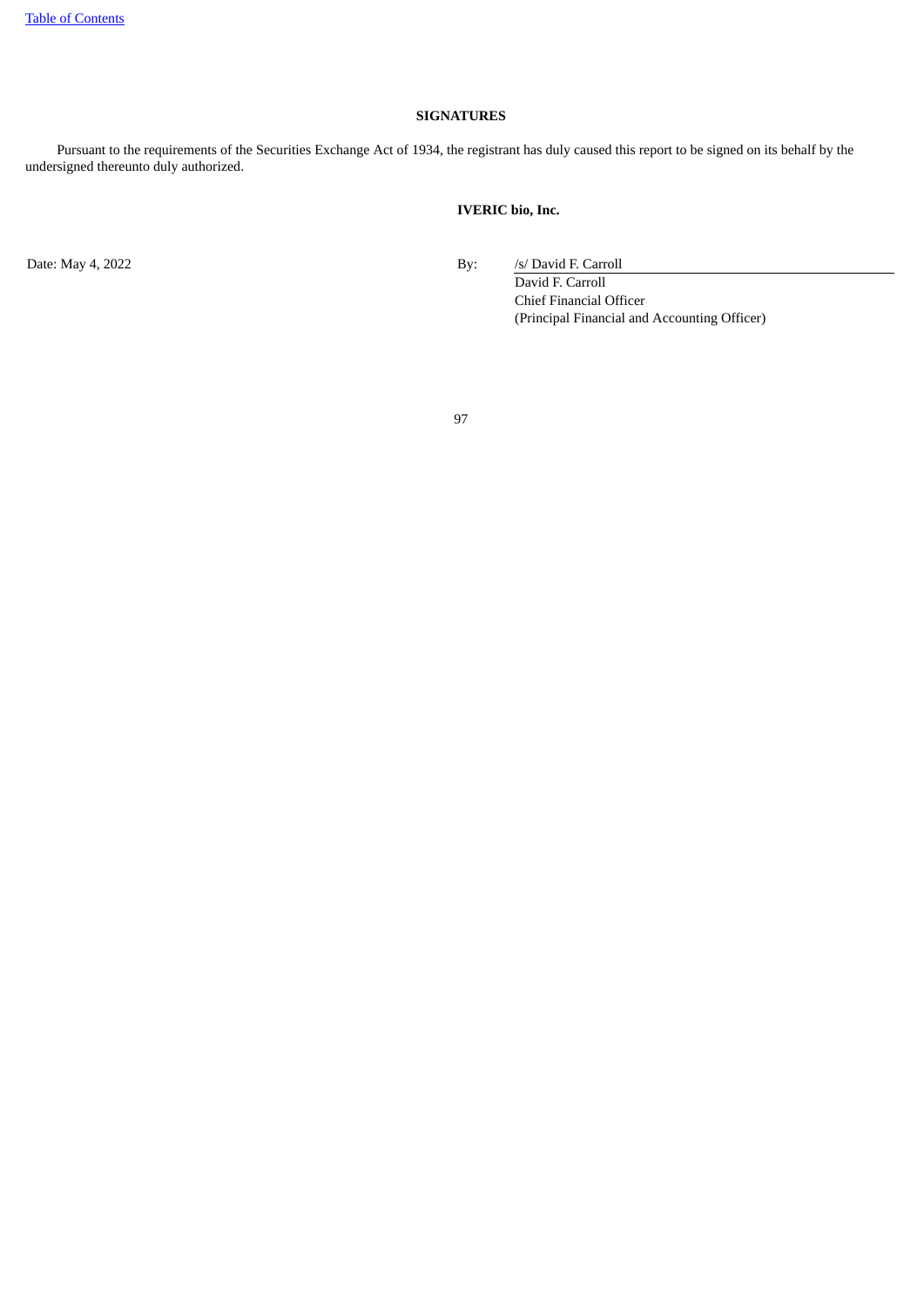### AMENDMENT NO. 4 TO

# NON-EMPLOYEE DIRECTOR COMPENSATION POLICY

# OF

# IVERIC BIO, INC.

<span id="page-99-0"></span>The Non-Employee Director Compensation Policy (the "Policy") of IVERIC bio, Inc. (the "Company") is hereby amended as follows (all capitalized terms used and not defined herein shall have the respective meanings ascribed to such terms in the Policy):

1. The section in the Policy captioned "Equity Compensation" under the heading in the Policy captioned "Non-Employee Director Compensation" be and hereby is deleted in its entirety and the following is inserted in lieu thereof:

# *Equity Compensation*

*Initial Equity Grants.* Upon his or her initial election or appointment to the Board, each New Non-Employee Director shall automatically, and without the need for any further action by the Board, be granted (a) an option (the "Initial Option Grant") under the Company's 2013 Stock Incentive Plan, as amended from time to time, or any successor or other new stock or equity incentive plan (the "Plan") to purchase such number of shares of the Company's common stock, par value \$0.001 per share (the "Common Stock") as will yield a stock option award with a grant date fair value of \$290,000 and (b) a grant (the "Initial RSU Grant") under the Plan of such number of restricted stock units for shares of Common Stock ("RSUs") as will yield a restricted stock unit award with a grant date fair value of \$290,000, in the case of both of clauses (a) and (b), (i) based on the closing stock price or fair market value of the Common Stock on the date of grant, determined in a manner consistent with that described under the paragraph captioned "*General*" below and (ii) rounding to the nearest whole share. Unless otherwise provided at the time of grant, subject to each such person's continued service with the Company, (a) the Initial Option Grant will vest with respect to  $1/36<sup>th</sup>$  of the shares subject to such option at the end of each successive one-month period following the grant date until the third anniversary of the grant date, (b) the Initial RSU Grant will vest with respect to  $1/3^{rd}$  of the shares underlying such grant at the end of each successive annual period following the grant date until the third anniversary of the grant date and (c) in the event of a "Change in Control Event" of the Company (as defined in the Plan), the Initial Option Grant shall immediately become fully vested and exercisable and the Initial RSU Grant shall immediately vest in full.

*Annual Equity Grants.* On the date of each annual meeting of stockholders of the Company, each nonemployee director who has served on the Board for at least four months, and is both serving as a director of the Company immediately prior to and immediately following such annual meeting, shall automatically, and without the need for any further action by the Board, be granted (a) an option (the "Annual Option Grant") under the Plan to purchase such number of shares of Common Stock as will yield a stock option award with a grant date fair value of \$145,000 and (b) a grant (the "Annual RSU Grant") under the Plan of such number of RSUs as will yield a restricted stock unit award with a grant date fair value of \$145,000, in the case of both of clauses (a) and (b), (i) based on the closing stock price or fair market value of the Common Stock on the date of grant,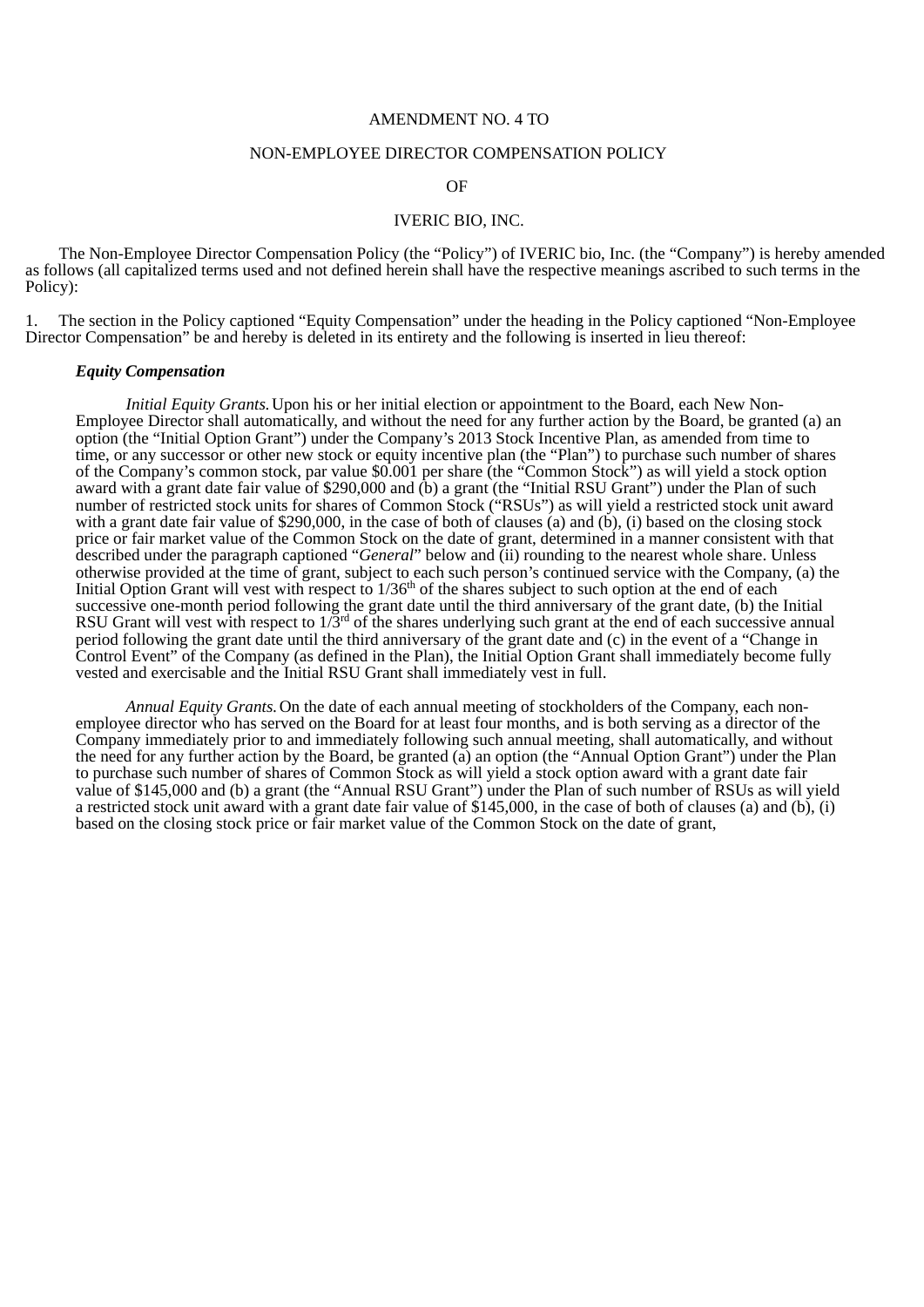determined in a manner consistent with that described under the paragraph captioned "*General*" below and (ii) rounding to the nearest whole share. Unless otherwise provided at the time of grant, subject to the non-employee director's continued service with the Company, (a) the Annual Option Grant will vest with respect to 1/12th of the shares subject to such option at the end of each successive one-month period following the grant date until the earlier of (1) the day that is one business day prior to the date of the next annual meeting and (2) the first anniversary of the grant date, at which time such option shall be fully vested and exercisable, (b) the Annual RSU Grant will vest with respect to all of the shares subject to such grant on the earlier of (1) the day that is one business day prior to the date of the next annual meeting and  $(2)$  the first anniversary of the grant date and  $(c)$  in the event of a "Change in Control Event" of the Company (as defined in the Plan), the Annual Option Grant shall immediately become fully vested and exercisable and the Annual RSU Grant shall immediately vest in full.

*General.* Each Initial Option Grant and each Annual Option Grant shall have a term of ten years from the date of the award. The exercise price of each option will be equal to the closing sale price (for the primary trading session) of the Common Stock on the national securities exchange on which the Common Stock is then traded on the date of grant (or if the date of grant is not a trading day on such exchange, the trading day immediately prior to the date of grant) or if the Common Stock is not then traded on a national securities exchange, the fair market value of the Common Stock on such date as determined by the Board.

The foregoing share amounts with respect to option and RSU grants to the non-employee directors shall be automatically adjusted in the event of any stock split, combination, recapitalization and other similar event affecting the Common Stock, all as provided for under the terms of the Plan.

The initial equity grants and the annual equity grants to the non-employee directors provided for herein shall be subject to the terms and conditions of the Plan and the terms of any option or RSU agreements entered into with each director in connection with such awards.

2. Except as set forth herein, the Plan shall remain in full force and effect.

\* \* \* *Approved by the Board of Directors on March 28, 2022.*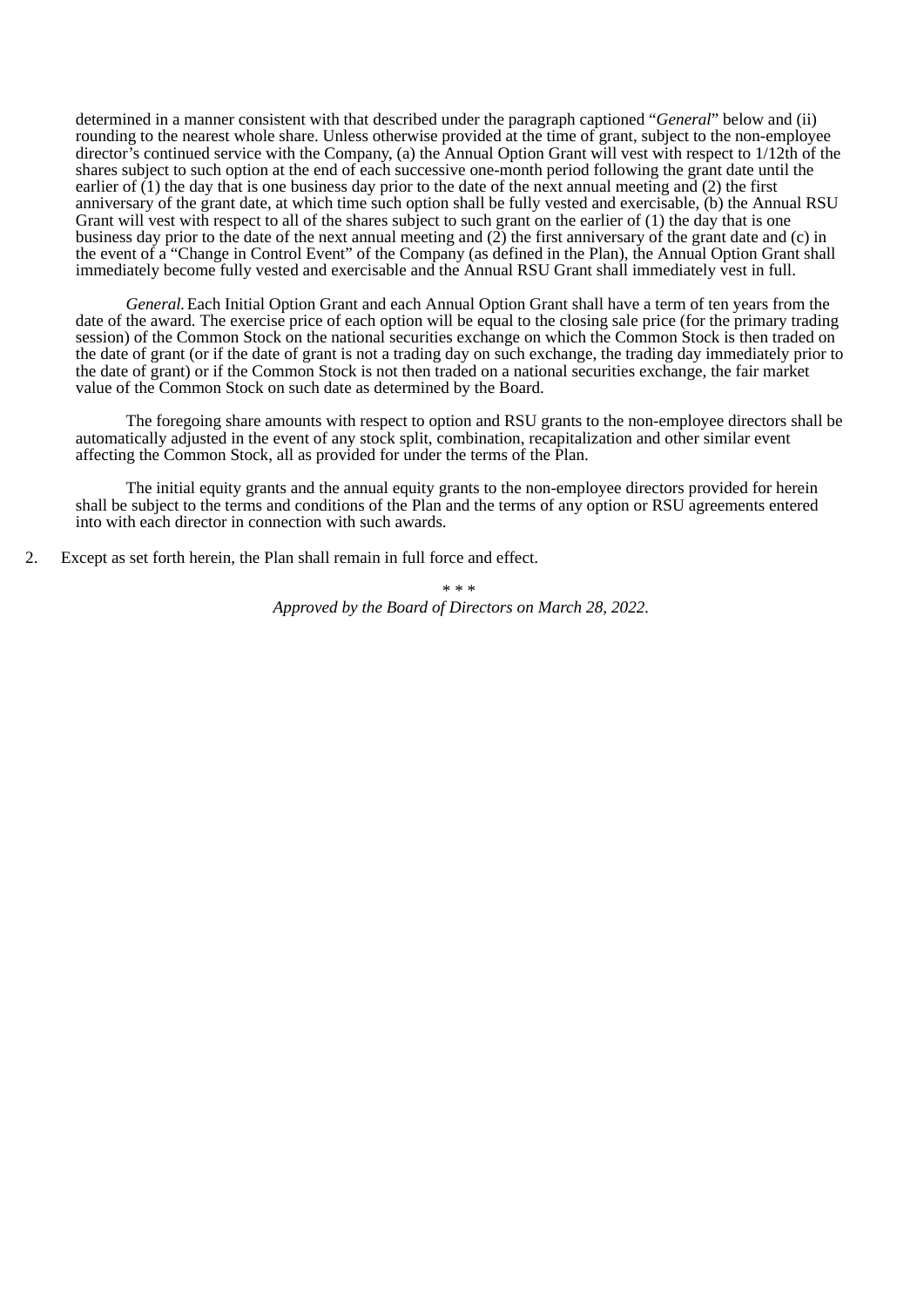#### **CERTIFICATIONS**

<span id="page-101-0"></span>I, Glenn P. Sblendorio, certify that:

- 2. Based on my knowledge, this report does not contain any untrue statement of a material fact or omit to state a material fact necessary to make the statements made, in light of the circumstances under which such statements were made, not misleading with respect to the period covered by this report;
- 3. Based on my knowledge, the financial statements, and other financial information included in this report, fairly present in all material respects the financial condition, results of operations and cash flows of the registrant as of, and for, the periods presented in this report;
- 4. The registrant's other certifying officer and I are responsible for establishing and maintaining disclosure controls and procedures (as defined in Exchange Act Rules 13a-15(e) and 15d-15(e)) and internal control over financial reporting (as defined in Exchange Act Rules 13a-15(f) and 15d-15(f)) for the registrant and have:
	- (a) Designed such disclosure controls and procedures, or caused such disclosure controls and procedures to be designed under our supervision, to ensure that material information relating to the registrant, including its consolidated subsidiaries, is made known to us by others within those entities, particularly during the period in which this report is being prepared;
	- (b) Designed such internal control over financial reporting, or caused such internal control over financial reporting to be designed under our supervision, to provide reasonable assurance regarding the reliability of financial reporting and the preparation of financial statements for external purposes in accordance with generally accepted accounting principles;
	- (c) Evaluated the effectiveness of the registrant's disclosure controls and procedures and presented in this report our conclusions about the effectiveness of the disclosure controls and procedures, as of the end of the period covered by this report based on such evaluation; and
	- (d) Disclosed in this report any change in the registrant's internal control over financial reporting that occurred during the registrant's most recent fiscal quarter (the registrant's fourth fiscal quarter in the case of an annual report) that has materially affected, or is reasonably likely to materially affect, the registrant's internal control over financial reporting; and
- 5. The registrant's other certifying officer and I have disclosed, based on our most recent evaluation of internal control over financial reporting, to the registrant's auditors and the audit committee of the registrant's board of directors (or persons performing the equivalent functions):
	- (a) All significant deficiencies and material weaknesses in the design or operation of internal control over financial reporting which are reasonably likely to adversely affect the registrant's ability to record, process, summarize and report financial information; and
	- (b) Any fraud, whether or not material, that involves management or other employees who have a significant role in the registrant's internal control over financial reporting.

Date: May 4, 2022 <br>
By: /s/ Glenn P. Sblendorio

Glenn P. Sblendorio Chief Executive Officer *(Principal Executive Officer)*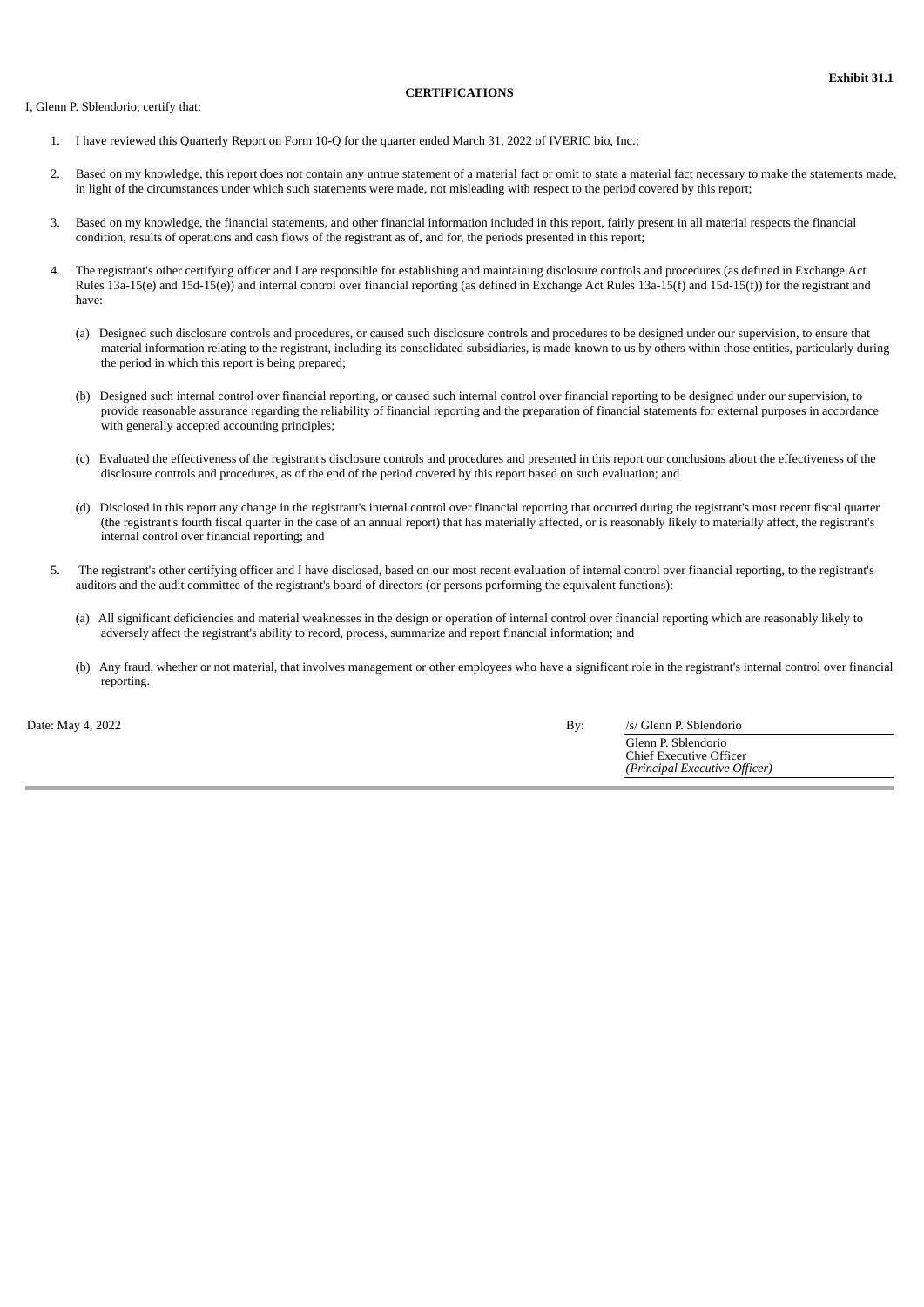#### **CERTIFICATIONS**

<span id="page-102-0"></span>I, David F. Carroll, certify that:

- 1. I have reviewed this Quarterly Report on Form 10-Q for the quarter ended March 31, 2022 of IVERIC bio, Inc.;
- 2. Based on my knowledge, this report does not contain any untrue statement of a material fact or omit to state a material fact necessary to make the statements made, in light of the circumstances under which such statements were made, not misleading with respect to the period covered by this report;
- 3. Based on my knowledge, the financial statements, and other financial information included in this report, fairly present in all material respects the financial condition, results of operations and cash flows of the registrant as of, and for, the periods presented in this report;
- 4. The registrant's other certifying officer and I are responsible for establishing and maintaining disclosure controls and procedures (as defined in Exchange Act Rules 13a-15(e) and 15d-15(e)) and internal control over financial reporting (as defined in Exchange Act Rules 13a-15(f) and 15d-15(f)) for the registrant and have:
	- (a) Designed such disclosure controls and procedures, or caused such disclosure controls and procedures to be designed under our supervision, to ensure that material information relating to the registrant, including its consolidated subsidiaries, is made known to us by others within those entities, particularly during the period in which this report is being prepared;
	- (b) Designed such internal control over financial reporting, or caused such internal control over financial reporting to be designed under our supervision, to provide reasonable assurance regarding the reliability of financial reporting and the preparation of financial statements for external purposes in accordance with generally accepted accounting principles;
	- (c) Evaluated the effectiveness of the registrant's disclosure controls and procedures and presented in this report our conclusions about the effectiveness of the disclosure controls and procedures, as of the end of the period covered by this report based on such evaluation; and
	- (d) Disclosed in this report any change in the registrant's internal control over financial reporting that occurred during the registrant's most recent fiscal quarter (the registrant's fourth fiscal quarter in the case of an annual report) that has materially affected, or is reasonably likely to materially affect, the registrant's internal control over financial reporting; and
- 5. The registrant's other certifying officer and I have disclosed, based on our most recent evaluation of internal control over financial reporting, to the registrant's auditors and the audit committee of the registrant's board of directors (or persons performing the equivalent functions):
	- (a) All significant deficiencies and material weaknesses in the design or operation of internal control over financial reporting which are reasonably likely to adversely affect the registrant's ability to record, process, summarize and report financial information; and
	- (b) Any fraud, whether or not material, that involves management or other employees who have a significant role in the registrant's internal control over financial reporting.

Date: May 4, 2022 <br>
By: /s/ David F. Carroll

David F. Carroll Chief Financial Officer *(Principal Financial Officer)*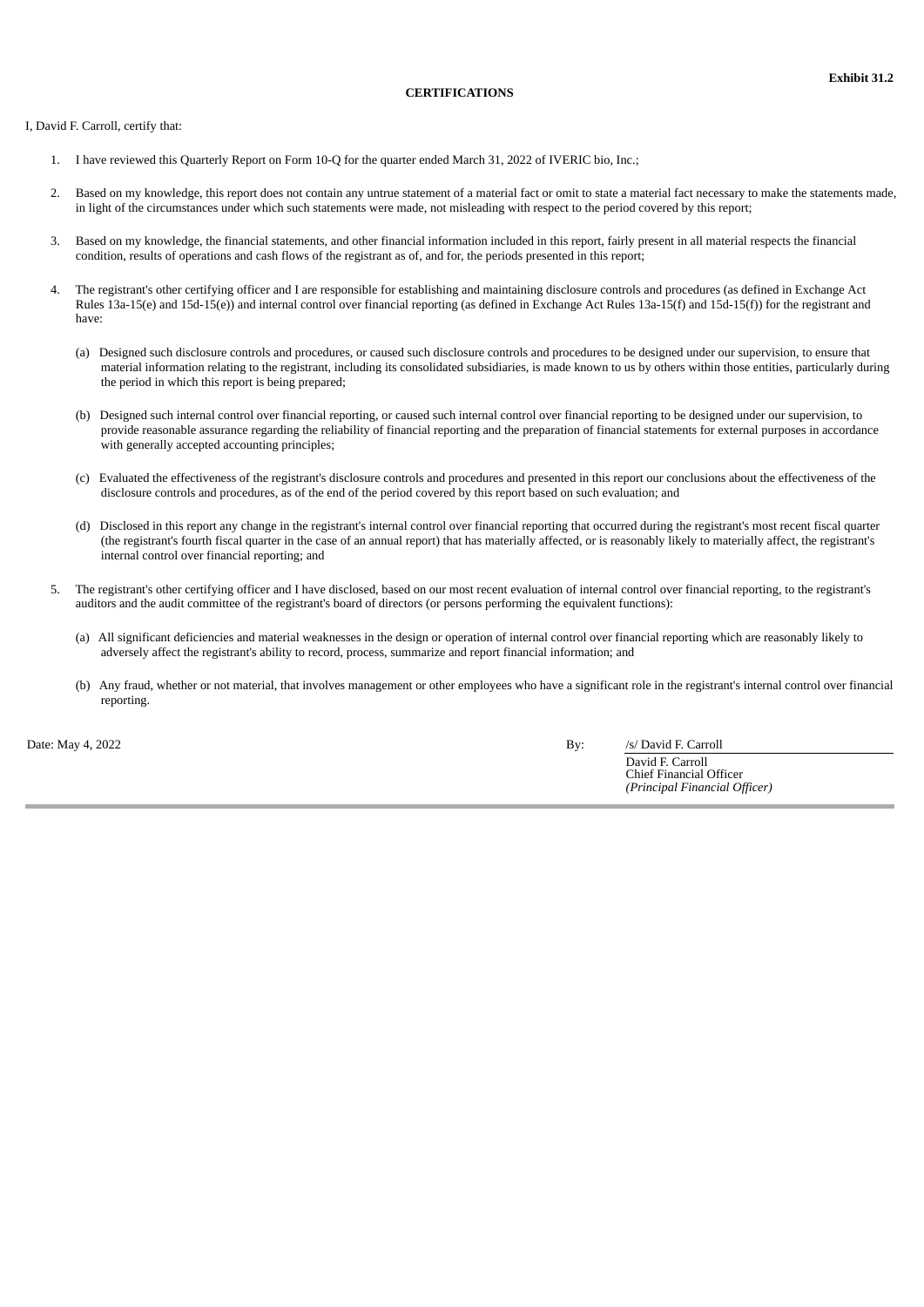#### **CERTIFICATION PURSUANT TO 18 U.S.C. SECTION 1350, AS ADOPTED PURSUANT TO SECTION 906 OF THE SARBANES-OXLEY ACT OF 2002**

<span id="page-103-0"></span> In connection with the Quarterly Report on Form 10-Q of IVERIC bio, Inc. (the "Company") for the period ended March 31, 2022 as filed with the Securities and Exchange Commission on the date hereof (the "Report"), the undersigned, Glenn P. Sblendorio, Chief Executive Officer of the Company, hereby certifies, pursuant to Rule 13a-14(b) and 18 U.S.C. Section 1350, as adopted pursuant to Section 906 of the Sarbanes-Oxley Act of 2002, that to his knowledge:

(1) the Report fully complies with the requirements of Section 13(a) or 15(d) of the Securities Exchange Act of 1934; and

(2) the information contained in the Report fairly presents, in all material respects, the financial condition and results of operations of the Company.

Date: May 4, 2022 By: /s/ Glenn P. Sblendorio Glenn P. Sblendorio Chief Executive Officer *(Principal Executive Officer)*